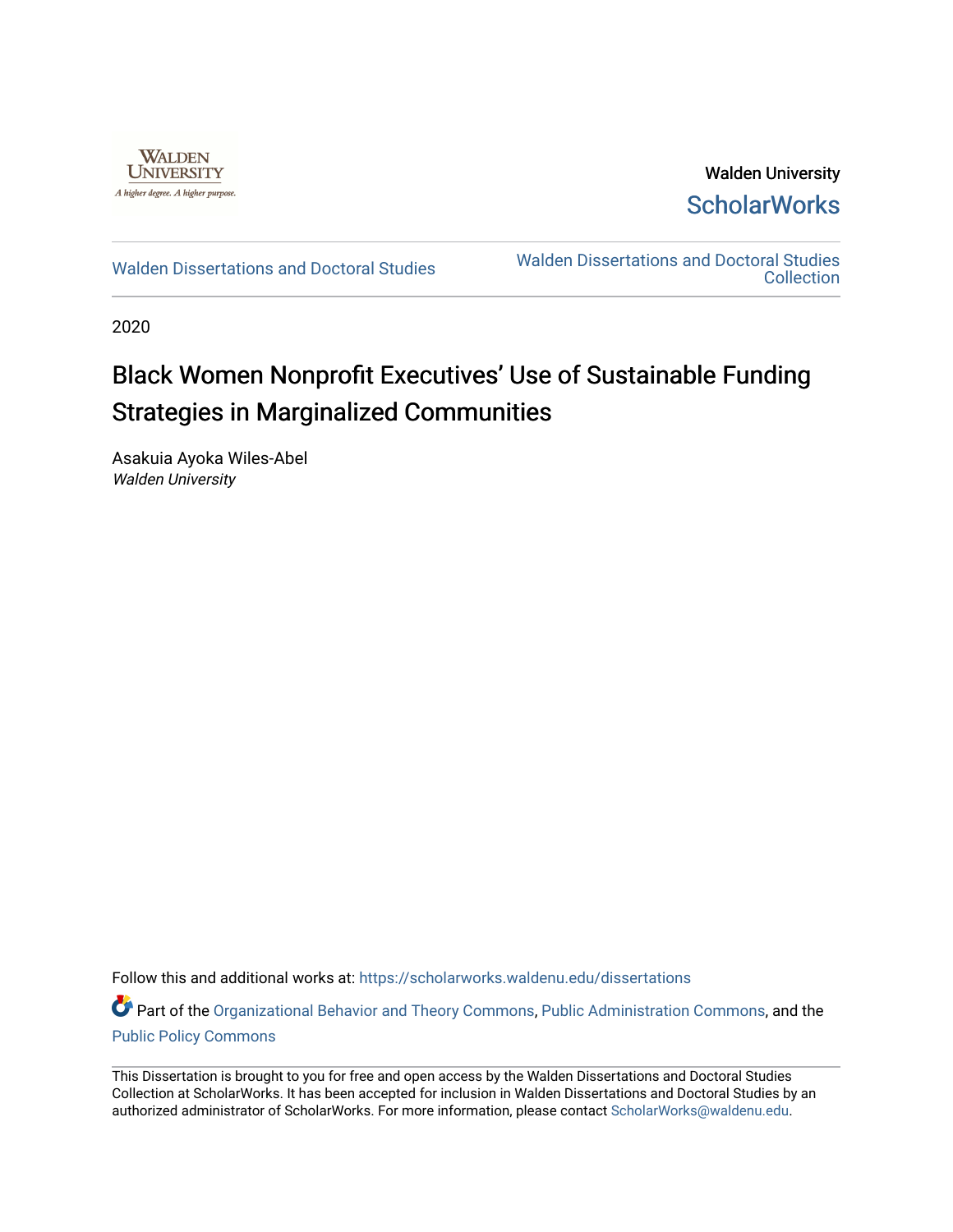# Walden University

College of Social and Behavioral Sciences

This is to certify that the doctoral dissertation by

Asakuia Ayoka Wiles-Abel

has been found to be complete and satisfactory in all respects, and that any and all revisions required by the review committee have been made.

> Review Committee Dr. Karen Shafer, Committee Chairperson, Public Policy and Administration Faculty

Dr. Gregory Campbell, Committee Member, Public Policy and Administration Faculty

Dr. Lydia Forsythe, University Reviewer, Public Policy and Administration Faculty

Chief Academic Officer and Provost Sue Subocz, Ph.D.

> Walden University 2020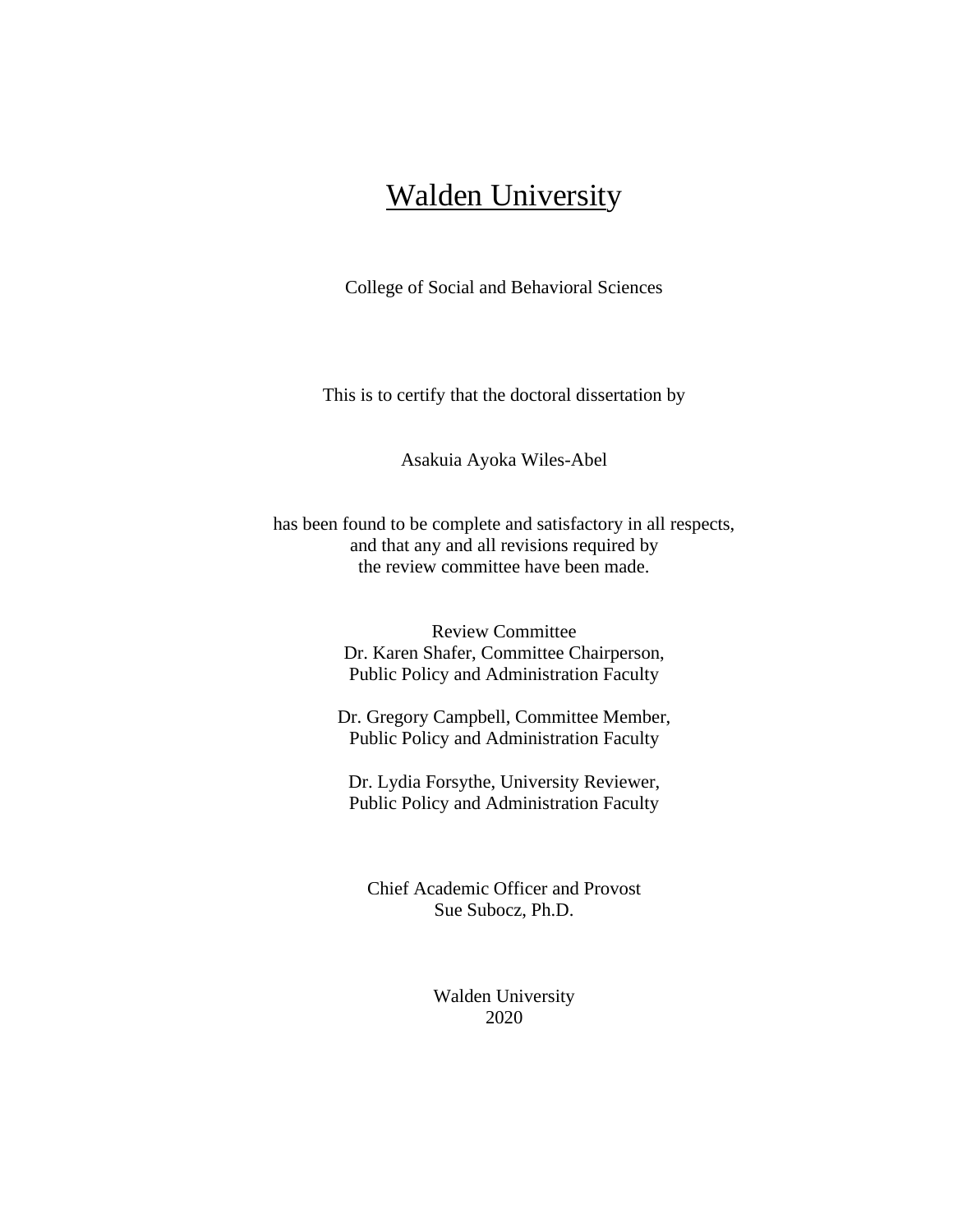### Abstract

Black Women Nonprofit Executives' Use of Sustainable Funding Strategies in

Marginalized Communities

by

Asakuia Ayoka Wiles-Abel

MS, The New School, 2004

BA, Mount Holyoke College, 1996

Dissertation Submitted in Partial Fulfillment

of the Requirements for the Degree of

Doctor of Philosophy

Public Policy and Administration

Walden University

May 2020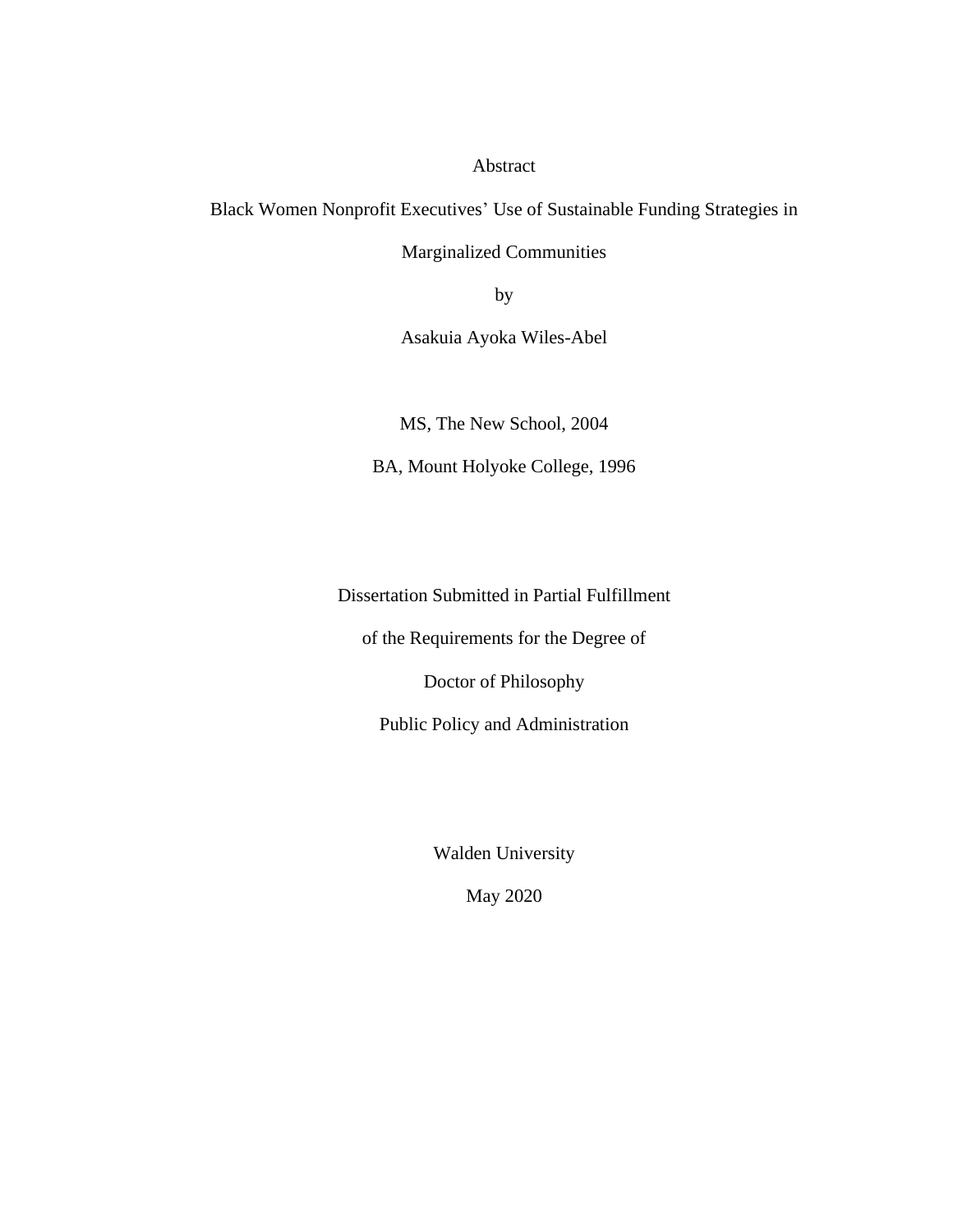#### **Abstract**

Lack of funding resources, inadequate staffing, poor capacity building, and difficulties in attracting individual donors are problems for small Black-led nonprofit organizations. Black women lead a majority of nonprofits in low socioeconomic and under resourced neighborhoods and have deep connections with and cultural awareness of community needs. However, little is known about how Black women leaders of nonprofits employ effective strategies to overcome funding and staff capacity challenges. The purpose of this study, which had resource dependency theory as its foundation, was to examine Black women nonprofit executives' perceptions of obstacles in securing organizational funding and strategies for overcoming them. The research question focused on the perceptions of Black women nonprofit executives to securing funding to adequately lead organizations in under resourced communities. Data were collected from a purposive sample of 9 Black women nonprofit executive directors and senior executive staff who participated in semistructured, open-ended interviews. Thematic analysis involving inductive coding and categorization of interview data produced 3 key themes: Black women leaders emphasize adaptability and resiliency, fundraising practices are driven by resource dependency, and funding barriers are multilayered and structural. The key findings revealed Black women nonprofit executives employ multipronged approaches responsive to internal and external challenges. The implications for social change include informing public policy and grant makers of factors that impact nonprofits sustainability and the importance of expanding funding and capacity building resources to strengthen nonprofits in historically marginalized communities. Improved sustainability may redress historical inequities and promote social gains for the community members.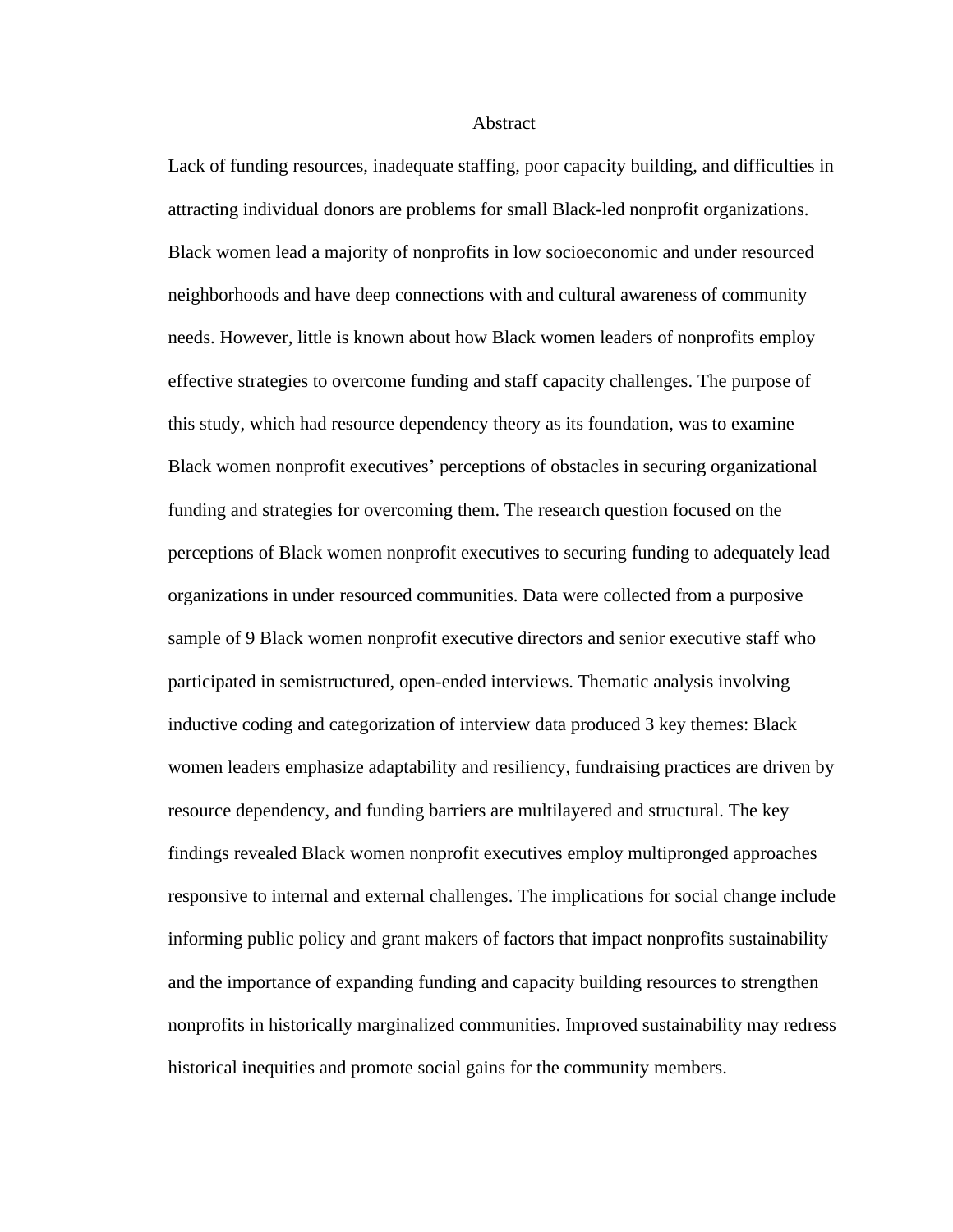Black Women Nonprofit Executives' Use of Sustainable Funding Strategies in

Marginalized Communities

by

Asakuia Ayoka Wiles-Abel

MS, The New School, 2004

BA, Mount Holyoke College, 1996

Dissertation Submitted in Partial Fulfillment

of the Requirements for the Degree of

Doctor of Philosophy

Public Policy and Administration

Walden University

May 2020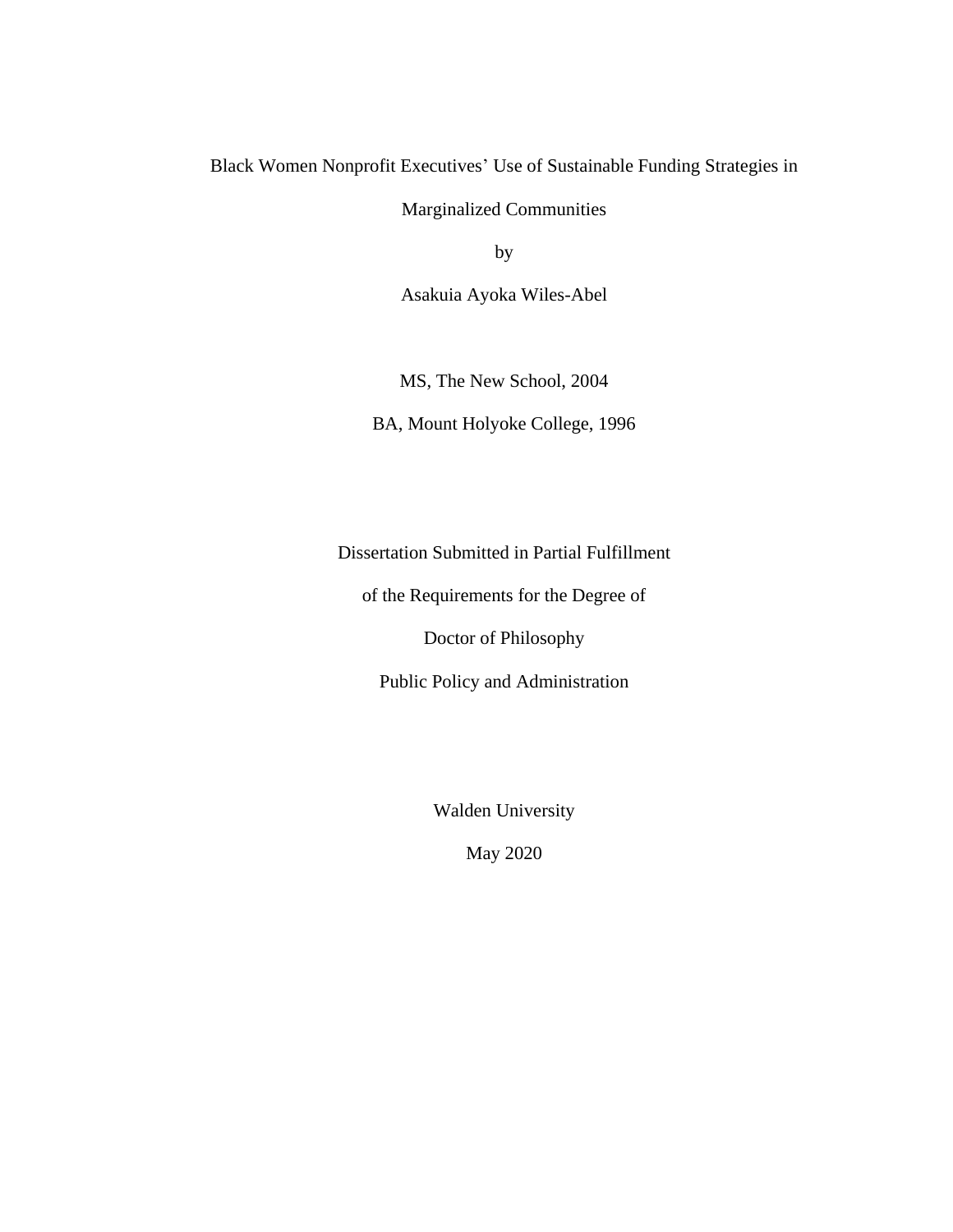### Dedication

This dissertation is dedicated to those who have transitioned and continue to guide me from the other side of the sunset through each challenge and success: my late father Olukose Anthony Decosta Wiles, Sr.; my grandparents Percy and Iris Wiles and Keith N. McKen; as well as my uncle Keith S. McKen and eldest brother Anthony "Tee" Decosta Wiles, Jr. I pray that they may always rest in perfect harmony and peace.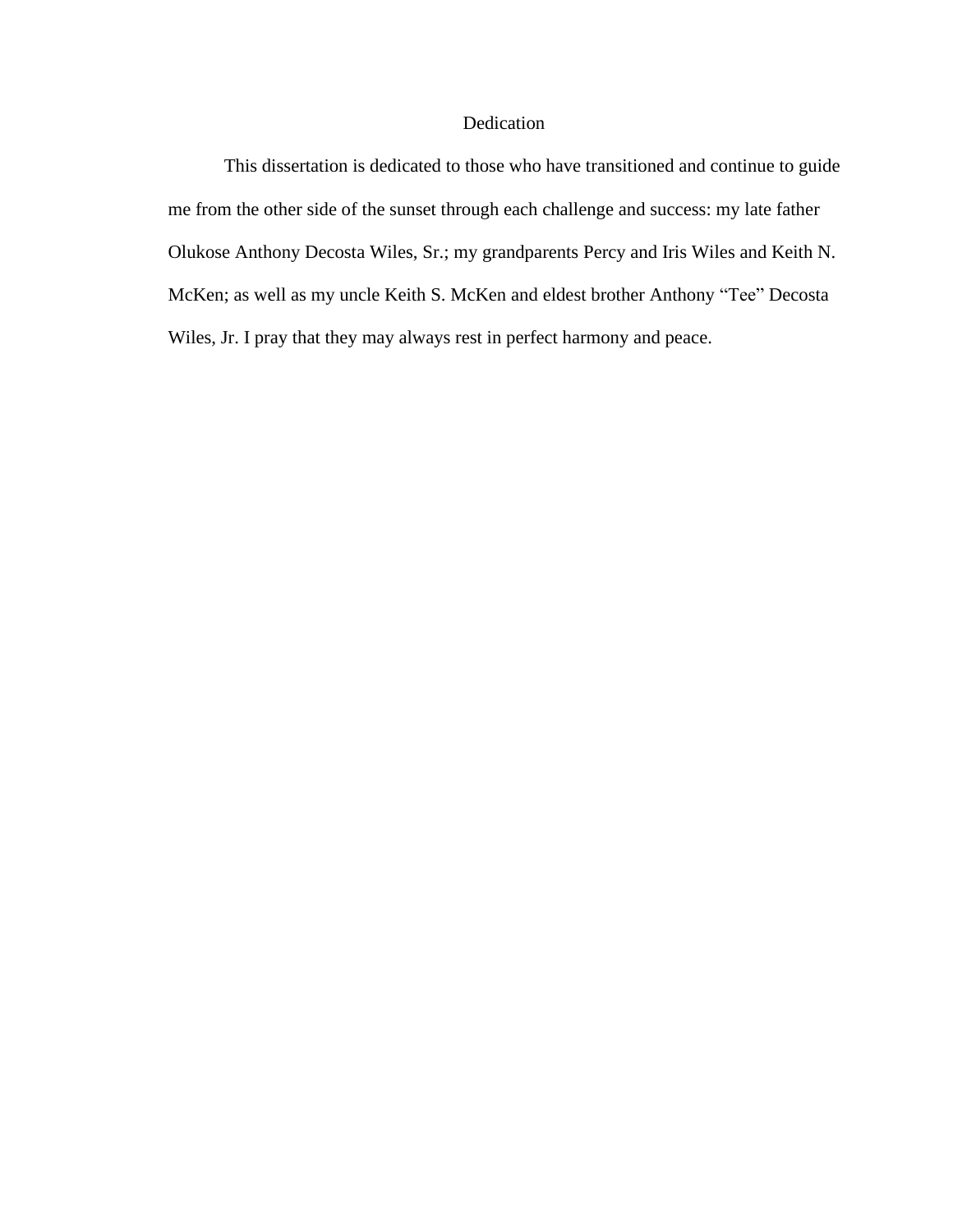#### Acknowledgments

I wish to acknowledge all those who have supported me through this journey and thank them for their enduring support, encouragement, and love.

Thank you to my mother Amma McKen; my grandmother Mildred McKen; and my godmother Dr. Kokavah Zauditu-Selassie, who supported me through this process and are women who continue to inspire me with their grace, character, and humility. I am so grateful for my brother Alade Shola McKen, who continues to inspire me and encouraged me to keep pushing through this journey. I am grateful for all my siblings, children, family, and friends who were a part of my motivation team and provided a listening ear.

I must extend heartfelt gratitude to my chair Dr. Karen Shafer for your encouragement and guidance throughout this entire process. Dr. Shafer, your abilities as a coach and doctoral advisor are amazing; thank you most of all for continuing to inspire me to believe I could do this. I am grateful to Dr. Gregory Campbell, my second committee member, for your keen advice and suggestions.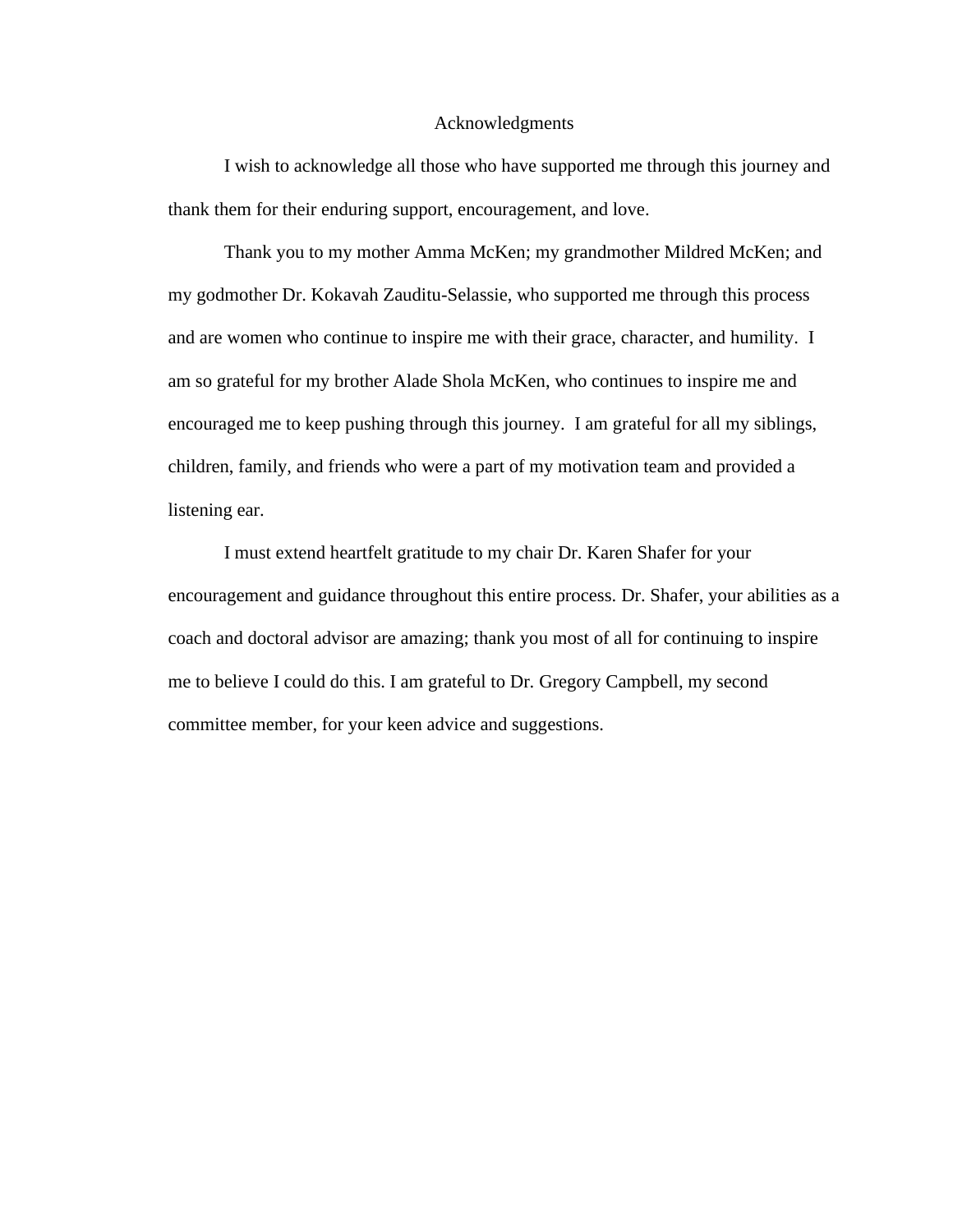### Table of Contents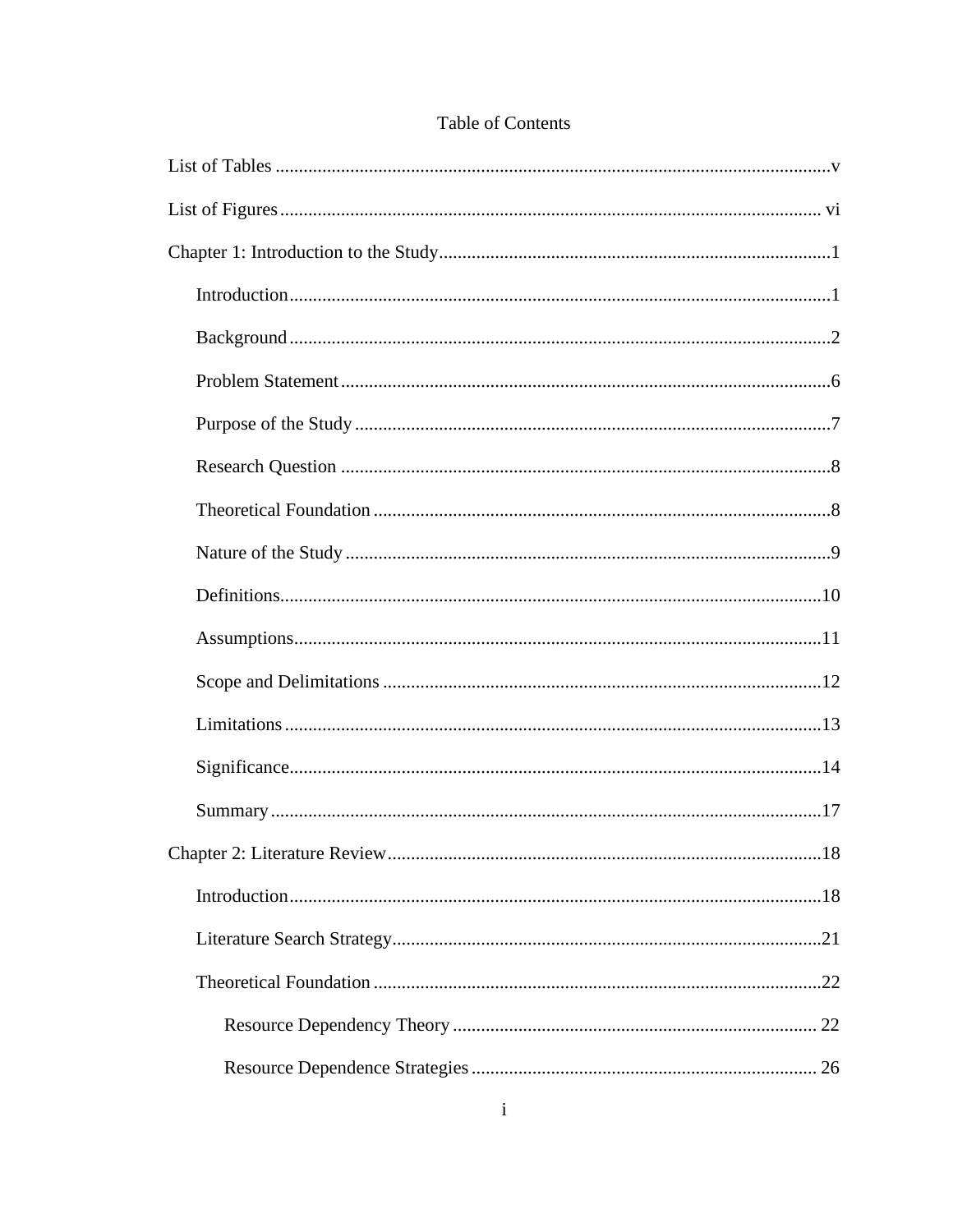| Literature Review Related to Key Variables and/or Concepts 33 |  |
|---------------------------------------------------------------|--|
|                                                               |  |
|                                                               |  |
|                                                               |  |
|                                                               |  |
|                                                               |  |
|                                                               |  |
|                                                               |  |
|                                                               |  |
|                                                               |  |
|                                                               |  |
|                                                               |  |
|                                                               |  |
|                                                               |  |
|                                                               |  |
|                                                               |  |
|                                                               |  |
|                                                               |  |
|                                                               |  |
|                                                               |  |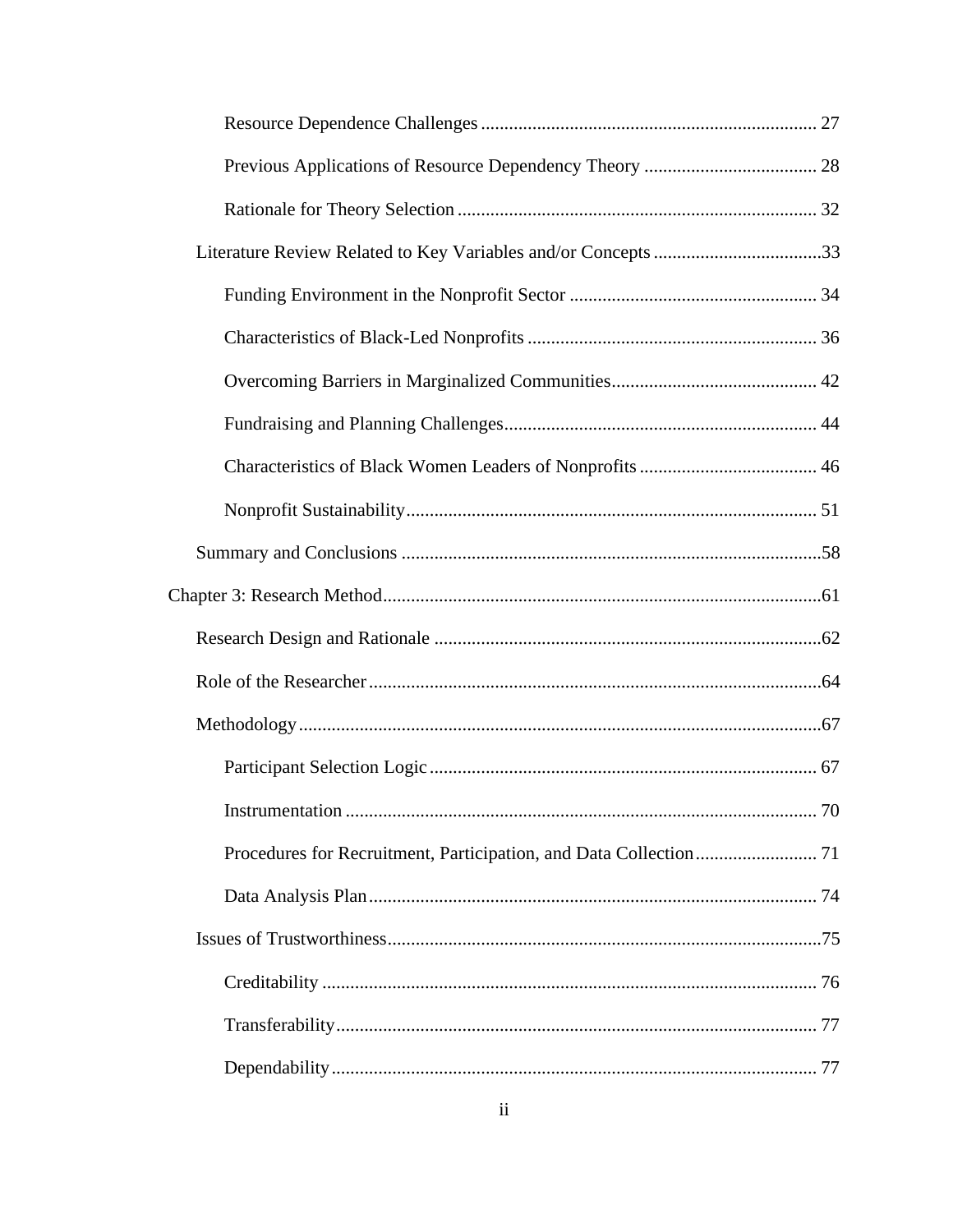| Fundraising Practices Are Driven by Resource Dependency  100  |  |
|---------------------------------------------------------------|--|
|                                                               |  |
|                                                               |  |
|                                                               |  |
|                                                               |  |
|                                                               |  |
| Black Women Leaders Emphasize Adaptability and Resiliency 110 |  |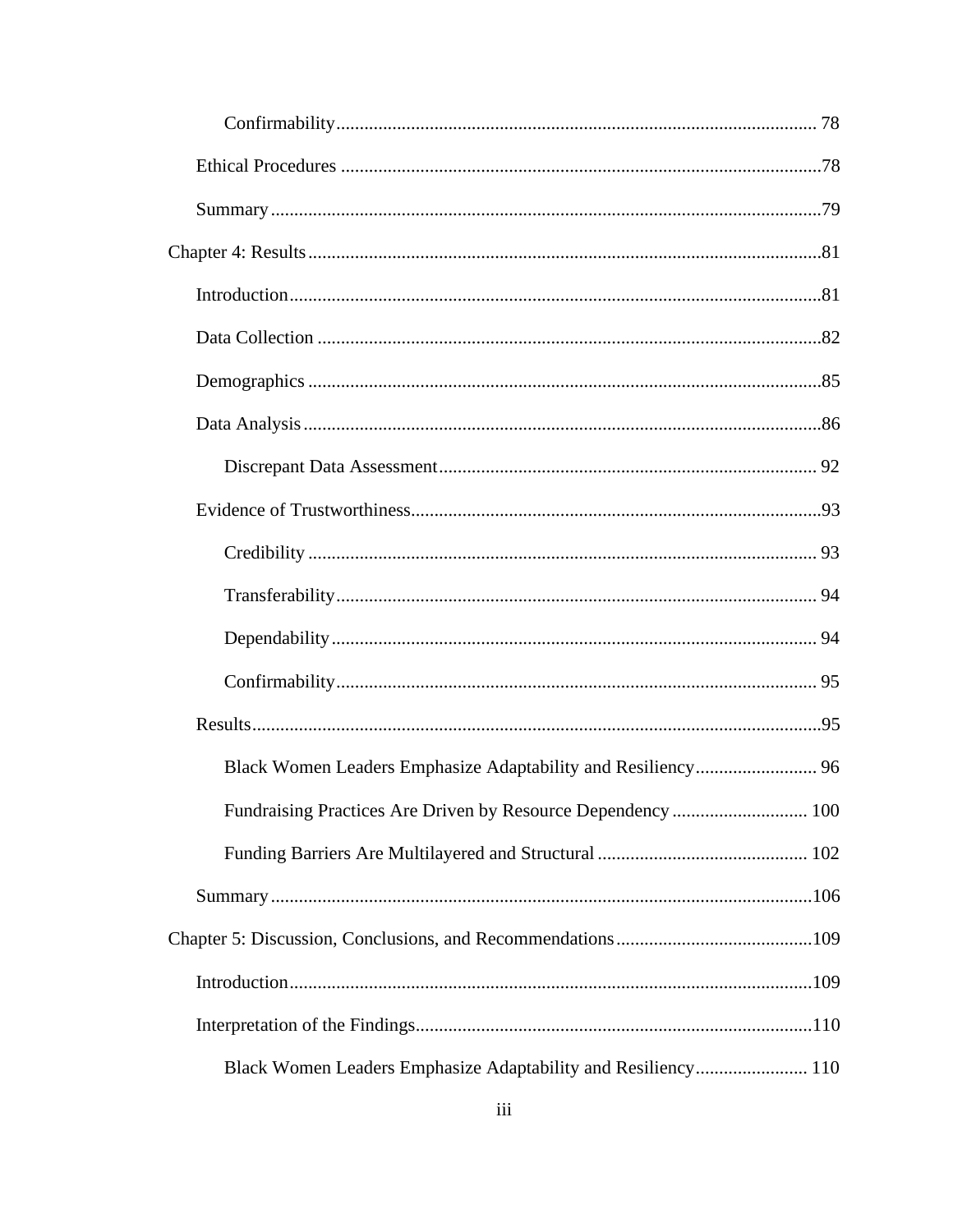| Fundraising Practices Are Driven by Resource Dependency  112 |  |
|--------------------------------------------------------------|--|
|                                                              |  |
|                                                              |  |
|                                                              |  |
|                                                              |  |
|                                                              |  |
|                                                              |  |
|                                                              |  |
|                                                              |  |
|                                                              |  |
|                                                              |  |
|                                                              |  |
|                                                              |  |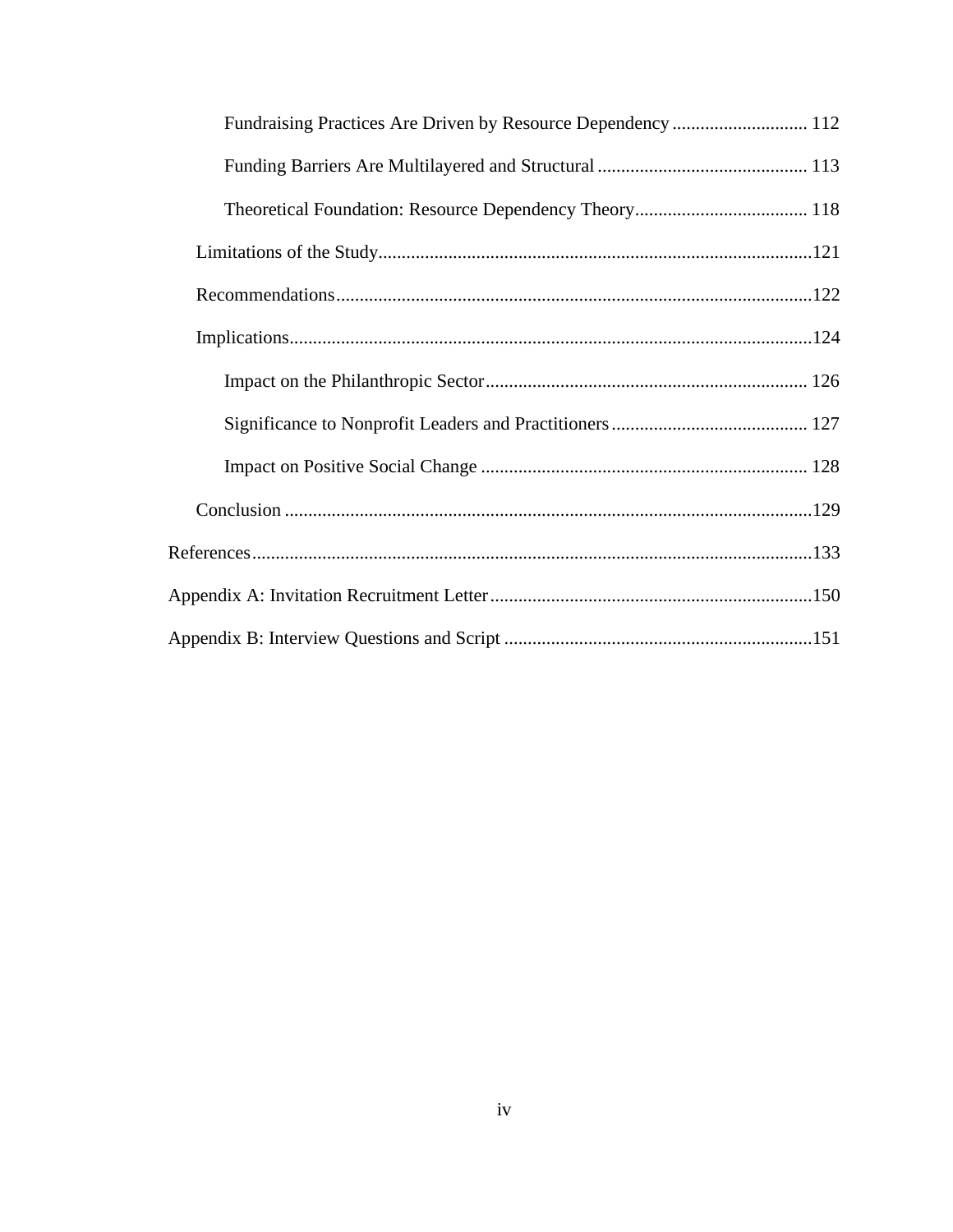## List of Tables

<span id="page-11-0"></span>

| Table 2. Initial Codes Developed From the In Vivo Coding Process: Skills to      |  |
|----------------------------------------------------------------------------------|--|
|                                                                                  |  |
| Table 3. Initial Codes Developed From the In Vivo Coding Process: Strategies for |  |
|                                                                                  |  |
|                                                                                  |  |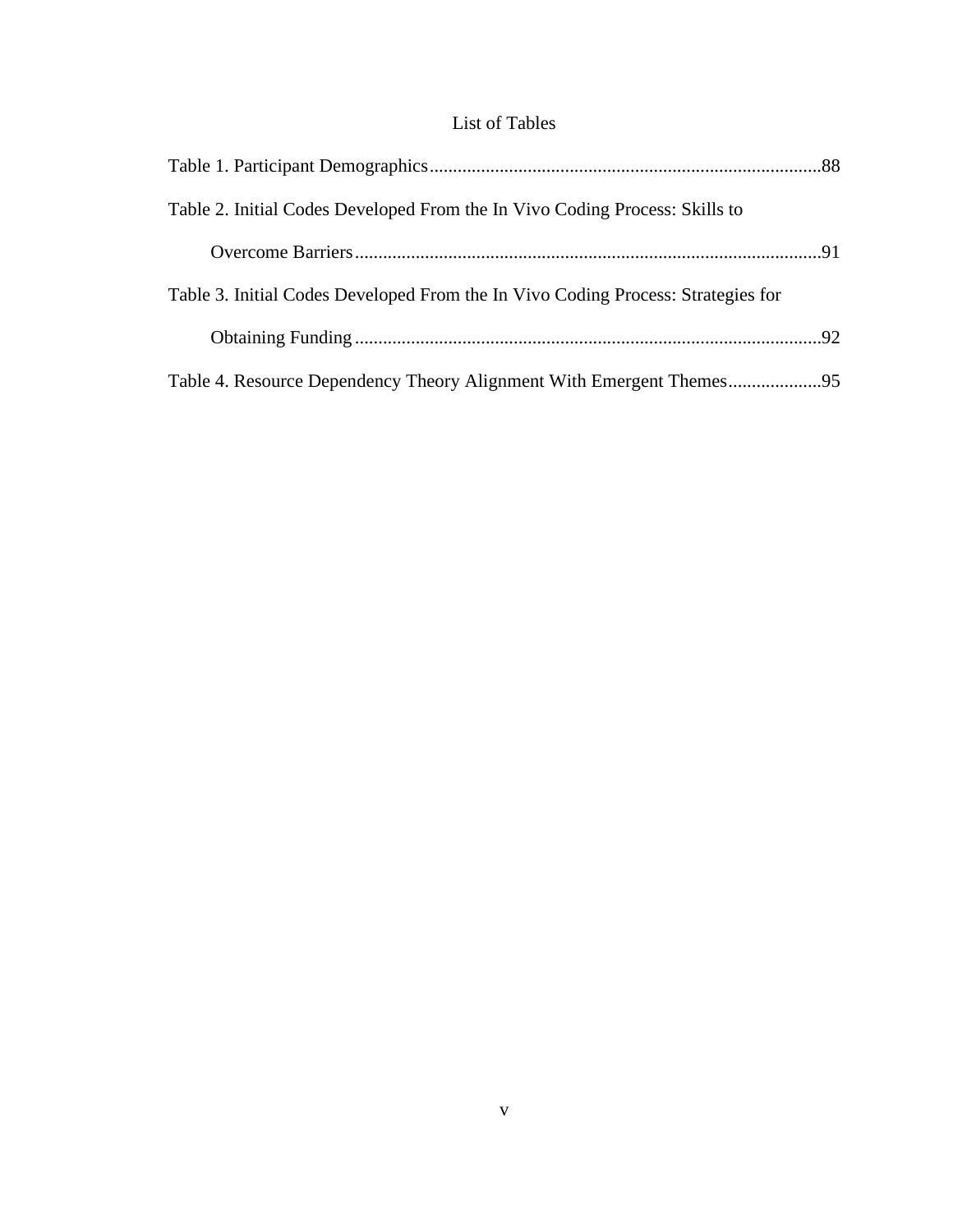## List of Figures

<span id="page-12-0"></span>

|  |  | Figure 1. Funding barriers experienced by Black women nonprofit executives 94 |  |
|--|--|-------------------------------------------------------------------------------|--|
|  |  |                                                                               |  |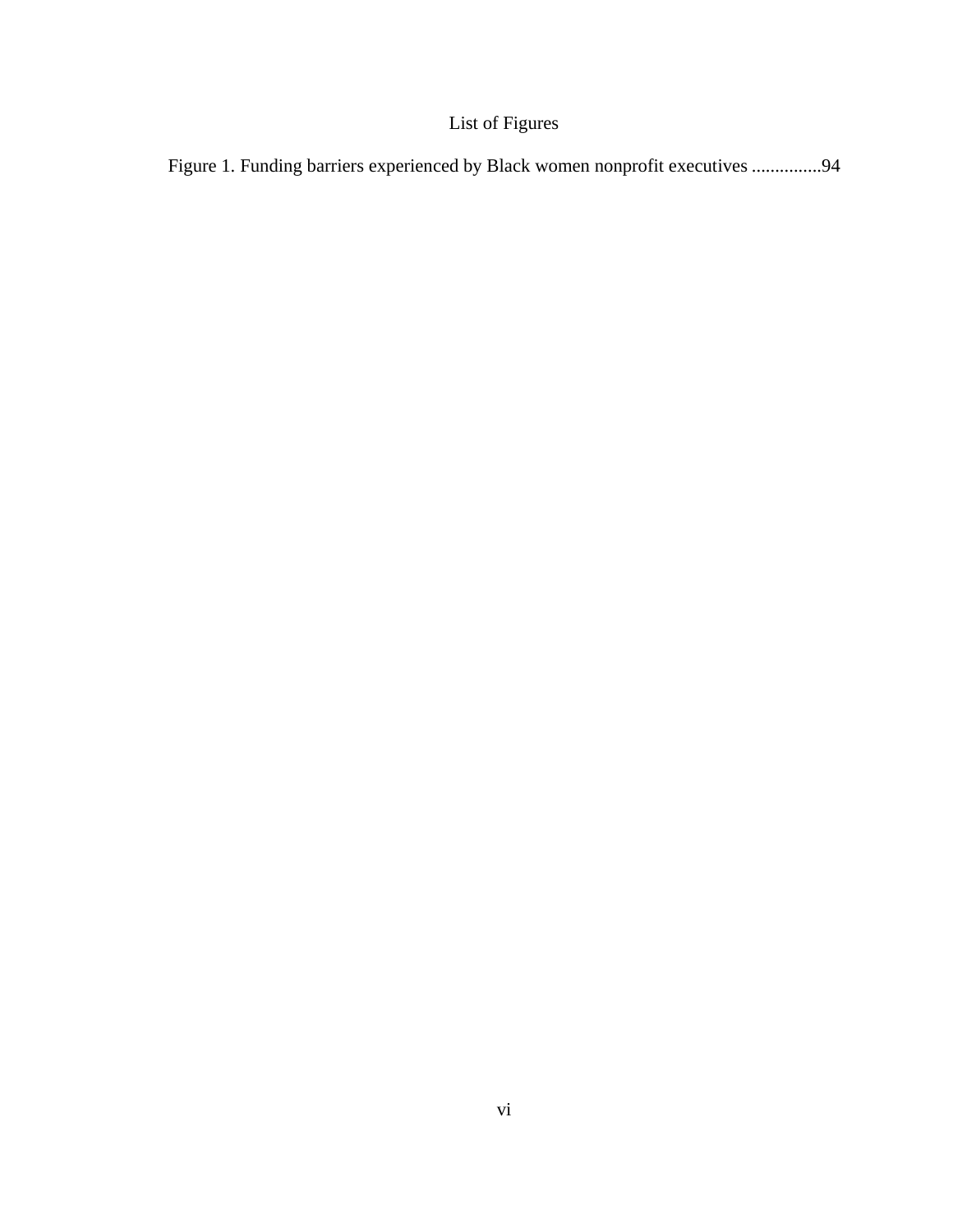#### Chapter 1: Introduction to the Study

#### **Introduction**

<span id="page-13-1"></span><span id="page-13-0"></span>Organizational sustainability and financial viability are some of the most complicated and critical issues facing the nonprofit sector. In this study, I examined the dynamics of Black women nonprofit executives' fund development strategies and sustainable methods for leading organizations in communities faced with a multitude of complex issues. Such issues relate to poverty, economic disinvestment, and being marginalized from access to essential resources to support the economic and social ecosystem (Hastings & Snowden, 2019; Santiago, Wadsworth, & Stump, 2011). Nonprofit organizations contribute to the economy and fill the gap left when government and for-profit businesses are unwilling or unable to meet community member needs, and they are well positioned to serve as leaders of the social change movement (Gulati-Partee, 2001; Jones & Mucha, 2014; Kim & Kim, 2018). This study yielded insight into how Black women nonprofit executives experience fundraising and fund development. As research supports, Black women's experiences are distinctly different from other ethnicities and genders (Hossein, 2017).

Few studies have been conducted, however, on how Black women nonprofit executives experience fundraising and sustainability. Including voices that have been historically marginalized in research may broaden the discourse on these topics and allow it to be more diverse and reflective of the nonprofit sector. The social implications of this study include creating new ways of thinking about how to support Black women and minority leaders, how to develop innovative leadership development programs, and how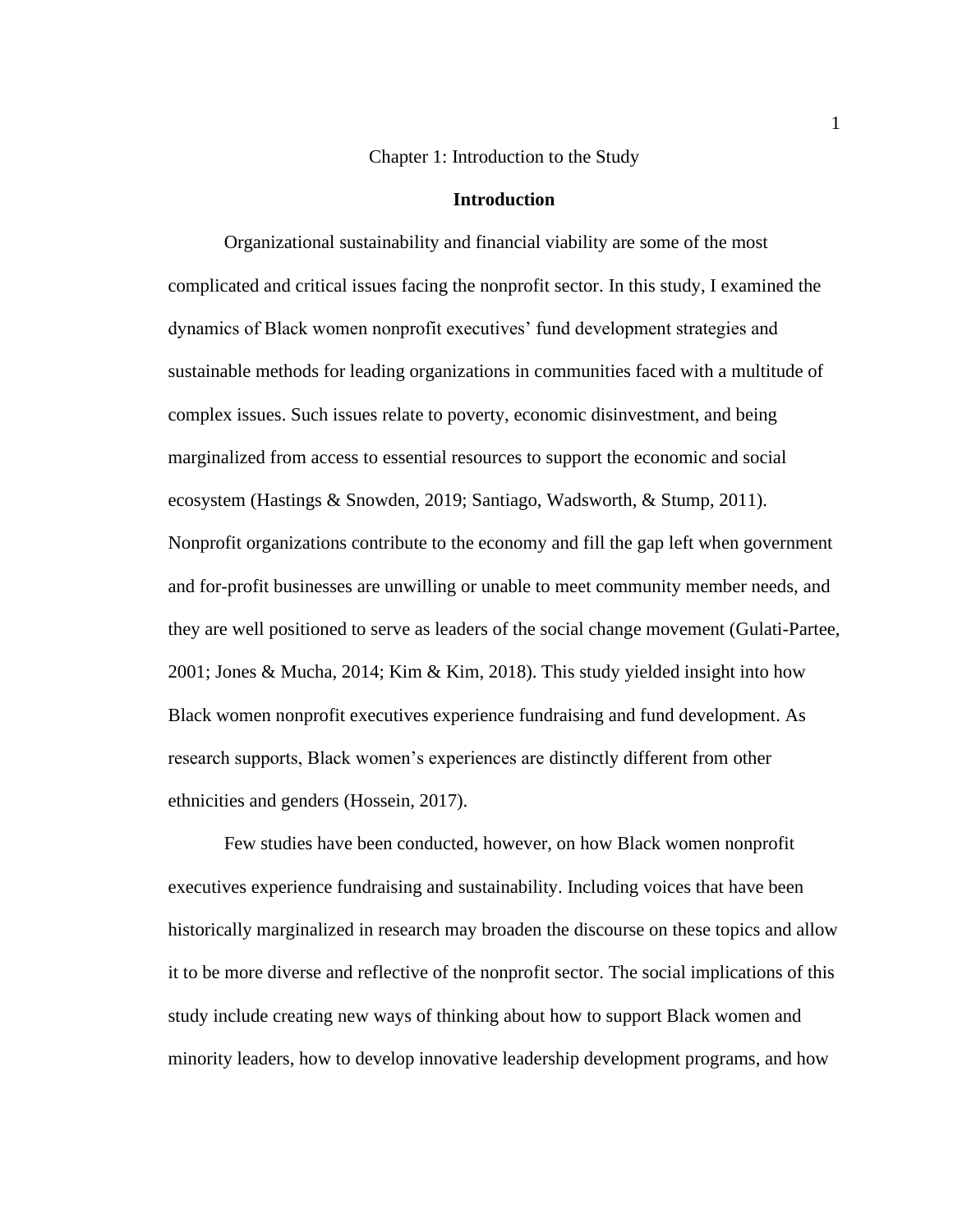to structure funding priorities by grant makers. The study can also help to spur critical influencers and organizations in the nonprofit sector to reflect on the struggles Black women leaders endure and be a catalyst for developing strategies to break down barriers for access to funding and support.

In this chapter, I provide background information on Black women-led nonprofit organizations as well as the specific operational and management processes that Black women nonprofit executives engage to secure funding and sustain the work of the institutions they lead. I also outline the study's problem statement, purpose, research question (RQ1), theoretical foundation, and nature. After defining key terms, I discuss the assumptions, scope and delimitations, limitations, and significance of the study.

#### **Background**

<span id="page-14-0"></span>Nonprofit sustainability has dominated research on the nonprofit sector for decades, with topics including organizational approaches to obtaining resources, strategies for maintaining financial and staffing stability, governance models, and ways that top executives contribute to strong leadership. Hu and Kapucu (2017), for instance, focused on factors contributing to organizational effectiveness and nonprofit sustainability as well as minority leaders' fund development strategies for organizations in underresourced communities, finding that nonprofit organizations who integrate, operationalize, and track strategic plan recommendations are able to overcome challenges with financial uncertainty and imagine possible opportunities. Hossein (2017) similarly examined how Black women nonprofit executives overcame barriers to success,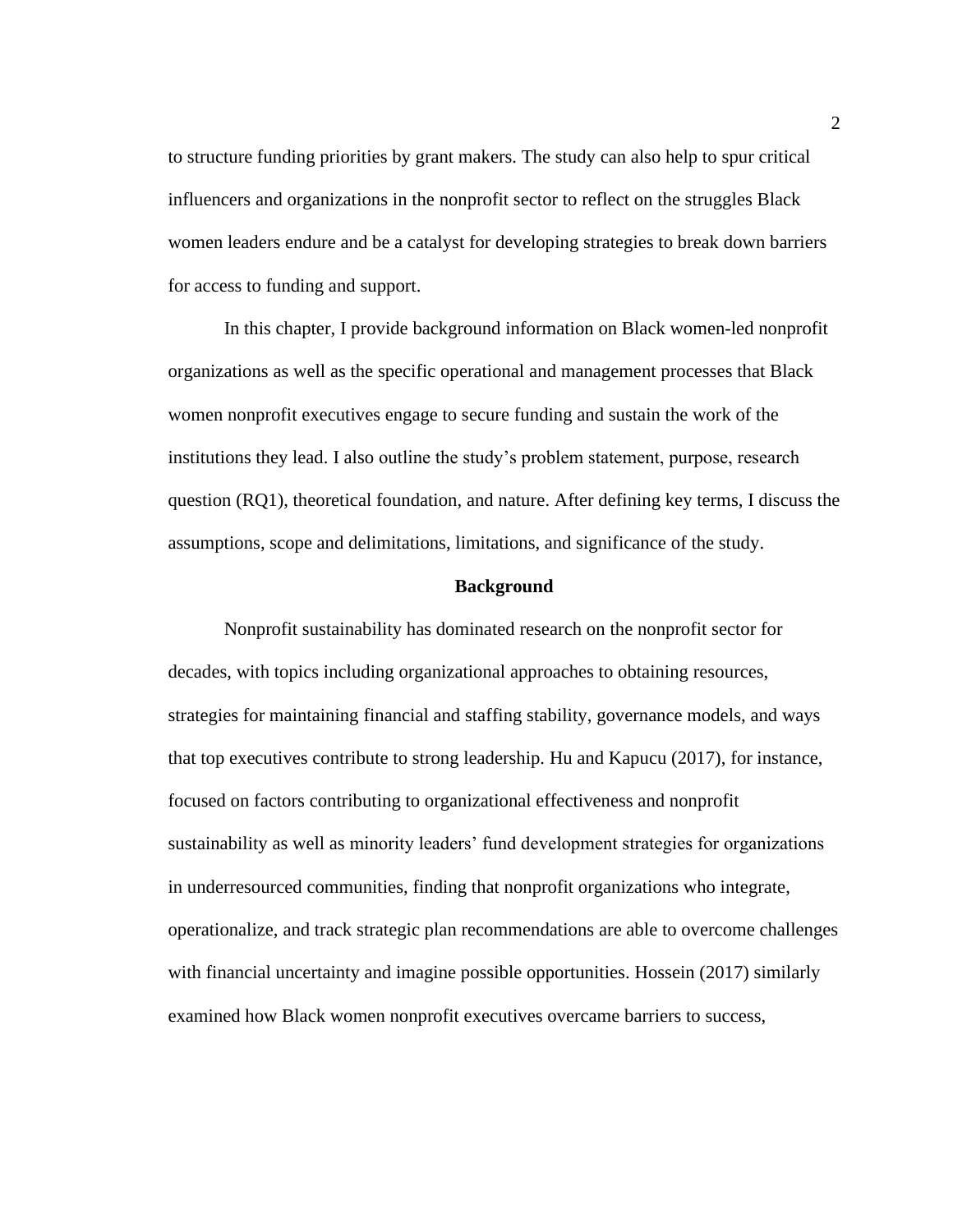including downplaying ideas and strategies to adhere to funders' requests and guidelines to secure resources.

Helming an organization is an initial barrier faced by many Black women nonprofit executives. The nonprofit sector continues to be dominated by White men in senior level positions. Although women overall have made some strides in ascending to senior level positions with 42% of organizations having female executive directors, there is still a significant gap in the number of Black women at executive levels (Community Wealth Partners, 2015; Medina, 2017). Black executive directors or presidents in the nonprofit sector accounted for only 6%, of all such leaders in 2017 while 87% of all executive directors or presidents were White, 3% were Asian Americans, and 4%, Hispanics/Latinos (Medina, 2017). Davis and Maldonado (2015) argue that Black women are skilled and educated and have a desire to serve in executive positions, yet they are not given the opportunity. Indeed, the percentage of Black women in executive and senior level positions in U.S. nonprofits with higher education degrees is high, with 70% having earned master's degrees and 66%, doctorates, according to Catalyst (2019).

Black women nonprofit executives are often overlooked for high-level executive roles in organizations serving relatively affluent communities and become leaders of nonprofits in disadvantaged neighborhoods (Biu, 2019), yet the percentage of Black women who lead organizations in such neighborhoods is lower than that of White men and women. The void of women's voices, specifically Black women's voices, in leadership positions may contribute to inequities in the nonprofit sector and inhibit access to resources. One reason is that Black-led nonprofit organizations have a unique position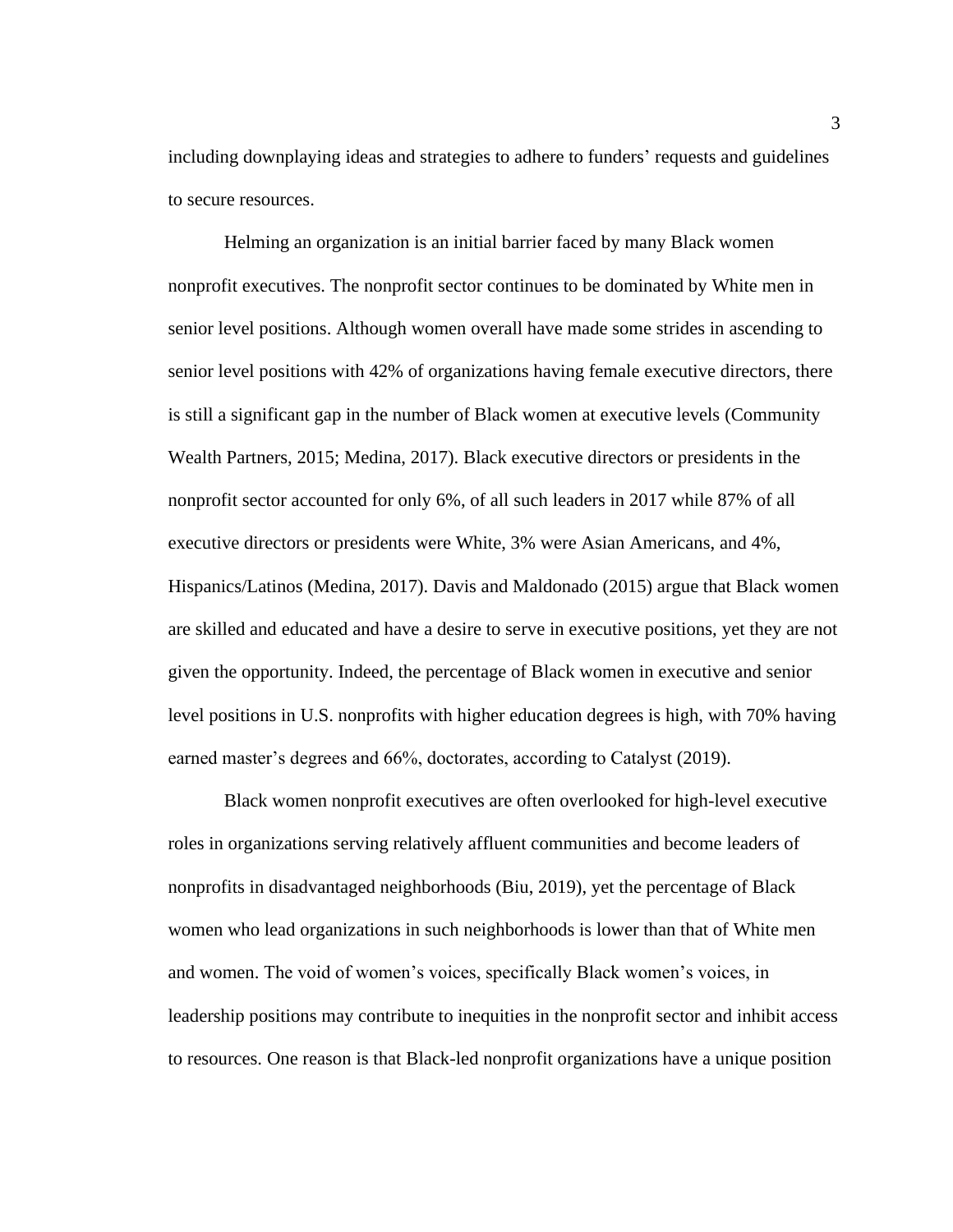in historically marginalized communities, where they can develop cultural competencies that align with the needs of those they serve, establish trust, and build community and family connections (Sobeck, Agius, & Mayers, 2007). As Gooden, Evans, and Pang (2018) noted, minority-led and Black-led organizations are particularly poised to serve communities reflective of their ethnic demographic because they establish a deep level of trust with community members. In addition to the trust that is developed, Black-led organizations also are delivering culturally competent services that meet the needs of those they serve with a focus on empowerment, equity, and access to resources (Gooden, Evans, & Pang, 2018; Vu, Nguyen, Tanh, & Chun, 2017).

However, Black leaders of nonprofits face challenges, including financial, capital, and human, related to building and sustaining resources within their organizations and may struggle to survive. The capacity building of Black-led organizations also includes their leadership. Although several researchers have studied leadership behaviors among nonprofit leaders (Eldakak, 2014; Stewart & Kuenzi, 2018), few have studied how Black female nonprofit executives raise funds to sustain organizations, according to my review of the literature.

The nonprofit sector is robust and continues to grow alongside the needs of U.S. communities due to the void left by the government and the private sector, with approximately 1.41 million nonprofits registered with the Internal Revenue Service in 2013, representing a 2.8% increase from 2003 (Urban Institute, 2015). Many unregistered collectives, fiscally sponsored projects, and churches operate in the U.S. nonprofit sector, as well (Urban Institute, 2015). The growing sector contributed an estimated \$905.9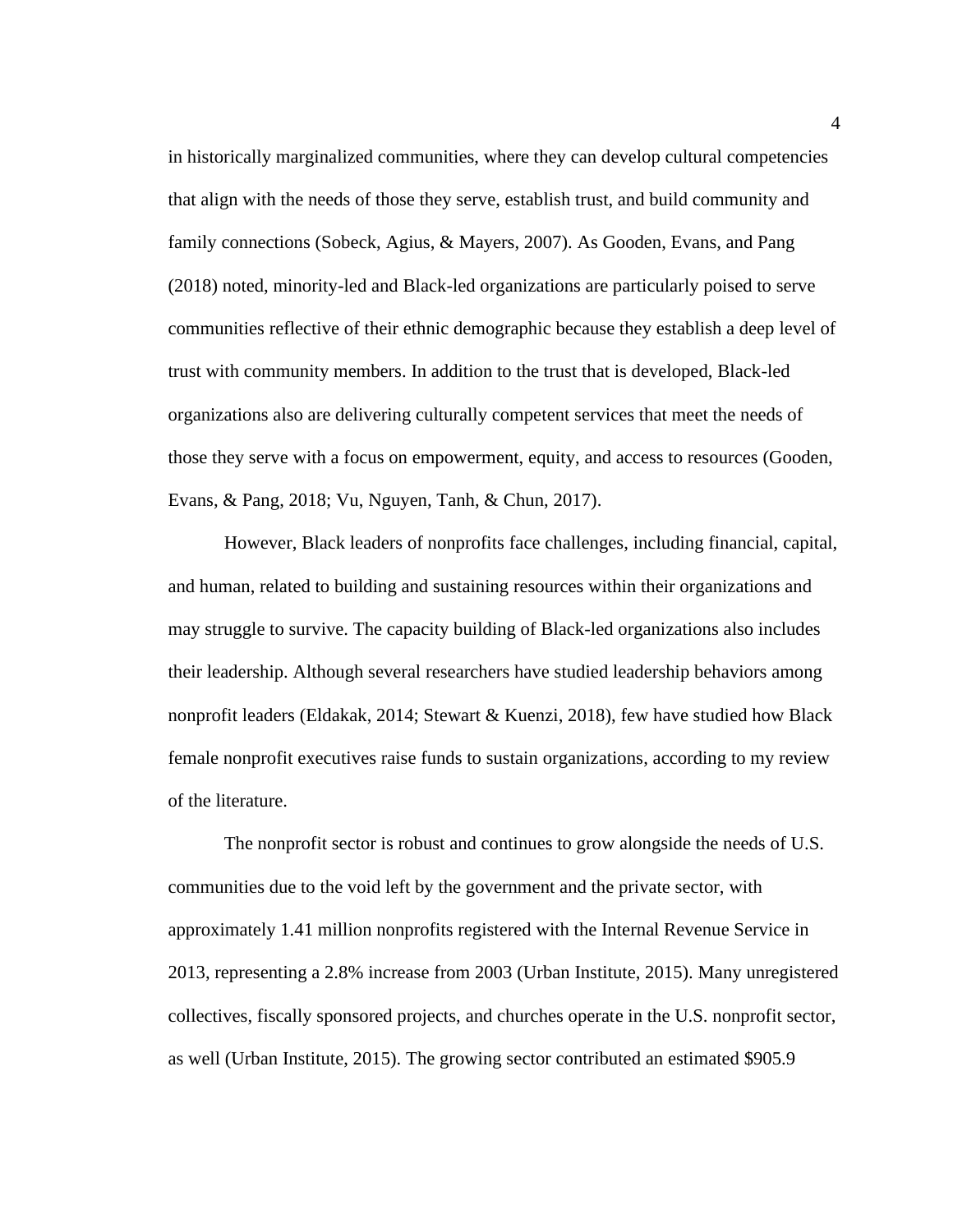billion to the U.S. economy in 2013, accounting for 5.4% of the country's gross domestic product (Urban Institute, 2015). Although the nonprofit sector is voluminous and a critical driver of social change, nonprofit executives face challenges in serving communities where resources are scarce and obtaining the funding to support critical programming to empower community members.

The fundraising process is the principal place where an organization describes its vision for change in the communities it serves and creates a space for the management of external relationships (Cause Effective, 2019). In this space, executive directors and development staff communicate with funders; the process is critical for establishing pivotal relationships with the gatekeepers of resources for nonprofits. However, fundraising staff who represent ethnic minorities experience a series of challenges, including lack of access to specific social networks connected to wealth and navigating funding spaces dominated by Whites (Cause Effective, 2019). Fundraising is the link and relationship builder for the entry point for funds for the organization. As the philanthropic landscape changes and more donors of color become viable resources for funding Blackled organizations (Banks, 2017; Mottino & Miller, 2005). Black leaders may see this as an advantageous opportunity. In the current landscape, many Black-led organizations have to develop strategic and opportune positioning for access to funding, yet there currently is a lack of research, based on my review of the literature, dedicated to how Black women leaders navigate the fundraising terrain.

I conducted this study to address the dearth of research on Black women nonprofit executives and Black women-led nonprofits. The voices of Black women are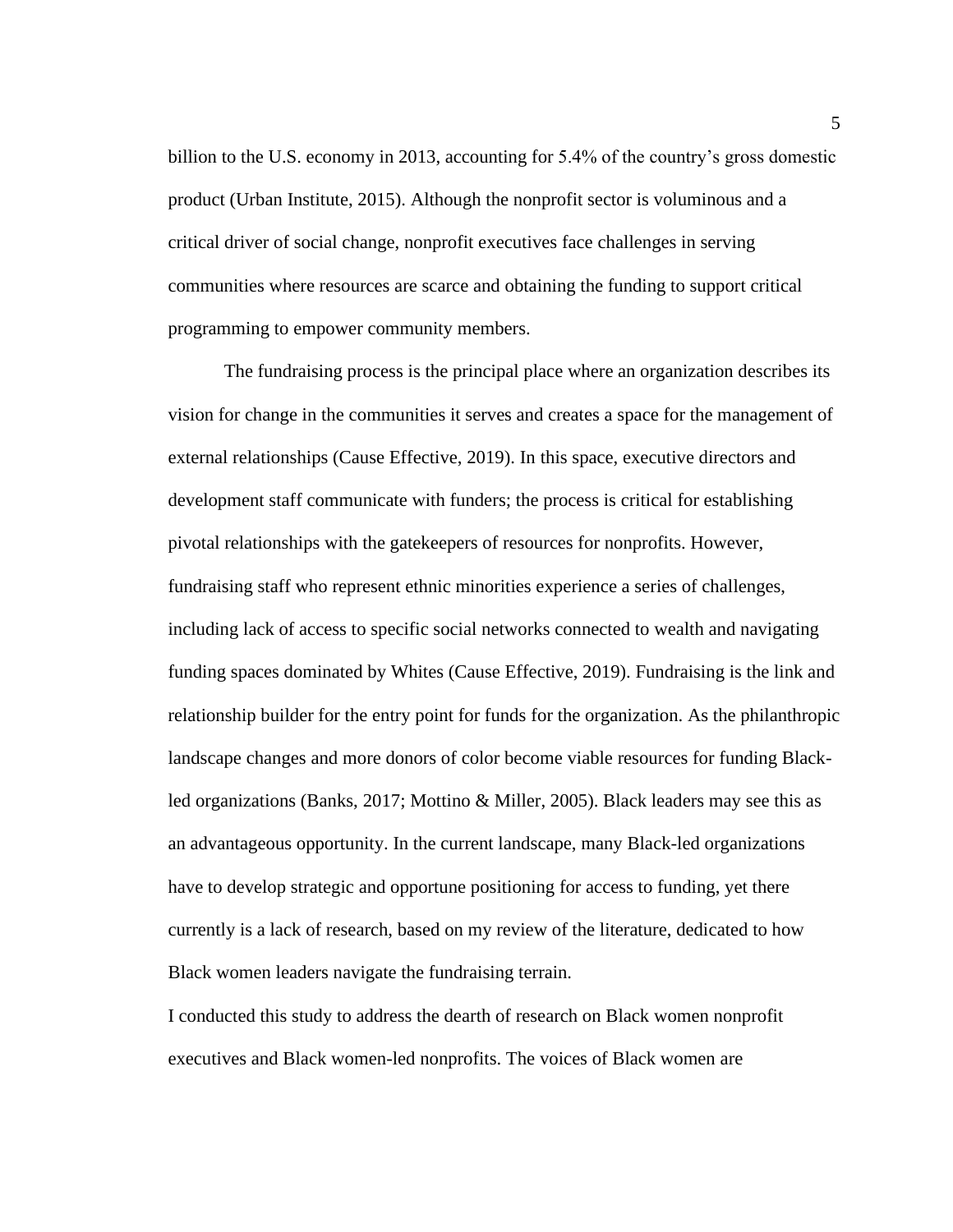disproportionately missing from research with many studies focused on leadership, women's leadership, and women leaders in the for-profit sector, according to Davis and Maldonado (2015). Furthermore, Davis and Maldonado argue that there is a lack of examination of the lived and individual experiences of Black women leaders with most research focused on the barriers to entry, opportunity, and challenges with career advancement within the corporate sector, predominantly White institutions, and academia. This research contributes to the literature on nonprofit management and sustainability (Gooden, Perkins, Evans, & Yali Pang, 2017; Hu & Kapucu, 2017) and leadership and fund development strategies (AbouAssi & Tschirhart, 2018) as it relates to communities in economically challenged and disadvantaged neighborhoods. Knowledge from this study may provide policy makers, nonprofit grant makers, philanthropists, capacity builders, and leaders with an understanding of the complex issues Black women nonprofit executive face and the implications of ignoring those issues.

#### **Problem Statement**

<span id="page-18-0"></span>Black-led nonprofits situated in underresourced and disadvantaged communities often face challenges with fundraising and the ability to support organizational sustainability (Cause Effective, 2019; Philadelphia African American Leadership Forum, 2016). As a result of their limited capacity in terms of raising funds and having adequate staffing to support fund development, many nonprofits suffer and risk survival (Terrana, 2017). Thus, the Black women executives who lead many of these organizations often have to make decisions relative to how to fund programming in vulnerable communities that their counterparts in more affluent neighborhoods, who may have more lucrative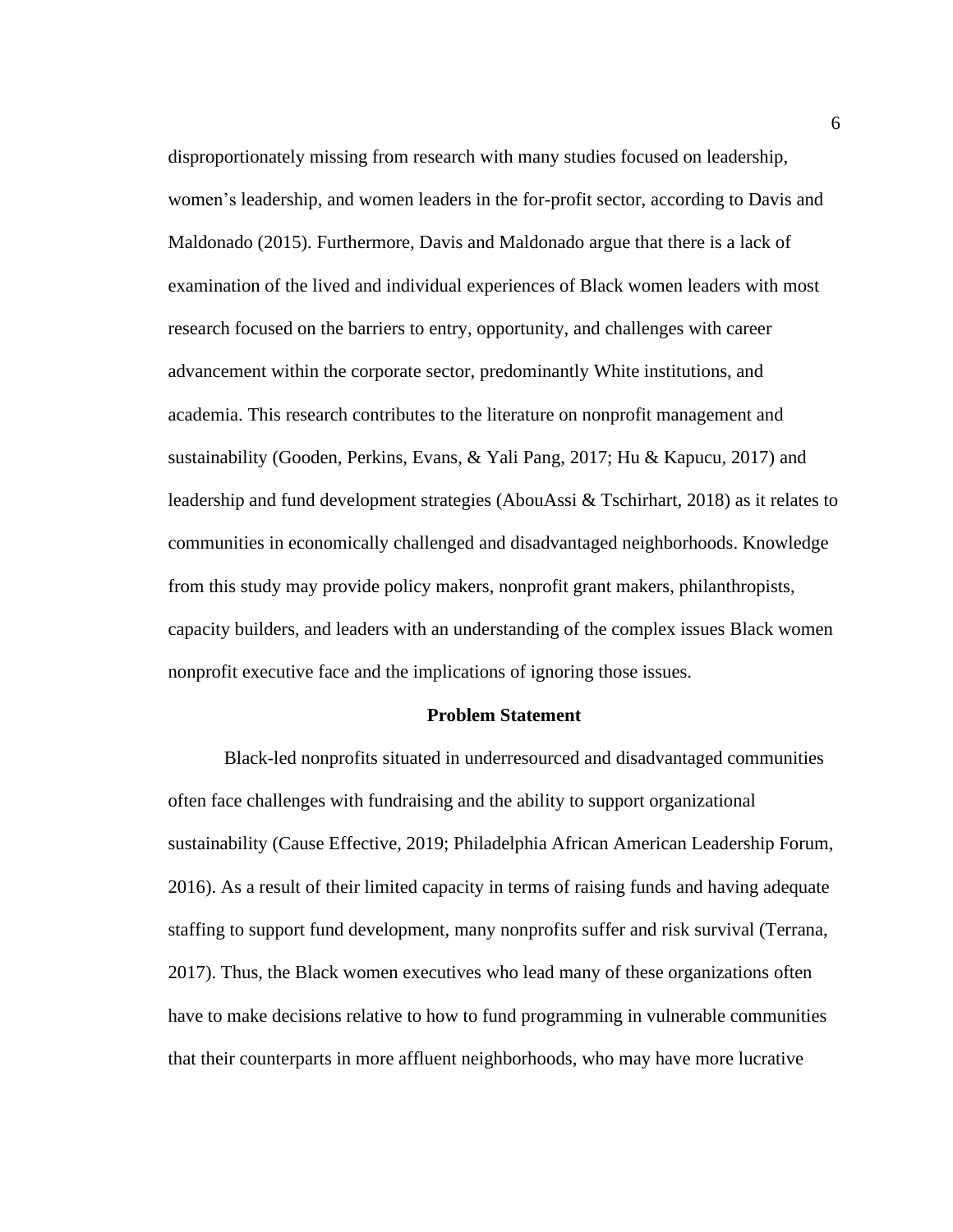funding networks and do not need to establish their acceptability by funders, do not have to contend with (Gooden, Evans, & Pang, 2018). Black women nonprofit executives face multiple barriers to funding, staff capacity, and sustainability in negotiating resources. Researchers have examined nonprofit management and sustainability (Gooden et al., 2017; Hu & Kapucu, 2017) and leadership and fund development strategies (AbouAssi  $\&$ Tschirhart, 2018) as it relates to communities in economically challenged and disadvantaged neighborhoods but have not yet turned their focus to the barriers faced by Black women leaders of nonprofits. Specifically, there is a lack of research regarding what Black women nonprofit executives need to do to overcome challenges and prevail relative to developing revenue generating strategies to support the organization. In conducting this study, I sought to fill the gap in understanding of the lived experiences of Black women leaders.

#### **Purpose of the Study**

<span id="page-19-0"></span>The purpose of this descriptive phenomenological qualitative study was to obtain an understanding of how Black women nonprofit executives perceive their experiences leading organizations in low socioeconomic and disadvantaged communities, specifically how they navigate and obtain financial resources. I examined the insights and sensitivities of Black women nonprofit executives working for social service organizations in economically challenged communities in New York with limited resources including being understaffed and lacking adequate funding. The data collection method consisted of semistructured interviews with Black women nonprofit executives.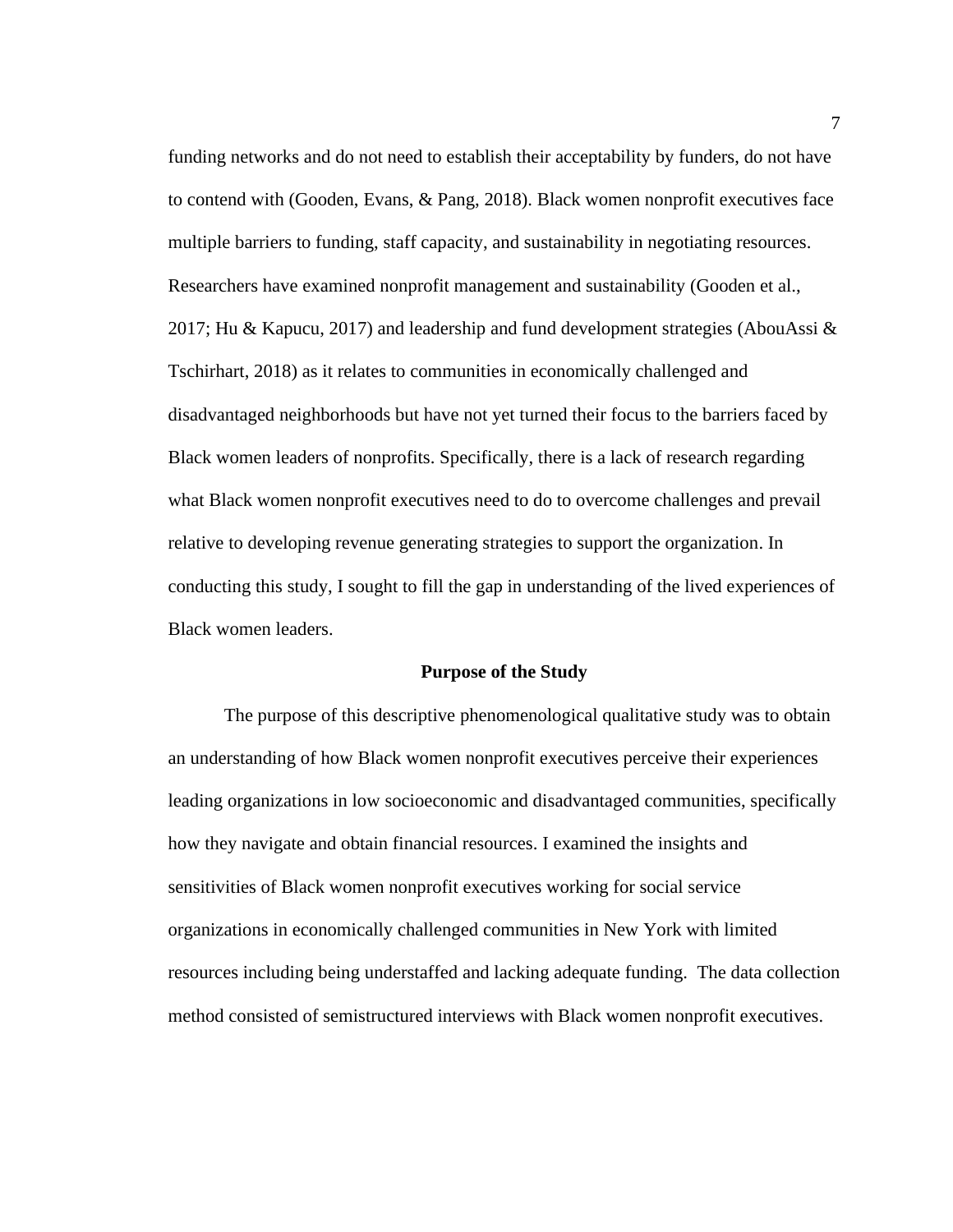#### **Research Question**

<span id="page-20-0"></span>RQ1: What are the perceptions of Black women nonprofit executives in regard to overcoming funding acquisition barriers in order to serve their nonprofit organizations in marginalized communities effectively?

#### **Theoretical Foundation**

<span id="page-20-1"></span>Resource dependency theory was the theoretical foundation for this study, which was designed to clarify Black women nonprofit executives' use of specific strategies to secure funding as well as how they perceive their ability to access, negotiate, and legitimize the need for resources. Resource dependency theory, as a theoretical foundation, supports understanding the perceptions of reciprocal relationships such as between a funder and an executive leader (Pfeffer & Salancik, 2003). Additionally, resource dependency theory provided a lens to comprehend the behaviors and decisions of Black women leaders concerning obtaining and securing resources. As organizations contend with uncertainty relative to how they will ensure the survival of programs and services, nonprofit executives have to think strategically about resources (Froelich, 1999). The dependence on funding and revenue from foundations, corporations, government, and individuals poses a substantial risk to organizations that have to continually change in structure, staffing, and programmatic goals (Froelich, 1999). My examination of the perceptions of Black women leaders situated in a historically marginalized community included understanding how the leadership balanced control, community assets, and approach to securing resources. The theoretical framework of resource dependency theory provided a lens for examining sustainable funding strategies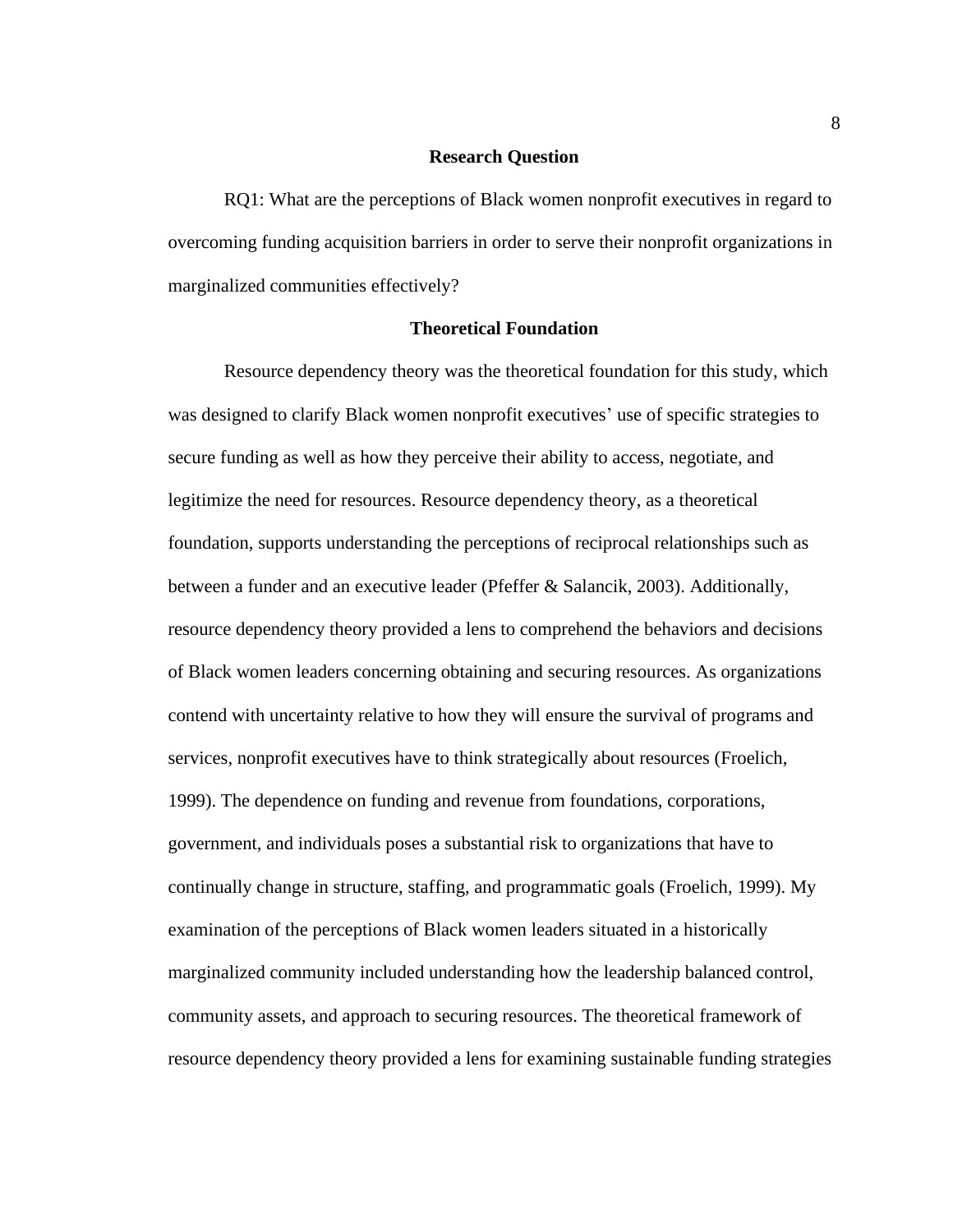and helped to uncover how dependence on specific resources impacts Black leaders' decisions, including revenue diversification, establishing legitimacy, as well as a reliance on one source of income.

#### **Nature of the Study**

<span id="page-21-0"></span>This research was based on a descriptive phenomenological design. The study used phenomenological design to understand the lived experiences of Black women nonprofit executives and to examine their behavioral decisions. Phenomenology focuses on how individuals perceive and interpret their human experiences (Patton, 2015; Rubin & Rubin, 2012). As a part of the study, I selected a purposeful sample of nine Black women nonprofit executives and conducted semi-structured open-ended interviews to explore how they perceived their leadership experiences, nonprofit sustainability, and fundraising strategies. The use of purposeful sampling was designed to select a group that is not generalized and is based on a specific criterion, which is especially useful in selecting groups of people who have experience with a precise phenomenon (Patton, 2015). I conducted in-person and face to face interviews, which was recorded and transcribed. This study employed a level of rigor that is reflective of a quality process for qualitative research which includes rich interviews in alignment with the goals of the study as well as protocols and practices that ensure accuracy, transparency, and in-depth description of the process of data collection, transcription, coding, and analysis (Tracy, 2010). Qualitative research is an effective method for studying vulnerable and disadvantaged groups of individuals, explicitly examining the challenges they face (Flick, 2017). Thus, this study's use of qualitative methodology was appropriate to study the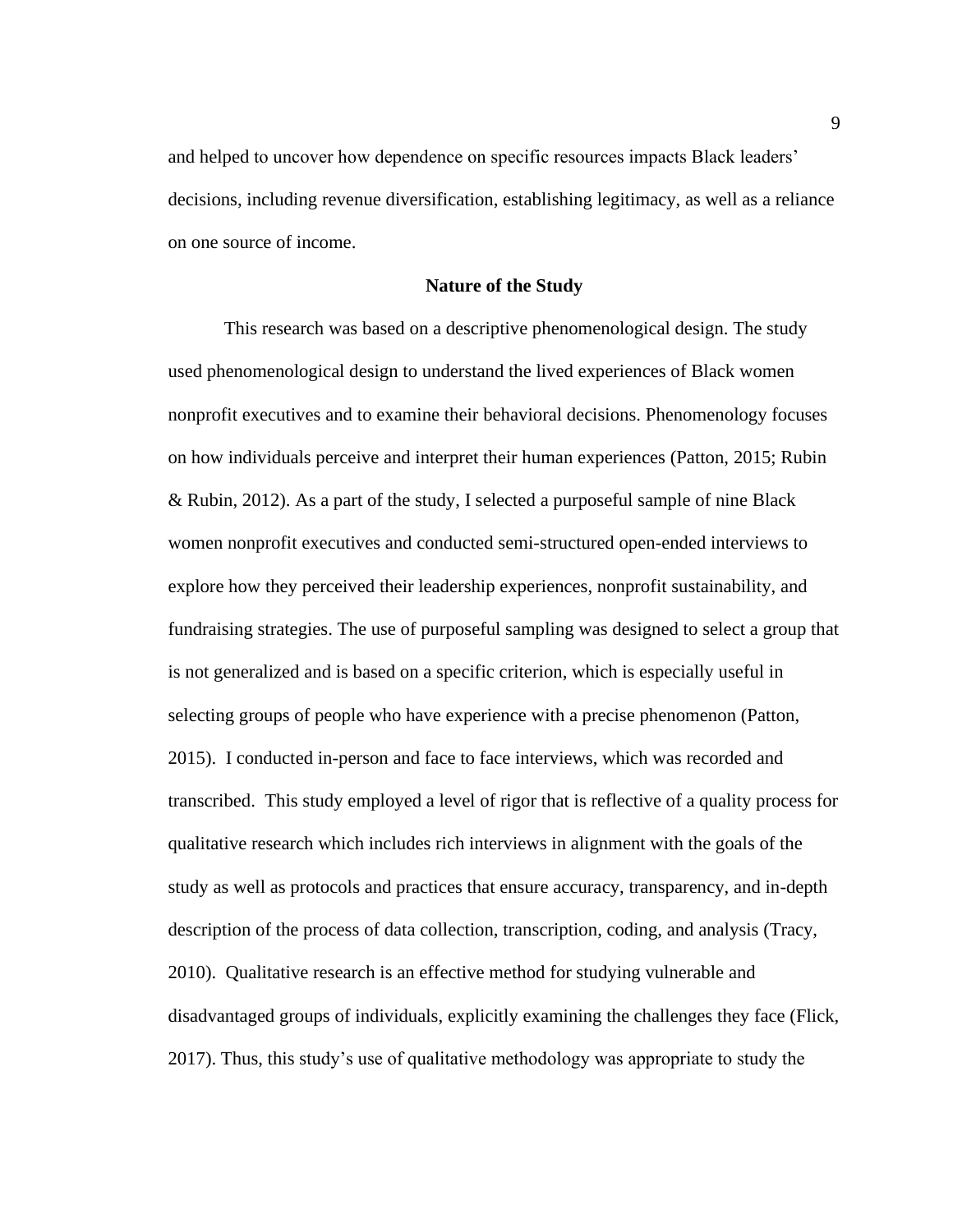perceptions of Black women leaders who support organizations located in marginalized and economically under-resourced neighborhoods.

#### **Definitions**

<span id="page-22-0"></span>*Black/African American*: Terms (e.g., *African American women/Black women*, *women of African or Black origin*, and *women of African descent*) that are used interchangeably to refer to women of African descent and those who have origins from the African diaspora (Johnson, 2019).

*Capacity building*: Specific activities that support the efficiency and function of the organization, strengthen a nonprofit organization's operations, management, and systems, and help support the realization of its mission (Brothers & Sherman, 2012).

*Marginalization*: Lack of representation and inclusion as a result of the absence of power and full incorporation into the benefits of society and the economy as well as decision-making (Gardberg & Newburry, 2013).

*Nonprofit organization*: An entity that provides a public benefit and is a federally tax-exempt entity that carries out the mission without a profit (National Council of Nonprofits, 2019).

*Revenue diversification*: A strategy used by nonprofit organizational leaders to have different streams of income (Sherer, Suddaby, & Rozsa de Coquet, 2019).

*Sustainability*: A term that refers to both financial and programmatic long-term stability within an organization and the ability to maintain revenue and programmatic choices over some time and with minimal risks (Board Source, 2019).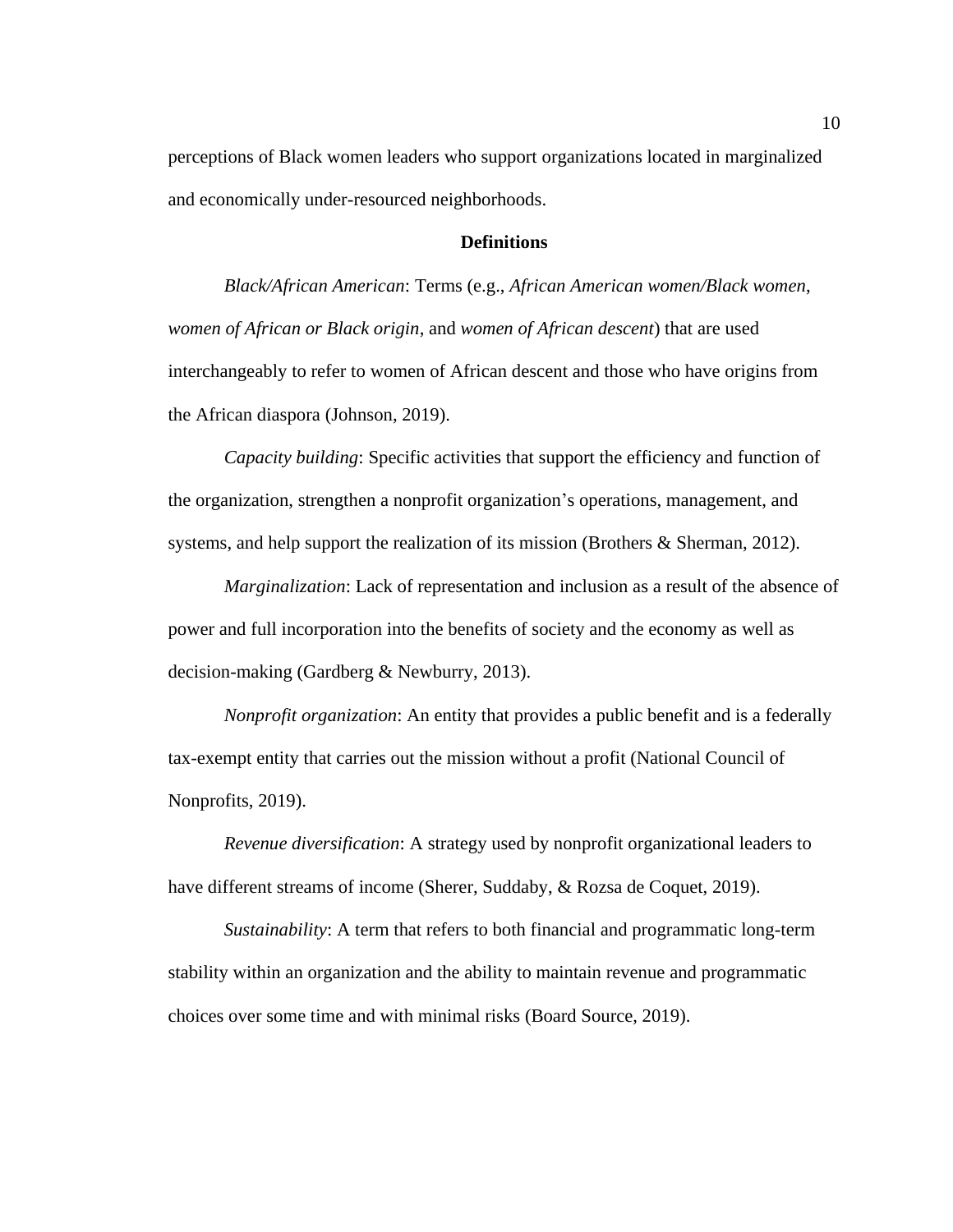#### **Assumptions**

<span id="page-23-0"></span>Assumptions provide transparency and clarity around the premises that were created, variables of this study that could not be proven but will be accepted as valid as well as how they were applied to create research design decisions, interview questions, and the selection of participants. Furthermore, assumptions provide a context for how the findings and qualitative inquiry are shaped as well as the idea that phenomena are studied within a particular context considering external factors and data gathered through mechanisms that allow for the lived experiences to emerge naturally (Patton, 2015).

In this study, I assumed the participants were able to select their cultural identity and ethnic make-up based on the definitions that I described. My second assumption was that the participants were able to answer frankly, openly, honestly, and straightforwardly and that I would receive a variety of responses. The third assumption was the participants would make connections between their identity and their leadership role. My fourth assumption was Black women nonprofit executives that have the required experience would be accessible and be open to participating in this research study. Participants' accessibility and openness was a necessary component for me to be able to acknowledge, record, and interpret participants' lived experiences along with their perceptions of these experiences (Patton, 2015). My fifth assumption was based on the race and gender of the executives as well where the organization was located and that their experiences would be different relative to their relationship with funders and donors and that race, gender, and locale have some type of impact. In order to ensure these above assumptions are met,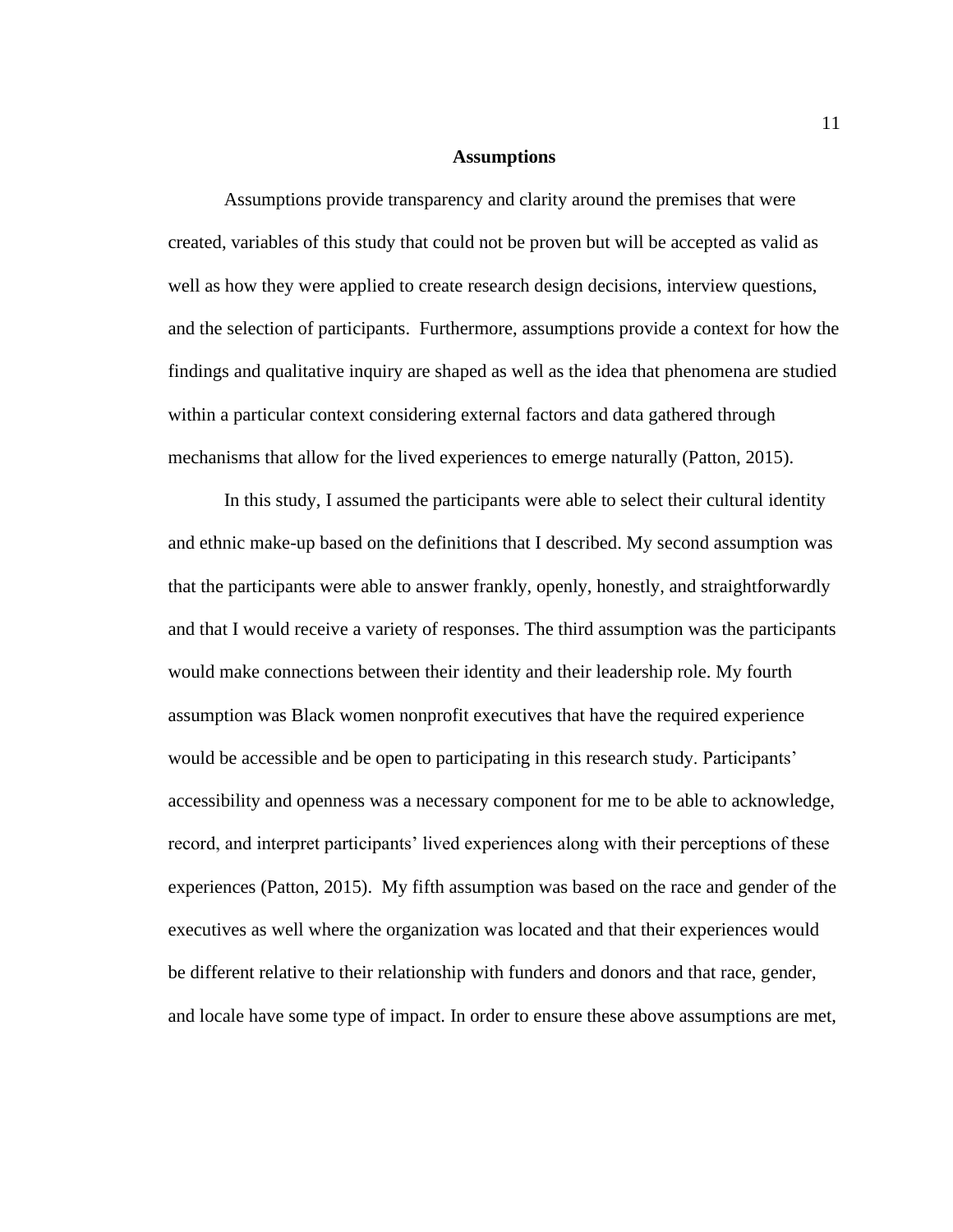I secured the identity of each of the participants and maintained confidentiality as a part of the study.

#### **Scope and Delimitations**

<span id="page-24-0"></span>The study was based on examining the unique leadership characteristics and strategies employed by Black women nonprofit executives in urban cities in neighborhoods with minimal and low resources. Thus, the study included Black women leaders who are executive directors or senior executive staff in small to mid-size nonprofits and excluded middle managers in nonprofits as well as organizations situated in communities that did not meet the criteria of being under-resourced. The locale was an essential factor in the examination as this provides a particular nuance relative to the challenges experiences by poverty stricken and low economic neighborhoods. The scope of this phenomenological research study included a limited number of Black women who were purposefully selected to participate in the study who identified with the established criterion. Purposeful sampling includes a reliance on a developed criterion by which to select participants, and the rubric for selection can be subject to the researcher's perceptions and ideas around what should be included (Rubin & Rubin, 2012). In addition, the study focused on Black women leaders who were in the position to make leadership positions relative to resource acquisition, funding, and finance and thus excluded women leaders whose decisions are dependent on higher level staff to decide on funding strategies. Additionally, the study did not focus on several topics relative to nonprofit sustainability including discussing mergers and acquisitions, leveraging a set of strategies to reduce revenue uncertainty in only in one funding area (Besel, Williams &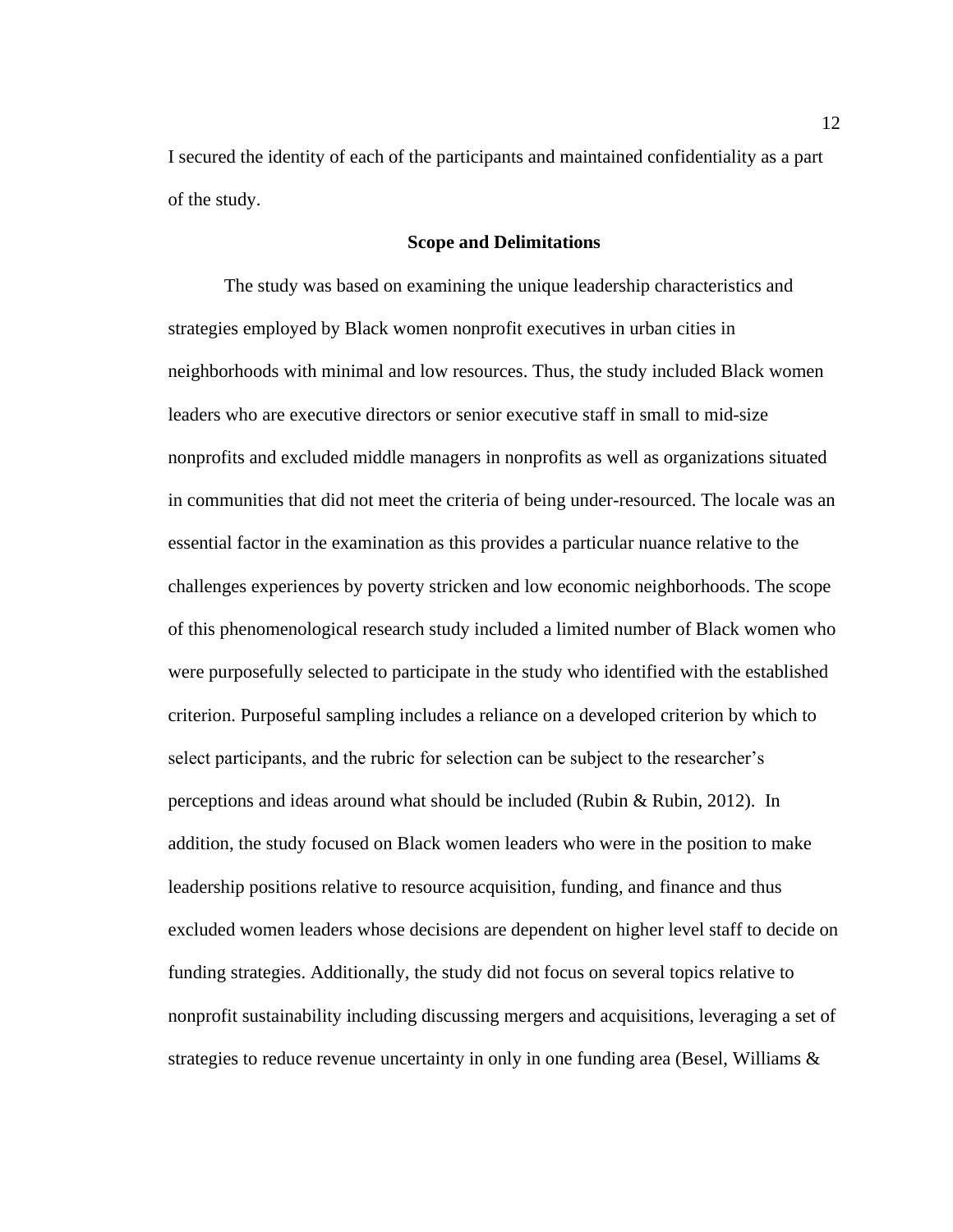Klak, 2011), or the effect of performance measures (Holzer & Kloby, 2005). The study focused on the lens and perceptions of Black women leaders who have an impact on operations and funding strategies, not necessarily the insights of Board leadership or other influencers.

Transferability is a critical component in establishing rigor in qualitative studies relative to the ability to apply the study's findings to similar participants or phenomena (O'Neill, 1995). The transferability of this study and its replication in another setting was established through the apparent alignment of the theoretical foundation with the themes that emerged in the literature review alongside the findings from the data collection. Thus, when applied to a similar population with the same criterion of an urban setting, generalizability can be attained (Lincoln & Guba, 1985).

#### **Limitations**

<span id="page-25-0"></span>Some of the limitations of this study were related to the duplication of a natural setting. For instance, due to the nature of funding acquisition in the government and private sector funding availability is impacted by location; thus, generalizability may be challenging to obtain relative to specific segments of resources. Additionally, the researcher was a part of the data collection process in phenomenological studies, and a limitation of this study includes ensuring bias and the impact of the researcher's experiences was be eliminated. There were steps taken to reduce bias from the study, including using a purposeful sample of participants outside of the scope of my influence, being personally aware of my own bias and perceptions, and maintaining an ethical distance from the study and my own notions. In addition, I journaled and kept field notes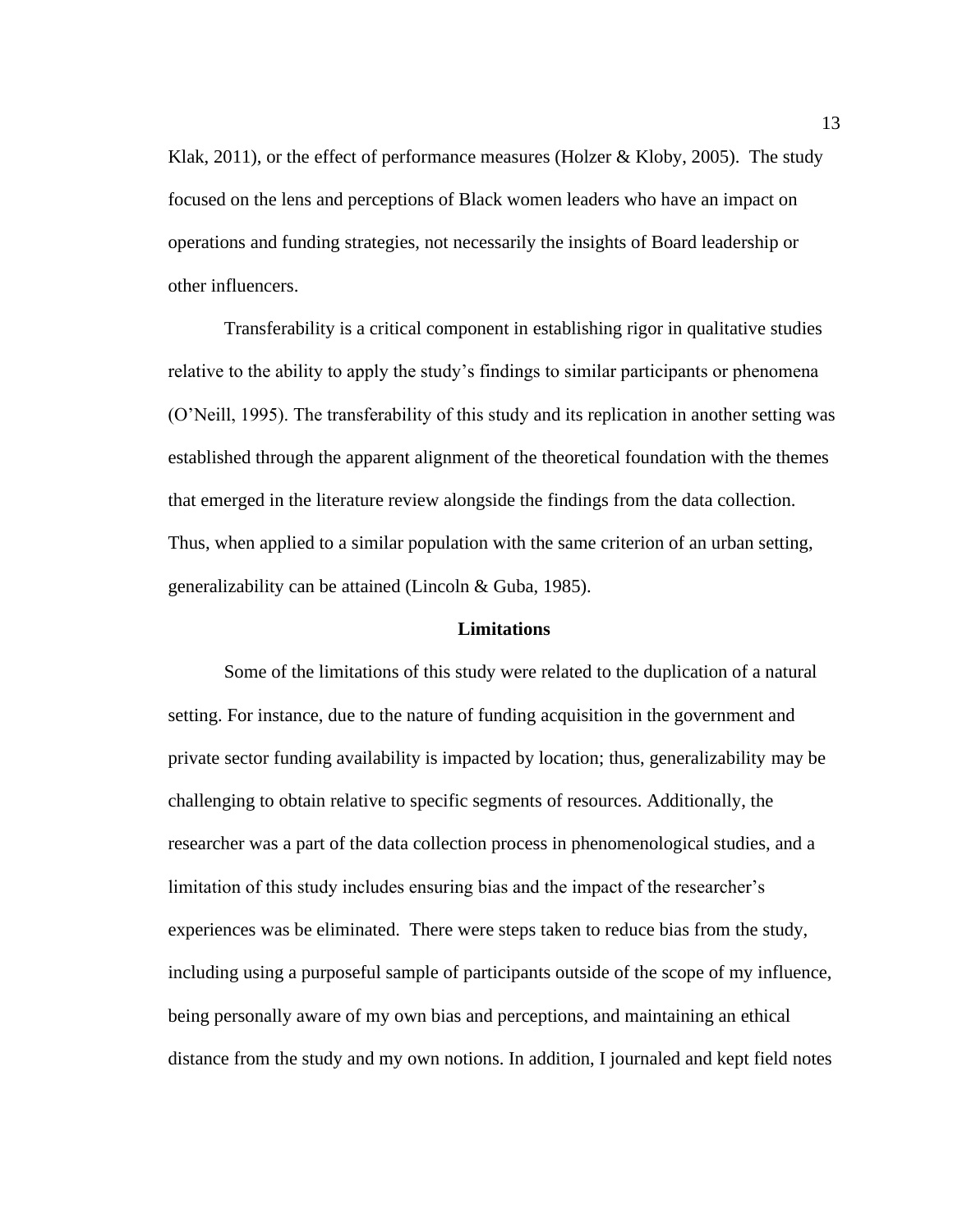during the process of being fully cognizant of my own ideas, thoughts, and beliefs while conducting interviews and collecting data (Saldaña, 2016). My work in the nonprofit sector for the past 19 years was disclosed in the research, gave context as well as ensured that none of the participants that were interviewed I have worked with directly or had any impact on their funding decisions in any of my volunteer or work experiences. The ability to ensure that researcher bias is eliminated is an essential component of establishing rigor in a qualitative study during the research design phase, participant selection, and interview process (Saldaña, 2016).

#### **Significance**

<span id="page-26-0"></span>This study was designed to add to the body of research focused on nonprofit sustainability and Black women nonprofit leaders' strategic funding choices and capacity building techniques to ensure the organization is sustained and thriving into the future. This study is essential as it focuses on women from an minoritized ethnic group that is often unrepresented in the literature on the nonprofit sector and gives voice to their concerns and unique experiences. While nonprofit sustainability and fundraising are widely examined, this study fills a gap in the research around exploring the narrative of how Black women leaders persevere through constraints, external challenges, and a political climate of navigating complex networks of funders. Black-led organizations have distinct ways in which they persist and maintain sustainability, often characterized by strong community connectedness, trust, and unique conceptualizations making meaning around organizational survival.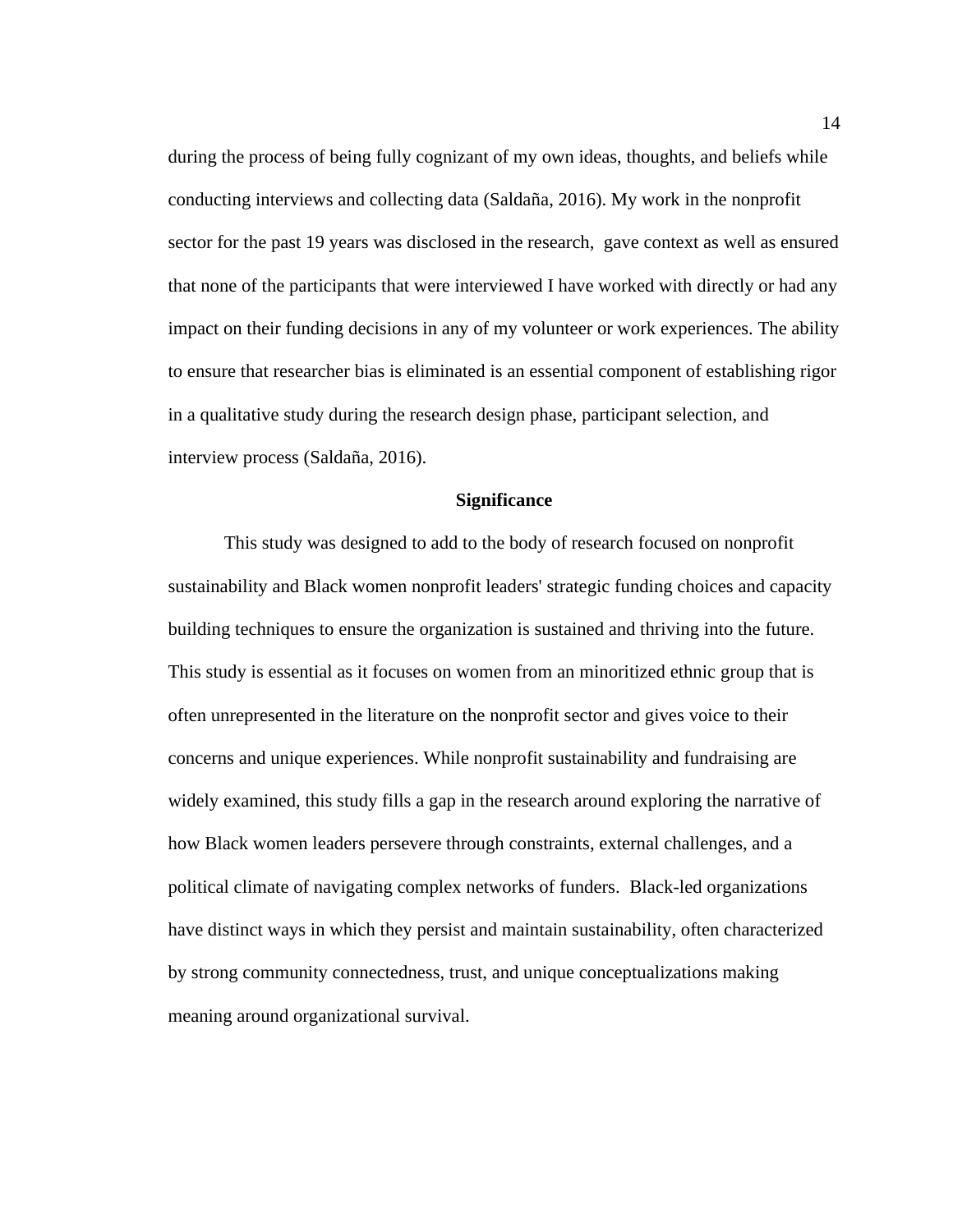The body of knowledge around nonprofit sustainability and resource acquisition has been focused on the dynamics of resource dependency, revenue diversification, as well as building partnerships (Adesaogun, Flottemesch, & Ibrahim-DeVries, 2015; Gooden, Evans, & Pang, 2018; Kearns, Bell, Deem, & McShane, 2014; McDonald, Weerawardena, Madhavaram, & Sullivan, 2015). This study seeks to add value to the nonprofit sector relative to broadening the thinking already conducted by other nonprofit leaders, funders, and capacity builders centered around resource allocation and sustainability and to expand the narrative by including specific strategies organized by Black women led organizations in historically marginalized communities. It contends that an examination of neighborhood specific challenges in tandem with resource constrained organizations is necessary to add to the body of knowledge around how nonprofits survive, manage finances, and access resources. Studies and programs focused on leadership training, capacity building firms, and funders can benefit from an in-depth examination of how Black women leaders perceive financial and programmatic viability as well as how their nuanced environment impacts their decisions. This research was designed to add value to the sector that is continuing to seek answers relative to how people and women of color gain access to capacity building resources as well as increased representation in leadership in nonprofit organizations but what is needed to change the dynamics of inequity (Biu, 2019; Cause Effective, 2019).

Nonprofit organizations serve multiple populations and communities with critical services that seek to improve and empower communities. This study was designed to focus on nonprofits in marginalized communities that often are recipients of unjust and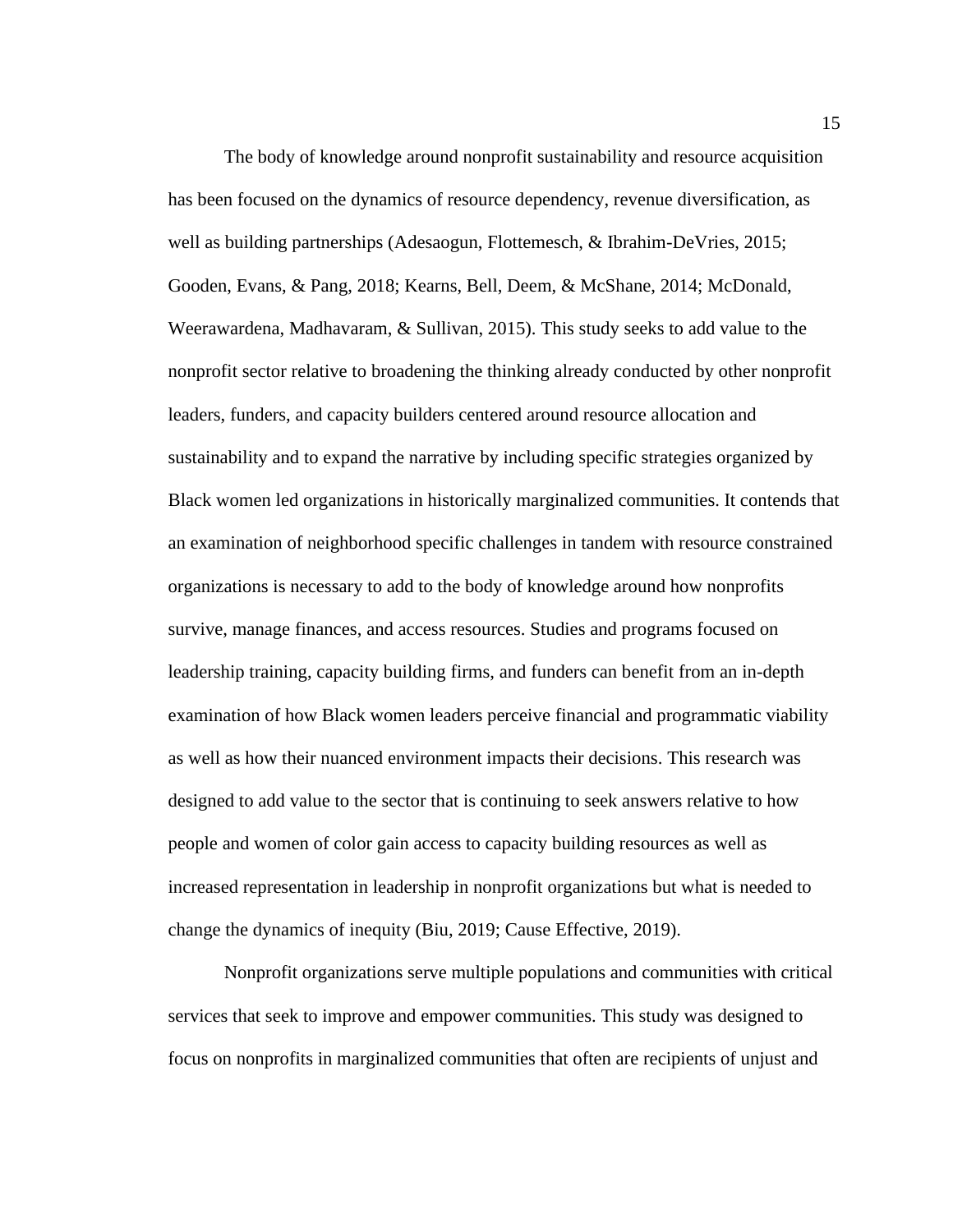inequitable allocation of resources (Ceptureanu, Ceptureanu, Luchian, & Luchian, 2018). Furthermore, this study has direct positive social change outcomes, including contributing to understanding the underlying perceptions and experiences of leaders of nonprofits in low socioeconomic neighborhoods, amplifying the stories and voices of those communities through the lens of those leaders intending to transform and heal social ill through direct programming.

The implications for positive social change include shifting the dynamics between nonprofit leaders, funders, and policy makers and creating mechanisms and policies to enhance opportunities for communities and their leaders. This expansion would encompass a narrative that is inclusive, removes perceived and real barriers as well as open space for mutual exchange of ideas and tools. Once leaders of nonprofit organizations have access to innovative and sustaining strategies to support the organization, they can move from surviving to thriving organizations with clear longterm plans, processes, and systems. Black women-led organizations that are supported by comprehensive funding policies can also hire qualified staffing that together can develop robust fund development plans that will enable the organization to grow and offer programming that further transforms fledgling communities. This research can aid the entire nonprofit sector and build mutual exchanges of resources, whereby funders and donors can learn how best to solve community challenges alongside leaders who are on the ground with well-developed and trusted models for long term success and sustainability.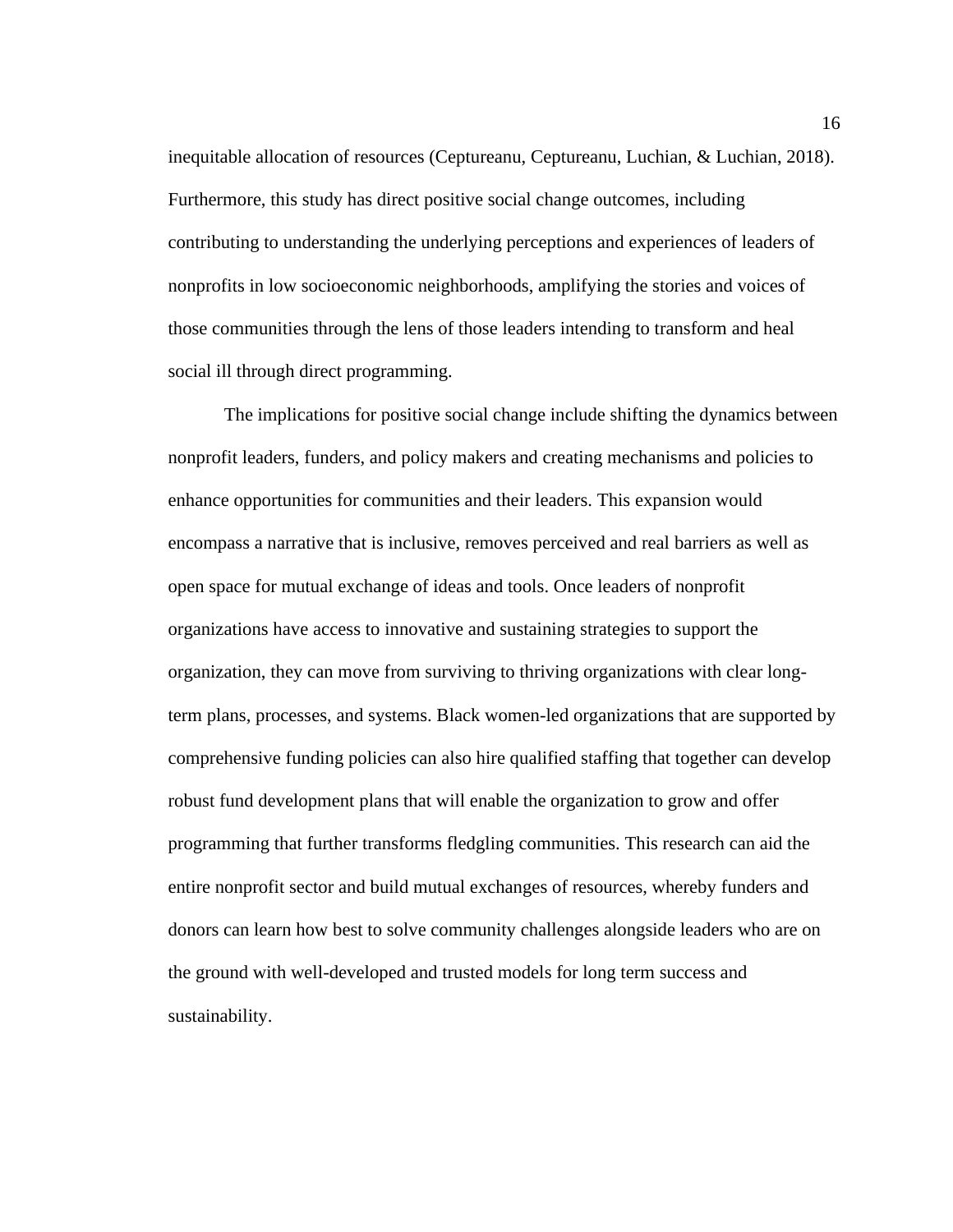#### **Summary**

<span id="page-29-0"></span>In this chapter, I focused on providing a context for the research, including the background, significance of the study and its importance to the field, and resource dependency theory as the theoretical foundation. Descriptive phenomenology was used as a part of the research design to examine Black women's nonprofit executives' perceptions, which are appropriate as it gleans in on comprehending how they interpret their lived experiences as leaders who are responsible for fundraising and securing significant resources for organizations to operate and sustain long term. The nonprofit leaders will be selected from a purposive sample of executives leading in low socioeconomic neighborhoods in New York City and New Jersey. In particular, the lived experiences of 9 Black women nonprofit executives were explored using face to face semi-structured interviews to examine how they manage complex funding environment, organizational capacity, as well as how they balance the needs of the community with maintaining a sustainable institution.

In Chapter 2, I provide a review of the literature and the theoretical foundation of the study, and I explore the gap in the literature regarding the lack of research on Black women nonprofit leaders in marginalized communities specifically on the strategies they employ to obtain vital organizational resources.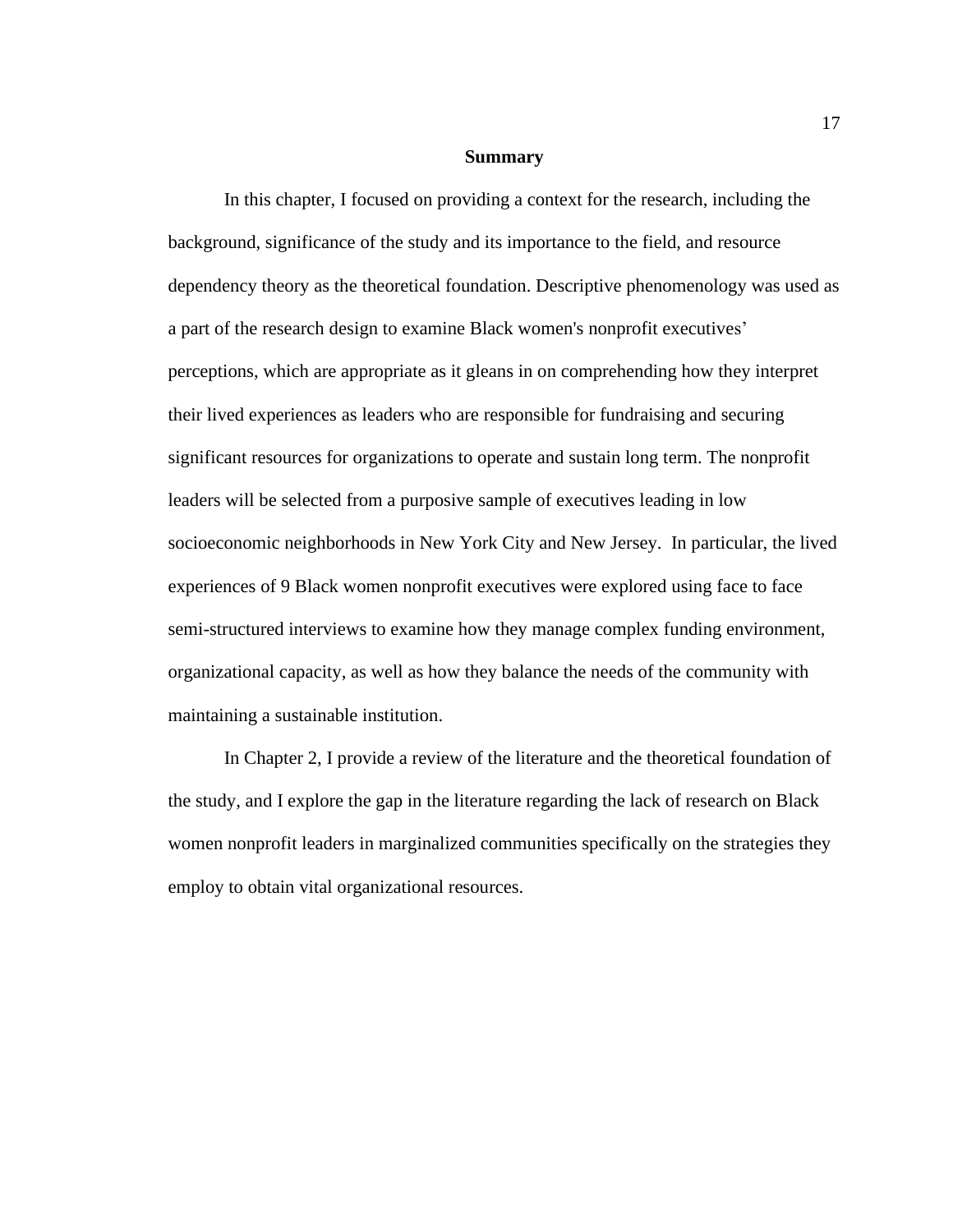#### Chapter 2: Literature Review

#### **Introduction**

<span id="page-30-1"></span><span id="page-30-0"></span>Nonprofit organizations provide vital resources to communities and contribute to society by providing services that the government or the private sector is otherwise unable to offer (Greller, 2015; McDonald et al., 2015). In addition to adding value to society by fulfilling economic, social, and environmental needs, nonprofits help to further social justice imperatives (food security, labor issues, housing, educational achievement, and access to arts and culture). Although nonprofits are addressing critical social issues and pushing forth an agenda of social change, their leaders often have to contend with multiple challenges related to sustainability while fulfilling their mission and programmatic impact (Lee, 2017).

Nonprofit leaders often have to expend time making decisions about the allocation of their time and human capital resources. They must make sound strategic choices about the quest for funding and leverage their relationships with funders for grants from other philanthropic partners (Kearns, Bell, Deem, & McShane, 2014). Creative strategies are often necessary to handle the uncertainty and changing demands of the external environment while meeting the complex needs of the community. Nonprofit organizations rely on multiple sources of funding to support operations and programming, divided among government and foundation grants, contracts, earned income, special events, memberships, individual, and corporate giving. Each of the resources depending on the type of services provided may vary in terms of the percentage of support, and the leadership of the organization has the responsibility to ensure that the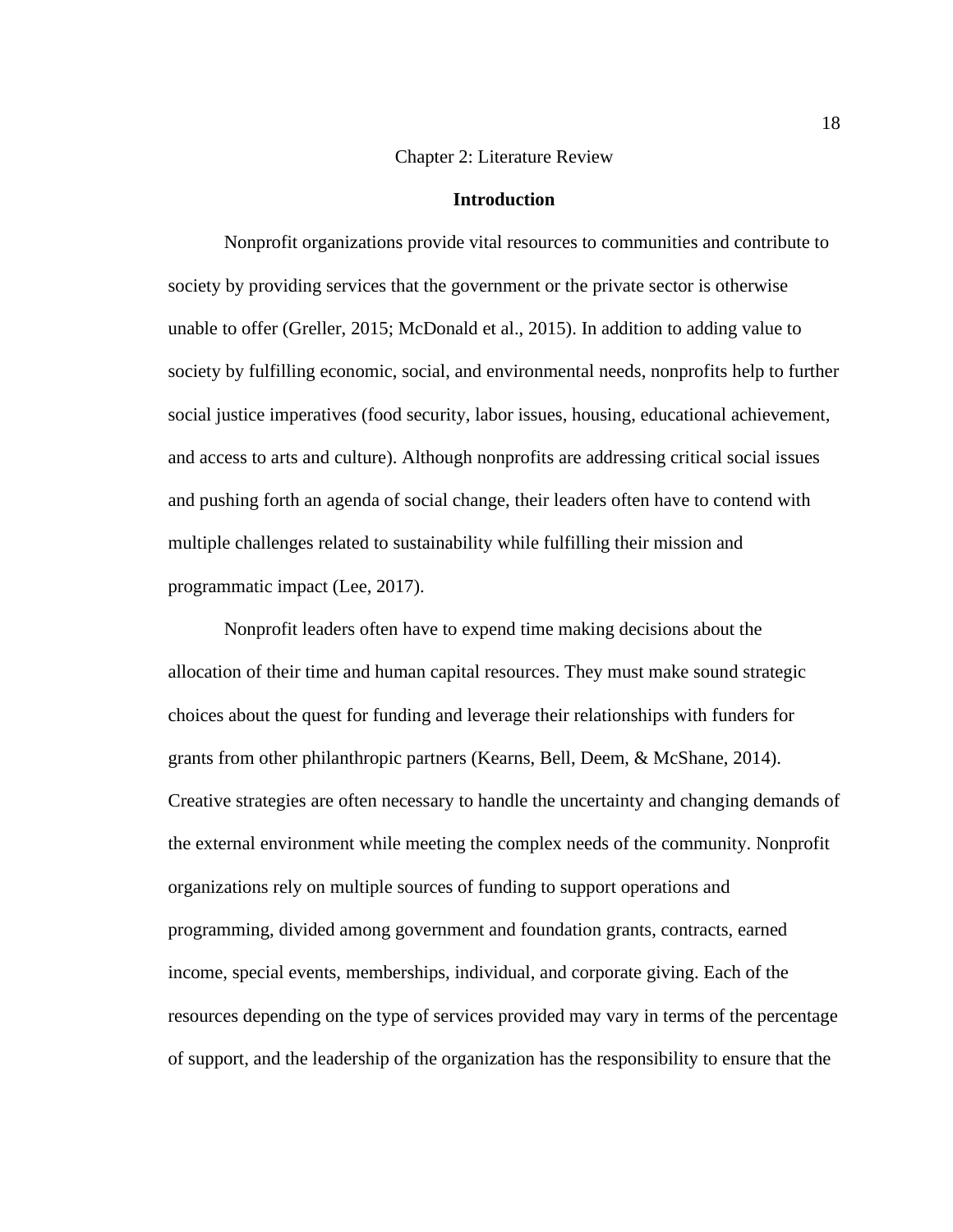funds are used appropriately, secured adequately and that a level of transparency is provided to key stakeholders about the use of funds (Kearns et al., 2014). Nonprofit leaders must examine the dynamics around securing funding and analyze the restrictions placed on the funding and the amount of effort required to secure the funding. The level of effort required can be a deterrent to applying for certain funds, as organizations with limited capacity may not have the ability to apply and maintain the grant or opportunity. The stakes are high because each level of funding provides a certain level of power and can provide visibility and establish legitimacy for the organization (Kearns et al., 2014).

Underresourced nonprofits face additional challenges that include the socioeconomic burdens of poverty, crime, isolation, and low educational attainment in the community. As community-based organizations face those challenges, they are susceptible to a discontinuance of grant funded programs and not providing the vital services needed to eradicate and address the social ills of the community (Ceptureanu, Ceptureanu, Luchian, & Luchian, 2018). The leadership and positioning of organizations in underresourced or disadvantaged communities is, thus, of critical importance, especially in regard to leaders' ability to leverage and secure resources.

The majority of Black-led small nonprofit organizations located in underresourced socioeconomic neighborhoods are run by women and are underfunded (Philadelphia African American Leadership Forum, 2016). Currently, there are numerous programs and funding resources available to assist small and disadvantaged nonprofits. However, according to Terrana (2017), many of these nonprofit organizations have limited capacity building resources, and a shortage of staff inhibits leaders' ability to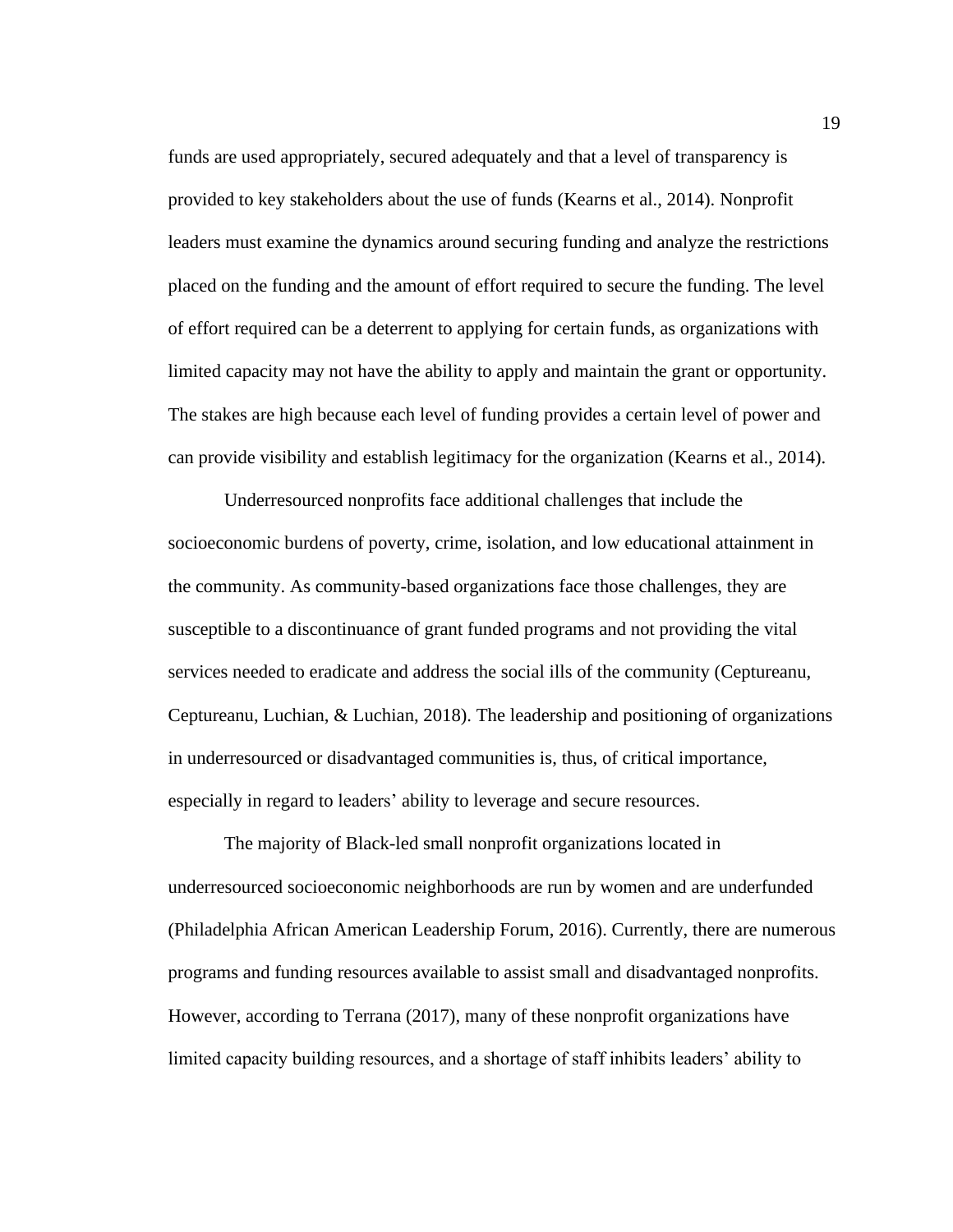identify, apply, or take advantage of funding resources. This problem impacts Black women's nonprofit executive leaders' ability to effectively obtain resources to serve vulnerable and disadvantaged communities and implement the mission of the organization (Adesaogun, Flottemesch, & Ibrahim-DeVries, 2015; Gooden, Evans, & Pang, 2018). Minoritized and racialized organizations experience challenges in obtaining funding and maintaining high-level senior staff, which results in challenges in the overall success of the organization (Goodman, Majee, & Reed Adams, 2018; Terrana, 2017). As a result, it requires more time and effort to apply for and secure funding as well as legitimize organizational impact to funders (Terrana, 2017).

The purpose of this qualitative descriptive phenomenological study was to explore how Black women-led small nonprofits in marginalized communities perceive their ability to effectively provide services with limited resources including being understaffed, lack of adequate funding, and planning. Specifically, I sought to understand specific leadership approaches that contribute to overcoming limitations in attaining diverse funding resources, network connections, and mentorship. The study addresses the call by McDonald et al. (2015) for additional research on nonprofit sustainability and the types of tactics leaders employ to remain financially solvent. In addition, this research contributes knowledge on Black women-led nonprofits that serve and are situated in marginalized communities and the kinds of approaches their leaders undertake to maintain strong institutions and serve the various needs of their communities.

In Chapter 2, I discuss the literature search strategy, describe resource dependence theory as the theoretical foundation, and review the major themes that emerged from the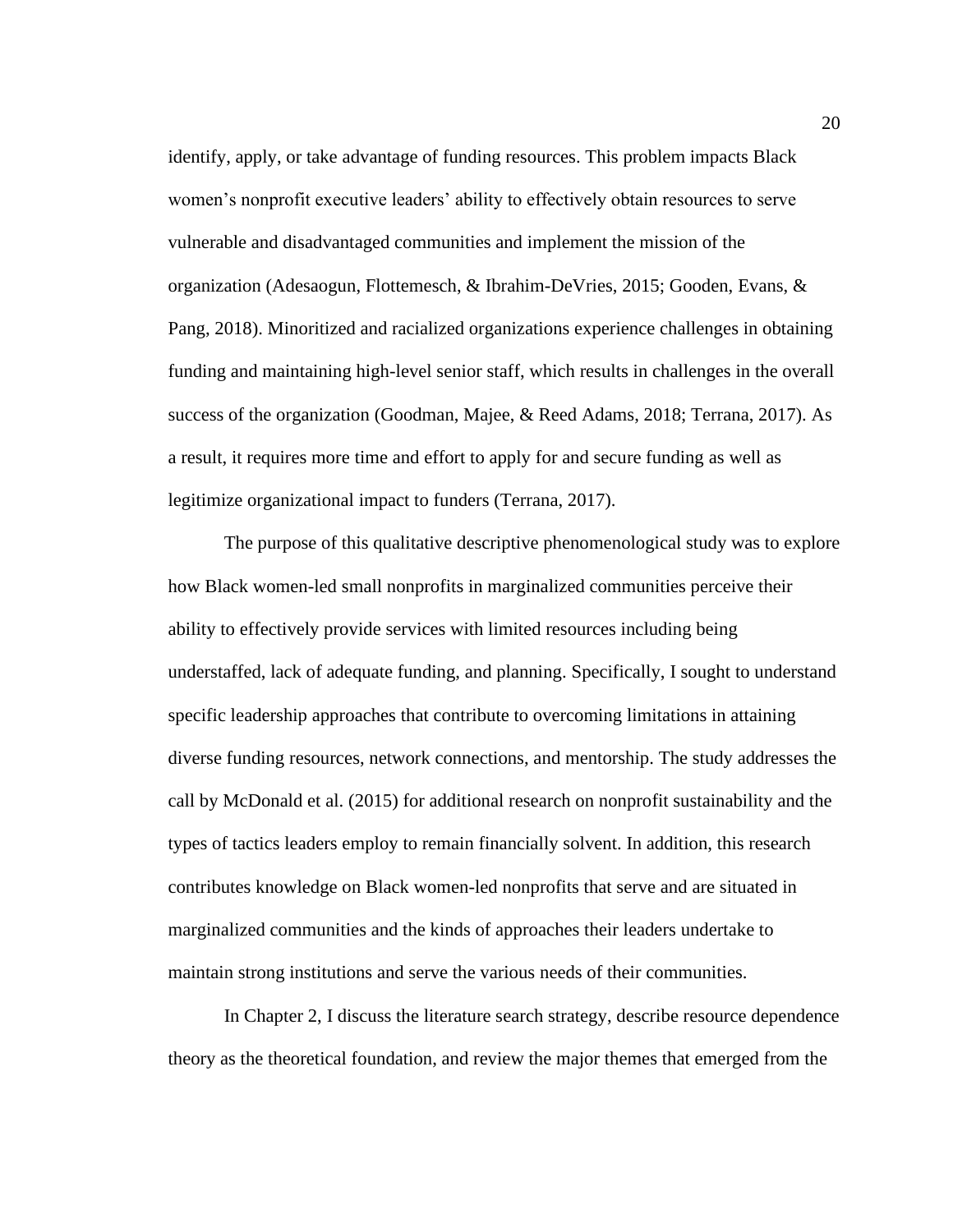literature. The analysis includes the identification of the gap in the literature around how Black women nonprofit executives manage resources under constraints, the current context of funding in the nonprofit sector, as well as characteristics of Black-led and Black women-led nonprofit organizations.

#### **Literature Search Strategy**

<span id="page-33-0"></span>In my search for scholarly literature, I focused on factors contributing to organizational effectiveness and sustainability in nonprofits, people of color, and Black leaders' barriers to success in the community they serve, as well as how Black women executives and leaders overcame barriers. The key words searched were *Black or African American women*, *nonprofits*, *minority groups*, *disadvantaged or marginalized neighborhoods or communities*, *nonprofit leadership style*, and *funding or philanthropy*. I used the databases using the EBSCOhost service at the Walden University library including: SAGE Journals, Public Policy and Administration, Business Source Premier, Political Science Complete, Business and Management, PsychINFO, and Thoreau Multi-Database Search.

Other search terms used to locate relevant scholarship included *agency development*, *ethnic agencies*, *ethnic communities*, *ethnic-specific services*, *overcoming service barriers*, *program development*, *resource dependency theory*, *nonprofit vulnerability*, *fiscal and nonprofit sustainability*, *racialized women*, *fundraising efficiency*, and *revenue diversification*. The search also included a review of peerreviewed journals and seminal works in books focused on resource dependency theory, specifically Pfeffer and Salancik (1978/2003).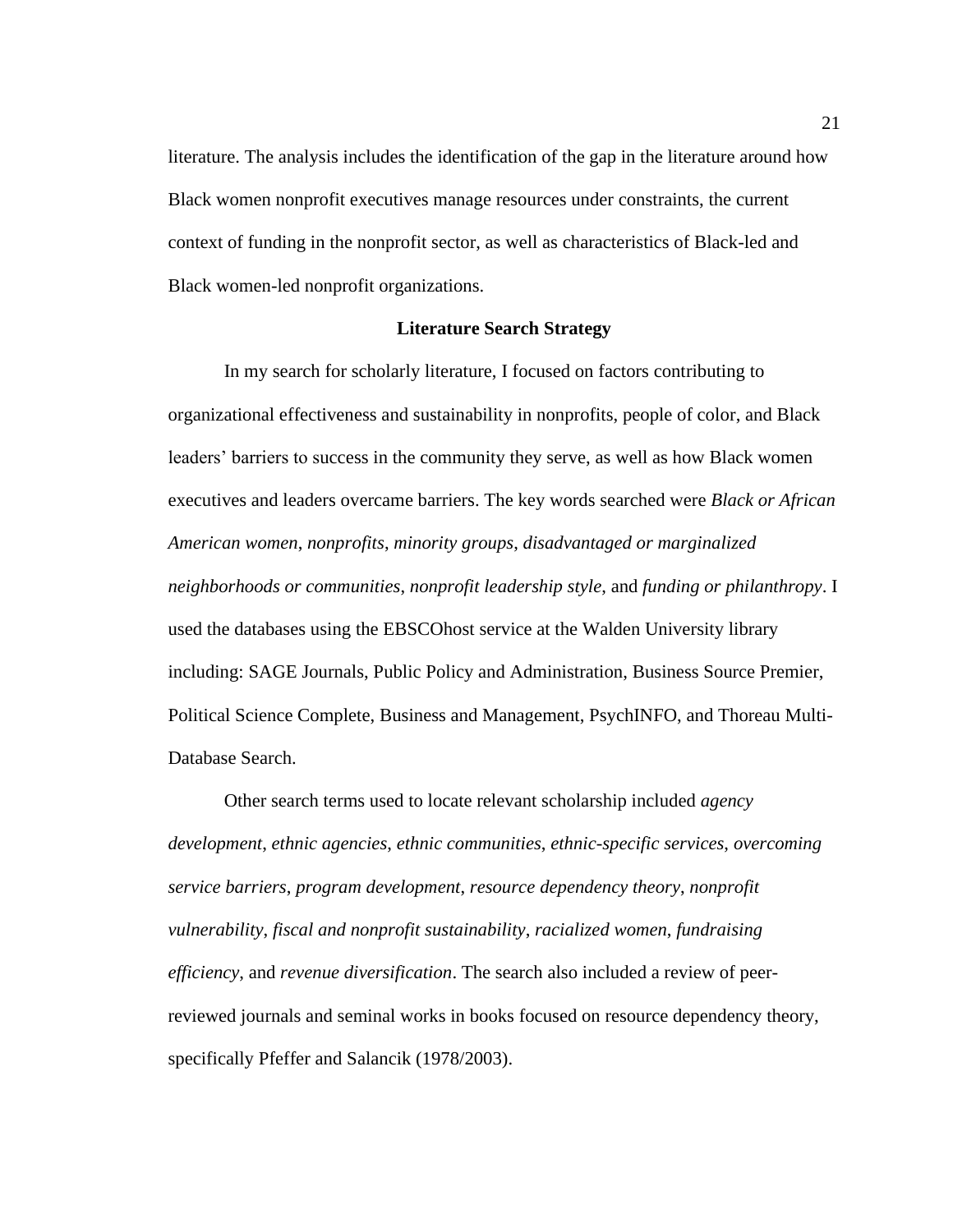#### **Theoretical Foundation**

#### <span id="page-34-1"></span><span id="page-34-0"></span>**Resource Dependency Theory**

This descriptive phenomenological study was guided by resource dependency theory as a theoretical foundation to understand the relationship between nonprofit executives and funders and how funding impacts how the leader functions. Resource dependency theory was used to underpin the understanding of how the funder perceives the nonprofit and the benefits it might provide to society (Pfeffer & Salancik, 1978/2003). Resource dependency theory developed by Pfeffer & Salancik (1978/2003) provided a lens to understand the behaviors and actions of organizations in their quest to obtain and secure resources, in which they are heavily dependent upon for their survival and stability. As access to resources continues to change over time in the nonprofit sector, organizations must employ alternative strategies to remain solvent (Froelich, 1999). Nonprofit organizations as dependent on funding from foundations, corporations, government, and individuals risk changing their structure, goals, and mission in order to align with the funder's priorities and obtain funds (AbouAssi & Tschirhart, 2018; Froelich, 1999). Additionally, the balance of control, power, and access to those resources by those leading in marginalized communities is inequitable and leads them to employ specific and alternative strategies to remain stable. There are four main hypotheses underlying resource dependency theory which include, one, balancing the dynamics of power and its impact on securing resources; two, control of resources is determined by who holds power; three, obtaining resources impacts decision making and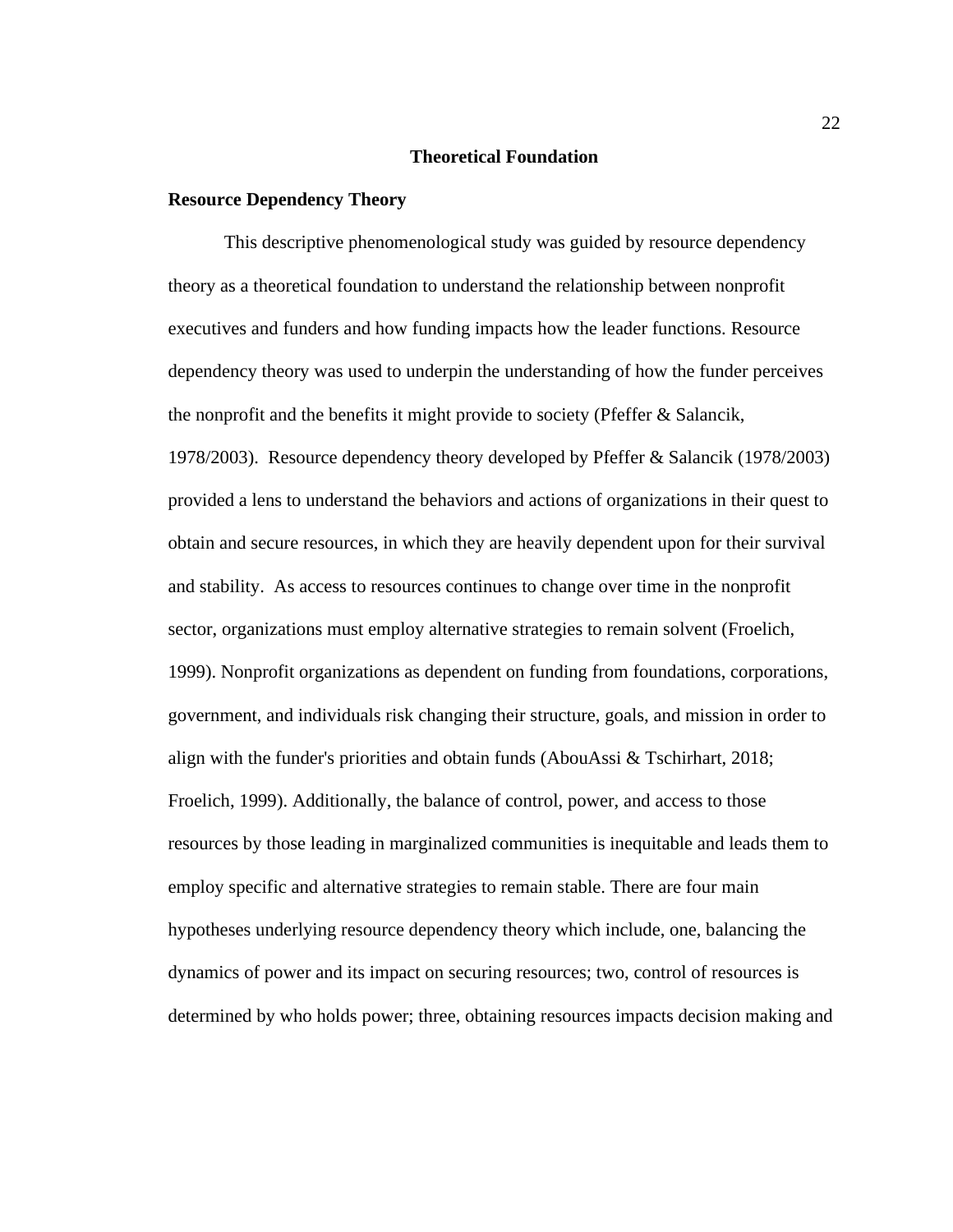validity; and four, organizations have to contend with balancing the uncertainty of available resources.

**Balancing the dynamics of power.** The foundation of resource dependency theory is based on the dynamics of power and the influence of the external environment on an organization's sustainability relative to its ability to not only acquire financial, physical, and labor resources but reliance on external forces (Minor, 2011; Pfeffer & Salancik, 2003). The idea is that while organizations have limitations based on how they obtain the resources from external forces, they also can maintain their unique character and make decisions that are in alignment with their mission and purpose. Also, organizations can impact the external environment through negotiation and advocacy. A further iteration of the dynamics of power within resource dependency theory is the idea that different levels of power, social, and political effect and impact the relationship between the organization and those providing resources. Resource dependency posits that because some organizations have different levels of power based on their interdependence and proximity to specific social networks that have more influence than others (Pfeffer & Salancik, 2003).

Resource dependency also includes the perspective that leaders and managers must develop specific tactics and actions in response to the environment due to their levels of power and agency (Malatesta  $&$  Smith, 2014). Organizations depend on resources from the environment for its operations and stability, and as a result, those who are in positions of power to provide those resources exert a certain level of authority and control. Leaders within organizations must continually negotiate and reduce ambiguity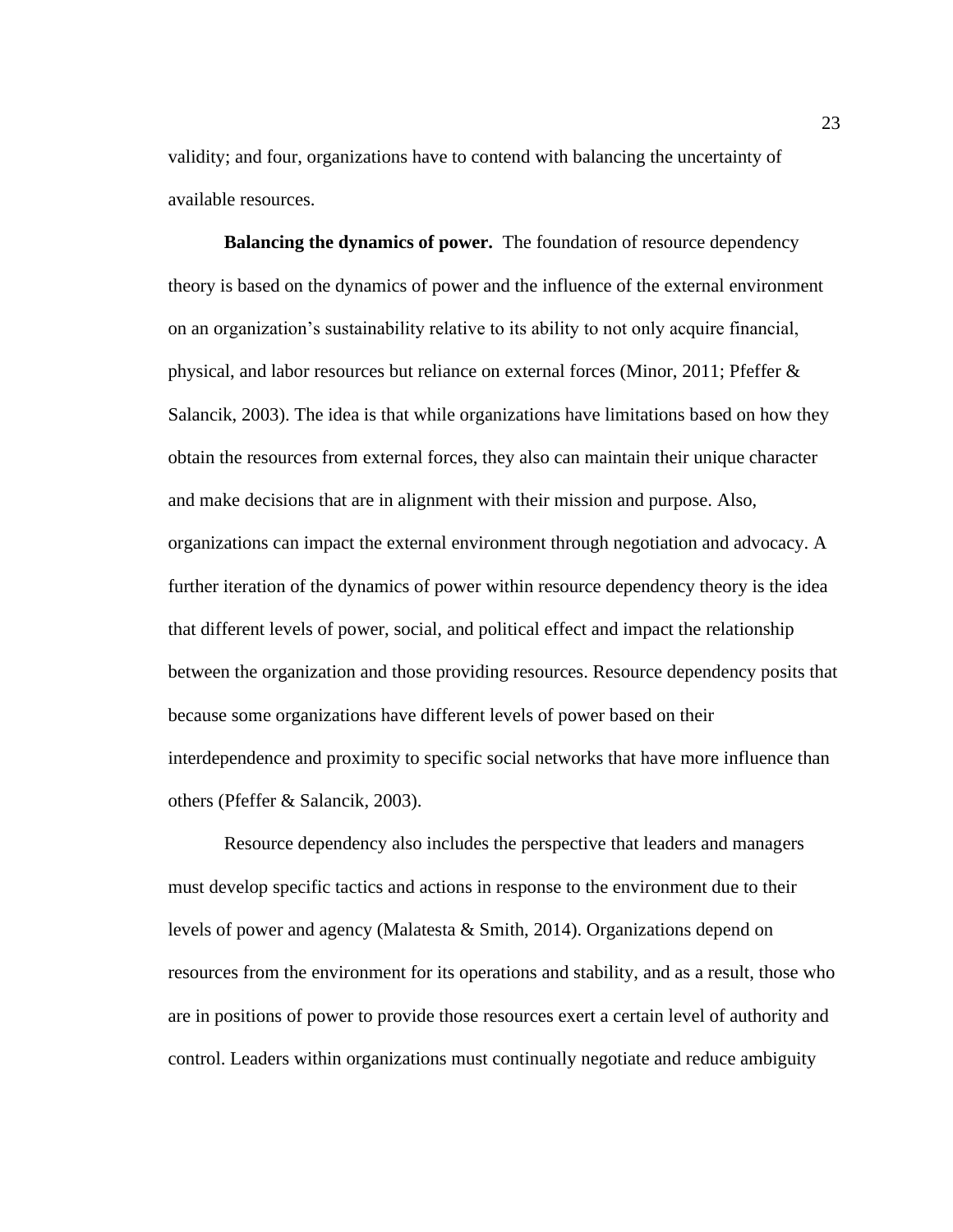relative to how resources are obtained and craft responses to pressures from the external environment (Malatesta  $&$  Smith, 2014). Organizations have varying degrees of dependence on resources depending on their mission, core programs, and the historical and typical funders of their work. Each one of the external resources has its guidelines, limitations, and requirements which guide how they distribute those assets. Thus, organizational leaders shape their choices by a deep understanding of the essential characteristics of their own organizations and develop a decision-making rubric which includes the importance of the resources, the extent the resources are necessary to meet the mission and produce efficiency as well as to analyze the landscape of all the providers that may be able to support the organization (Malatesta & Smith, 2014). Furthermore, the principle carries forward the idea that organizations are dynamic, active, and strategic in their decision making rather than passive participants in their response to external influences.

**Determination of control of resources.** The second primary hypothesis of resource dependency theory is that the level of control of specific resources is determined by who holds the power of the distribution of those resources. Further, the assumption is that the organization's desire and try to reduce their dependence on those entities and level the amount of control to maintain its own identity and purpose. An underlying assumption of resource dependency theory is the behavior of organizations is heavily influenced by its reliance on resources that are deemed most important to its existence and operations (Nienhuser, 2008; Pfeffer & Salancik, 2003). Organizations do not operate in random and arbitrary ways because they rely on all kinds of resources to operate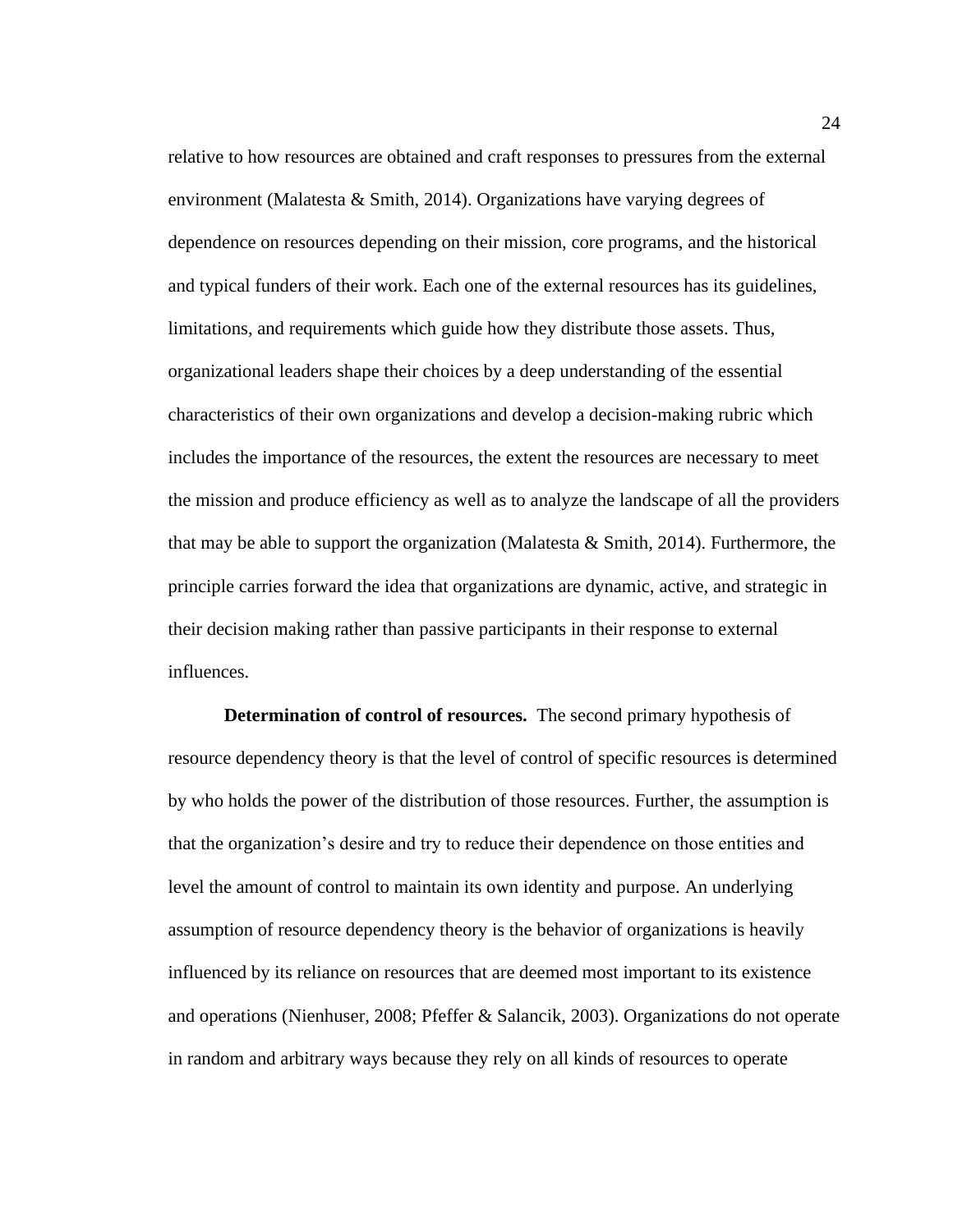effectively and efficiently. Also, resource dependency theory defines what constitutes a critical resource that is external to the organization, which essentially means that in the absence of that resource, it would jeopardize the operation of that organization (Nienhuser, 2008; Pfeffer & Salancik, 2003). Furthermore, how leaders of organizations make decisions can be explained by the relationship of their dependence and interdependence of that specific resource.

**Impact on decision making and validity.** Resource dependency theory also rests on the idea that it has an impact on decision making and establishing validity as an organization (Pfeffer & Salancik, 2003). To the extent that nonprofits can maintain a sense of autonomy and independence as well as less concentration and urgency of resources for survival, AbouAssi and Tschirhart (2018) argued that leaders of organizations have a more profound sense of agency and ability to negotiate terms and conditions with funders. Although the degree of need for specific resources effects how organizations react and negotiate with funders, further, low dependency leads to an organization having voice and choosing to cease a relationship and on the contrary, those with higher dependency on resources leads them to adjust and long-term commitment to the funder (AbouAssi  $\&$  Tschirhart, 2018). Resource dependency theory highlights the continual struggle for independence and for nonprofits to be able to have a voice and make decisions. The conditions set by external resources specifically by government funders can set the tone for how nonprofits operate and dominate either the direction of their mission, goals or programmatic structure (Verschuere & De Corte, 2014).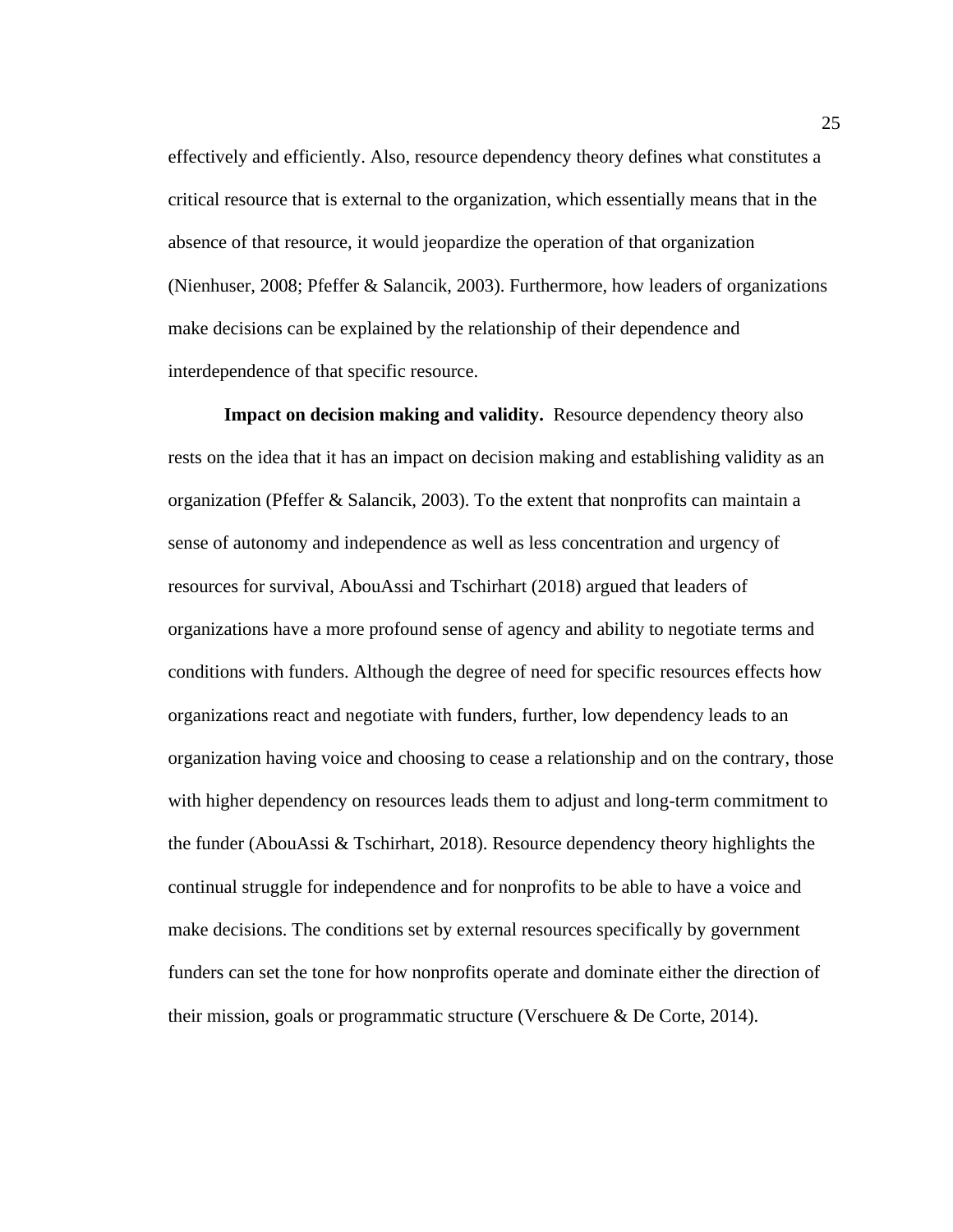**Balancing uncertainty of available resources.** Froelich (1999) argued that as nonprofits confront the multiple challenges of balancing uncertainty and the influences of funders, they continue to maintain a commitment to the mission and purpose of the organization and try to divert from dependence on only one source of income. Furthermore, because the external environment is volatile and unpredictable at times, organizations experience challenges due to the external environments' inability to be reliable. Uncertainty and the inability to predict the responses of funders and the external environment is a critical element of resource dependency theory and organizations often strive toward solutions to lessen ambiguity including collaborating with other institutions (Guo & Acar, 2005), diversifying funding streams (Froelich, 1999), as well as strengthening donor networks (AbouAssi & Tschirhart, 2018).

# **Resource Dependence Strategies**

Organizations employ different methods to obtain resources, and each has varying degrees of impact on reliance on those sources. Those strategies include creating alliances, merging, and producing the appearance that someone influential on the Board or advisory group or committee can influence decisions (Malatesta & Smith, 2014; Pfeffer & Salancik, 2003). Each of these strategies helps to reduce constraints on the organization, manage interdependence and self-sufficiency; secure and advocate for resources. Resource dependency theory aids in explaining why each of these strategies are employed as well as the benefits and disadvantages of each (Malatesta & Smith, 2014).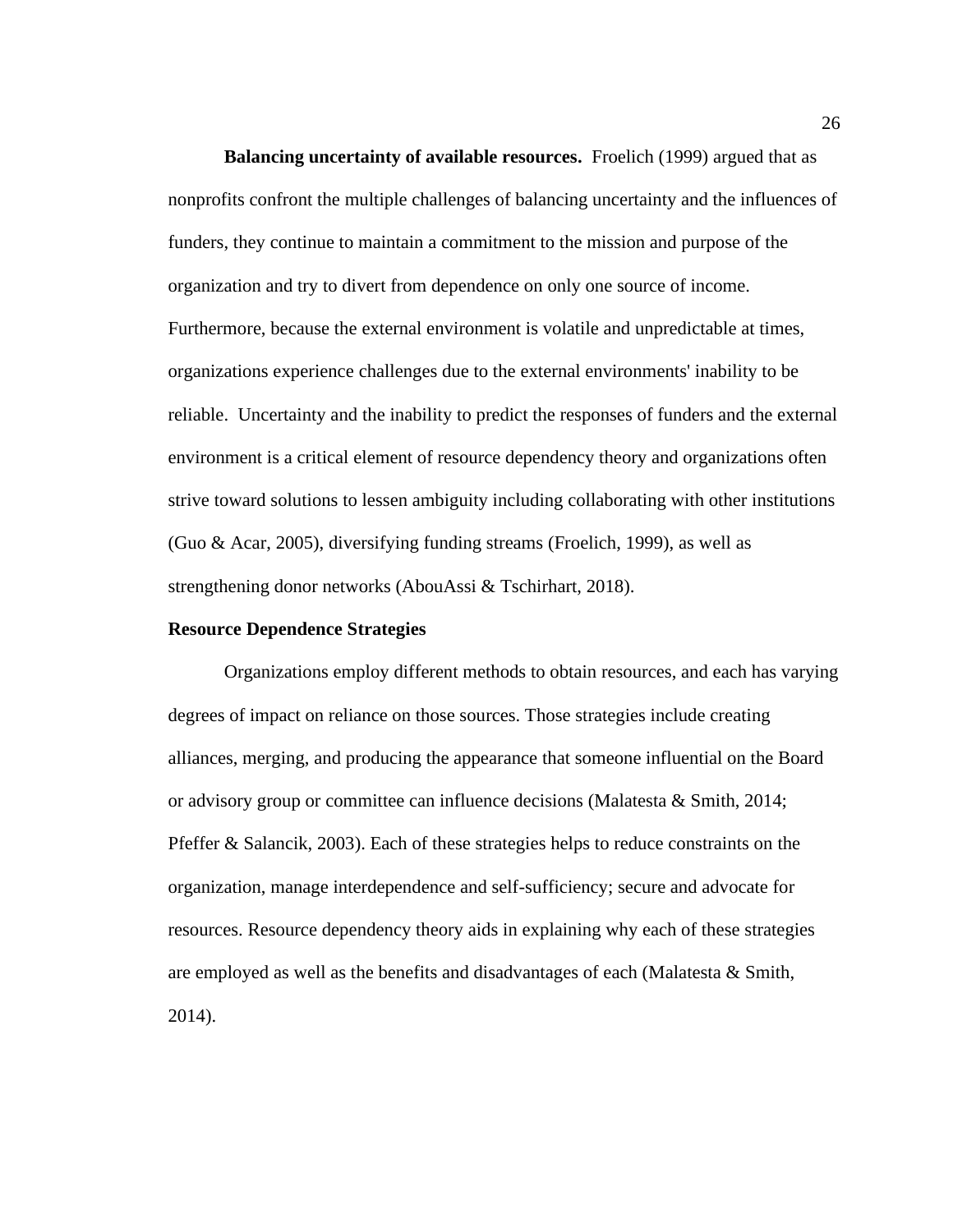# **Resource Dependence Challenges**

Nonprofit organizations rely on multiple streams of revenue to support the activities of the organization. This reliance and need to lean on various entities to maintain, grow, and advance the organization puts pressure on the leadership to continually raise funding to ensure its solvency and viability. The external environment, precisely the priorities and direction of funders, have led to nonprofits changing in some instances, the direction of their mission and ways they operate, and, in some cases, mimicking the function and structure of for-profit corporations (Froelich, 1999). Each of the funding sources, foundations, corporations, and government all lead to a different set of behaviors by nonprofits, which in one respect leads organizations to mold and shape their priorities to match the preferences of the funder. Corporate funders drive organizations to employ for-profit strategies and to change their structure, and similarly, foundations grants lead the organization to change its initial goals to align with the foundations' guidelines and purpose (Froelich, 1999). Concerning government support, many nonprofits feel they can rely on government funding due to its accessibility and, in some cases, represents more than 50% of the total revenue of the organization (Froelich, 1999).

Some of the other challenges with resource dependence include the potential of goal displacement, process and structure constraints, and the perception of one source of revenue being a stabilizing element of the organization (Froelich, 1999; Kearns, Bell, Deem & McShane, 2014). Resource dependency can lead to negative impacts on efficiency and agency morale as well as focus heavily on procedures and losing its unique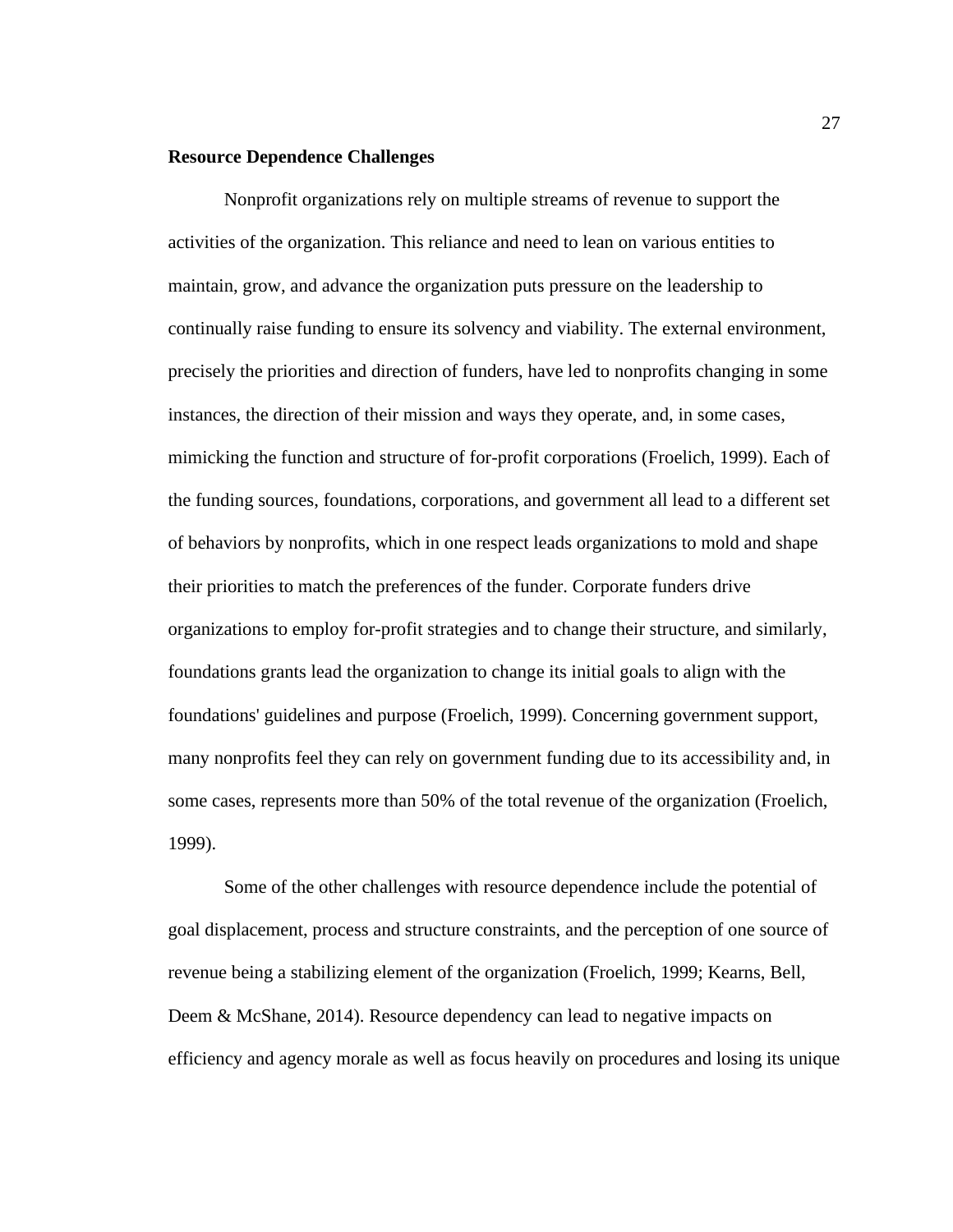character to mirror the characteristics and expectations of the funding source (Guo  $\&$ Acar, 2005). Diversification of resources has been offered as a solution to resource dependency and to ensure that organizations maintain their independence and distinctive character but has been criticized for making the differences between the nonprofit sector and other sectors hard to identify (Froelich, 1999).

Another challenge with resource dependence is its reliance on social networks, and those exchanges determine access to certain levels of opportunities to connect organizations with available resources (AbouAssi & Tschirhart, 2018; Pfeffer & Salancik, 2003). Thus, those organizations with access and ties with higher level benefits and resources are better able to leverage funding.

# **Previous Applications of Resource Dependency Theory**

Researchers have used resource dependency theory to inform and examine: 1) the dynamics of collaborations (Guo & Acar, 2005); 2) the result of funders performance mandates on nonprofit performance measurement (Thomson, 2010); 3) self-regulation practices among nonprofits (AbouAssi, 2015); 4) how power and influence create bias in resource distribution (Nienhuser, 2008); and 5) the causes of nonprofit vulnerability (Neinhuser, 2008; Zhai, Watson, Gilchrist, & Newby, 2017). Resource dependency theory has been used to explain the behaviors of organizations about reducing ambiguity and interdependence, and how an organization can sustain itself is based on the management of its external relationships (Hillman, Wither  $\&$  Collins, 2009). The theory has helped to explain organizational behaviors, decision making, and operations.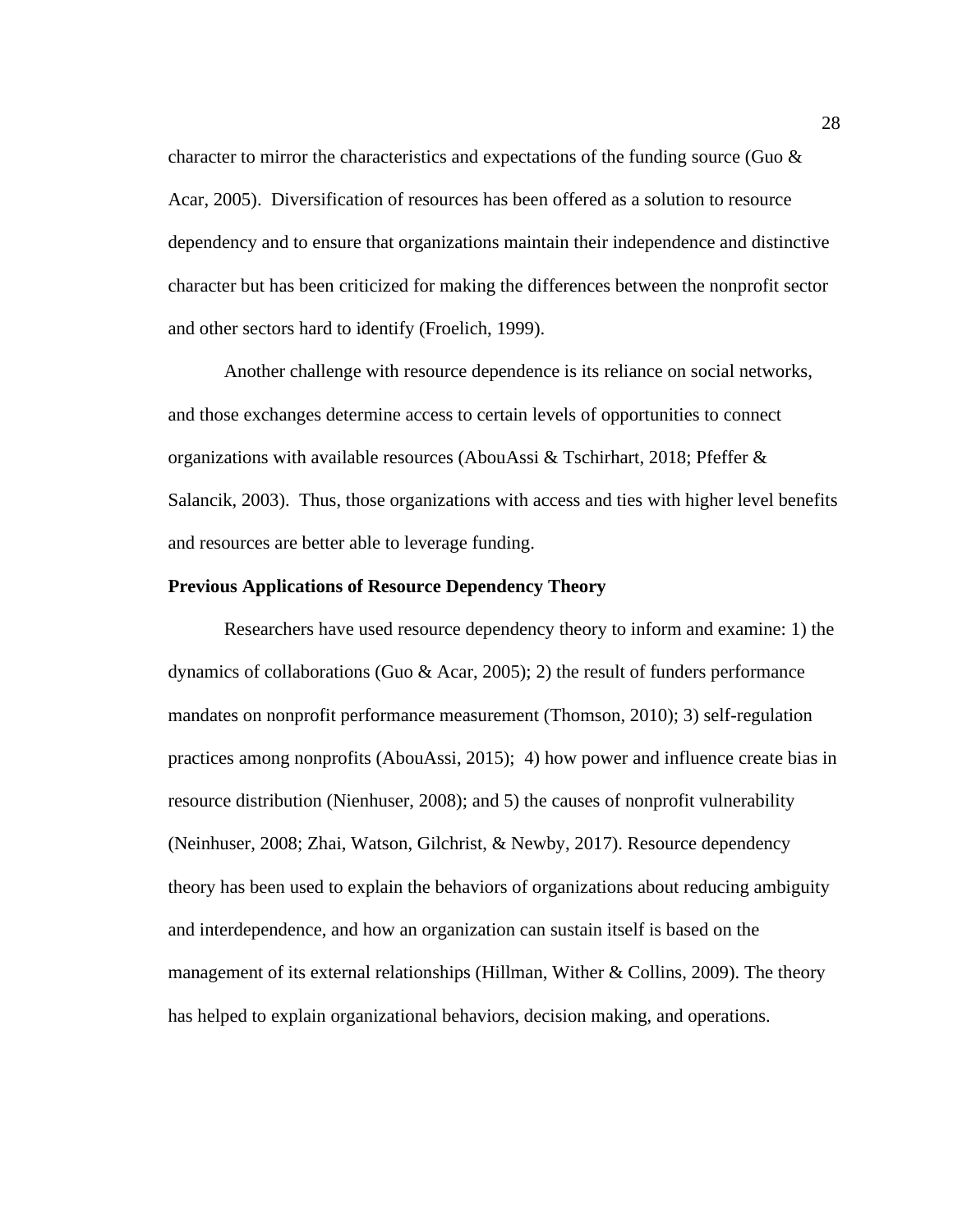In the search to systematize a more thorough understanding of specific choices, nonprofit leaders make when deciding to engage in a collaboration Guo and Acar (2005) conducted research using resource dependency theory as a lens. As nonprofits continue to work on solving different problems in society, the decision to combine resources and jointly work on issues is common, often in all types of formats and structures. Also, using resource dependency theory as a framework for understanding projects collaborations occur because organizations seek to try to reduce uncertainty in their environment and dependence on obtaining additional resources outside their agency, which often may be difficult to obtain (Lu, 2015). Furthermore, outside of mandated governmental collaborations, resource dependency theory explains the impetus and reasoning for organizations to join forces, partner, and share resources.

The types of collaborations vary as the approaches; some include joint delivery of services, forming alliances, sharing information and physical space, formal partnerships as well as mergers and acquisitions. For example, according to resource dependency theory, organizations engage in mergers and acquisitions to eliminate interdependence on other organizations and especially in a tumultuous and changing external environment (Pfeffer & Salancik, 2003; Yin & Shanley, 2008). The theory also helps to illustrate why organizations rely on inter-organizational exchanges and relationships to obtain power and assets (Bae & Garguilo, 2004). Mergers and acquisitions force organizations to think about the risks, cost-benefit analysis of the tradeoffs, and the results of elasticity that happens as a result of that transaction.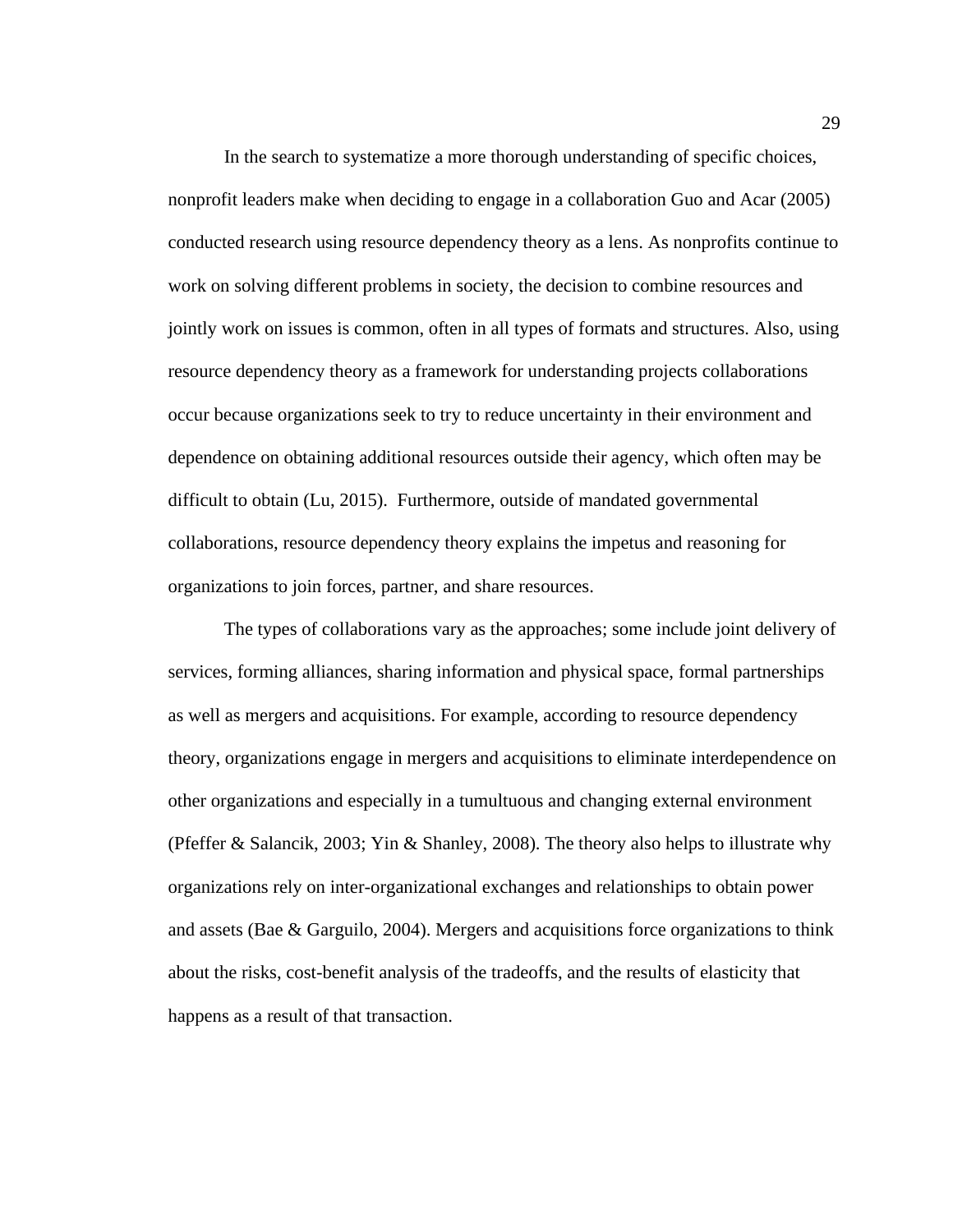Performance measurement continues to be one of the primary tools for funders and, in particular, governmental agencies to measure an organization's accountability, effectiveness, and utility. Researchers have examined to what extent do funders' mandates affect outcomes. Thomson (2010) contended that resource dependency theory highlights the notion of an organization's reliance on another organization for its survival, including substantive information, funding, and staffing. The result is that outside agencies such as funders can impose constraints on nonprofits, and they may begin to seek to change how they operate internally to meet those demands. The idea of being compliance with a funder has varying degrees of operationalization and consistency; each organization will respond relative to the importance of that funding source as well as the degree the funder can exert control (Pfeffer & Salancik, 2003. Thomson (2010) concludes that the findings of the research are in alignment with resource dependency theory as a driver for organizations to produce and institute performance measurement mandates by funders is due to the pressure they receive. The funder, as an external resource, has a certain level of control over how the organization behaves and operates.

Organizations with limited resources can become extremely dependent on funders for support and financial stability. This dependence AbouAssi (2015) contends can shape how an organization regulates and monitors its activities and operations. Even when organizations can obtain revenue through multiple channels, they are still subject to the rules and guidelines set forth by some external party such as a governmental entity. Selfregulation is defined as adhering to the policies and practices set forth by the relevant industry that the nonprofit operates, which has helped to produce a level of trust by the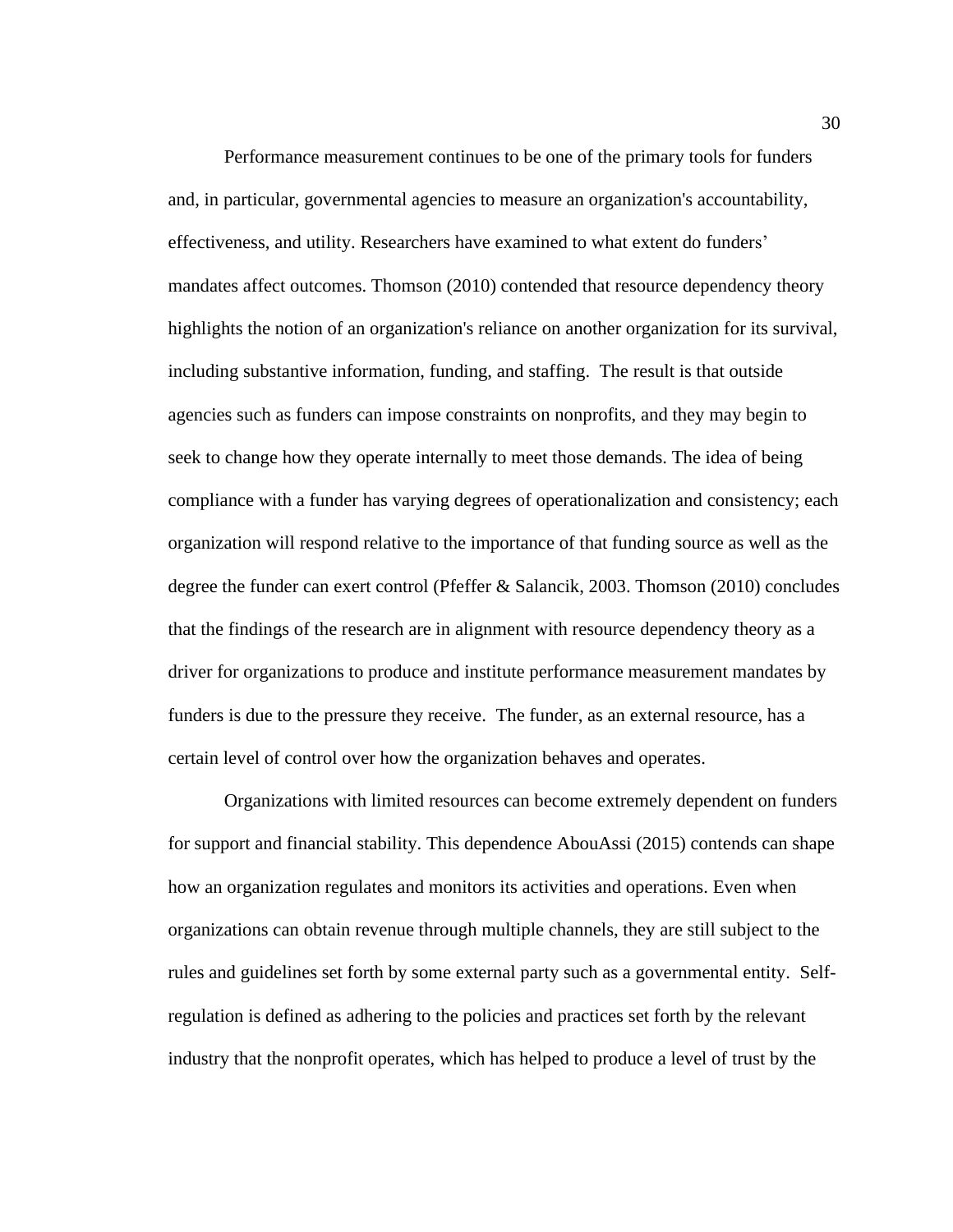public because they are being held accountable to generally accepted industry standards. Thus, the decision to adopt self-regulation practices has been tested using resource dependency theory. Each nonprofit operating in an industry and adheres to the industry's standards helps to legitimize and build its reputation, which attracts different levels of funding and opportunities. AbouAssi (2015) contends that interdependence itself demonstrated by self-regulation, which is a crucial tenet of resource dependency theory, leads to a strong case as to why the theory can be used to explain the effectiveness of self-regulation and the linkages between organizational stability and sustainability.

Organizations operate outside their internal operations and infrastructure and are subject to creating perceptions about the environment. Thus, resource dependency theory has been used to explain organizational decision making and choices, which are influenced by subjectivity and interpretations (Nienhuser, 2008). Additionally, organizations make decisions based on what is available at the time, and that specific information can be interpreted, and its meanings influenced by the selection and deference for that information. The determining factor becomes who has the power to interpret that information and how might they control the translation to others. Examining the causes and symptoms of nonprofit vulnerability gives context for why some nonprofits survive, and others fail. The researchers draw from resource dependency theory to demonstrate why revenue diversification is an important tactic and strategy for a nonprofit's financial viability (Zhai, Watson, Gilchrist, & Newby, 2017). Furthermore, having more funders reduces the risk of closure and less funding restrictions, which can enable an organization to have a deeper level of autonomy in pursuing its mission. Zhai,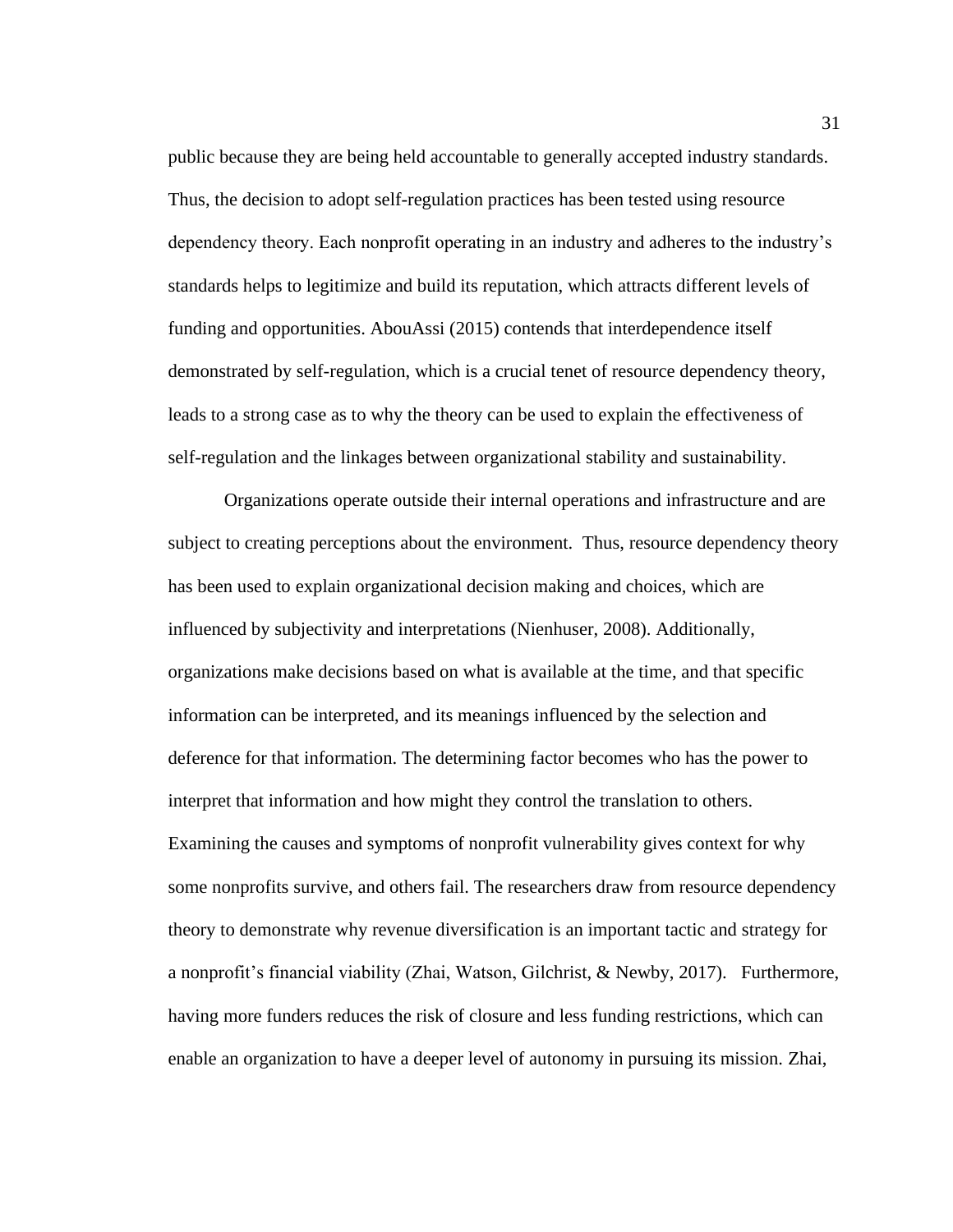Watson, Gilchrist, & Newby (2017) demonstrated other causes of nonprofit vulnerability such as mission drift, high staff turnover, poor planning, inadequate accounting information systems as well as funder expectations around the percentage of administrative costs that can be allocated and tied to their support.

Pfeffer and Salancik (2003) advocate for continual exploration and development of the theory as opposed to just an initial acceptance of the ideas presented in the theory. Research in resource dependency theory continues to be used to illustrate and explain interdependence and inter-organizational exchanges. Thus, organizations must think strategically about the benefits that they can gain and lose from each of the various options to optimize how resources are distributed and managed. Organizations have multiple strategies to manage resources, and resource dependency theory helps to support not only an understanding of external behaviors but how leaders contend with their internal processes and practices.

### **Rationale for Theory Selection**

I explored the strategic choices of leaders, how they contend with the uncertainty of funding sources, and manage the resources that they acquire to sustain the organization and provide quality services. The rationale for the selection of resource dependency theory is that it helped to explain why organizations engage in specific activities to obtain resources to support their success and survival (Malatesta & Smith, 2014; Pfeffer & Salancik, 2003). In addition, the theory provided a critical lens in which to analyze the behaviors and decision-making processes of leaders of nonprofit organizations. The theory helped to synthesize principles of power, positioning, and social networks and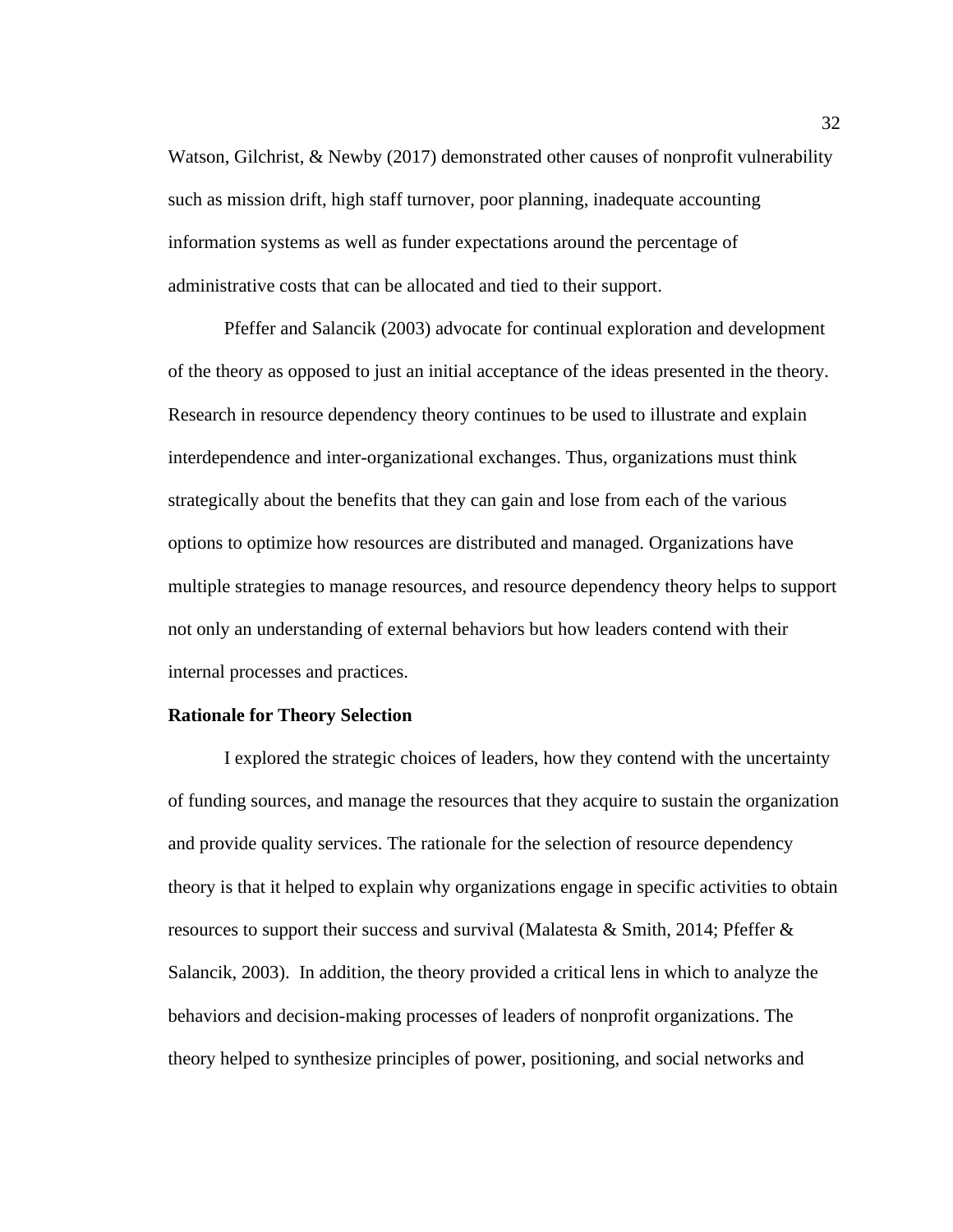how they impact how organizations leverage and secure resources (AbouAssi & Tschirhart, 2018; Froelich, 1999; Pfeffer & Salancik, 2003).

The theory provided a framework for understanding how Black women nonprofit executives obtain funding and engage in revenue-generating strategies to support organizations. In particular, the study explored the dynamics of power and social networks, which are some significant tenets of resource dependency theory to explore how leaders in marginalized communities are impacted in their ability to secure resources such as financial, labor, and capital. Communities situated in poverty-stricken neighborhoods operate from a space of continually advocating for more substantial resources to support infrastructure, access to adequate education, social services, and arts and cultural experiences (Garrow, 2012; Holley, 2003; Terrana, 2017). Thus, leaders of nonprofits located in under resourced communities may struggle to obtain resources that provide a basis from which to examine how nonprofit executives leverage support. There has been little to no research on how Black women nonprofit executives obtain resources for organizations in marginalized communities, and this is intended to build on the application of resource dependency theory as a lens from which to understand their positioning and challenges.

### **Literature Review Related to Key Variables and/or Concepts**

The literature reviewed examined different aspects of the nonprofit sector and how leaders in organizations understand their role in the sector. In this section, I will examine the current context of the nonprofit relative to the demographics of the leaders of institutions as well as how funding has been directed to Black-led organization. I then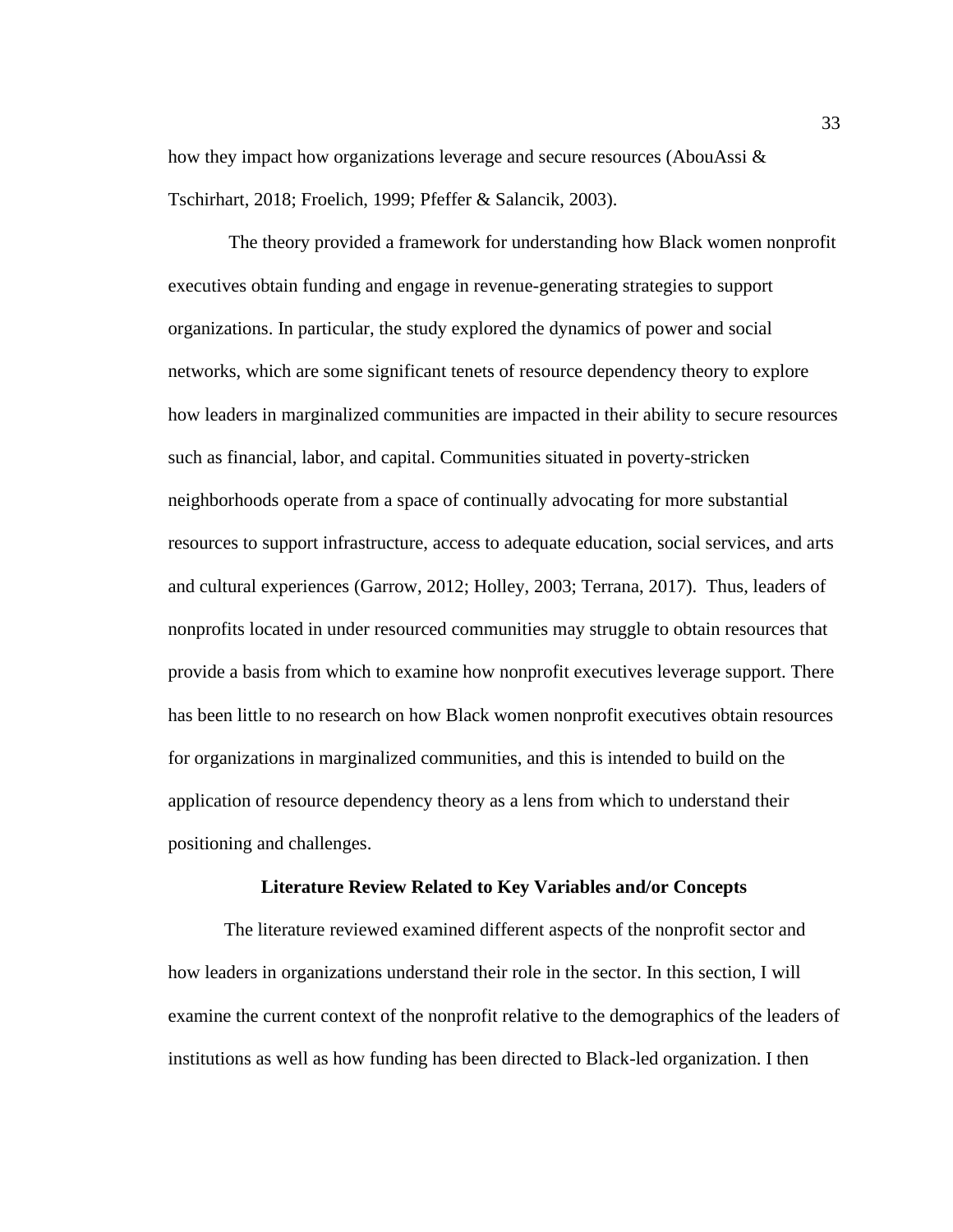will analyze the characteristics of Black-led and Black women-led organizations to examine the distinctive qualities and how they might impact the acquisition of resources.

### **Funding Environment in the Nonprofit Sector**

The nonprofit sector is largely dominated and led by Whites, with 84% in a leadership role and 15% of people of color in senior-level positions other than the Executive Director or Chief Executive Officer (Schwartz, Weinberg, Hagenbuch, & Scott, n.d.). Juxtaposed against the profile of the nonprofit sector is a disparity, whereas, within the general population, 30% are people of color (United States Census Bureau, 2010). Many minority-led nonprofits (37%) do not have a person of color in the lead executive role. Organizations that serve marginalized communities are primarily located in neighborhoods characterized by people of color (African, African American, Latino, Asian, and Native American). Also, almost half at 49% of people of color are more likely to work for identity-based organizations and focused on issues and communities that affect people of color (Biu, 2019).

Villanueva (2018) argued that philanthropy, which at its core is guided by the residual effects of colonialism and oppression, reinforces the division between communities that have access to resources and those that are less empowered to those same resources. Foundations which are one available resource to nonprofits further support a history of practices that are inequitable and are headed by those who in power to make decisions, with representations of staff that are not diverse; 92% of foundation CEOs are white (D5 Coalition, 2016), 89% of foundation boards are white, and only 8% of foundation funding supports organizations that serve communities of color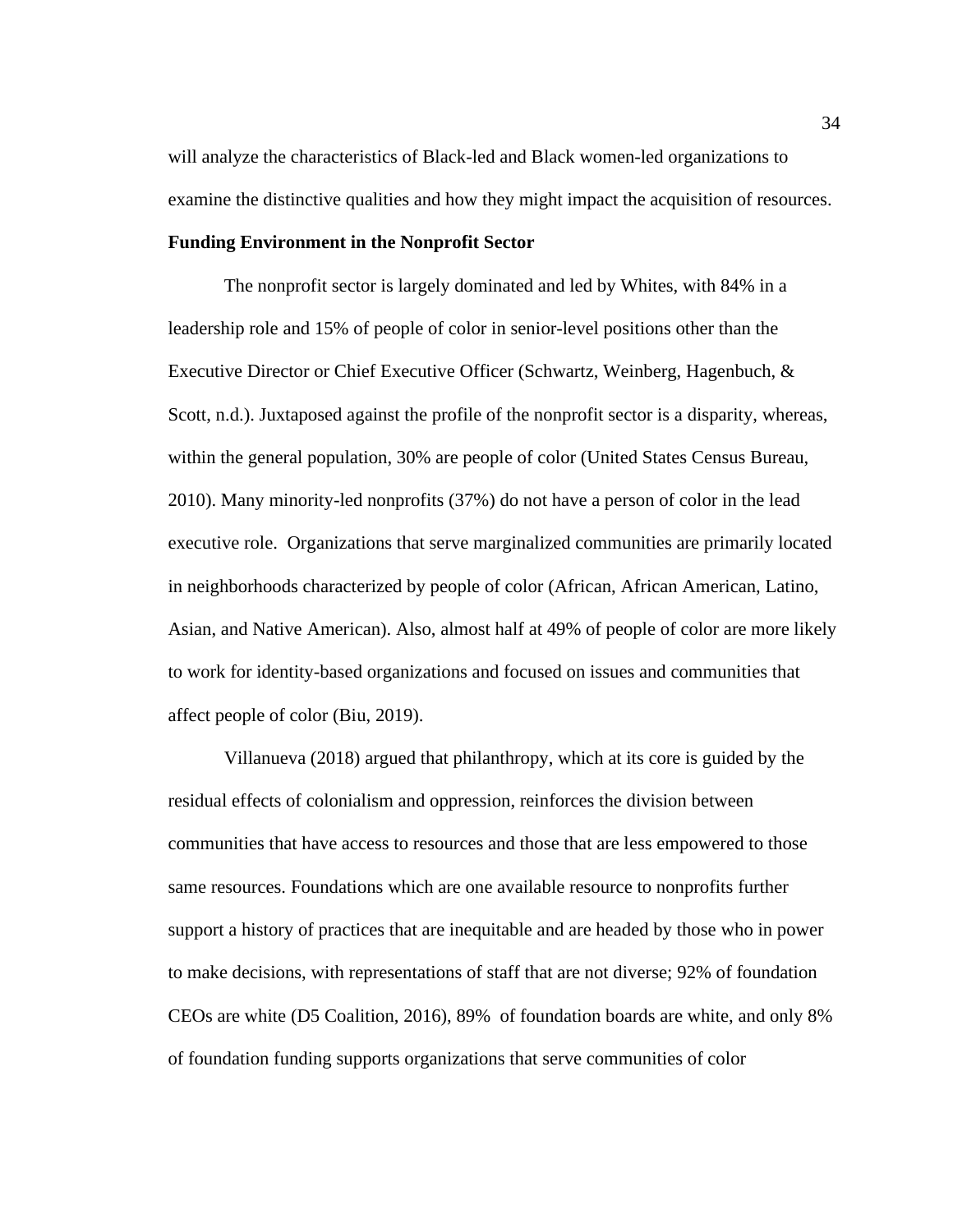(BoardSource, 2017). Further, Conrad (2018) cited that 16% of foundation board members and 24% of grant maker employees are made up of ethnic minorities compared with 36% of the population. Organizations of color, indigenous people, and people of African descent must continually prove their legitimacy and are heavily examined and criticized for the lack of resources, which thereby leads to them not being funded (Villanueva, 2018). In addition, there is a disproportionate ethnic rate of representation of people who are considered the gatekeepers and first contact with executives of nonprofits, with 32% and 8% of foundation CEOs being people of color and only 3% of philanthropic organizations are led by Black chief executives (D5 Coalition, 2016). Additionally, the statistics reflect a disproportionate rate of ethnicities at some of the institutions that feed into philanthropic organization such as corporations, venture capitalists and financial management companies, with 2.7% of African Americans at senior level staff at financial management services companies and 88% of venture capital companies being white males, with 1% being Black (CB Insights, 2010).

Resources and funding provided by foundations are the smallest among organizations that are led by a person of color (Cohen, 2014). However, many foundation grants specifically focused on racial justice work are directed to minority-led organizations (Schwartz, Weinberg, Hagenbuch, & Scott, n.d.). The number of grants that are directed to minority-led organizations is much smaller, and there is a gap in funding support for organizations led by people of color. Furthermore, close to 80% of foundations do not accept an unsolicited proposal. Program officers and people in leadership positions are charged with creating strategies and tactics to find grantees that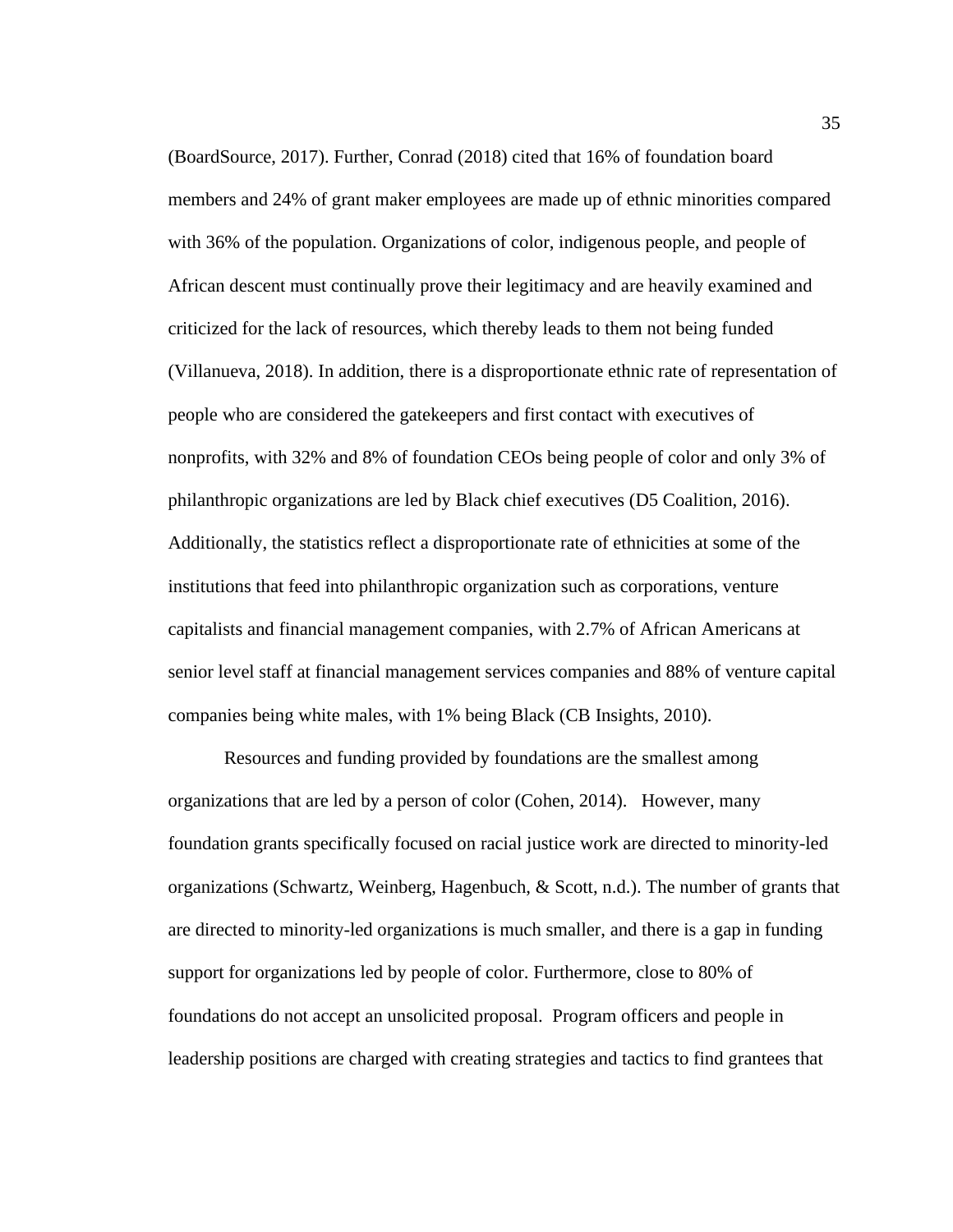match the priorities of the foundation (Conrad, 2018). In the quest for producing an exhaustive, scrupulous, and objective grant process, Villanueva (2018) argues that on the contrary, the process produces barriers for minority-led or people of color-led organizations. The level of bias and inequity around funding harms Black-led or minority-led organizations and limits their ability to provide funding to operate their organizations. Thus, minority-led and Black-led organizations have less access to funding opportunities.

Nonprofit organizations engage in multiple tactics to acquire funding and sustain in various environmental, economic, and social changes. In the next section, I discuss the characteristics of Black-led nonprofit organizations and the specific tactics they employ to obtain resources and sustain their work.

### **Characteristics of Black-Led Nonprofits**

Black-led organizations often are characterized by one, offering programs that support and encourage cognizance and a deeply embedded understanding of their communities' culture; two, being perceived to more open by community members and thus reach unreachable populations; three, consider the entire community as opposed to only those who are being served by the agency; four, actively seek to develop secure connections and partnerships among community members (Holley, 2003). One of the critical elements of Black-led organizations is to build community and to create connections among individuals, groups, organizations across ethnicities and geographic communities.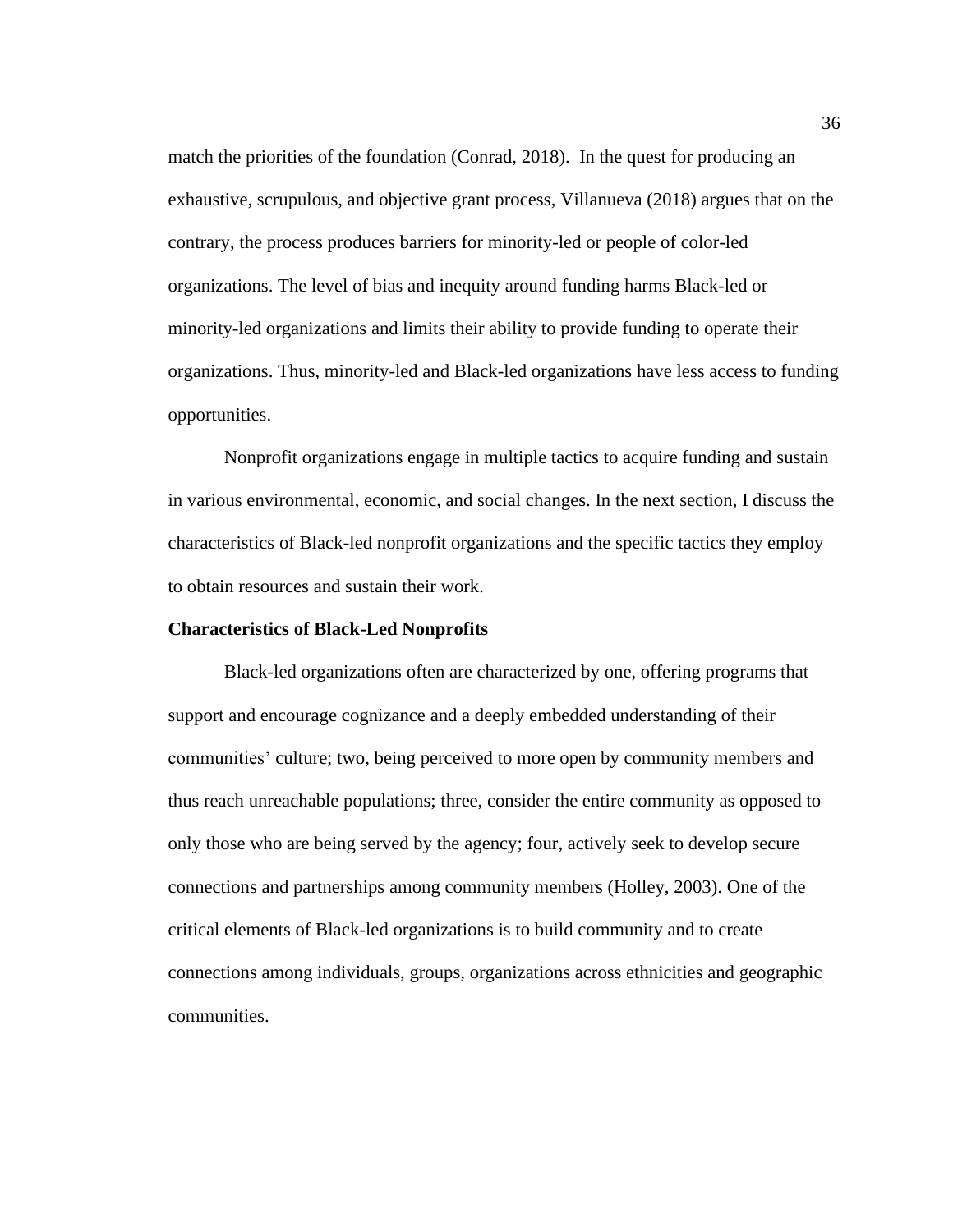The characteristics of Black and minoritized communities include elements of isolation from others, challenges with gaining support, access to financial, educational, housing, social, and health-related resources (Ailshire & Garcia, 2018). As a result, organizations in these communities must develop different sensibilities to serve constituents keeping in mind cultural, language, and educational barriers and constraints. These organizations position themselves with the community, primarily if their staff reflects the community, which helps to foster trust, understanding, and the ability to translate their needs (Holley, 2003). While Black-led nonprofits are uniquely positioned to serve and understand marginalized communities, Holley (2003) argues finding funds to support these organizations is an essential part of adding to the strength of their work and that access to those funds is often difficult due to how funders view the importance and relevance of the organizations work. Furthermore, organizations need more support in developing Board leadership, identifying funding sources, meeting with potential funders, grant writing, as well as strategic planning (Holley, 2003). Additionally, Holley (2003) advocates for more specific research in this area and what specific skills are needed to strengthen organizations that serve communities of color as well as coaching funders about the importance of funding the building of institutions and cultural capital.

**Culturally specific programs.** Many Black-led organizations are founded to serve particular communities that otherwise would not be served or supported. Moreover, culturally specific programming has led to stronger outcomes in the population served as many of these organizations serve as a bridge and intermediary for filling the gap in social, educational, and economic achievement (Gooden, Evans, Perkins, Gooden, &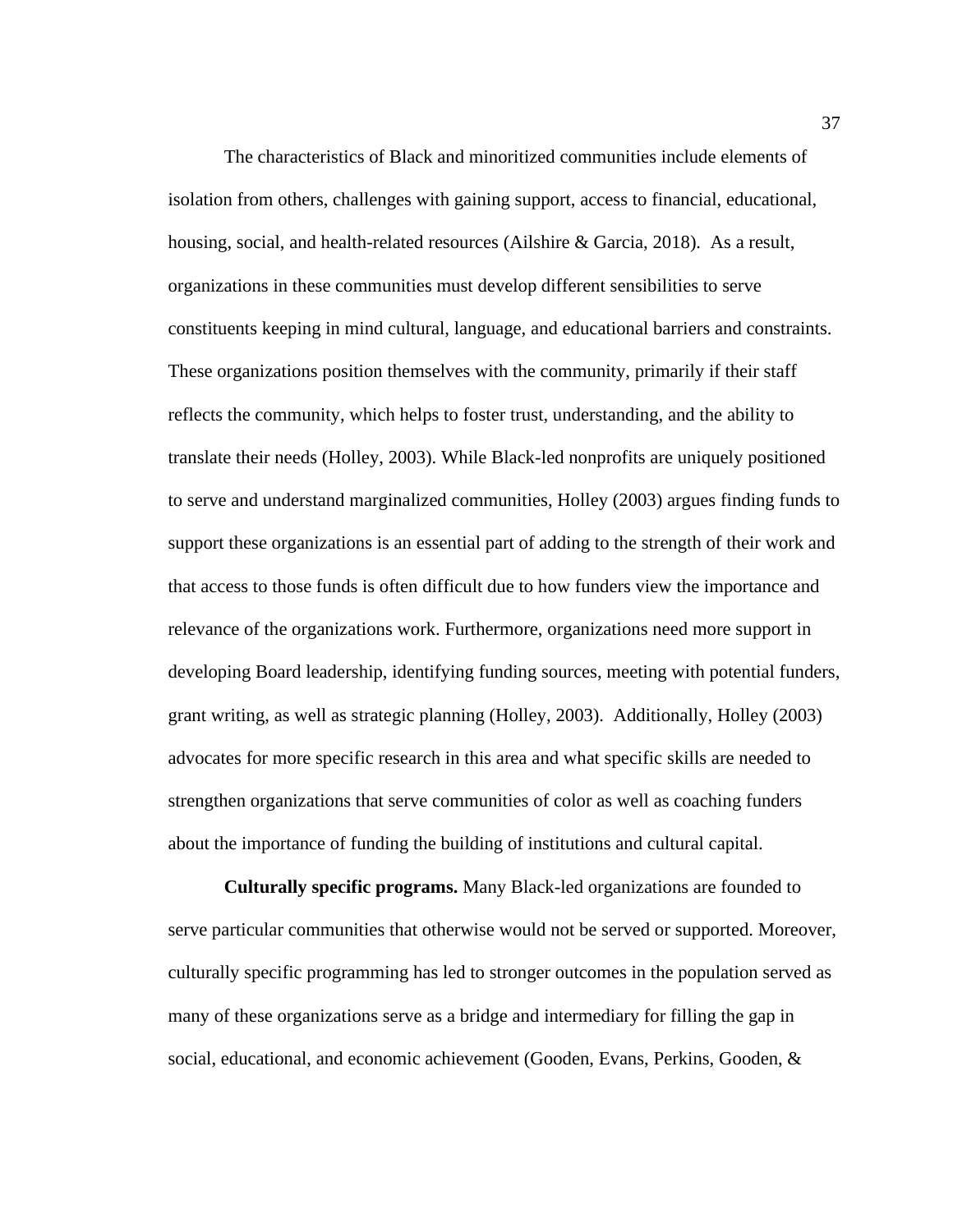Pang, 2018). Many Black-led organizations focus on issues related to health, education, youth, arts and culture and are most likely to serve young people and immigrants, be representative of the constituents they serve and in locations with the most need (Branch Associates, 2016; Gooden, Evans, Perkins, et al., 2018). These organizations are often situated and located in marginalized and disadvantaged neighborhoods. Many neighborhoods are economically separated by race and ethnicity, leaving Black, Latinos, and Native Americans in some of the lowest income neighborhoods in the United States (Ailshire & Garcia, 2018). Furthermore, designed to address the needs and interests of disadvantaged populations and neighborhoods, Black-led nonprofits shed light on the critical social problems plaguing the community.

Black-led and minority-led become advocates for policy changes to further advance these communities (Lu, 2015). These organizations are recognized as credible representatives of the community they serve as well as the greater community due to being intimately in touch with the issues and providing solutions to address them immediately. Black-led organizations also tend to place value of the cultural identity of the constituents served and become a part of the delivery of services as well as the leadership of the organization (Gooden, Evans, Perkins, et al., 2018).

**Accessibility, trust, and connectedness.** Black-led organizations develop and institute community building strategies in their service delivery models. Additionally, these organizations have greater access, and grassroots approaches to addressing community needs and develop a deep sense of trust. This trust provides an intimate entry point to learn about the challenges and barriers community members experience in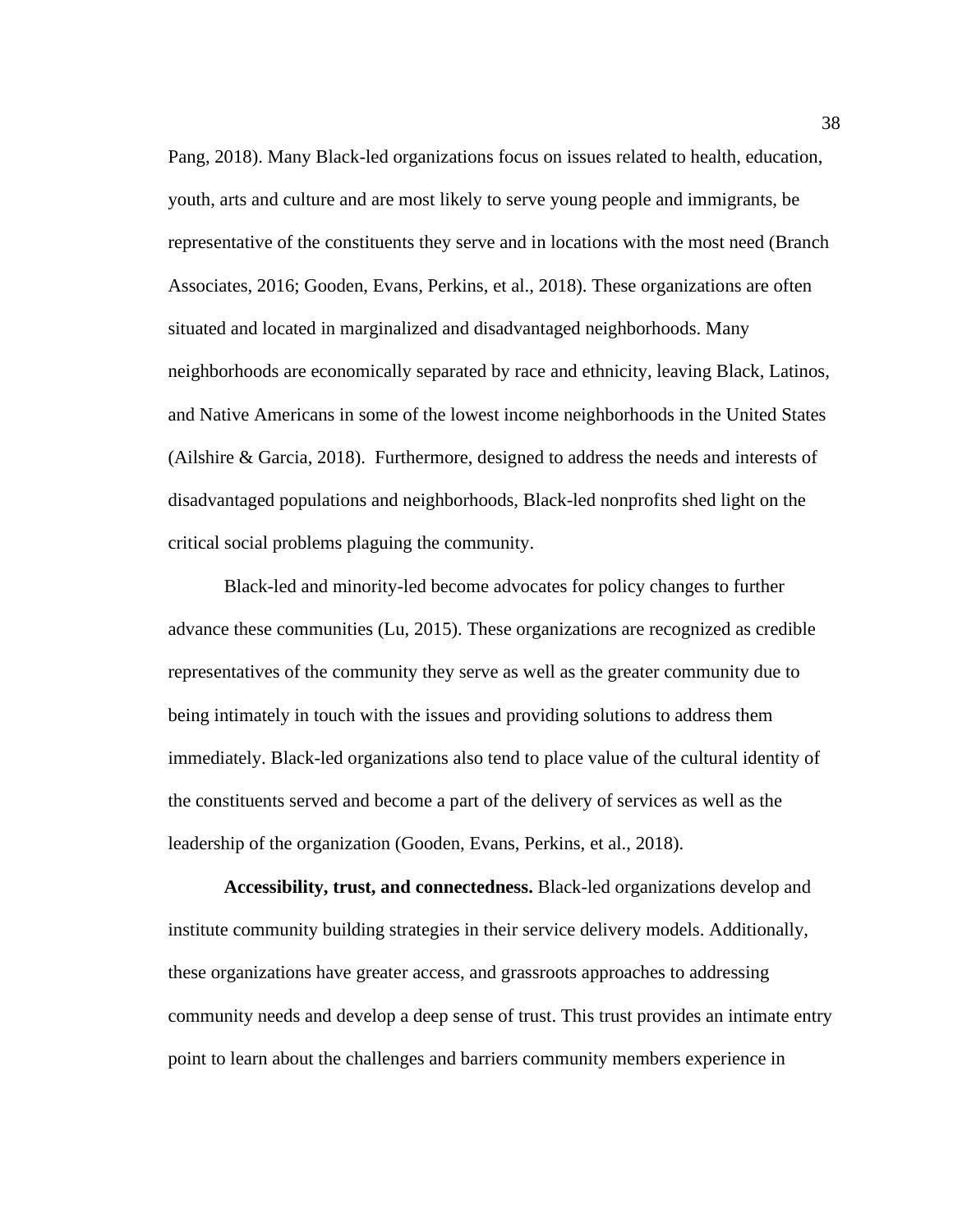realizing their potential and obtaining resources to support all areas of their wellbeing. Thus, Black-led organizations are positioned to serve better communities to reflect on their ethnic and racial groups because they are more open and seek to build strong relationships (Gooden, Evans, & Pang, 2018). Further, nonprofit leaders who share the same cultural identity of the supported communities are better equipped to provide culturally competent services, a balanced approach to service delivery, and demonstrate positive impact (Calzada & Suarez-Balcazar, 2014; Gooden, Evans, & Pang, 2018; Holley, 2003; Vu, Nguyen, Tanh, & Chun, 2017). The focus on developing strong linkages between the cultural identity, traditions, norms, and practices of an ethnic group has been deemed to provide high community engagement, and trust between the nonprofit agency and groups served (Flores & Matkin; 2014; Vu, Nguyen, Tanh, & Chun, 2017).

Black-led nonprofits focus on the cultural competency of their leaders, programs, core values, and service models that speak to the impact they have on the communities served, and without these things, there would be a void in service (Gooden, Evans,  $\&$ Pang, 2018). Cultural competence in ethnic specific organizations plays a significant role in their service delivery and ability to provide a sense of belonging to the community as they may be isolated by mainstream society. One of the core tenets of cultural competence and culturally specific work is the ability to continue to learn and gain insight directly from community members. The process is ongoing and self-reflective with an eye on appreciating each person's culture and how to holistically implement its practices (Calzada & Suarez-Balcazar, 2014; Zeitlin, 2014). These ideas further express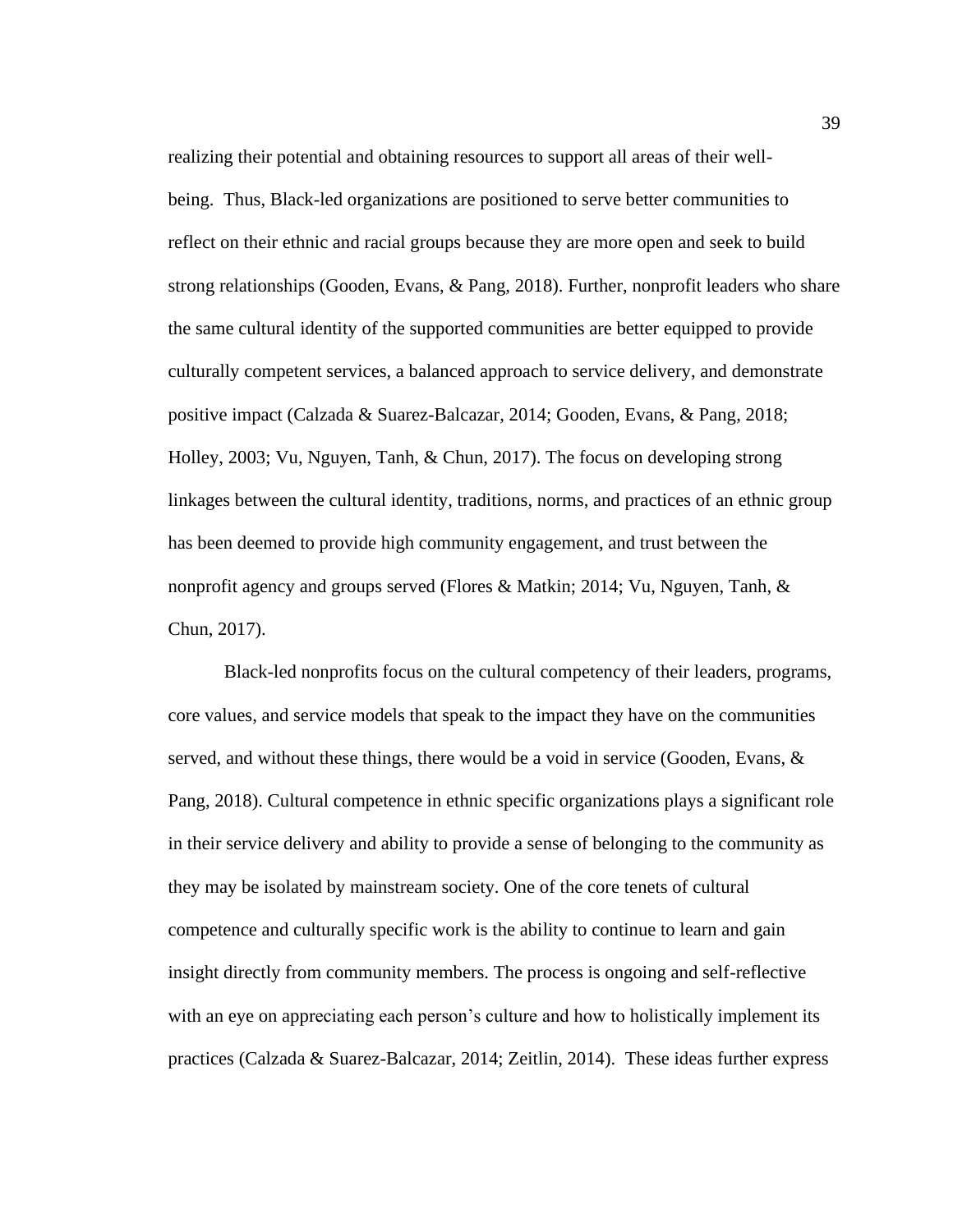how Black leaders are critically positioned in marginalized communities, and thus, funding is an essential aspect of their work to continue to sustain viable and critical needs of the community and reduce inequities within the broader society.

**Community centered.** In conjunction with a focal point of sustainability for the organization, Black-led and minority led organizations to concentrate not only on those who receive direct services but instead the entire community. The idea is to build secure networks and supports so that the entire community is uplifted and heal from social ills, including poverty, violence, and educational, health, environmental, and food injustices. Community building is viewed as a significant function of Black-led and minority led organizations, transferring values and norms embedded in the lives of the families served into the service delivery model (Flores & Matkin, 2014; Vu, Nguyen, Tanh, & Chun, 2017). Additionally, Vu, Nguyen, Tanh, & Chun (2017) advocate for more research to support funders understanding the scope and size of community-based organizations serving ethnic communities so that they fund the services that are necessary for advancement and progression.

**Acknowledgment and legitimacy.** Racial and ethnic minority groups face challenges in the workplace and, in particular, perceptions of their leadership being primarily characterized by being occupied by while males. The perceptions of Black leaders are paradoxical, in that in one sense, people perceive them being strong and resilient as an asset but at the same time do not want them to exhibit what is considered as an overbearing strength (Flores & Matkin, 2014). The idea that being powerful, either by demonstrating specific skills or speaking up for oneself, is sometimes not honored.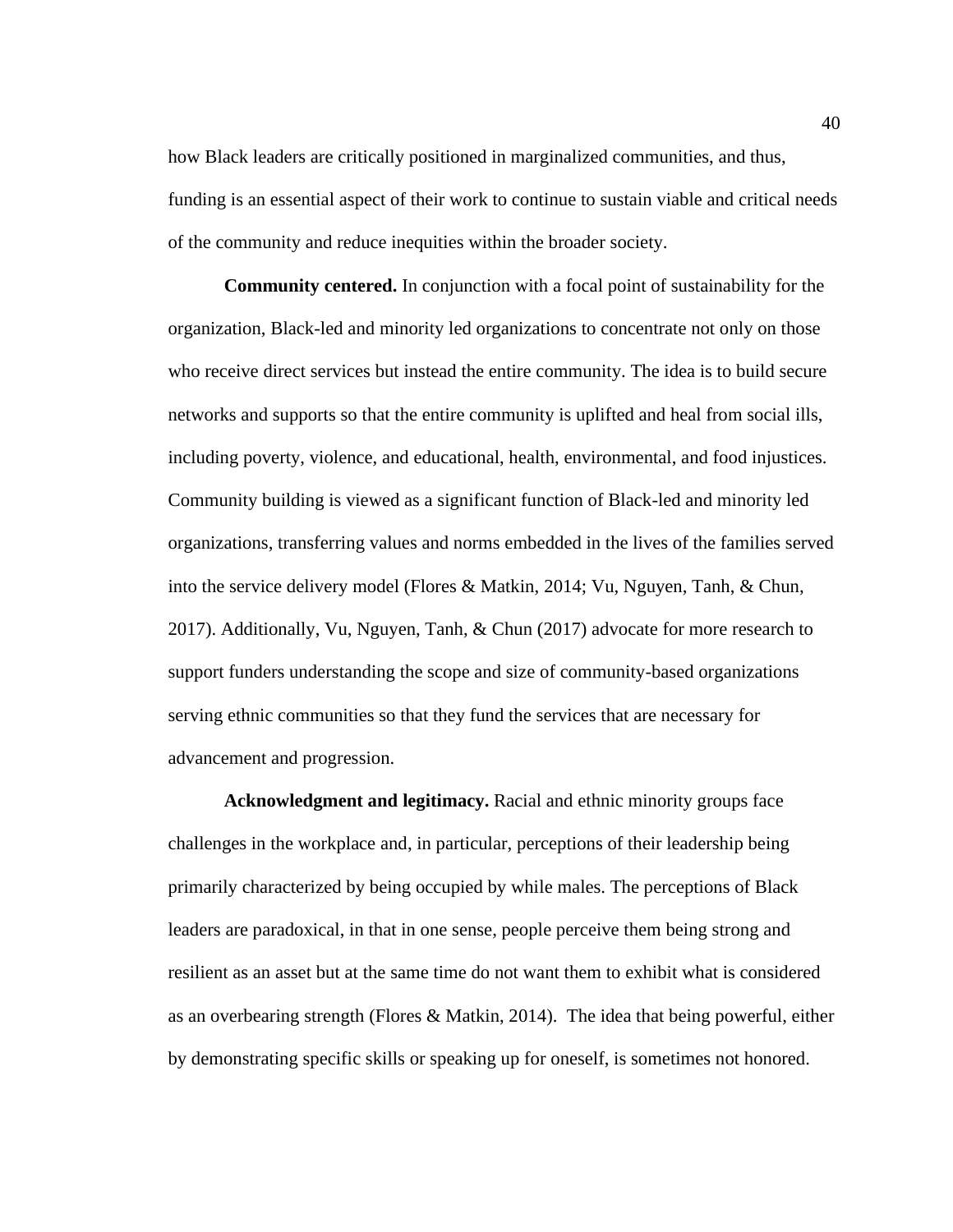Black leaders have to contend with stereotypical images and perceptions. While these stereotypes and bias provide walls and division between groups, Black leaders have to develop a dual identity to mask who they are and conform to the status quo.

Legitimacy is a core issue for nonprofit sustainability, which is often determined by those outside the organization such as funders, elected officials as well as the general community. These entities and communities further establish the norms and generally held beliefs and values that an organization should uphold and be measured (Garrow, 2015). The challenge becomes when Black-led organizations do not operate within the norms established by society because they do not benefit the community they serve and decide to incorporate other principles and service models that better match the cultural identity of their constituents. Garrow (2015) contended that organizations located in communities with populations predominated by minoritized groups are perceived as weaker and have to prove their validity. Smaller organizations have less access to resources and less legitimacy and are prone to closure. However, Garrow (2015) concludes that even more substantial organizations that have budgets over \$5 million coupled with being in a predominantly Black neighborhood as at higher risk of closing and not surviving. While the research provided some insights on the survival of nonprofits in marginalized communities, only a few variables were tested, and Garrow (2015) acknowledged that its limitations included its inability to evaluate whether demand for service was a variable that affected nonprofits closure. In addition, while quantitative analysis provided some insights into the possible causes of closure of nonprofits, a qualitative analysis with more in-depth insight into the lived experiences of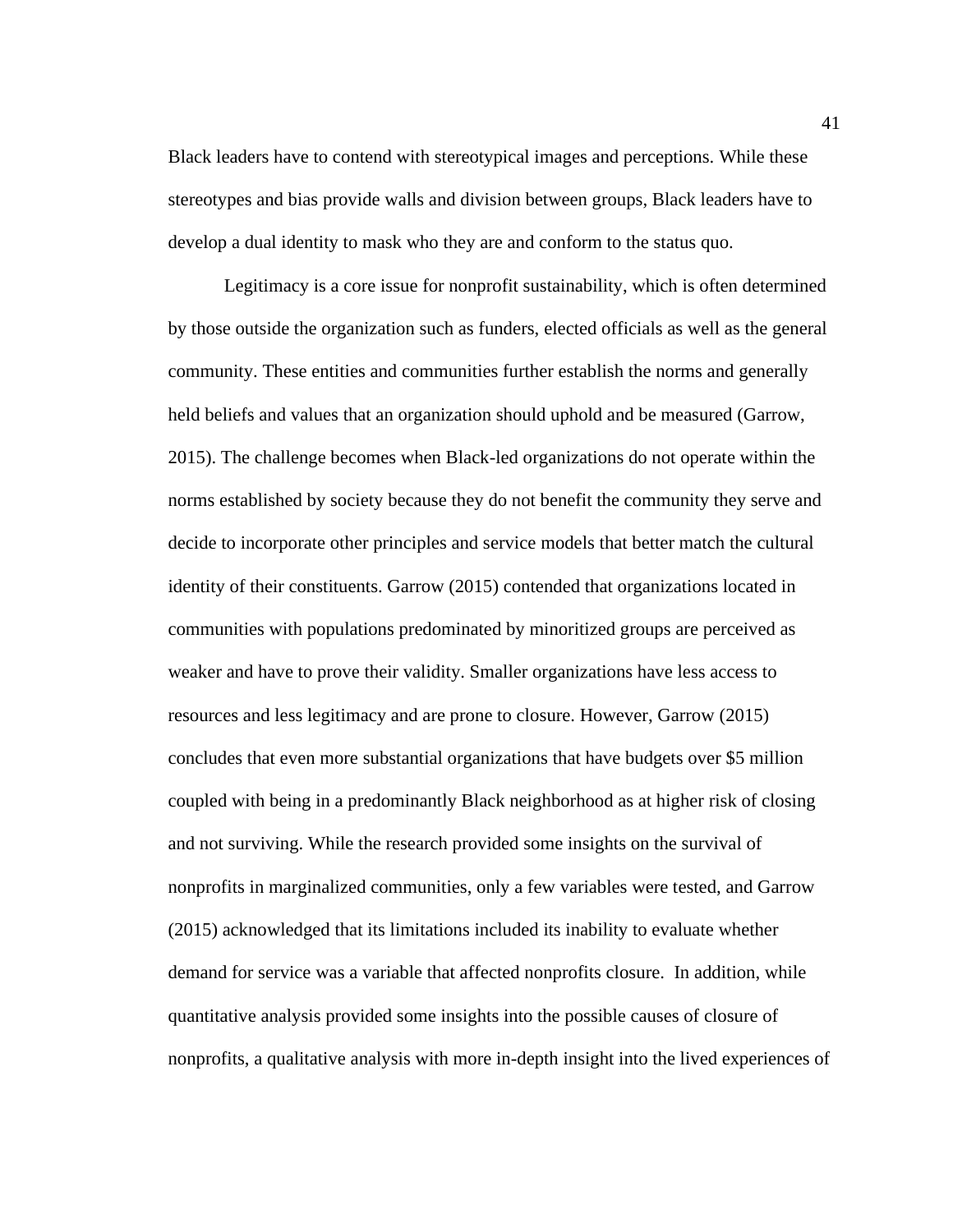the leadership of the nonprofits might provide some context for causes of closure with more a nuanced introspection around funding decisions, planning processes, staffing, perceptions of neighborhood level challenges, and allocation of resources.

Legitimacy also speaks to the organization's ability to implement and institute best nonprofit management practices. The organizations' viability is evaluated relative to its ability to plan to include strategic plans and succession plans as well as robust evaluation tools and a sound fiscal system (Garrow, 2015). Some of those best practices of nonprofits also include their ability to advocate on behalf of their constituents and leverage their positions with state and local elected officials and policy makers. Nonprofits have to develop secure networks with elected officials to be able to leverage and be aware of funding opportunities (Allard  $\&$  Smith, 2014). The more nonprofits are in communication with elected officials, the more likely they can obtain funding. However, even with this established strategy to obtain funding, nonprofits who serve predominantly black populations are less likely to receive funding (Allard & Smith, 2014; Garrow, 2015).

### **Overcoming Barriers in Marginalized Communities**

Minority and Black leaders have had to develop tools and strategies to not only sustain their organizations but remain personally and professionally flexible to successfully manage multiple challenges. Flores and Matkin (2014) found in their research that minority leaders who led in marginalized communities were found to be resilient in running their organizations as a result of using their passion for serving the community as a driver for commitment. Leaders also found inspiration from their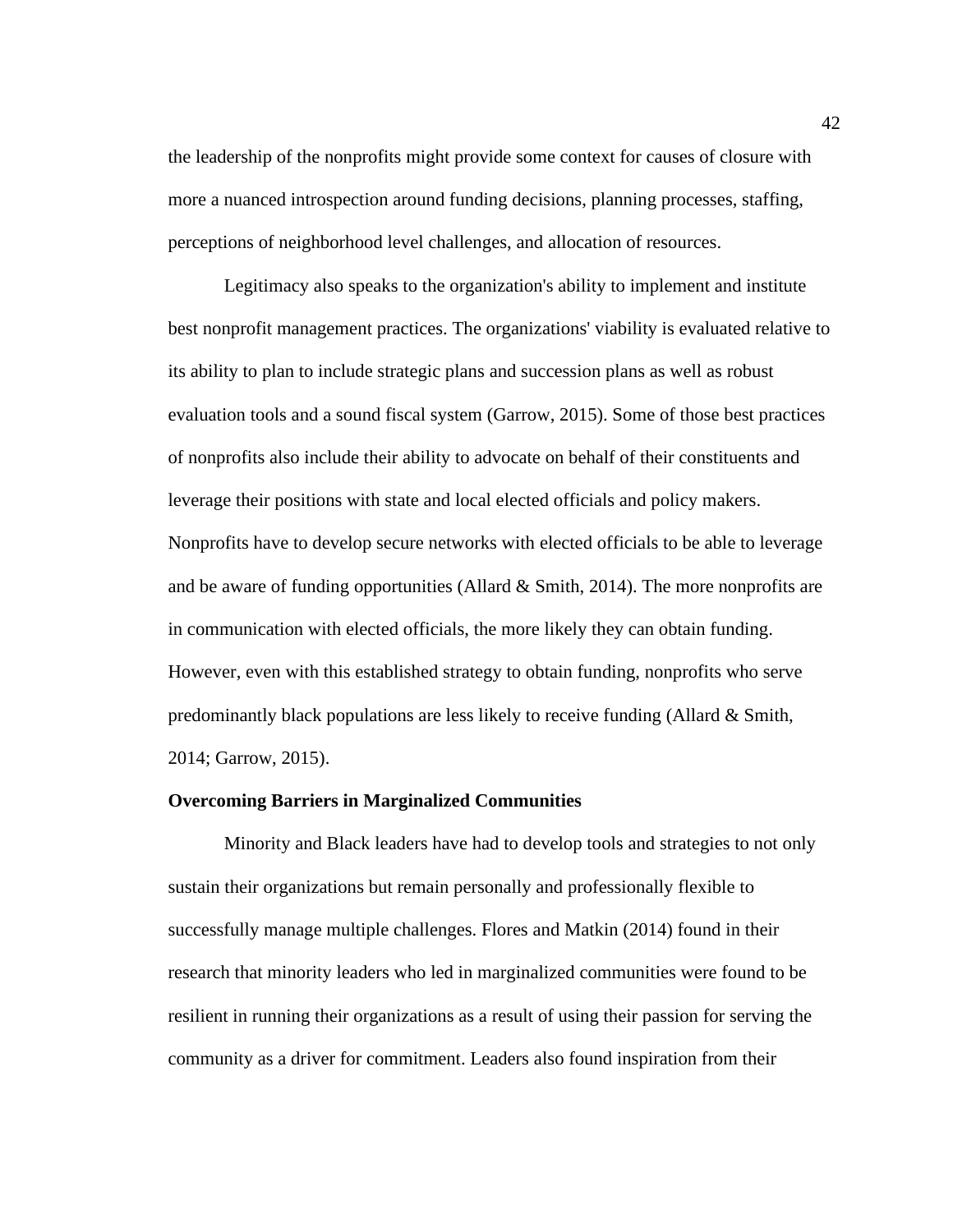perceptions of other influential leaders, such as a family member or a public figure. Also, leaders were guided by expectations to follow suit of their forebears and elders of their community or cultural identity. They also overcame barriers by developing a deep sense of resilience and ignoring attacks from others as well as a strong sense of self-worth (Flores & Matkin, 2014). In addition to a deep sense of belief in themselves and confidence, they also developed a deep belief in high performance standards while overcoming the challenges of racial stereotyping. While at the same time, minority leaders faced challenges of mistrust from within the community (Flores & Matkin, 2014; Weng, 2014).

Minority founders experience challenges that are different from other organizations that contextualize how they gain support from external agents such as funders, elected officials, and the communities they serve. Terrana (2017) examined the experiences of minority founders in low-income urban neighborhoods as well as how they overcame challenges and their impetus for founding an organization in a low-income and minority area. In the face of challenges in underrepresented neighborhoods, founders persisted and were ignited by a deep sense of commitment and passion for the work (Terrana, 2017; Weng, 2014). Terrana (2017) examined how the founders' function under duress and constraints. One of the constraints and challenges faced was obtain funding from all types of funders primarily through individual giving either because there was a lack of understanding from the community, available financial resources, as well as social barriers such as connections to social networks with high net worth individuals (Terrana, 2017; Weng, 2014). Terrana (2017) used resource dependency theory as a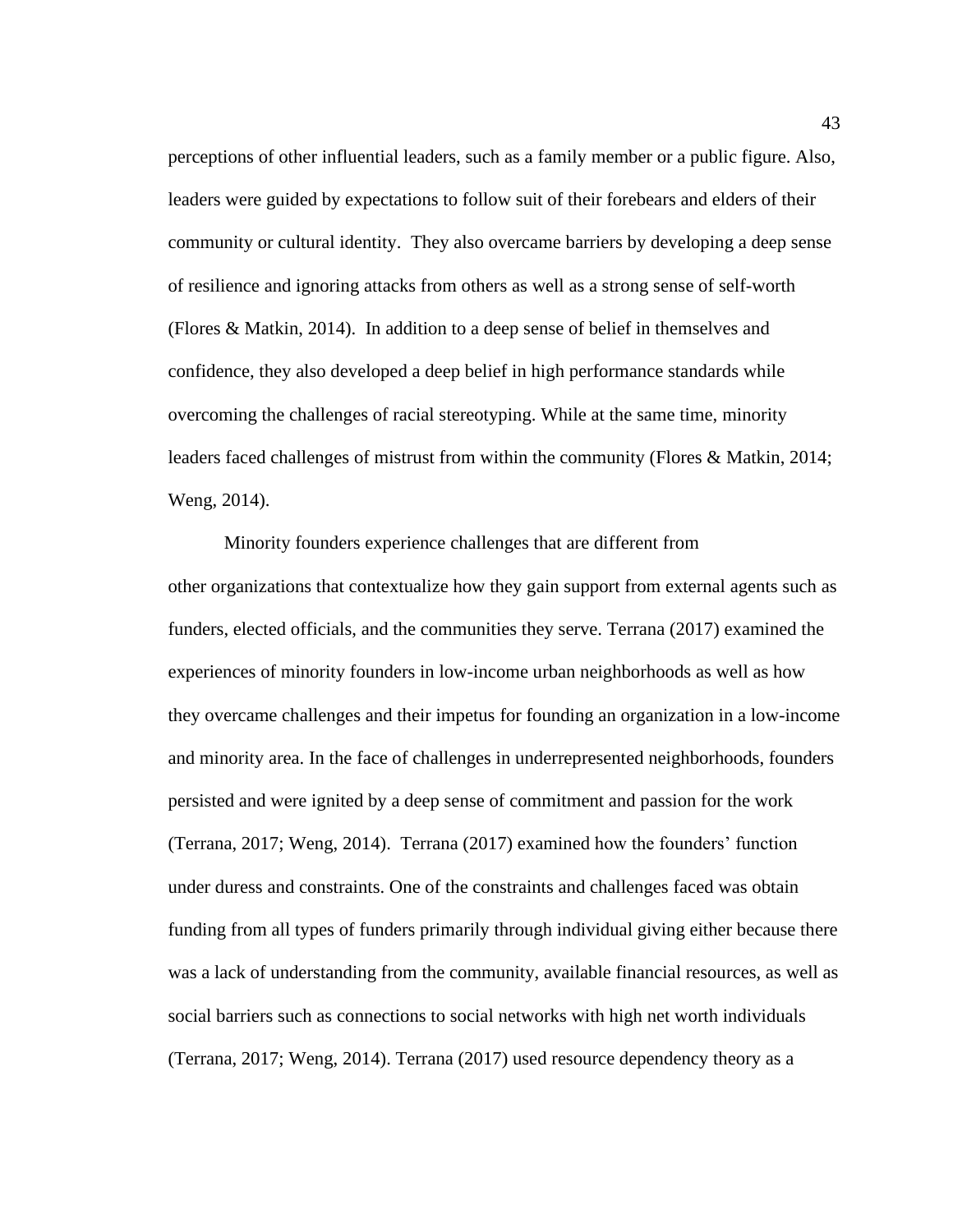framework for understanding minority founders' behaviors and the interdependence among organizations that is indicative of minority-led institutions. The founder's funding acquisition choice was explained using the resource dependency as a framework, including deciding to engage in partnerships and establishing legitimacy.

### **Fundraising and Planning Challenges**

Black-led organizations are often more vulnerable to economic challenges such as recessions or national and local policy changes. Furthermore, Black-led nonprofits are disproportionately more dependent on government funding than white-led organizations as well as have fewer cash reserves, which makes them more vulnerable to unexpected government changes or direction (Branch Associates, 2016; Garrow, 2015; Garrow, 2012; Terrana, 2017). For example, the 2007‐2010 recession disproportionately affected nonprofit leaders of color, with 28% of people‐of‐color‐led organizations being impacted by the recession compared to 18% of white‐led nonprofits (Cornelius, Moyers, & Bell, 2011). The ability to have cash reserves has been an indicator of financial health for nonprofits (Cornelius, Moyers, & Bell, 2011), which can support organizations during economic downturns as well as support innovative programming and risk-taking. Also, in tandem with having fewer financial resources, Black-led organizations are serving the most vulnerable and disadvantaged populations with the least of amount funding.

Moreover, as Black-led organizations are serving and situated in communities populated with racial groups that face discriminatory practices relative to the allocation of resources, their ability to secure funds is mirrored by these same inequitable policies, especially at the local government level. Many Black-led organizations, especially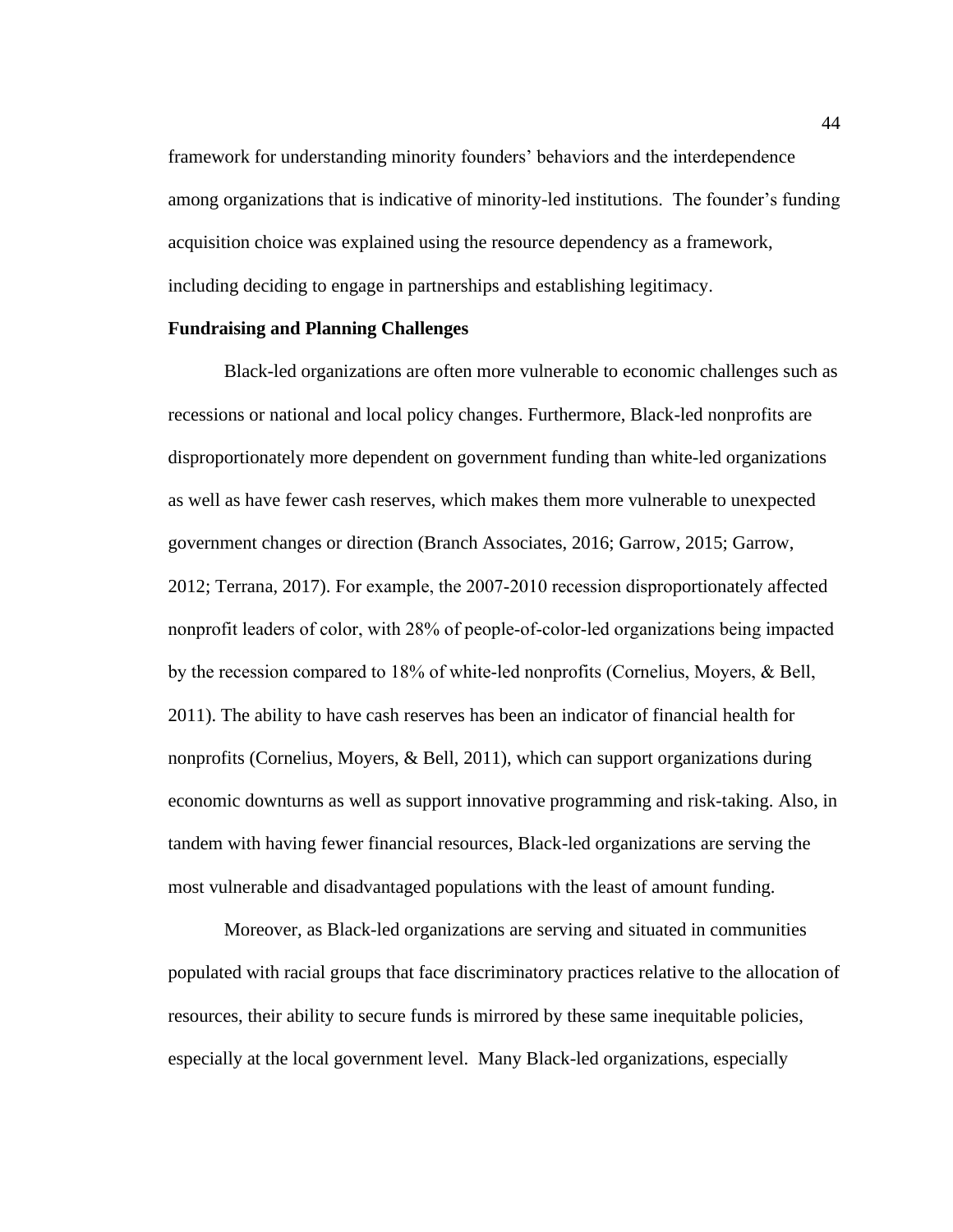organizations with less than \$1 million budgets, rely heavily on government funding and at the local level, thus are impacted by these practices (Garrow, 2015). These organizations are often engaged in providing social services to the community and in support of low-income populations.

Government funding is one of the predominant funding sources of nonprofit social service organizations, which leaves them significantly reliant despite their budget or staff size (Allard  $&$  Smith, 2014). Further, organizations located in low income neighborhoods are challenged by unbalanced social policies and isolation as well as a scarce resource environment and are subjected to racialized policies that eliminate them from higher levels of funding (Allard & Smith, 2014; Garrow, 2015).

Compounded by the multitude of socioeconomic challenges within the community, Black-led organizations perceive funders as having a negative perception and distrust of Black-led leaders specifically related to financial management, accountability, and capacity within the organization (Cornelius, Moyers, & Bell, 2011). Leaders of Black-led organizations tend to feel that funders will not fund their organization or with less money because they prefer to fund organizations were there is relatability (Cornelius, Moyers, & Bell, 2011). Thus, due to the lack of Black or people of color at foundations in decision making positions, there is a disconnect.

Garrow (2015) argued that poverty compounded with a predominantly Black neighborhood has resulted in more significant discriminatory practices relative to funding, and the perceptions of this racial group affect how they are funded. Besides, corporate funders are likely to follow the direction of government funders to avoid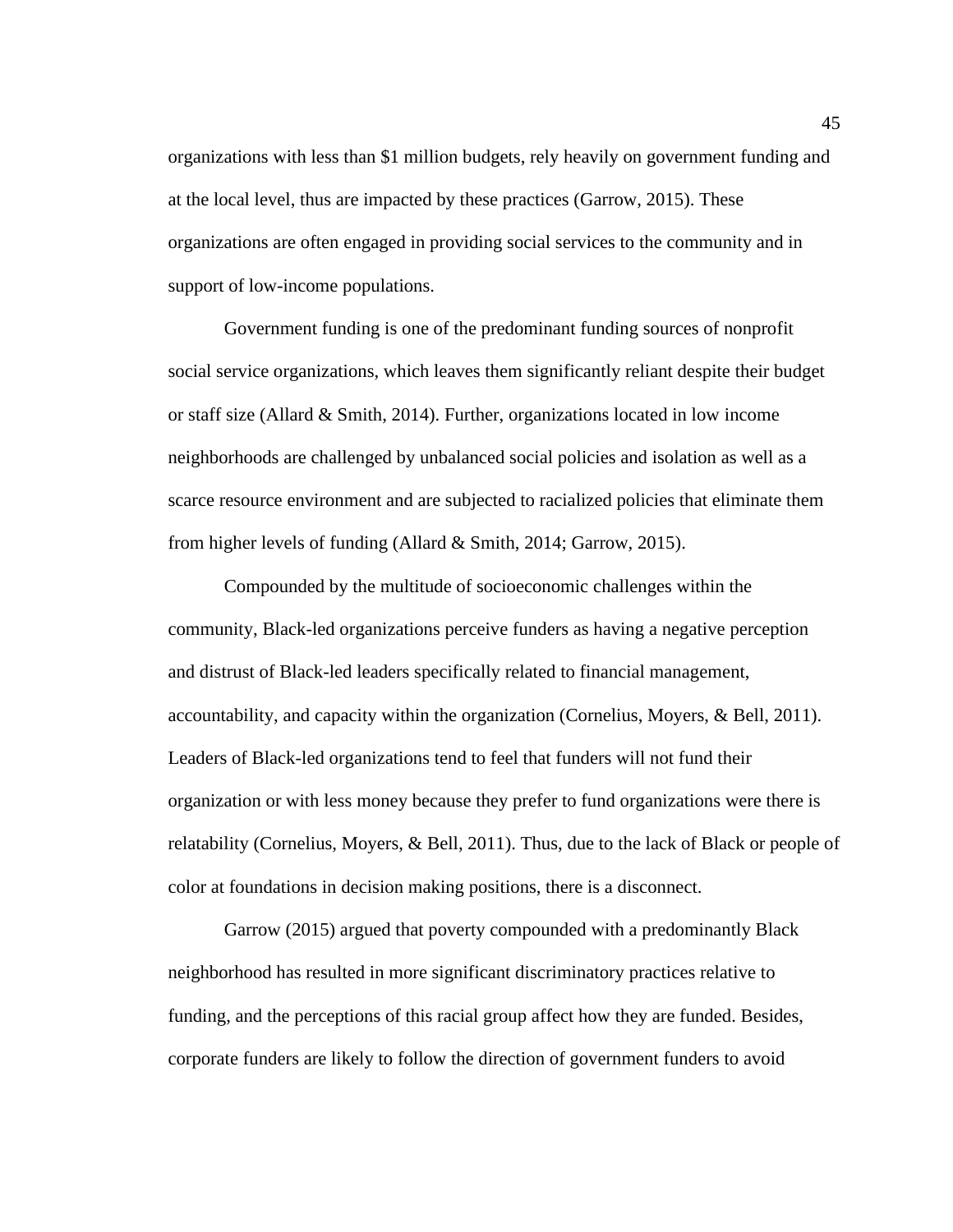contentious social issues and are less likely to fund organizations in under resourced communities (Garrow, 2015). Thus, particularly among human service organizations, they are less likely to receive critical funding for operations and programming, becoming at risk for closure. Garrow (2015) argued further that nonprofits in disadvantaged neighborhoods are subjected to the dynamics of racial discrimination that privileges organizations in White neighborhoods over Black neighborhoods. Additionally, it further perpetuates disinvestment in neighborhoods dominated by racial and ethnic minorities.

While the Branch Associates (2016) report mentioned some apparent disparities between Black-led and White-led organizations, they were unable to conclude if Blackled organizations received less foundation funding than White-led organizations. Many funders of nonprofit organizations post-recession adopted strategies to avoid risks in funding, and some of those strategies included funding fewer organizations as well as not funding those they were unfamiliar with and could not verify their financial durability (Cornelius, Moyers, & Bellmedi, 2011). Thus, there were some inconsistencies relative to who has access to resources depending on the type of funding and funders' internal priorities.

### **Characteristics of Black Women Leaders of Nonprofits**

In this section, I examine the literature on Black women-led nonprofit organizations, leadership qualities as well as operational and management strategies implored to sustain their organizations. The nonprofit sector in the United States has over 1.5 million tax-exempt organizations organized to serve a religious, scientific, educational, or social purpose (National Center for Charitable Statistics, 2016). The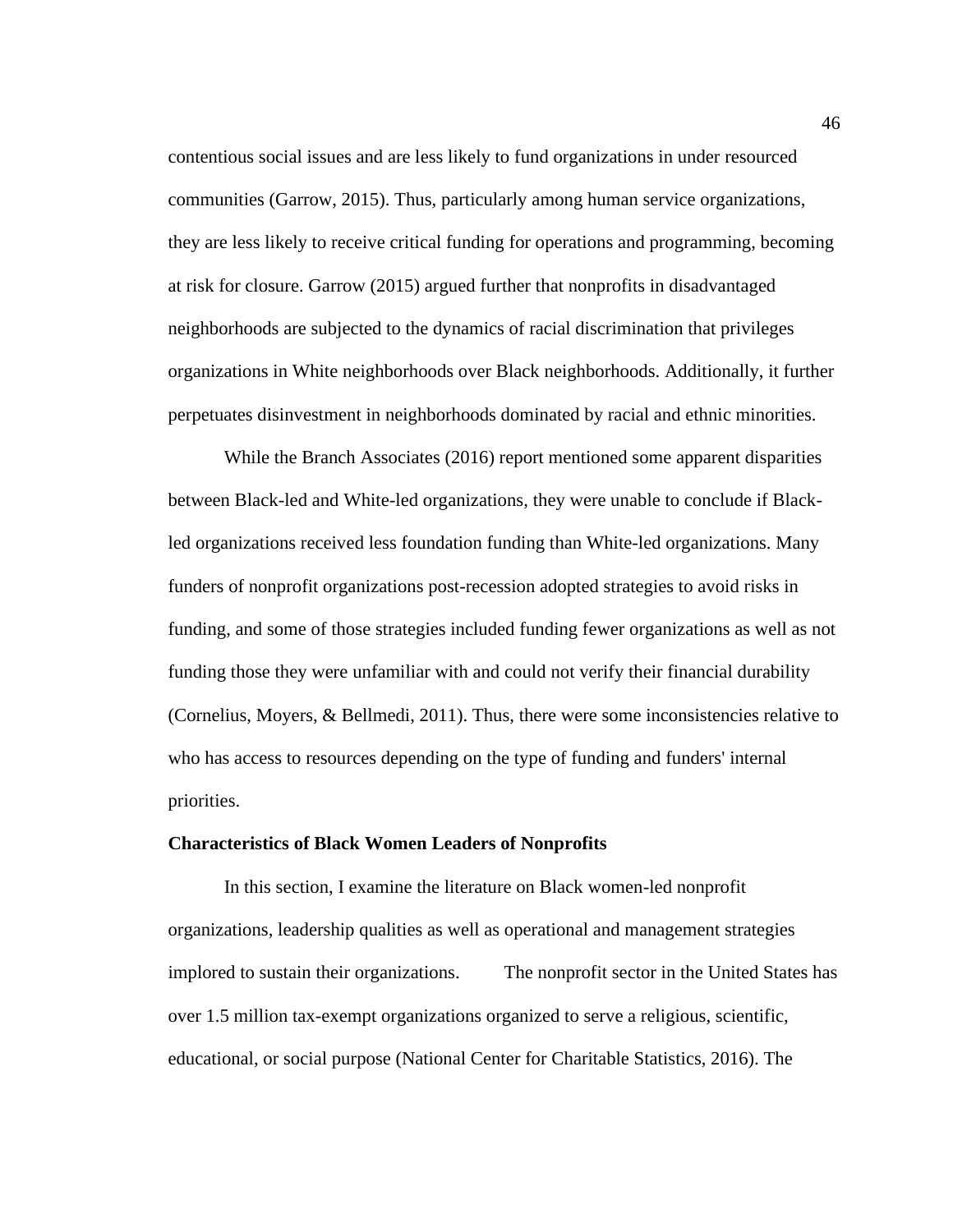leadership of the sector is comprised of nonprofit executives, where 84% are white, only 10% are African American, and 4% are Hispanic or Latino (Teegarden, 2004). Gooden, Evans, & Pang (2018) research validates that this study is essential to fill the gap on the inclusion of Black women nonprofit executives voices relative to nonprofit leadership in a goliath industry dominated by White leaders. Gooden, Evans, and Pang (2018) examined African American women-led nonprofits in three cities in the United States through a qualitative case study approach. The study was designed to impact nonprofit courses offered at the university level to address a diverse curriculum, reflect the demographics of the students, and a culturally competent pedagogy of learning. The study examined nonprofits capacity building alongside how their missions, programs, and outcomes were culturally specific and added value to their work in serving ethnic communities. Thus, this research on Black-women nonprofit executives is adding to the scant research on the challenges they face as they serve and lead in under-resourced communities. Furthermore, the qualitative research conducted by Gooden, Evans, and Pang (2018) speaks to the value of understanding the lived experiences of Black women leaders and developing a sincere inquiry about their perceptions of the mission, service delivery, leadership approached, and impact made within their organizations that is often missing from the research. Black women leaders' experiences absence from the research is the impetus for further conversation about their role and how they navigate the terrain of the nonprofit sector.

The nonprofit sector consists of numerous organizations that have been committed to varying and robust social justice initiatives to support marginalized and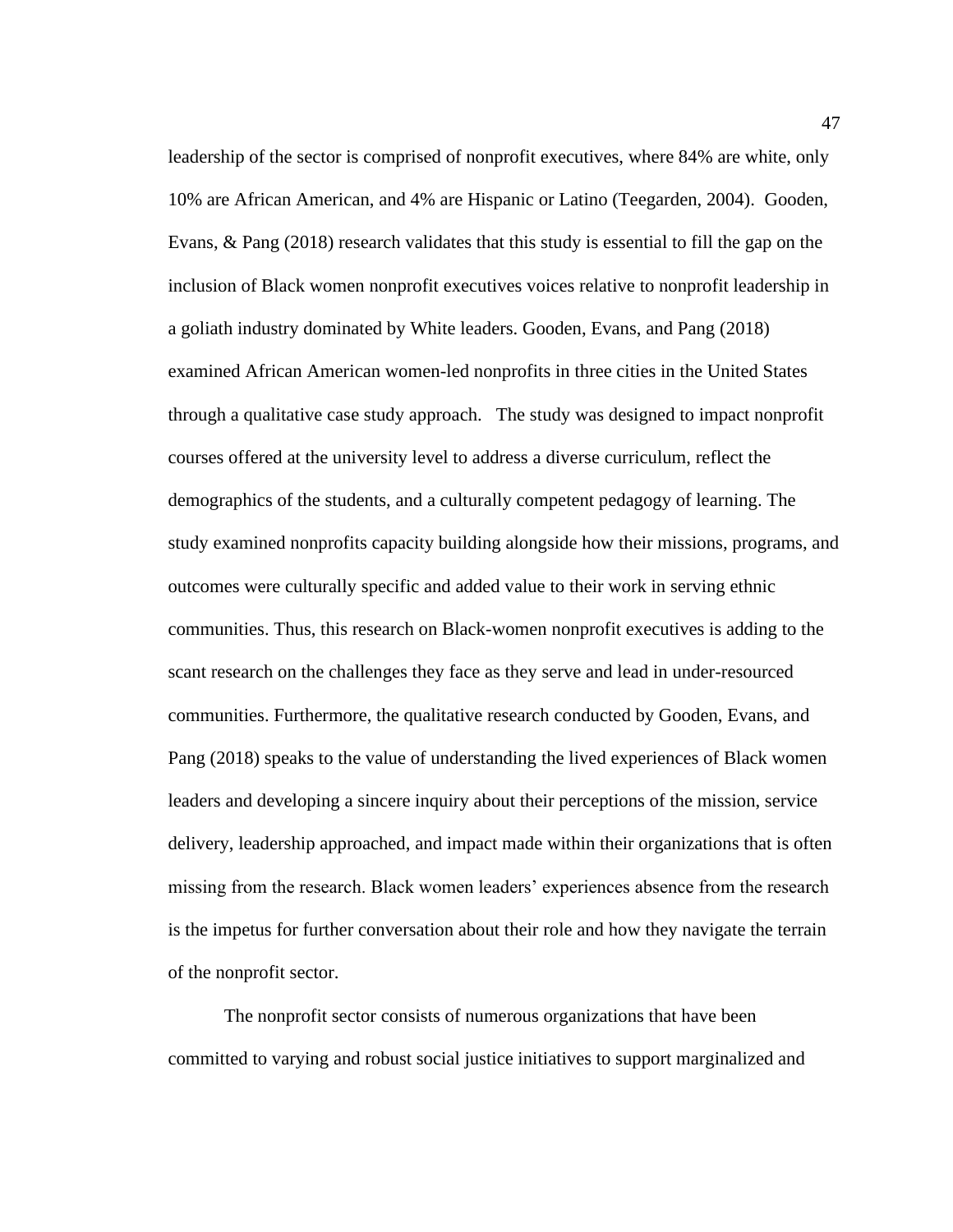racialized populations, often solving problems that private or government sectors are unwilling to embark on. These organizations are often led by Black women whose insight, sensitivity, and connectedness has added value to the community (Hossein, 2017). Further, Hossein (2017), recognizing the intentional elimination of Black women nonprofit executives' experiences and contributions to the nonprofit sector, describes through case studies the lived experiences of Black women leaders in Canada. Hossein (2017) uses Black liberation theory, which uses concepts of self-help, mutual aid, and support as a lens through which to examine how Black women serving marginalized communities have overcome barriers to access to funding, being acknowledged, and legitimized in the nonprofit sector. These hurdles are lessened by using economic systems from within the community to pool resources, social enterprises, and fees for service while trying to navigate the networks, political systems, and circles that would give them access to resources (Hossein, 2017).

**The risks of using alternative program strategies.** Even while Black women leaders employ alternative strategies to obtain resources, they struggle to maintain the funds necessary to sustain the work of the community. The work also has to support the mainstream agenda of what is needed to solve social problems and racial work to serve communities can be rejected. Black women-led organizations often fear not being funded or unfunded if they go outside of the ideas and mandate of funders even when a specific method or program would adequately serve the population (Hossein, 2017). Black women leaders are often downplaying their work in order to avoid those who hold power from feeling disgruntled or comfortable. Thus, they must be careful and mindful of their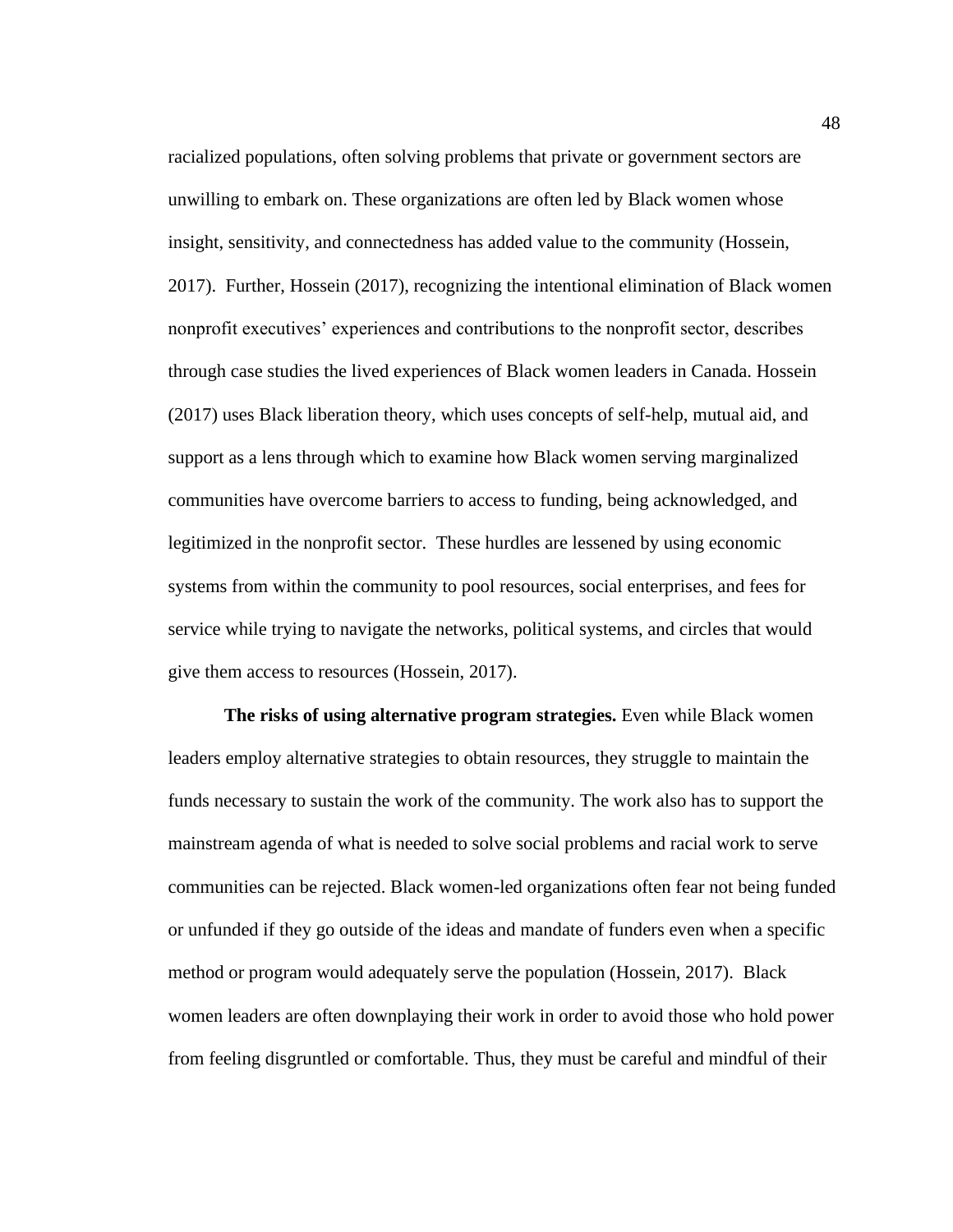approaches in order to secure funding (Hossein, 2017). The idea of working to empower marginalized communities often headed by Black women is juxtaposed against systems that seek to keep them restrained and isolated from resources necessary for their existence.

**Resilient leadership.** Black women leaders have served the community with a strong belief and ideal around being genuinely passionate about service, upliftment, and change in the community and using their experiences to mentor themselves to push forward. Black women leaders often recognize their constant fight to be recognized by mainstream society and, at the same making conscious affirmations to the community; they serve to stand in a place of power (Dillard, 2016). Black women leaders of nonprofits in marginalized communities must work to dispel negative stereotypes about the community as well as their personhood by external forces to build a contextual understanding and positioning for multiple levels of giving by institutions and individuals. The Black women that lead these nonprofits are guided by principles that drive their work and a deep connection to the community. Dillard (2016) argues that to truly understand the complexities of Black women leaders' choices, subconscious reality, and tools of resilience, it is imperative to engage in conversations with them about their experiences, perceptions, and leadership. Thus, using a qualitative methodology to understand the perceptions of Black women, nonprofit executives are appropriate, given the complexities and nuances of their situations.

**Driven by social justice.** Black women leaders bring varying degrees of experiences to the nonprofit sector, many of whom have advanced degrees and a wide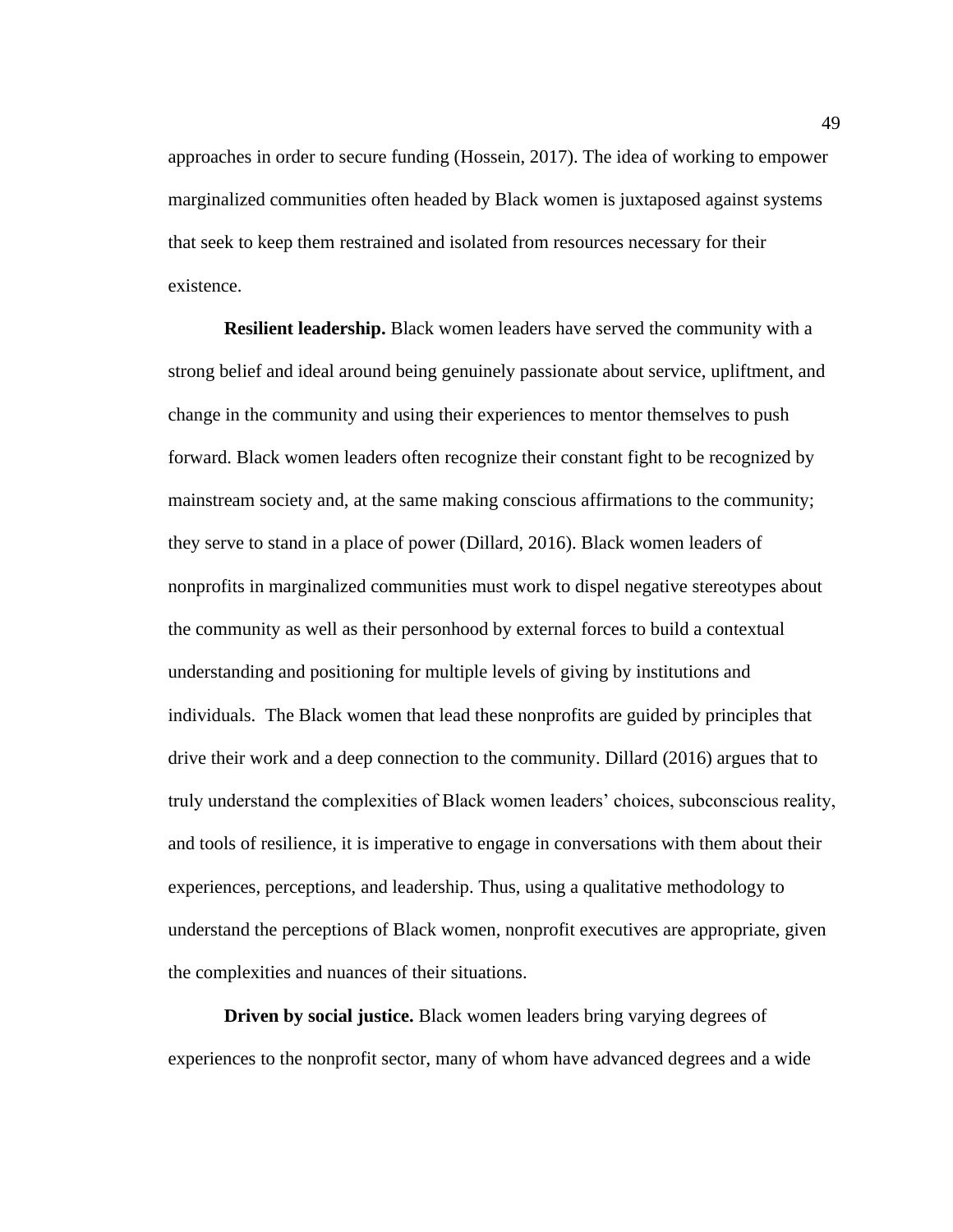range of professional and leadership training experiences (Gooden, Evans, & Pang, 2018; Kunreuther & Thomas-Breitfeld, 2019)*.* While Black women nonprofit executives bring professional experiences and high educational attainment, they experience more significant hardships in fundraising, mostly associated with a lack of connections to social networks (Kunreuther & Thomas-Breitfeld, 2019). However, it continues to be driven by social justice initiatives and the desire to change the community served (Terrana, 2017). Black women leaders see their work as a service to the community and humanity, and ultimately, they seek to change the way communities operate and envision themselves. The drive to incorporate a deep sense of social change is characteristic of how Black women lead and specifically in disadvantaged and impoverished communities and is often tied to their own cultural identity (Ngunjiri, 2016). In addition to a sense of connection and determination to change the community, they were also driven by their sense of spirituality and being of service (Ngunjiri, 2016; Terrana, 2017). The coupling of social justice work and spirituality led Black women leaders to make ethical decisions and the ability to face challenges with poise and fearlessness. Black women leaders are inspired by a sense of duty and accountability to change the conditions of their communities despite obstacles (Flores & Matkin, 2014). The focus is less on an individualistic point of view but that of a collective healing process that involves all members of the community and all aspects of social change (Ginwright, 2015) including obtaining resources, political influence, as well as the social, emotional, and mental stability of those being impacted. Social justice work is embedded in the work of Black women leaders and involves reframing and redesigning the consistent narrative of failure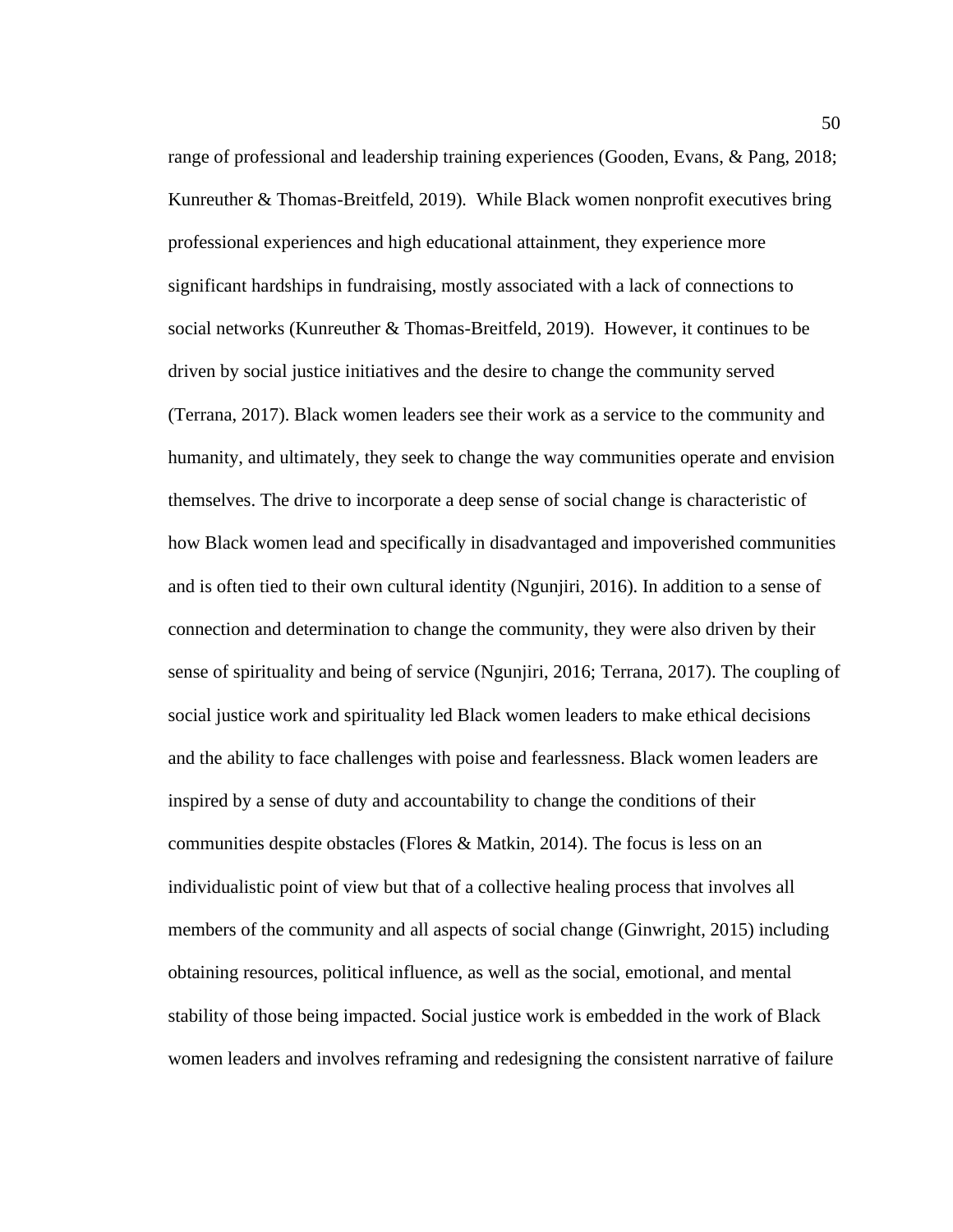that dominates social policies. In this reframing, Black women leaders' have to examine how social justice work impacts their ability to leverage resources to support the transformative work necessary for radical change.

# **Nonprofit Sustainability**

Nonprofit organizations continually are searching for ways to remain viable, sustain programming, and strengthen their ability to fundraise. While different factors can impact the financial viability of an organization, nonprofit leaders must think strategically about reducing uncertainty and vulnerability (Hu & Kapucu, 2017; Lin, & Wang, 2016). While leaders of nonprofits employ different strategies, including strategic planning, diverse revenue sources, board engagement, as well as cutting back programming, Hu & Kapucu (2017) argued that strategic planning is one of the most effective strategies. Furthermore, better management practices can have a direct impact on the organization's financial performance. Financial vulnerability has been used to measure whether a nonprofit is sustainable and can survive internal and external challenges, some of those indicators vary among researchers including centered on a singular revenue stream, weak equity balances on the statement of financial position, as well as significant and consistent decreases in fund balances, high debt ratios and administrative costs (Hu  $\&$ Kapucu, 2017; Lin, & Wang, 2016).

Financial performance alongside management practices tends to be one of the determining factors in analyzing a nonprofit's survival. Measures of financial health include efficient fundraising, the ratio of revenue to fundraising expenses, and measurements of total public support as well as the ratio of total contributions to total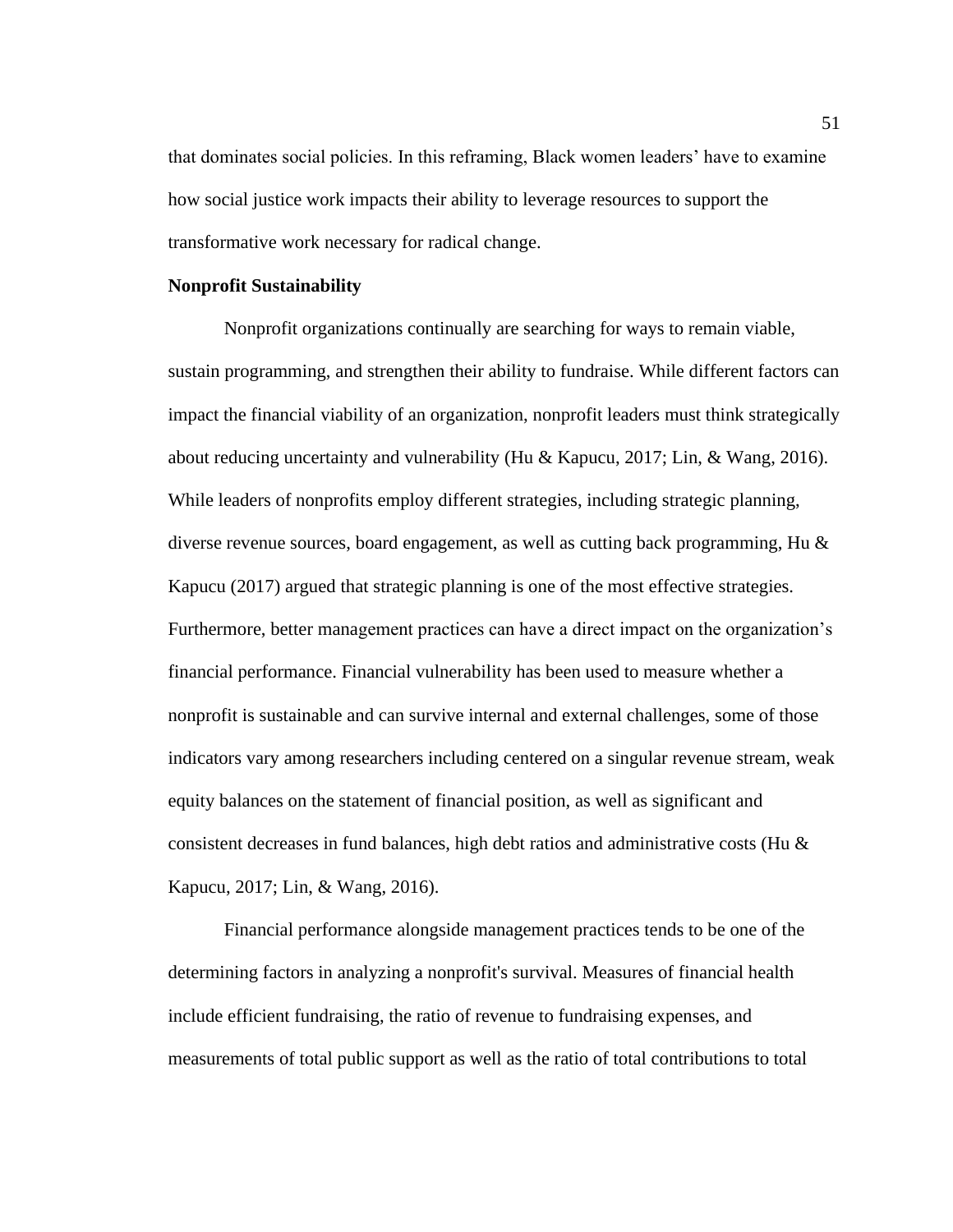expenses (Hu & Kapucu, 2017; Lin & Wang, 2016). In addition to examining these ratios, the amount of time before an organization runs out funds to cover its expenses, also known as a run rate, is another factor.

The financial performance measurements of small and minority organizations are scrutinized by its reliance on one revenue source and can be deemed as financially vulnerable and lacking the ability to be sustainable long term. Many organizations and, in particular, small and minority owned organizations rely heavily on government funding, which puts them at risk, especially in times of high economic turbulence or when there is a change in priorities of a funder. During financial calamity or economic hardships, nonprofits that have already established external funding relationships and equity ratios that were a considerable fair better and were able to persevere (Lin  $\&$  Wang, 2016; Moldavanova & Goerdel, 2018). The implications for Black-led and Black-women led organizations that have limited external relationships have to be examined and how it impacts their ability to maintain through all economic challenges. Lee and Novell (2015) argue that more research is necessary relative to understanding what implications of turbulence on nonprofits are stewing from external factors. In order to manage uncertainty and a heavy reliance on one source, nonprofits have sought to diverse their revenue in the attempt to distribute funding and improve its finances as one strategy toward being sustainable (Froelich, 1999). Organizations have sought to think creatively about systems and processes that can add value to their overall long-term health.

Nonprofits continually grapple with illustrating their impact but also projecting their future outcomes. Sustainability encompasses multiple factors, and each one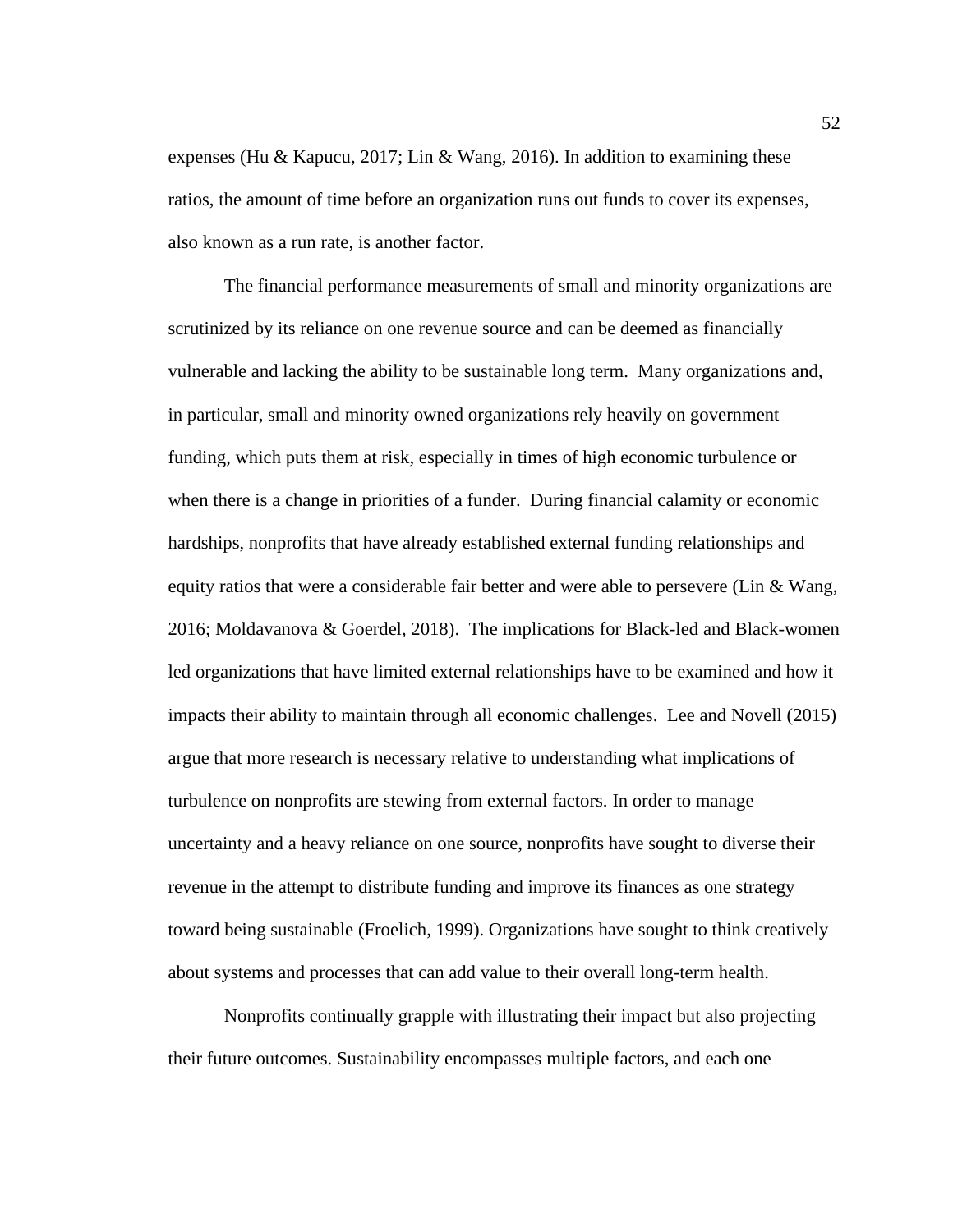beckoning an analysis and attentive approach, but all adding value depending on the type and size of the organization (Lin & Wang, 2016). Often faced with being accountable to funders, nonprofits tend to shift towards measurements focused on their finances and actual tangible outcomes. Johansson and Lu (2017) advocated for nonprofits to blend and embrace learning and accountability, which diverts the focus to a more sophisticated analysis of the impact and growth of the organization. The value of learning from failures, trying something new, and being innovative is not as understood by external stakeholders, such as funders, but may be a turning point for nonprofits to survive, especially in how they impact the community and obtain revenue. A model for nonprofit organizational development and sustainability can include forecasted and expected outcomes, adaptive learning, valuing questions and learning as well as a recognition of the complexity of exacting outcomes, systems, and results (Johansson & Lu, 2017).

Researchers have questioned the idea of associating sustainability with an organization surviving and call for a more expansive definition as one of many conditions leading to an ability to thrive (Moldavanova & Goerdel, 2018). Additionally, Moldavanova and Goerdel (2018) used resource dependency theory as part of their framework to explain how nonprofit leaders and executives hold a specific type of power because their role warrants a level of responsibility in securing resources. The deepening of that power and leveraging the organization's history and assets is the subject of this study. Moreover, the importance of nonprofits being linked and having social ties as a result of their history, place in the community, and the report of its long-standing work is acknowledged as an asset to leveraging resources (Moldavanova & Goerdel, 2018).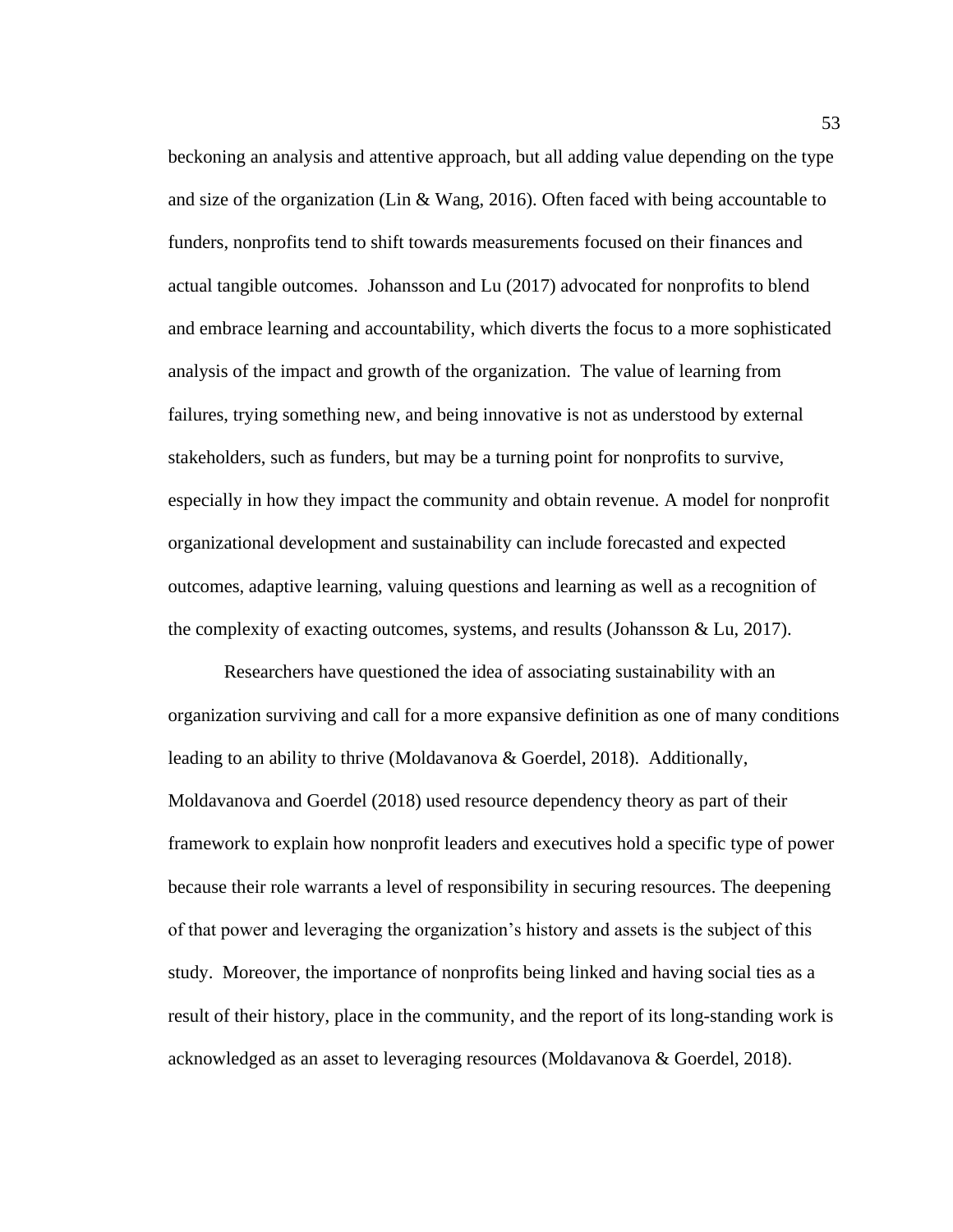Organizations that have an established social connectedness are more likely to survive long term and endure the internal and external crises. The ties between sustainability and resource dependency theory are the idea of being able to control the environment as outside influences impact resource acquisition.

Lee and Nowell (2015) advocated for more research centered on measuring the performance of nonprofits outside its financial well-being, including integrating various views that have been previously researched. Some of those views included one, the capacity of a nonprofit to obtain resources through well-developed organizational social networks and use them to support sustainability (Moldavanova & Goerdel, 2018); two, how an organization organizes its staff and operational models to provide services; three, the scale and breadth of programs and services; four, the outcomes and impact garnered as a result of programs and activities; and five, how the organizations serve and provide the needs of its constituents. Measuring how well a nonprofit is performing and adding value to a community and further the greater society has been essential to understanding if a nonprofit will be sustainable in the long term. Moldavanova and Goerdel (2018) used resource dependency theory as part of the framework to explain how people in leadership and executive positions hold a specific type of power because their role warrants a level of responsibility in securing resources as well as the importance of social connectedness. The deepening of that power and leveraging the organization's history and assets is the subject of this study.

As nonprofits contend with the multifaceted aspects of remaining sustainable, the approaches continue to be explored. Devalkar, Sohini, and Arora (2017) cite that donors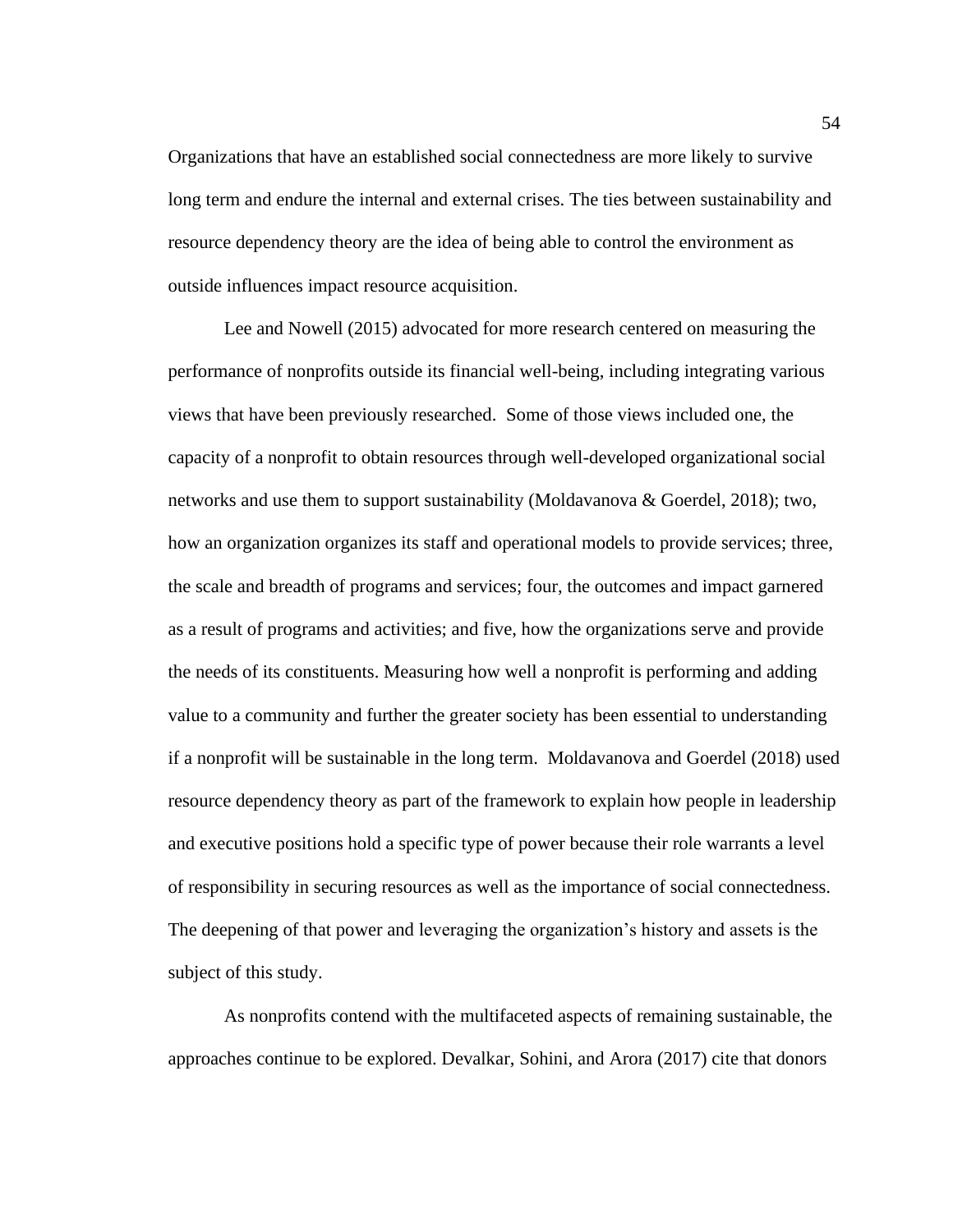and funders need transparent systems to report to supporters how the funds will be utilized and sustained beyond the point of their gift. The idea of providing some level of certainty for the donor is the same challenge nonprofits struggle with as they search to manage their funding portfolios. One approach that may provide some level of solvency and trust from donors is to request funds for the later phases of a project where the organization can demonstrate outcomes already achieved as evidence of their competence (Devalkar, Sohani, & Arora, 2017). This approach extends beyond the traditional belief in the organizations' mission and core purpose as a rationale by donors for choosing to donate or just funding already implemented work with actual outcomes. Devalkar, Sohani, & Arora (2017) acknowledge that their model has a level ambiguity due to the nature of how funding flows in the nonprofit sector, so there are some limitations within the model. The model asserts that nonprofits that are reliant on other sources for funding embark on programs and activities with the existing resources available and further implement other activities when they have less dependence on ambiguous expectations of finances. However, the uncertainty of funding can affect programming, and the impact on the community served, and the research is based on assumptions that the probabilities of leveraging the results from a completed phase are fixed.

Nonprofit sustainability for organizations located and serving marginalized communities should include an examination of the interactions within the location or neighborhood as well as its socioeconomic condition. Low-income communities have more social service nonprofits in general than other communities, with having established three times more organizations than high income neighborhoods (Lee, 2017). In tandem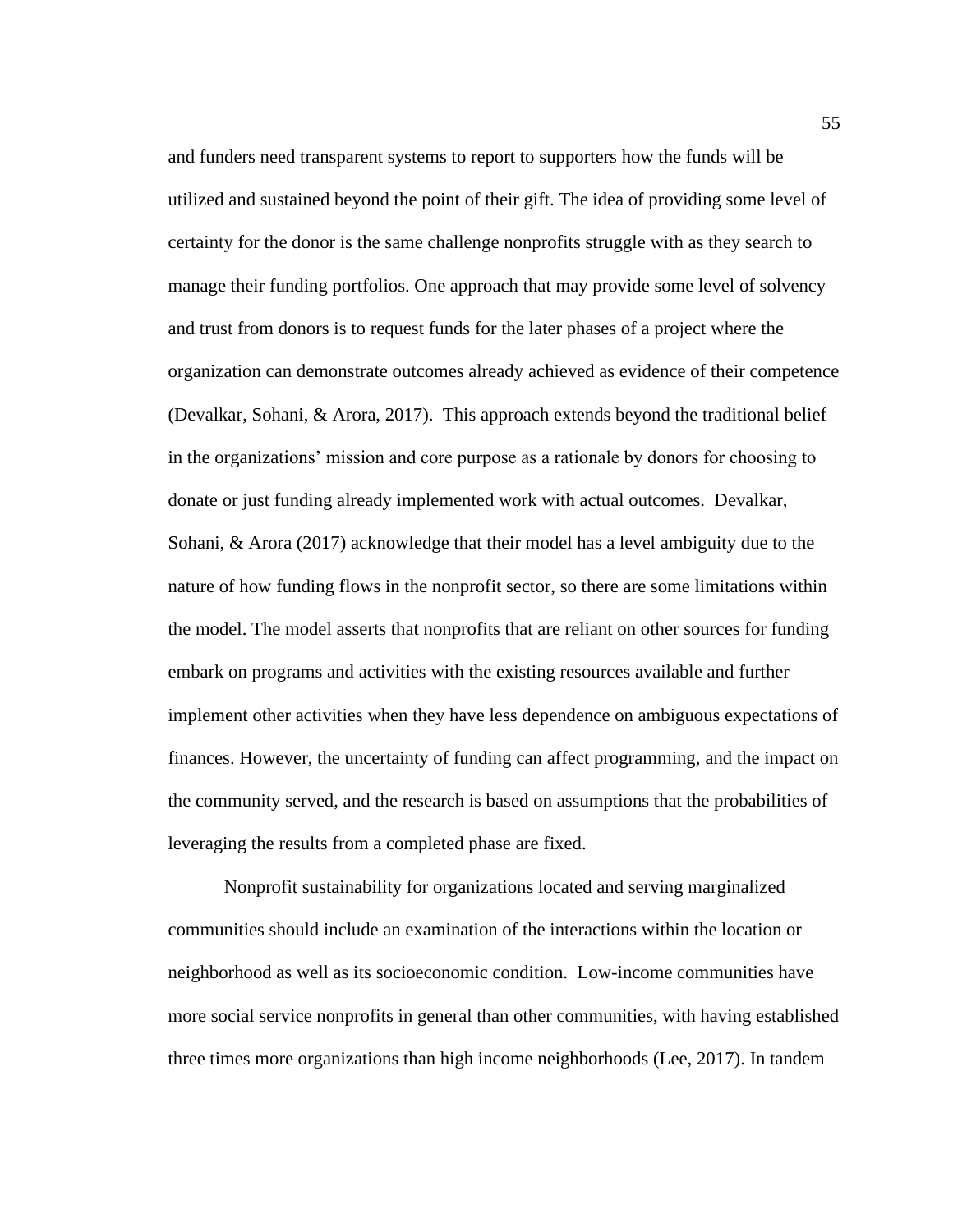with the high number of social service agencies, low income neighborhoods are characterized by high Black and Latino populations (Lee, 2017; Vu, Nguyen, Tanh,  $\&$ Chun, 2017). In addition, the density of Black or African American populations and the budget size of an organization has been correlated with a shorter organizational life span (Lee, 2017). There is a gap in the research in contextualizing sustainability within marginalized communities with few studies examining low income communities and the nonprofits that provide those services access resources to sustain the organization.

As organizations navigate the external influences that affect their survival, they adapt, and resource dependency theory helps to explain some of the choices made by organizational leaders to sustain (Froelich, 1999; Lee, 2017; Pfeffer & Salancik, 2003). While situating organizations in the context of their locale is a part of a more recent study, the focus has been on neighborhood impact, how the conditions of the community affect the organizations' solvency, and how nonprofits add value to the vibrancy and health of the community (Lee, 2017). The leaders who operate organizations situated in under-resourced neighborhoods have received less attention (Katz, 2014; Terrana, 2017), which this study intends to explore and, in particular, how Black women nonprofit executives perceive sustainability and how communities that are predominantly low income and Black navigate challenges.

The literature highlighted the various dimensions of nonprofit sustainability, including aspects of financial performance, staffing implications, capacity building, keen fiscal management and planning as critical aspects that add to an organization's ability to thrive. Additionally, from the perspective of marginalized communities and Black-led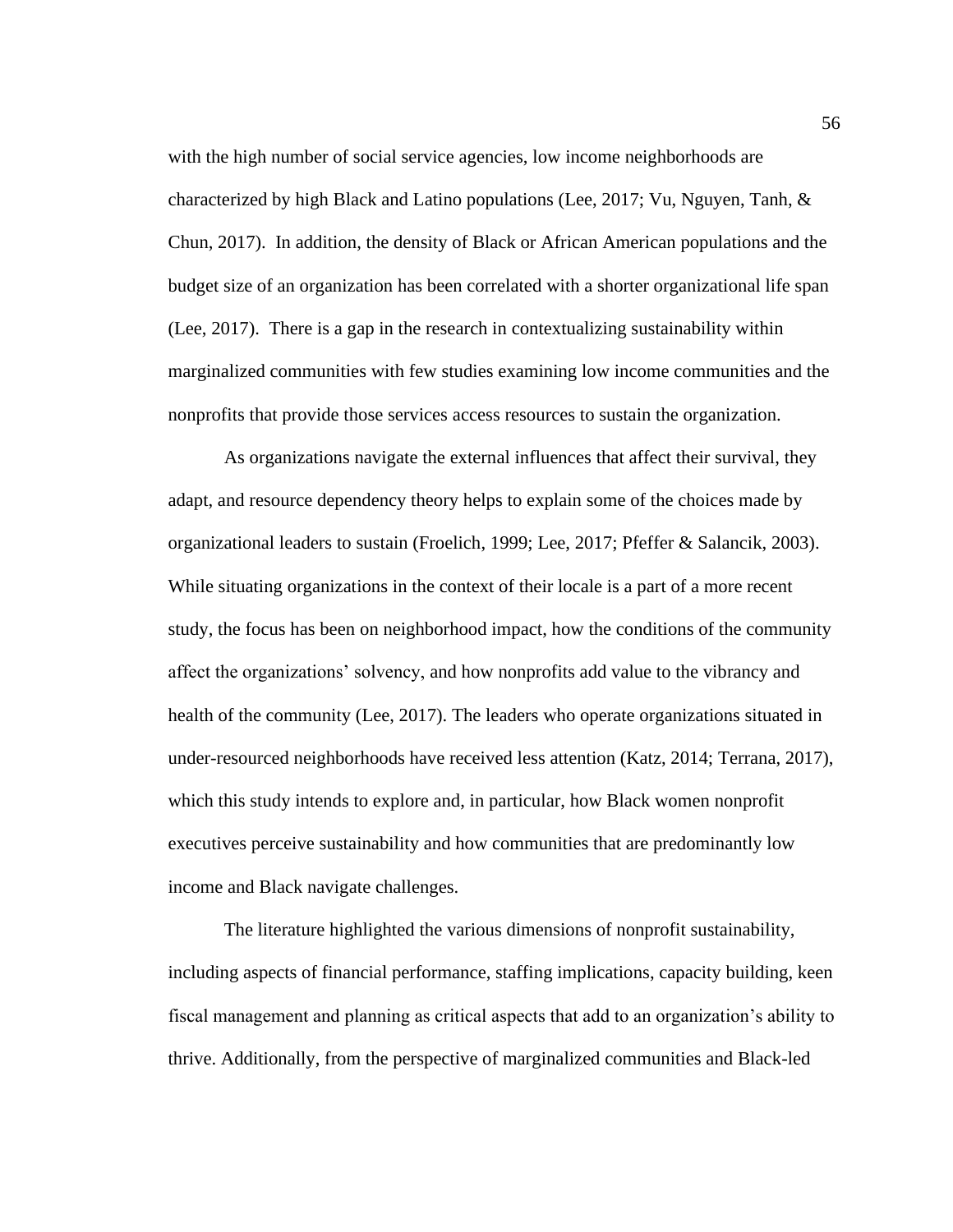and Black women-led organizations, the literature presented various factors that affect how they function, operate within the community, and make decisions to sustain. This study examined and addressed specifically how Black women nonprofit executives operate and create funding and revenue generating strategies. Further, how these funding strategies contribute to nonprofit long-term survival. I examined the unique characteristics of Black women-led organizations and how these distinct qualities contribute to external perceptions about their organizational viability. Black women-led organizations distinctions characterize the fundamental qualities necessary to build, organize, galvanize, and heal the community. Black women-led organizations face two challenges simultaneously: demonstrating legitimacy and solvency while meeting the demanding needs of the community.

This study focused on the themes of nonprofit sustainability, the impact of a community's locale on its fundraising capabilities, Black women leaders' specific leadership strategies, and the leadership approach necessary to navigate organizational capacity and to balance resources. Resource dependency theory (Pfeffer & Salancik, 1978/2003) provided a lens and framework for understanding how the resources necessary to operate are secured and how the constraints of the external environment contextualize behaviors and choices. Nonprofit sustainability has been researched extensively and is an extension of the work explored in the nonprofit sector and sustainability literature (Lee & Nowell, 2014; Lee, 2017; Ceptureanu, Ceptureanu, Luchian, & Luchian, 2018). The impact of community's locale and neighborhood characteristics on obtaining resources have been previously examined, and researchers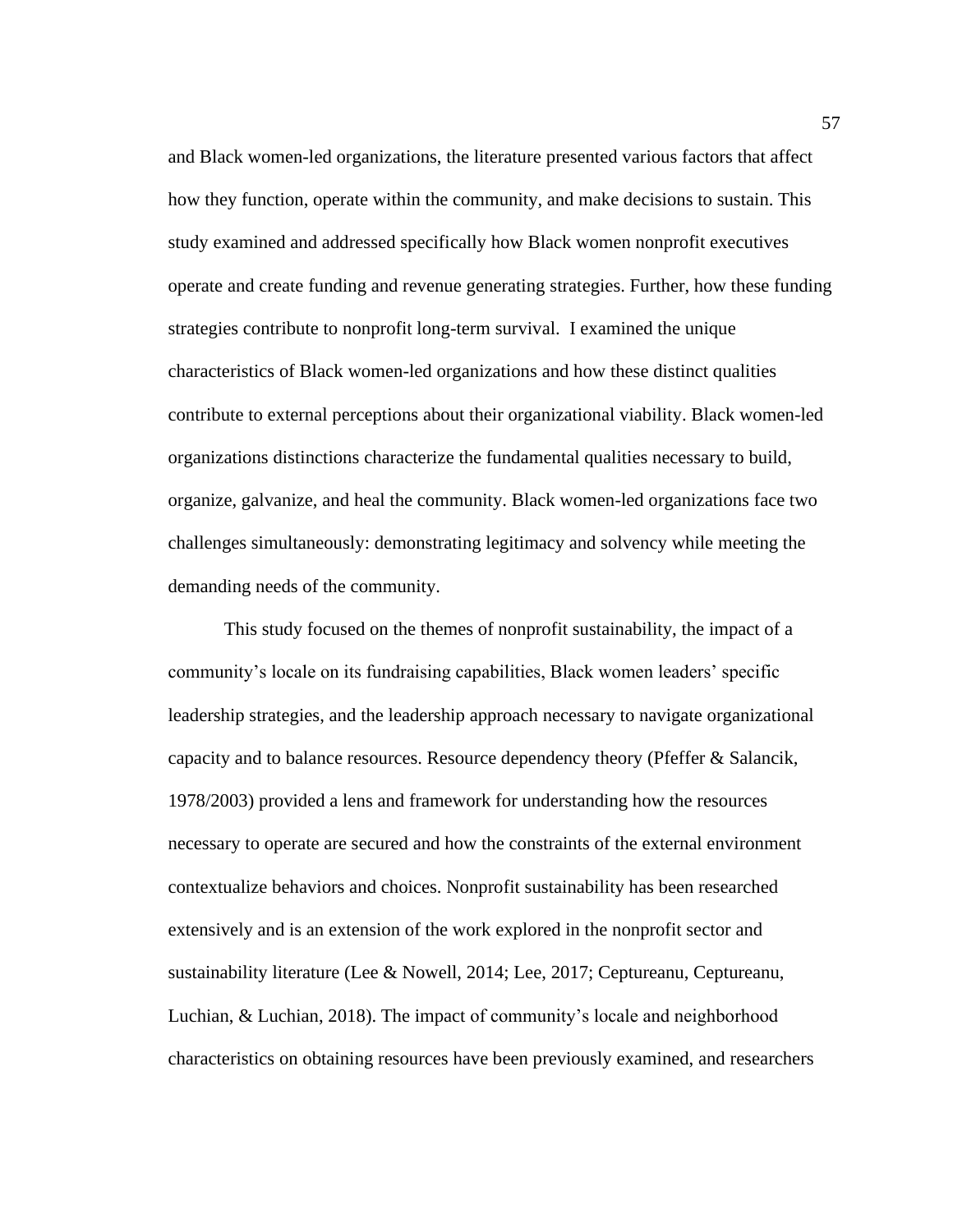continue to identify how minorities navigate challenges leading in disadvantaged and low-income neighborhoods (Flores & Matkin, 2014; Lee, 2017; Terrana, 2017, and Vu, Nguyen, Tanh, & Chun, 2017). Black women leader's specific leadership strategies and community building approaches have been minimally researched in conjunction with understating minority leaders' functionality (Flores & Matkin, 2014; Hossein, 2017; Terrana, 2017). Thus, this study addressed the dearth of research on Black women nonprofit executives and how they navigate obtaining resources to ensure the survival of the organization they run in ways that are long term and durable.

#### **Summary and Conclusions**

The focus of this research was to examine and understand how Black women nonprofit executives obtain resources and how they overcome barriers to strengthen the organization and continue to serve the community. Black women leaders have to employ unique strategies that are derived in part from their work experiences, relationships they have developed over time as well as the funding communities' perceptions and grantmaking operations. Resource dependency theory (Pfeffer and Salancik, 1978/2003) served as a basis from which to understand organizational leaders' choices and directions relative to securing funding as they try to gain control and predict their level of solvency and expectations of funding.

In this chapter, I explored resource dependency theory and how researchers have used the theory to understand how organizations balance power and negotiate resources, how the dynamics of power and how resource allocation is controlled as well as how nonprofits try to balance the ambiguous nature of resource acquisition. Researchers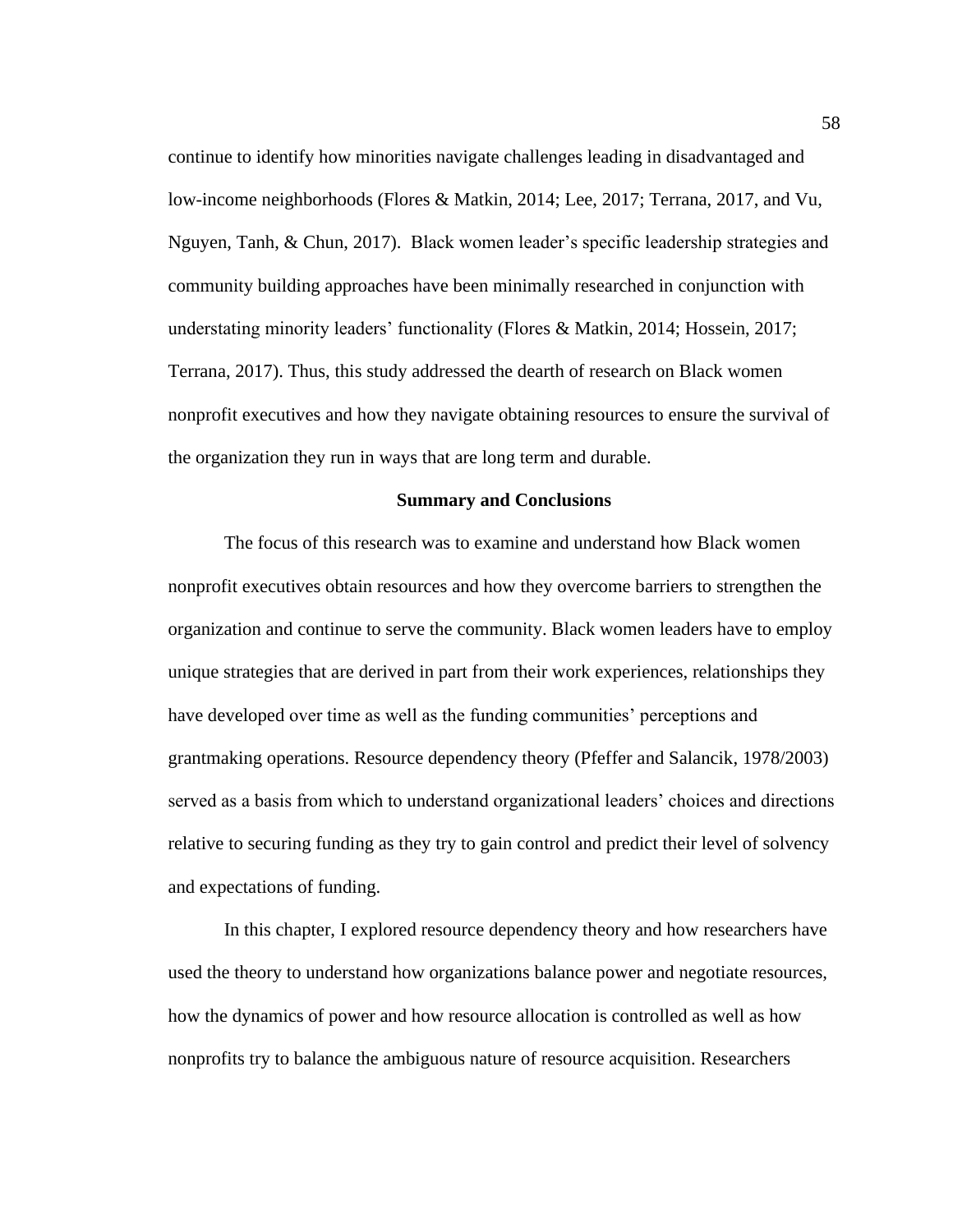applied resource dependency theory to contextualize nonprofit leaders' decision making processes and specific strategies to maintain a solvent organization (Malatesta & Smith, 2014; Nienhuser, 2008; Pfeffer and Salancik, 1978/2003). Resource dependency theory provides a lens by which to examine behaviors, choices, and to predict the future outcomes of an organization as it faces ever changing external influences and interdependent factors that impact its trajectory.

Additionally, in this chapter, I examined the current context of fund development in the nonprofit sector and how the fundraising environment impacts how minority and Black-led nonprofits negotiate to secure resources. The research demonstrated that more research is needed to understand the complexities of how the locale of a nonprofit, specifically in an under-resourced community, impacts how funders perceive a nonprofit. Also, Black women nonprofit executives are doubly challenged as they position their skills, cultural identity, and advocacy for marginalized communities in the quest to access funding (Hossein, 2017; Terrana, 2017). This chapter addressed the characteristics of Black-led and Black women-led organizations to demonstrate the unique traits, challenges, and assets they possess and how that impacts the decision making of its leaders. Lastly, this chapter examined best practices centered around nonprofit sustainability and what measurements constitute a durable organization. The exploration of sustainability will add to the literature centered on the most effective methods to operate an organization long term, and the specific strategies groups and communities employ to survive.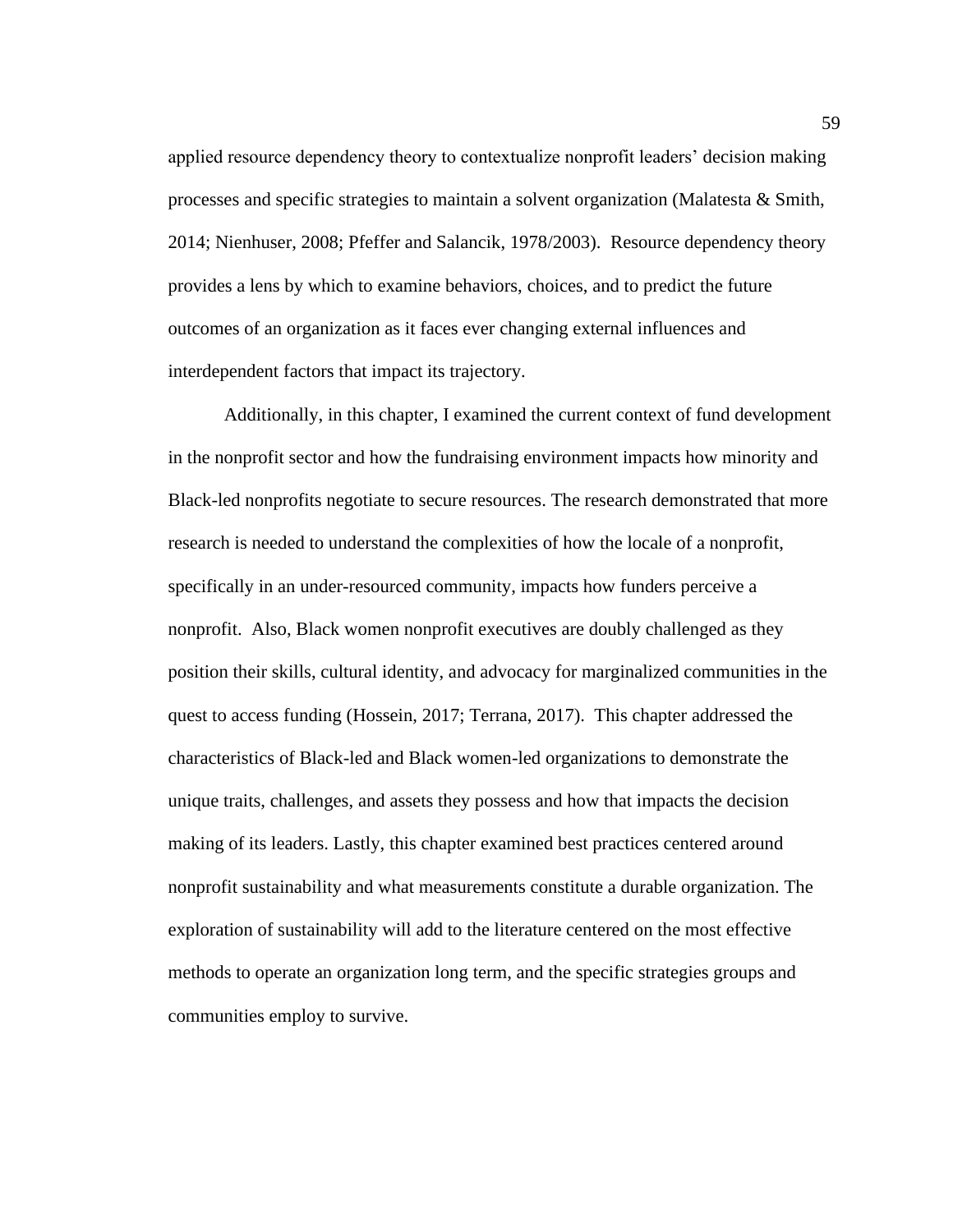This study added value to the literature on the application of resource dependency theory to understand the dynamics of a unique subset of leadership; Black women nonprofit executives. There is little known about how Black women nonprofit executives make decisions, operate social networks as well as handle the challenges funding organizations located in disadvantaged and economically challenged neighborhoods. This study contributed to the research about nonprofit sustainability, leadership, and how social change is funded through the efforts of Black women-led organizations. Further, this study emphasized fund development strategies necessary for longevity and success.

Chapter 3 addresses the specific research design and methodology for this study. This study used a qualitative framework of descriptive phenomenology to discuss the gap in the literature. Specifically, in person and phone interviews were conducted to understand Black women, nonprofit executives lived experiences as the guiding visionaries who serve as strategists, fundraisers, and planners to implement the vision and mission of the organization. Chapter 3 provides an overview of the data collection methods, the guiding research question, how the interviews were conducted as well as ethical considerations with respect to the participants, and the study overall.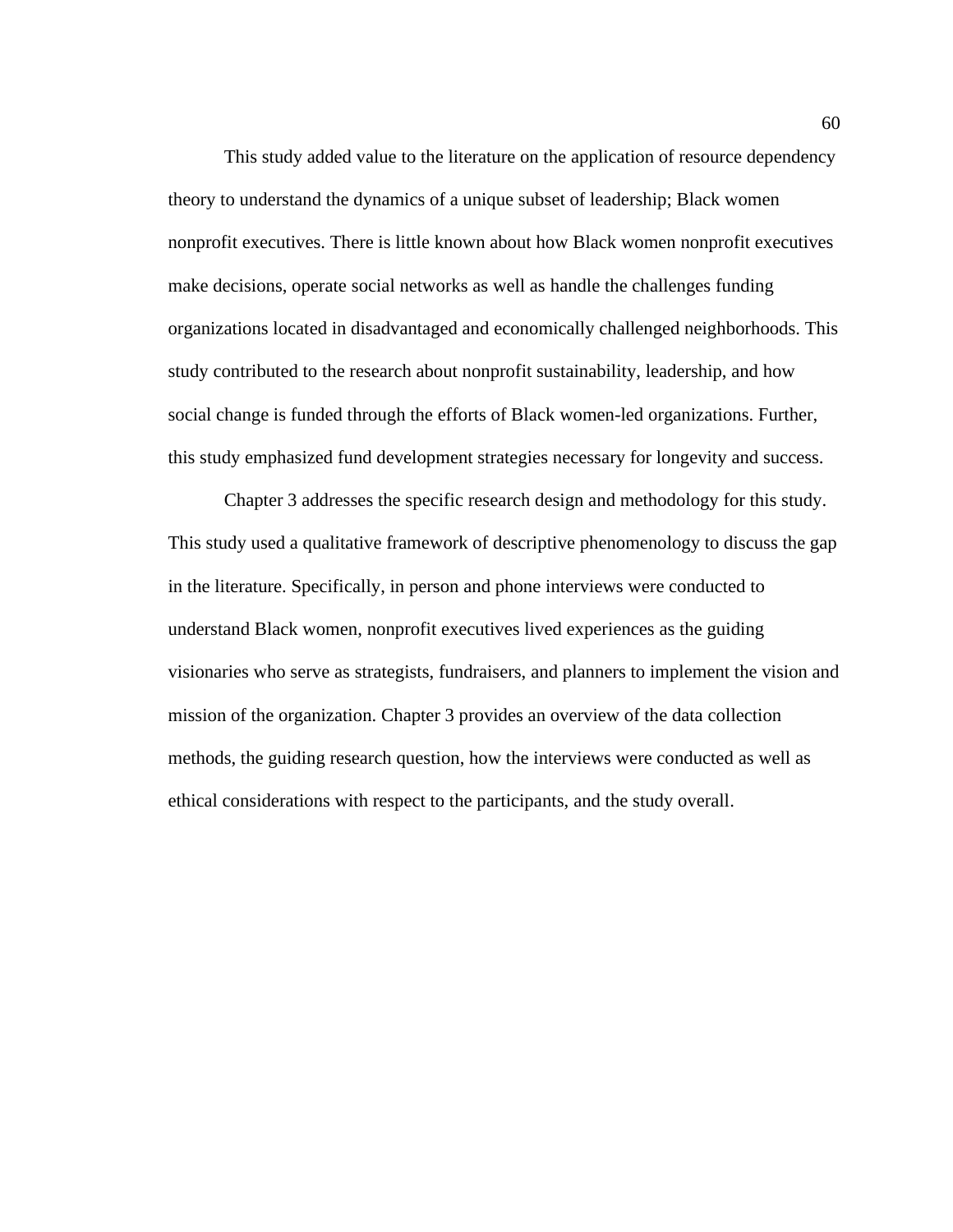## Chapter 3: Research Method

The purpose of this descriptive phenomenological qualitative study was to obtain an understanding of how Black women nonprofit executives perceive their experiences leading organizations in low income and disadvantaged communities, specifically how they navigate and obtain financial resources. The study included a subjective probe into the consciousness of the participants, which is part of the core of phenomenology (Qutoshi, 2018). To gather clear descriptions of how Black women nonprofit executives', experience their situations, I conducted semistructured, open-ended interviews with a focus on how participants formulated perceptions of activities as well as on identifying any gaps and shared commonalities. The population included a purposive sample of nine Black nonprofit women executives.

Rubin and Rubin (2012) contend that interviews are a useful tool to learn how the participants interpret and make sense of their experiences and the world in which they operate. The interview questions, research design, and methodology were centered on answering the study's RQ and eliciting more understanding of the challenges of Black women nonprofit executives who serve underprivileged communities relative to their fundraising and revenue generating strategies. The RQ was, What are the perceptions of Black women nonprofit executives in regard to overcoming funding acquisition barriers in order to serve their nonprofit organizations in marginalized communities effectively? My findings provided more insight into the lived experiences of Black women leaders.

In this chapter, I provide the rationale for the research design and methodology (i.e., descriptive phenomenological) in relation to the study's purpose and RQ. I describe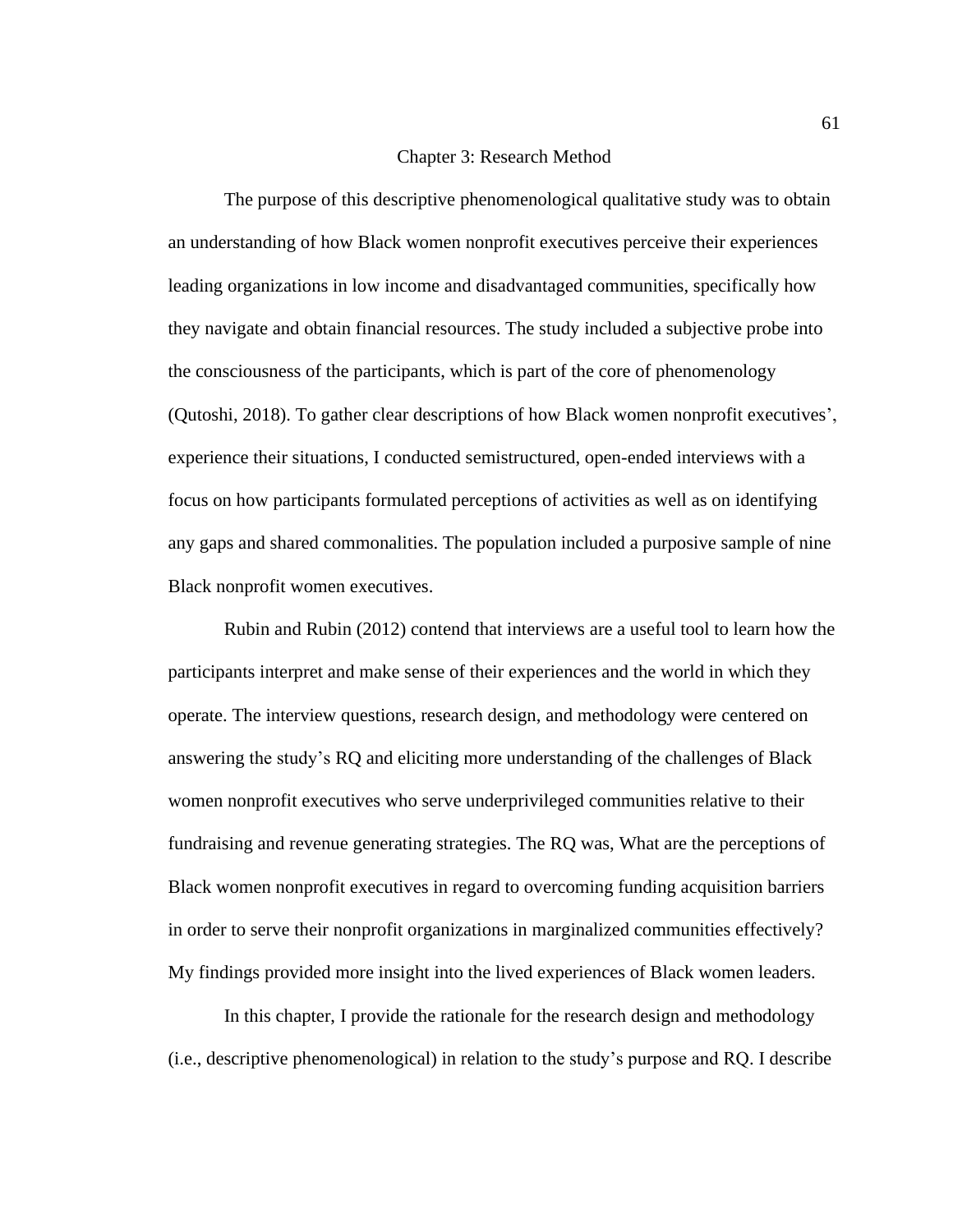my selection of phenomenology as a research method, my professional experience in the nonprofit sector, and how any biases or ethical issues were addressed relative to data collection. I also describe the participant selection process, sampling procedures, and data collection instruments. Last, I address issues of trustworthiness and how validity and reliability were instituted as well as ethical procedures.

## **Research Design and Rationale**

In this study I explored how Black women nonprofit executives have dealt with obtaining funding to ensure that the organizations they lead, which have been historically marginalized and underresourced, are sustainable. Specifically, I used a descriptive phenomenological study approach to investigate the lived experiences of Black women nonprofit executives who lead in disadvantaged and low socioeconomic communities and examined themes related to nonprofit sustainability; the effect of a community's location on fundraising success; and specific leadership strategies and approaches necessary to steer organizational capacity and balance financial, capital, and human resources. For the study, I drew from a naturalist research paradigm. This paradigm is based on the supposition that the reality people experience is varied and that the best way to understand it is by interpreting people's perceptions of it (Rubin & Rubin, 2012). Another premise is that multiple perspectives of truth can both coexist and change (Rubin & Rubin, 2012). With this filter of understanding, I examined the experiences of Black women leaders and, in particular, their interpretation of their current knowledge, prior experiences, and hopes for the community they serve. Rubin and Rubin (2012) asserted that naturalist researchers should seek to contextualize their interpretations of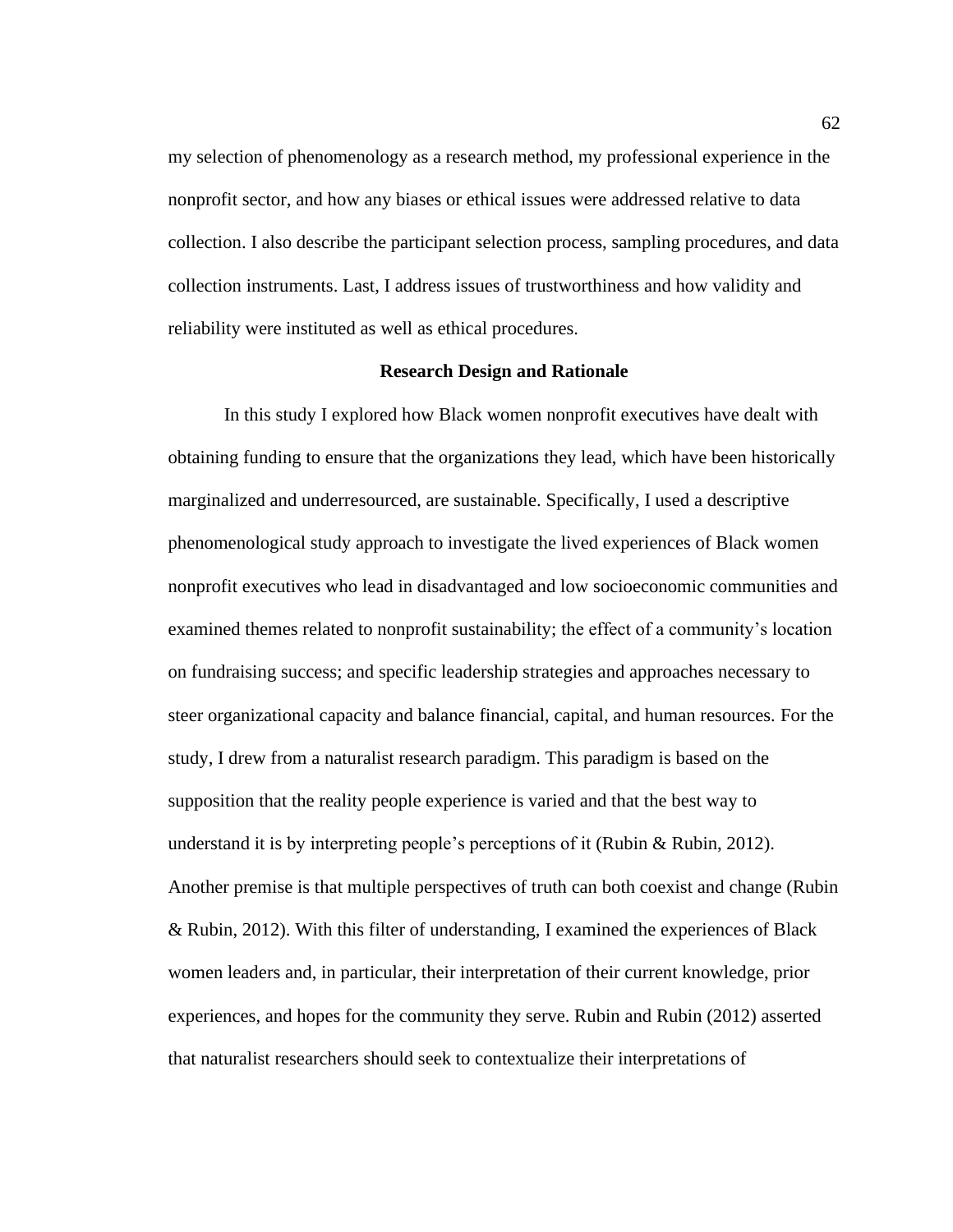participants' reality without making judgments or definitive conclusions; instead, researchers should gather detailed and vivid descriptions of complex experiences. I concluded that a qualitative, naturalist approach was an appropriate method to fully understand how Black women leaders perceive their experiences as fundraisers and champions of the work of their organizations.

Phenomenological researchers seek to uncover the lived experiences of people as they occur to examine complex behavioral choices (Sloan & Bowe, 2014). Phenomenology is an appropriate approach to understand how people come to understand their experience. It is designed to understand not just the observations of those experiences but the ideals and the connections that are made as individuals make meaning (Patton, 2015; Sloan & Bowe, 2014; Qutoshi, 2018). Phenomenology allows for the selection of participants who have lived through and experienced an event or occurrence; the selection is not necessarily generalized (see Patton, 2015). Phenomenology was thus appropriate for this study. Another reason is that the study was focused on a specific population group, Black women nonprofit executives.

Phenomenology is based on the idea that how people experience the world provides insight into how they create meaning (Qutoshi, 2018; Sloan & Bowe, 2014). Phenomenologists thus focus on individuals' meaning making as an essential element of the human experience and hold the assumption that there is a form to shared experiences (Patton, 2015). Descriptive phenomenology, which is the core of this research method, is focused on the transcendental nature of experiences; participants can be objective about what is seen and known through a more global lens (Burkholder, Cox, & Crawford, 2016;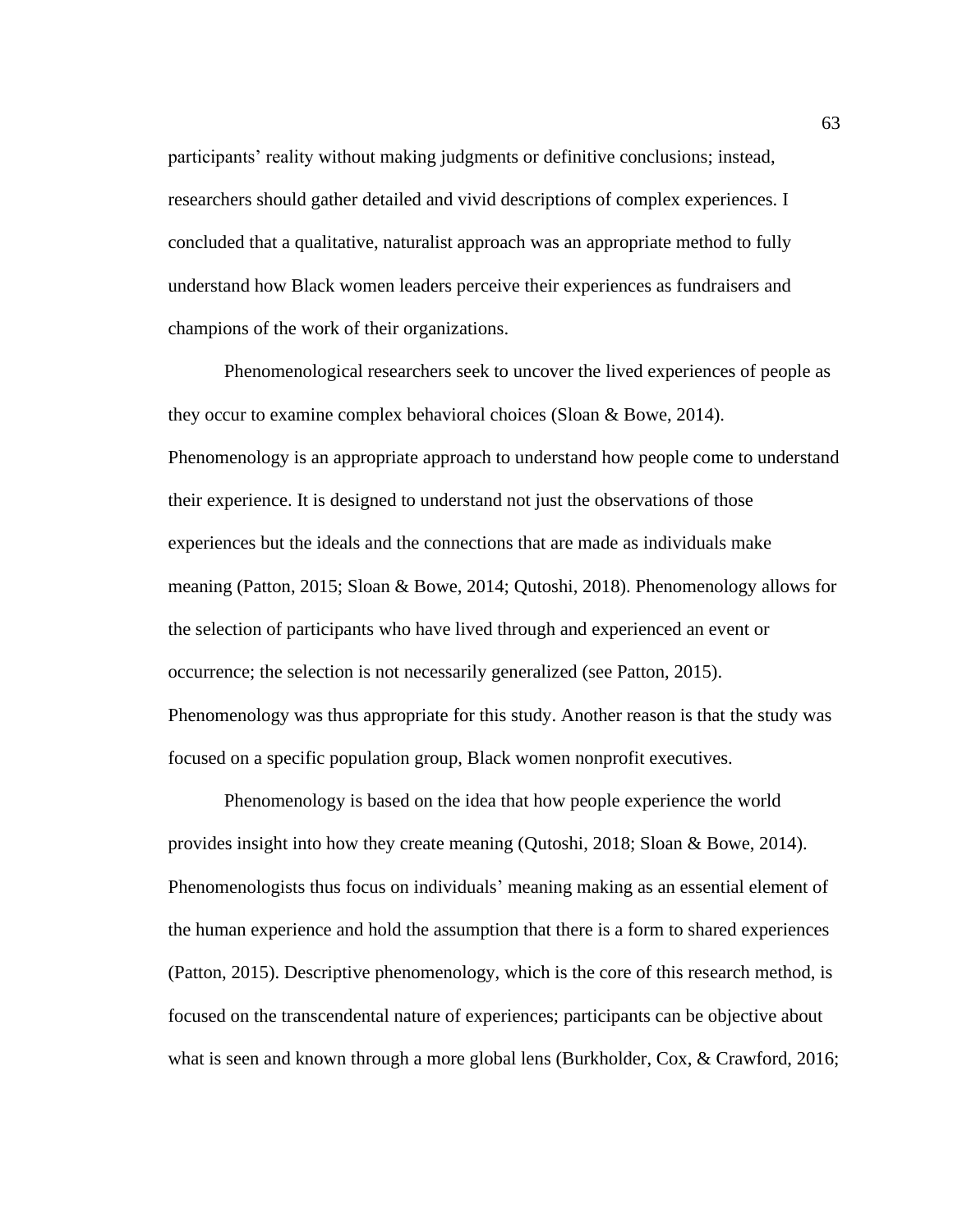Sloan & Bowe, 2013). The idea that people can rationalize and understand with a level of certainty how their reality is constructed, how ideas come together, and how they gather meaning is the focus of descriptive phenomenology.

In undertaking a descriptive phenomenology. I examined how Black women leaders construct and make meaning of their experiences in managing and raising funds for nonprofit organizations. Additionally, I designed this research to understand the lived experiences and intricacies of Black women leaders in nonprofits as they navigate the terrain of building an active organization with sustainable funding to ensure that the communities served are strengthened. The complexities of human behavior are better understood by analyzing the phenomena rather than an external description of reality that does not have a context for the meanings created (Sloan & Bowe, 2013). Thus, in studying Black women nonprofit leaders, my goal was to understand how they experienced being leaders, what their perceptions of their decisions were, and what their internal and external challenges and successes were.

#### **Role of the Researcher**

My role as a researcher in this descriptive phenomenological study included being one of the primary instruments for collecting and analyzing data. In a qualitative study, the researcher is often an instrument in the study (Karagiozis, 2018). My role was to collect and analyze the perceptions of the participants and ensure that bias was reduced or eliminated from the process (see Burkholder et al., 2016) through active participation in the data collection as an interviewer. Interviews create space to actively listen to and engage with in participants a welcoming and warm manner in which the participant feels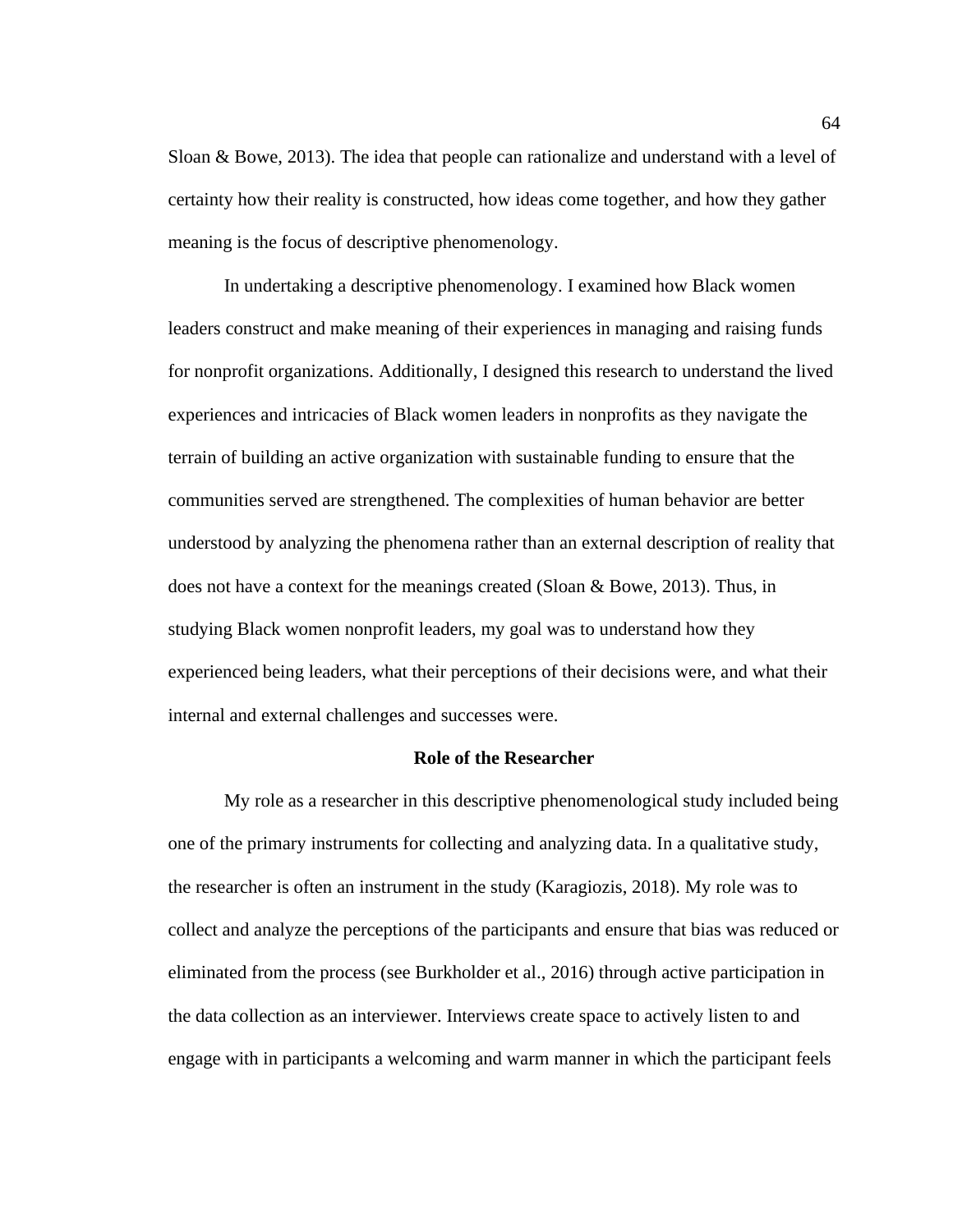open to sharing their personal stories and experiences (Karagiozis, 2018). I understood that my role as a researcher and as a participant observer was to ask open-ended questions to ensure that I did not interject any personal biases while conducting interviews. The interviews involved developing a good relationship with participants, so they felt comfortable sharing their experiences in a natural way. Developing such a relationship is one of the criteria for being an effective interviewer (Kawulich, 2005). Furthermore, during the interviews, my role was to remove myself from the process so that I was actively listening to what was being communicated and not weighing in on the responses and creating bias. Also, bias was managed by communicating with each participant before the interview and being clear about the process, time commitment, and purpose (see Rubin & Rubin, 2012). In addition, I asked open-ended questions to allow the participant to feel free to express themselves without feeling pressured.

I also recorded field notes from the interviews while I observed the participants during the interview. Thus, notes relative to the participant's body language and reactions to the questions were kept. In addition, I engaged in bracketing, which involves making notes of my own personal biases and perceptions before conducting the interviews. Bracketing allows the participants in a qualitative study not to be swayed by the researcher's personal experiences or biases (Burkholder, Cox, & Crawford, 2016). Additionally, it ensured a careful selection of participants using a specific criterion and did not include any previous personal and professional relationships or impact on funding decisions.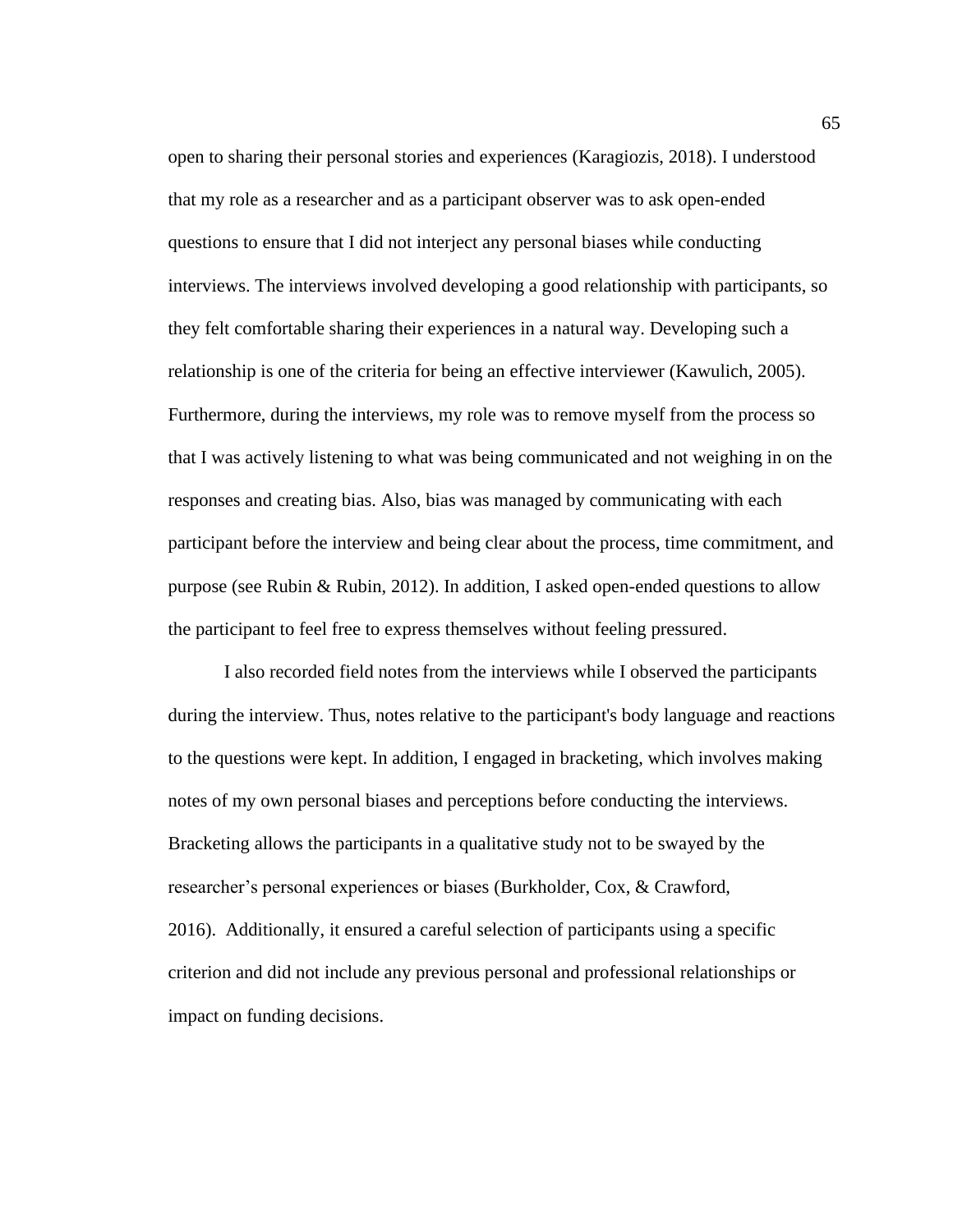The impetus for this study was guided by my personal and professional experiences in the nonprofit sector and a desire to understand it more entirely as a Black woman of African descent with origins from both the United States and the Caribbean. I have more than 20 years of experience working in the nonprofit sector, including the strategic management of socially conscious complex organizations. In the past 20 years, I have assisted in the development of cutting-edge and innovative arts, human services, cultural and educational organizations including holding positions as a Program Director, Associate Executive Director, Director of Finance, Business Manager, Director of a nonprofit incubator, Grants Manager, and Director of Programs and Strategy. In my various roles, I worked primarily for organizations that have been led by Black men and women and served people both youth and adults in under-resourced communities in urban cities including New York City, Philadelphia, Pennsylvania, Hartford, and Connecticut. In many of my roles, I was deeply involved in management, fund development, strategic planning, and supporting the financial viability of the organization, which led me to a desire to understand further the impact of resource dependence, nonprofit sustainability, and practical strategies employed by Black women leaders. My deep understanding of the nonprofit sector as a professional supported my interview process. Additionally, I have served as a grant panelist for arts and cultural funders in New York and New Jersey, which has enhanced my ability to understand how nonprofits formulate their cases for support and funding.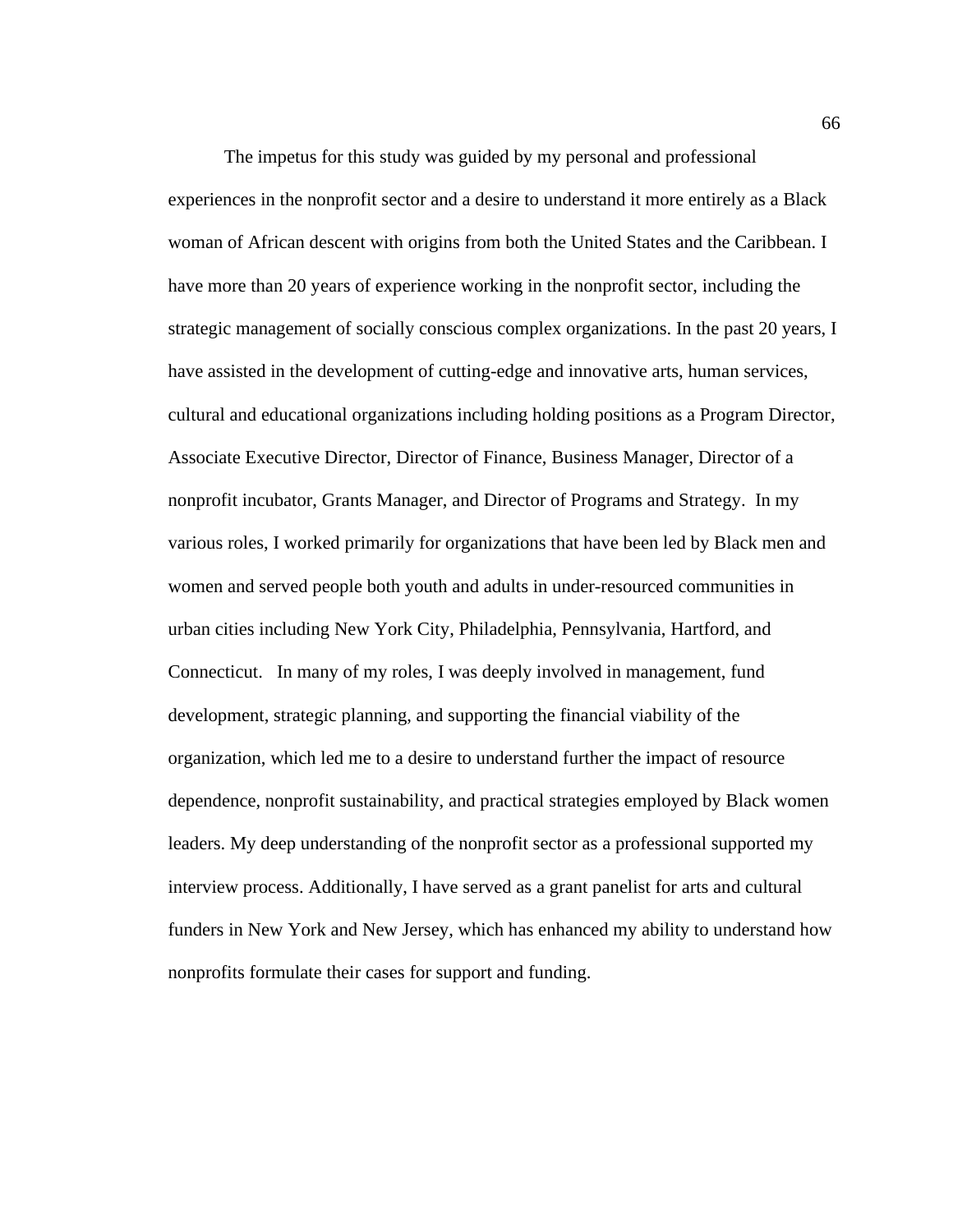## **Methodology**

The methodology of the research consisted of precise alignment of the research design, the research question, instrumentation, interview questions, and data collection. Also, the alignment included ensuring the theoretical foundation supports each of the elements of the study. This qualitative phenomenological study was based on understanding the lived experiences of the participants. Therefore, within each of the parts of the research, the goal was to use tools, methods, and strategies that helped to support exploring and understanding the participant's perceptions and beliefs. Thus, I selected interviews as the instrument which supported gaining greater insight into the participants thinking as well as interview questions that supported providing clear descriptions of events and activities. Interviews helped provide an intimate overview of how the participants see the world and their experiences, which was critical for understanding Black women's nonprofit executives and their unique understanding of the intersection of working in marginalized communities and seeking financial resources. The goal was to gain insight into what unique and complex events occur as Black women nonprofit executives navigate resource acquisition.

### **Participant Selection Logic**

In selecting participants, I chose Black women executives working in New York and New Jersey metro areas that were closely aligned with the established criteria. Researchers are involved in establishing a specific rubric by which to create a criterion, which helps to streamline the progress (Roulston, 2010). The participants were chosen based on the size and location of the organization they lead. The focus was on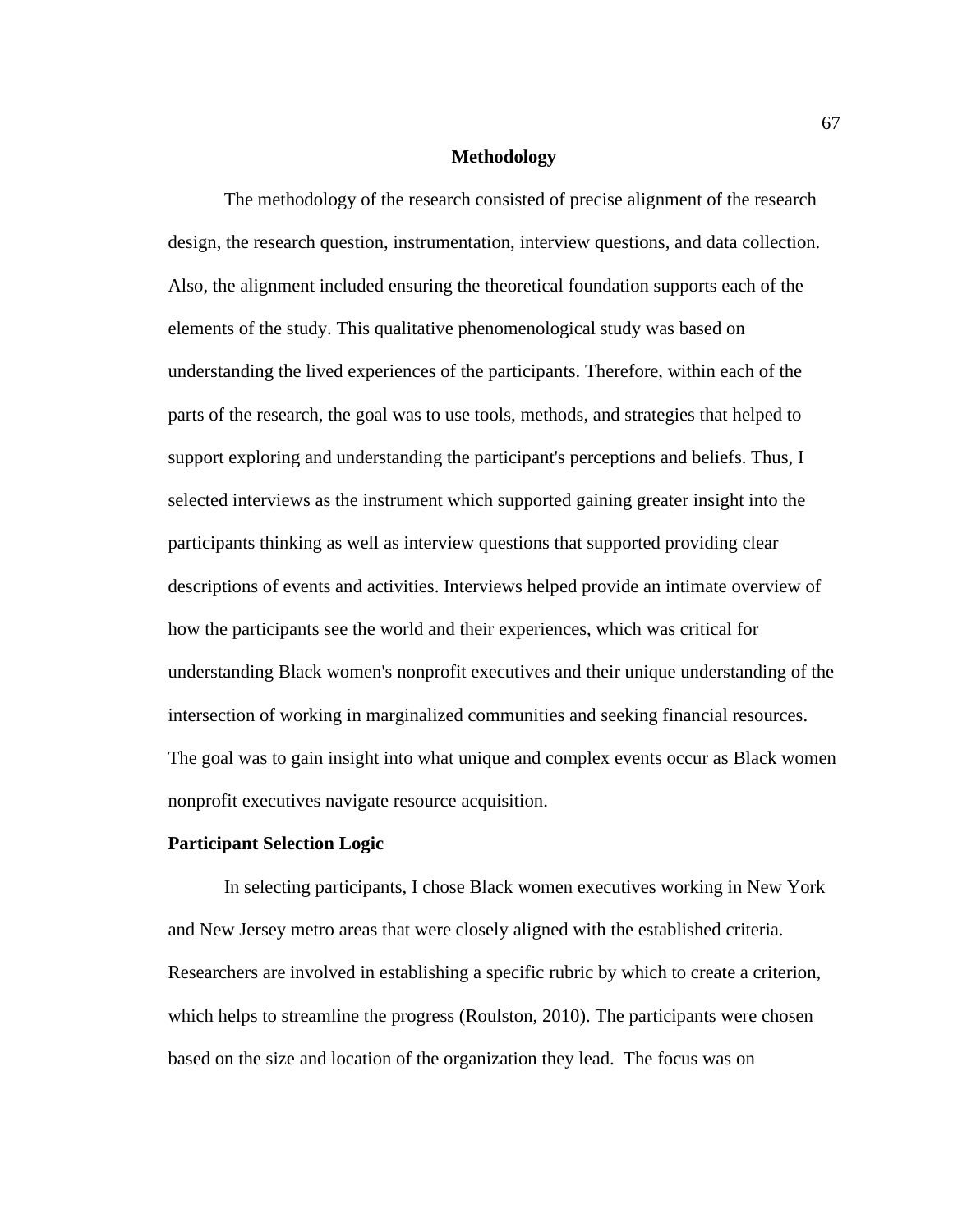organizations with budgets between \$200K and \$90 million and in neighborhoods described as having over 55% minority population. Also, I sought executives whose organizations were focused on arts, culture, and social service.

The study was designed to examine and understand the challenges of Black women nonprofit executives who lead in marginalized communities. The sample was reflective of a demographic of specific leaders in the New York City and New Jersey metro area. Concerning identity, the term "Black women" was used instead of African American women to shift from the racialized context of how Black women have culturally identified (Hossein, 2017). Also, the study incorporated a more inclusive description of Black women in the African diaspora who are both African American, African, and Caribbean American and may choose one or all the categories as definitions of their cultural and racial identity. In many instances, Black women from the African diaspora have been absent from research about the nonprofit sector and social economy, so the study attempts to address the inclusion of their stories (Hossein, 2017).

The study included a three-pronged approach to the selection process. As recommended by Anney (2014), purposive sampling involves selecting participants that have specific knowledge of the subject matter and that have relevant information related to the research question. Participants included nine Black women who led arts, cultural, housing, youth development, and social service agencies in low-income areas of New York City with organizational budgets size between \$200K and \$90 million. First, I determined participation selection by which organizations met the criteria established above through researching GuideStar, which has public information relative to budgets,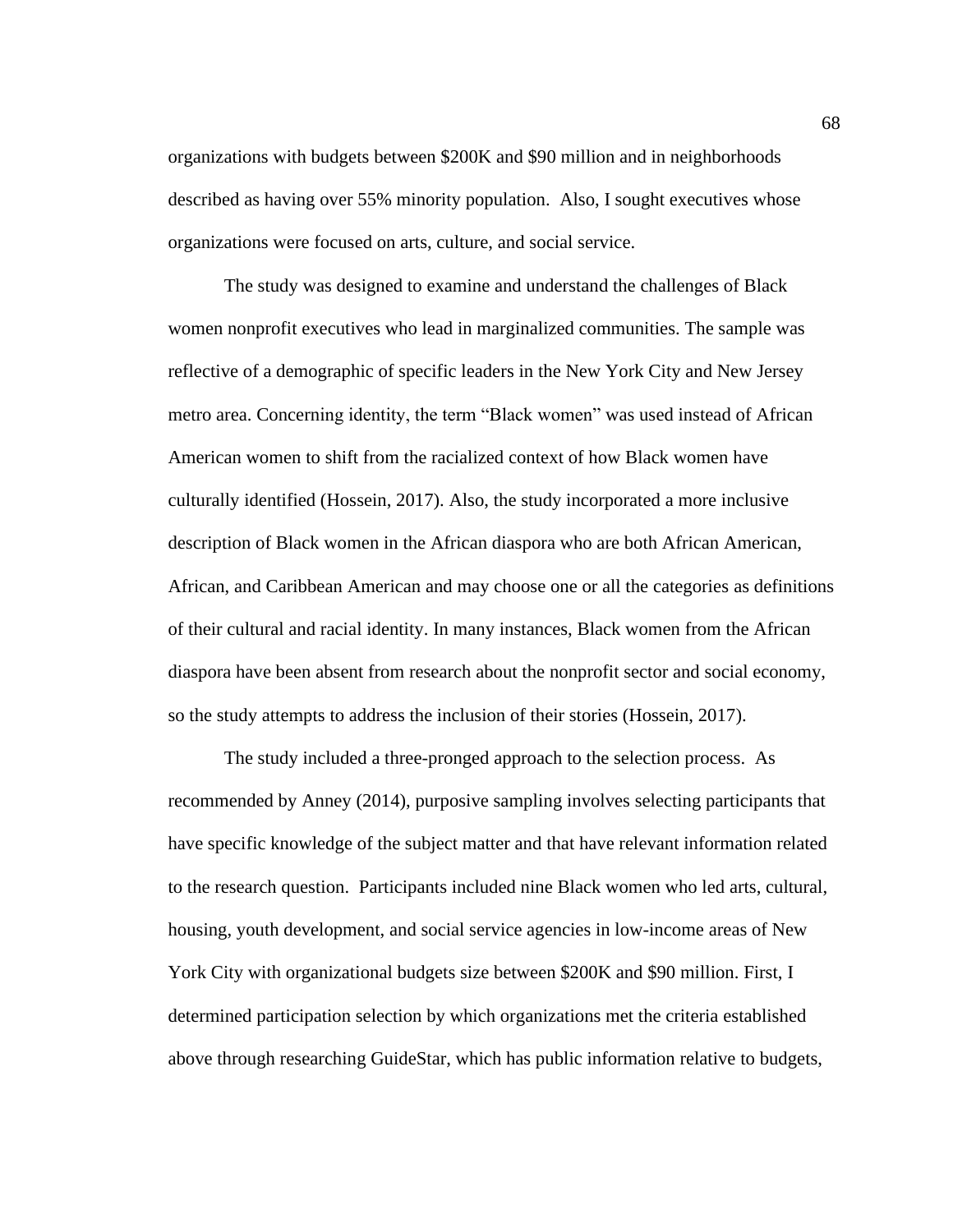missions, and programs. I then researched if their Executive Directors or Senior Directors were Black women by researching GuideStar and LinkedIn with the matched budgets size and organizational descriptions and searched for their executive directors and senior directors.

Second, once those parameters were set, and the population of the study was established. I selected a purposive sample from the group by choosing organizations that met the criteria and by reviewing the Internal Revenue Service 990s available online to investigate which organizations received a combination of funding from individuals, government, corporate, and foundations. Third, I communicated with colleagues in the nonprofit sector for recommendations for women leaders who might be a good fit for the research inquiry. Snowballing sampling was employed, whereby participants are asked to recommend other participants that might fit the criteria to be selected for the study (Patton, 2015).

Participants were invited for participation by email with a follow up phone call. I obtained phone numbers and emails through researching relevant contacts on GuideStar and LinkedIn as well as on each organization's website. Websites can be a tool to gather staffing profiles, phone, email, descriptions of their responsibilities, and relationship to the organization (Rubin & Rubin, 2012). I developed a recruitment email (see Appendix A), which was sent to each potential participant to invite them to participate in the interview for the study. Participants were required to agree to the informed consent via email so that they are aware of their rights and confidentiality within the study as well as their consent to participate voluntarily.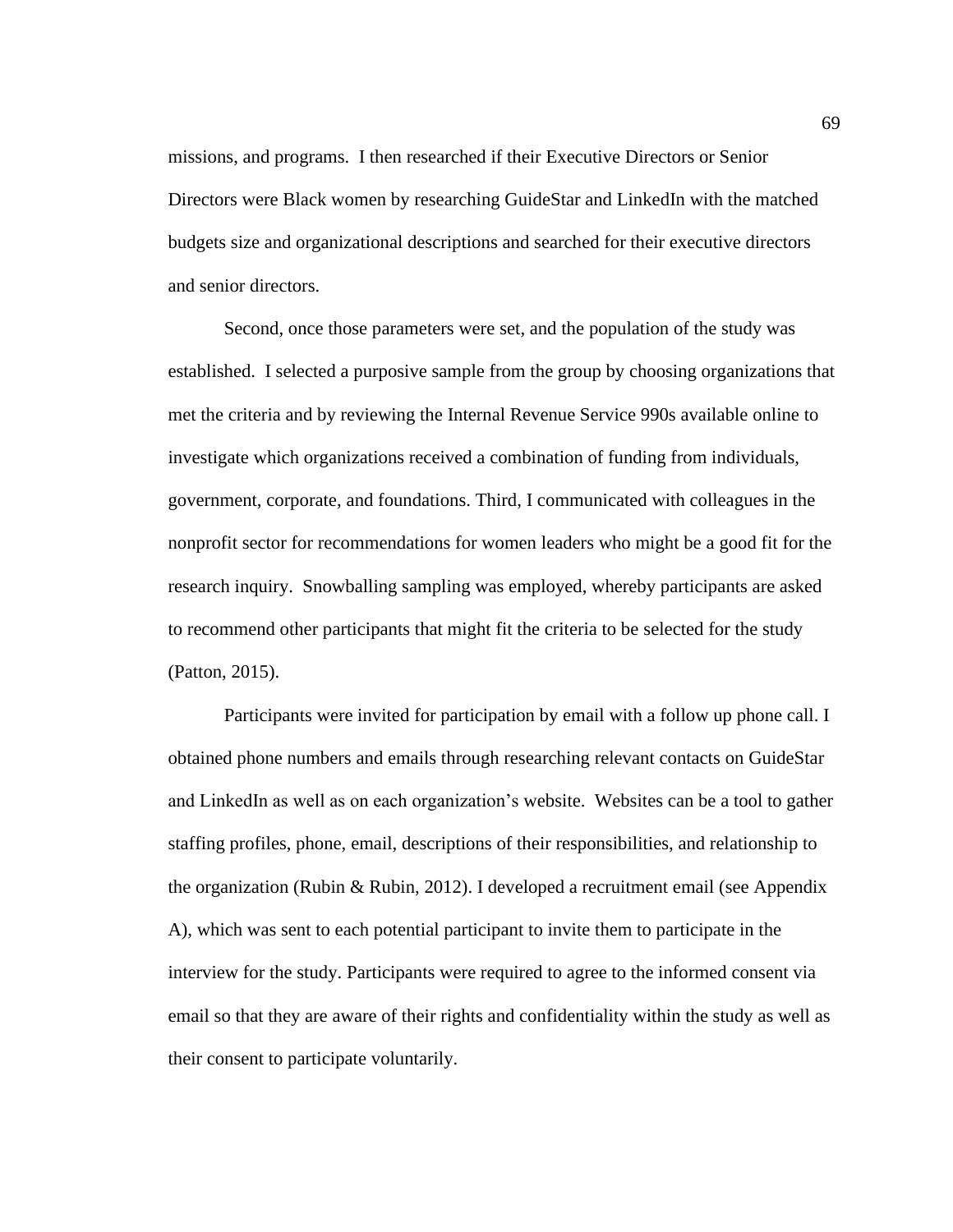Based on the epistemological approach, the level of saturation depends on the breadth and depth that is reached through understanding the purpose of the research (Baker, Edwards & Doidge, 2012). The purpose of the research was to underst1`and and explore the lived experiences of Black nonprofit women executives. Researchers contend that a single participant might work, but in cases where there is a time constraint and hard to reach populations, a smaller sample of 10-20 will be more feasible (Baker, Edwards, & Doidge, 2012). I researched 19 Black women leaders with the final sample consisting of 9 Black women leaders. Furthermore, Mason (2010) contends that due to the labor intensity of qualitative research and the desire to uncover and understand meanings in people's experiences, the smaller sample size may be more reasonable.

### **Instrumentation**

Semi structured open-ended interviews were used in this study as a primary instrument. The interviews were conducted face to face with an option for phone interviews if they were unavailable with either the Executive Director or one member of the executive leadership team. The interviews were audio recorded and then transcribed.

**Basis for interview questions.** The interview questions were aligned with the research question based on the themes that emerged from the literature review including focusing on one; specific strategies employed by Black women nonprofit executives to obtain resources and balance organizational capacity; two, nonprofit sustainability; three, the impact of a community's locale on fund development; and four, if their cultural identity impacts how they perceive their experiences as an executive leading an organization in a disadvantaged neighborhood (see Appendix B).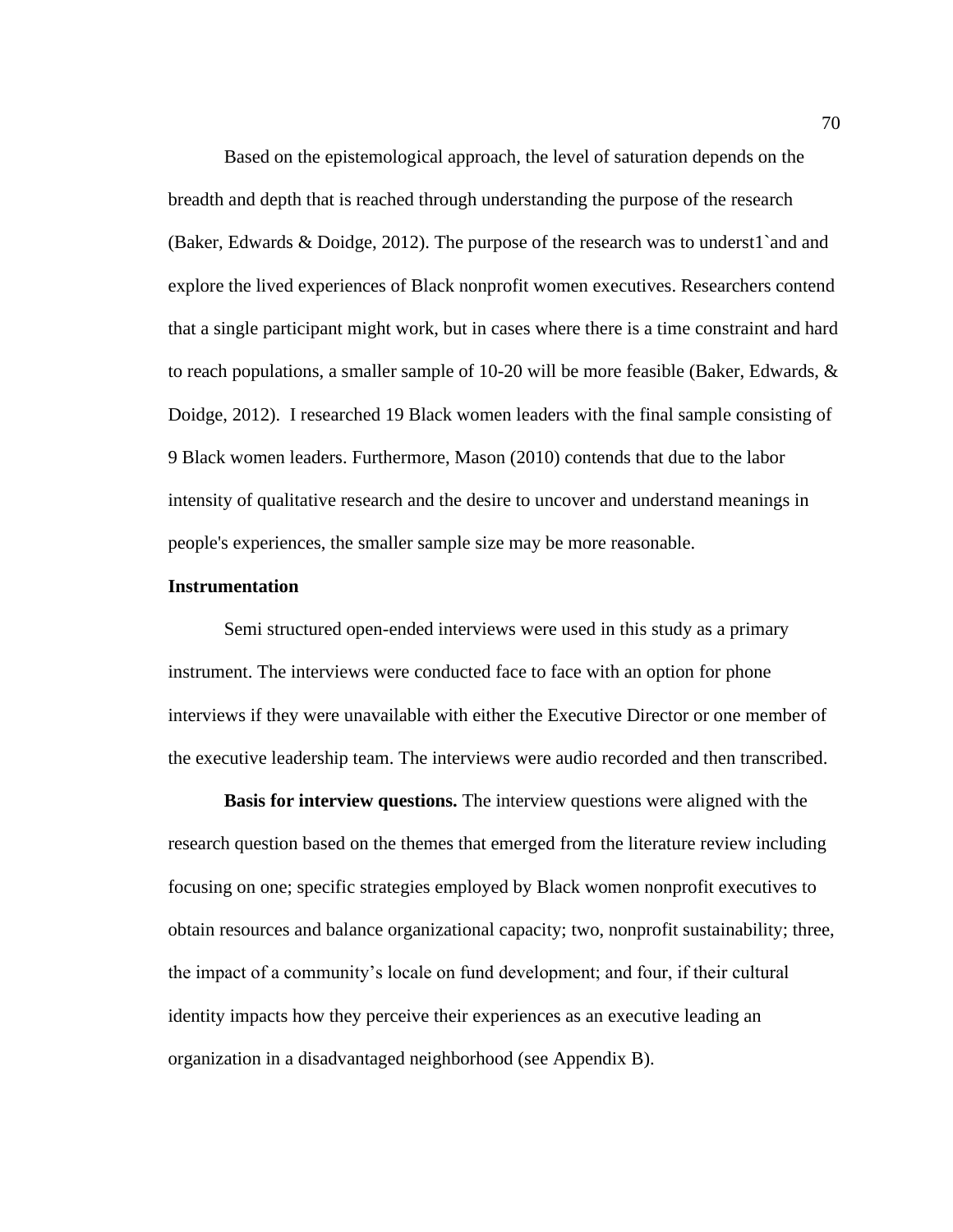Each interview consisted of questions based on the themes that emerged from the literature review in Chapter 2. The interview questions were aligned with the following themes: 1) nonprofit organizational capacity and sustainability; 2) Black women nonprofit executive leadership strategies and decisions regarding funding acquisition; 4) the impact of a community's locale on nonprofits fund development; and 5) cultural identity impact on leadership and fundraising experiences (see Appendix B).

An interview protocol was developed to guide the interviews, which included an interview script. In addition, I conducted content validity of the interview questions by inviting 11 faculty members within Walden University's Public Policy and Administration department to convene an expert review panel of the interview questions. I made a request to each of the faculty members, and I received feedback from four members of the panel. The panelists received an email with a short description of the study and an interview guide with seven proposed questions and a column to provide qualitative feedback. Their suggestions were incorporated relevant to the interview questions prior to beginning the study to ensure they were valid, appropriate, and aligned with the research question. In order to ensure consistent rigor of the study, content validity was embedded into the process as it establishes that clear protocols and procedures are in place, and the interview questions are relevant, aligned, and easily comprehensible by the participants (Brod, Tesler, & Christensen, 2009).

#### **Procedures for Recruitment, Participation, and Data Collection**

The data collection included semi, structured open-ended face to face interviews. The inclusion of face to face interviews allowed the participants to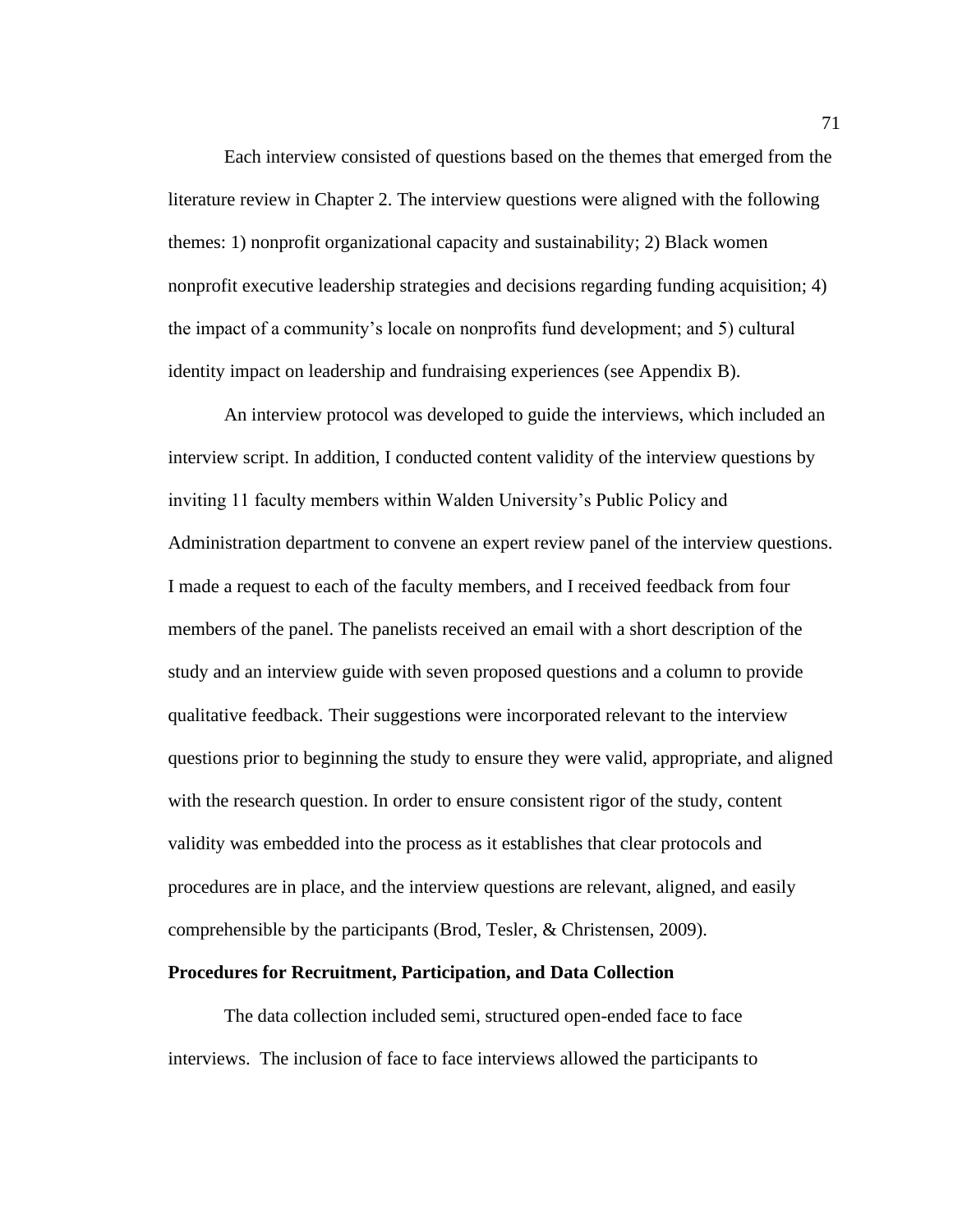thoroughly reflect on their experiences, which were recorded, transcribed, and then coded for patterns and themes that emerged. Interviews as a data collection method aligned with the purpose of the study, which was designed to obtain an in depth understanding of the experiences of Black women executives and examines the fundamental qualities of their thinking, perceptions, and emotions. Patton (2015) contends that interviews as part of a phenomenological study should be designed to describe the phenomenon of interest as it is lived on an everyday basis to synthesize the dynamics of perceptions and choices of the persons being studied. The focus is on gleaning a clear description of specific situations without an interpretation of that experience. The experiences can be captured through stories, narratives, and lived actual occurrences (Patton, 2015). The critical element was to provide a vivid description of the occurrence as close as possible to its original state and thought. Interviews were one of the primary data collection techniques for the study, and each interview was longer than 30 minutes. I emailed each participant an informed consent before the interview and requested an affirmation of their participation beforehand.

The interviews were conducted via face to face and phone as a second option to understand the participant's thoughts and perceptions about leadership, under-resourced communities, and their experiences leading and securing funding for their organization. Phone interviews have several advantages, including being recorded and the transcripts transcribed for accuracy; this provides multiple access points for participants because the interviews have fewer barriers to participation in terms of timing and location (Opdenakker, 2006). Conducting a qualitative interview is beneficial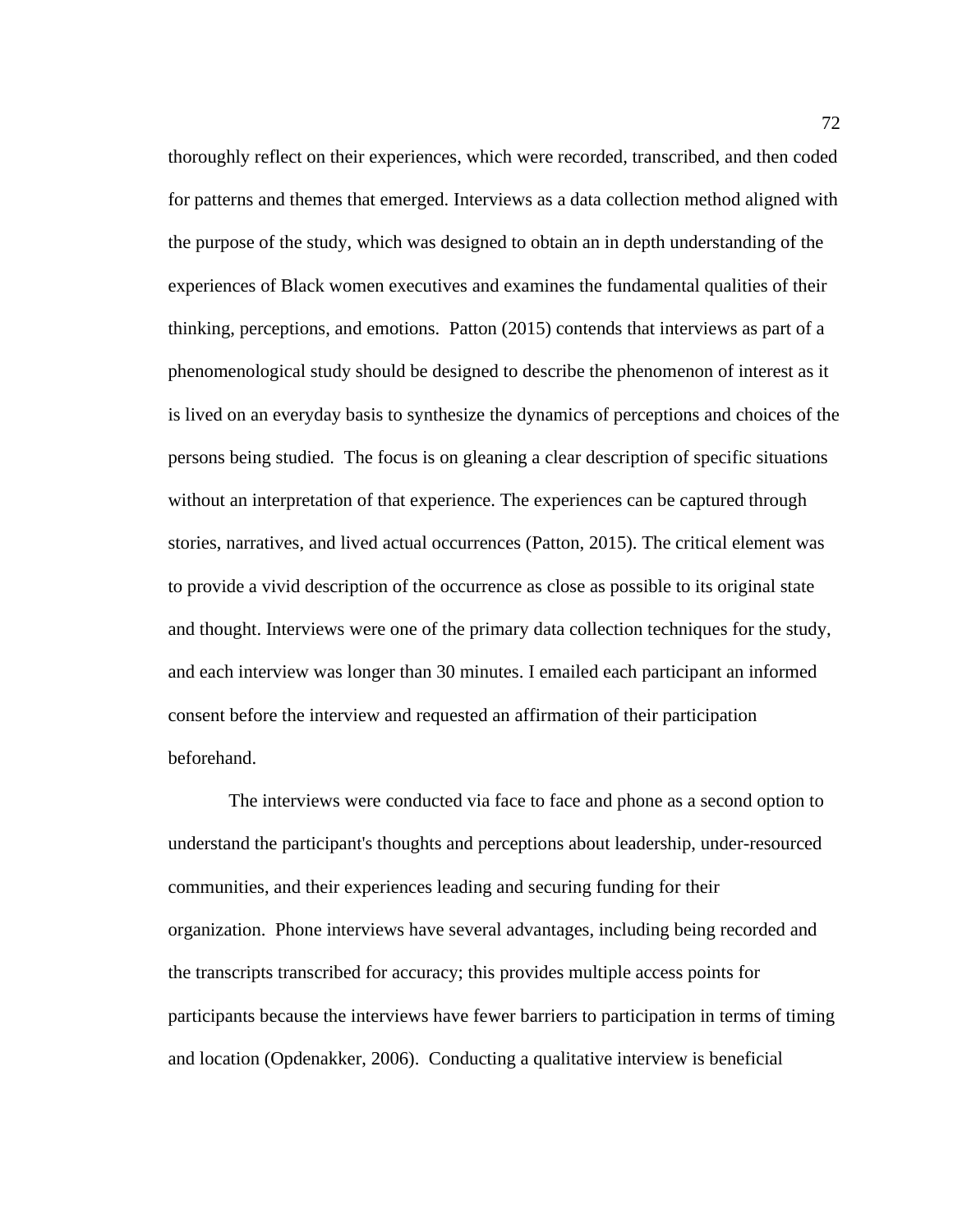because observation alone cannot capture a person's perspective, and their thinking can be made more overt (Patton, 2015; Rubin & Rubin, 2012). The virtues of conducting a phone interview are that it can be real-time communication. However, face to face was the first option as body language, and cues from the participant can be captured (Rubin  $\&$ Rubin, 2012). I emailed each participant a suggestion for a location for face to face interviews. Once I received an email stating they consented, I set up a day and time. We mutually agreed upon the day and time, taking into consideration a convenient location, preferably their office for the participant, as well as ensured it was safe, private, and in a quiet space in which to conduct the interview.

The face to face and phone interviews began with a brief introduction describing the purpose of the research, informing them they can stop at any point if they were uncomfortable and if they needed further clarity as to any of the questions. I used an auto recording device on my phone and downloaded a copy of the audio recording immediately after the interview and paid a nominal fee for automated transcripts of the interviews.

In addition to recording each interview, I took notes to include any of my insights and reflections from the interview. The audio recordings were transcribed, and a copy was provided for each participant to review. I provided the participants with seven days to review the transcripts and make changes if no response was received, as I communicated, I assumed the transcripts are accurate. After conducting the interview, I made sure they had my contact information and indicated if they are interested, I would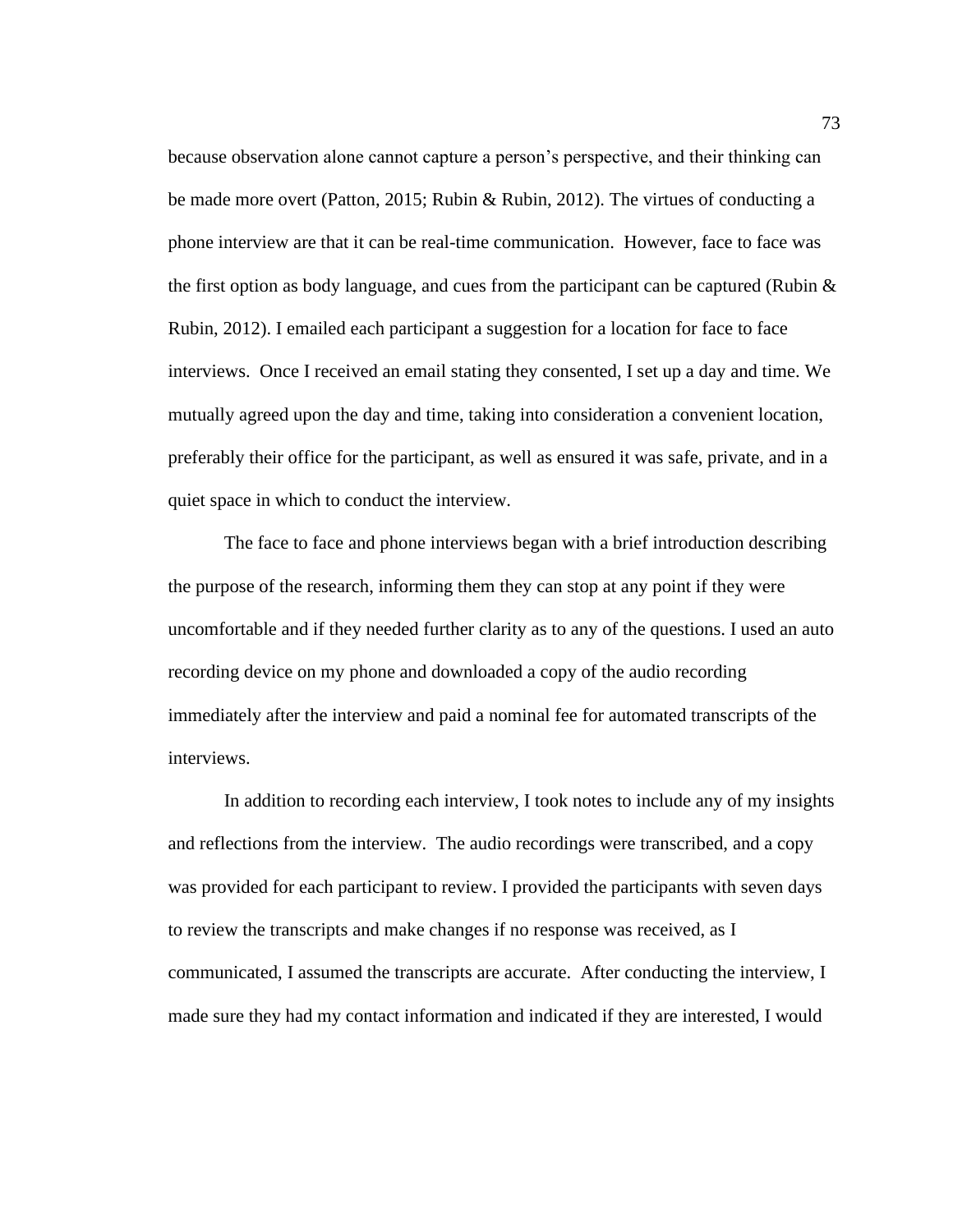provide them with a one to two-page summary of the findings once the study was complete.

#### **Data Analysis Plan**

The purpose of this qualitative descriptive phenomenological study was to examine and understand how Black women leaders of small nonprofits in underresourced communities serve with limited resources. The study was designed to understand if contributing factors, skills, and characteristics of Black women leaders support their perceptions of how they secure funding to sustain their organizations. The analysis of data included a review of the face to face or phone interviews.

I reviewed each interview and used Atlas.ti software to code each of the interviews based on the themes identified in the literature review, including nonprofit sustainability, characteristics of Black women nonprofit executives' leadership, how locale impacts fundraising, the level of dependency on resources, as well as strategies to obtain and secure revenue. The interviews were designed to gather rich and exhaustive information that described the experiences of Black women executives with vivid stories (Rubin & Rubin, 2012). Interviews should be treated as a course of events in a story that provide enriching plots, sequences, and answer how the participants come to interpret their experiences (Karagiozis, 2018). Thus, the interviews were designed to uncover rich information as the participants shared stories about their experiences as leaders.

The data analysis consisted of an exploring method, explicitly using holistic coding to form the initial codes. Based on the use of a phenomenological approach designed to understand the lived experiences of the participants, holistic coding is aligned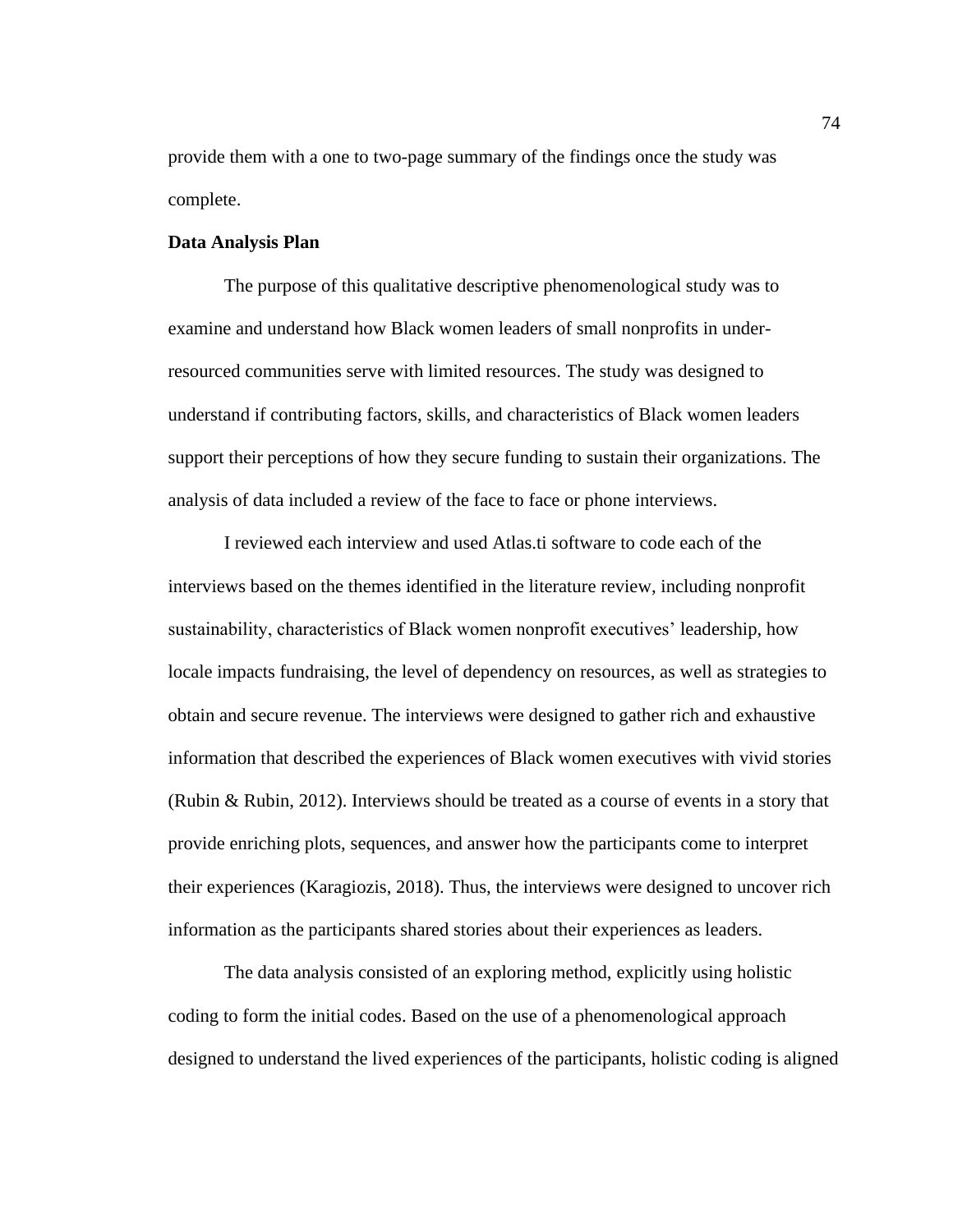with identifying possible themes and categories that might emerge (Saldaña,

2016). Thus, the research question was designed to understand the participants' perceptions, thoughts, and experiences. The analysis included using Atlas.ti qualitative analysis software to code and label the completed interviews and field notes. The use of holistic coding is tied to understanding themes that emerge from the data and to synthesize data to create broad themes (Saldaña, 2016). Thematic analysis was employed in conjunction with in vivo coding as the second cycle of coding, which helped to support the formation of categories and allow for more distinctions of the codes (Roulston, 2010; Smith & Firth, 2011). Once the codes were identified, then they were transformed into categories. The in vivo codes helped to gather specific behaviors and approaches of the participants (Saldaña, 2016), which are critical elements in understanding decisions and choices, perceptions of sustainability, the funding, and philanthropic environments as well as their strategies they employ to secure resources.

#### **Issues of Trustworthiness**

Trustworthiness is an essential factor in qualitative research, and specific measures were put in place to ensure that the research responded to credibility, transferability, dependability, and confirmability (Shenton, 2004). Credibility seeks to ensure that the research methods employed in the study have precedent in other research studies of similar nature. In particular, the data collection methods, analysis, and theoretical foundation of the study all align. The theoretical foundation was based on resource dependency theory, which sought to use a lens for understanding how leaders who are reliant on resources for an organization's survival make decisions in the selection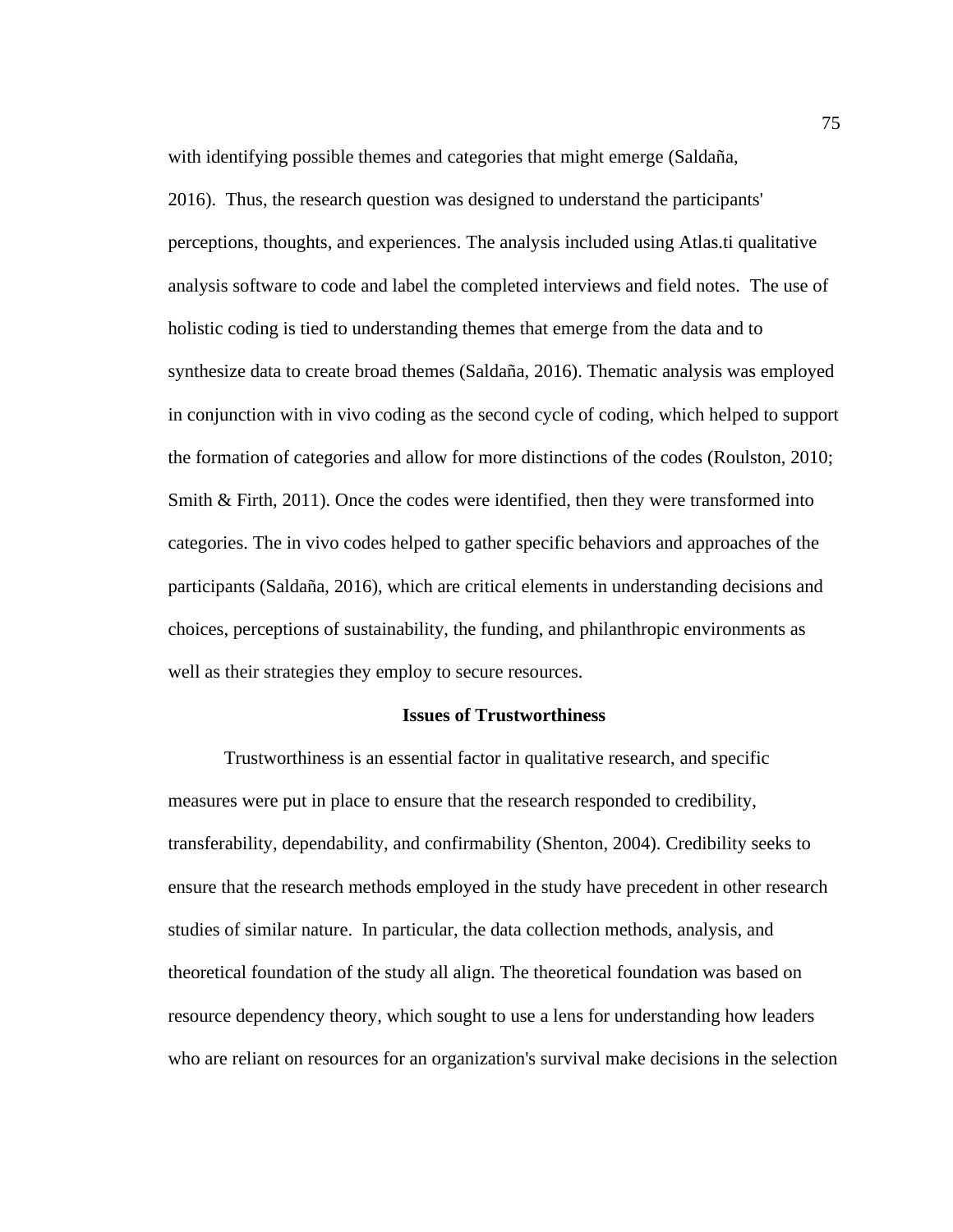of a specific resource. This study sought to thoroughly comprehend the decisions of nonprofit women leaders in securing resources and navigating funding acquisition in the nonprofit sector by using a descriptive phenomenology, which was designed to understand the lived experiences. The analysis used holistic and in vivo coding, which was appropriate because they are designed to uncover the actual views of the participants historically from marginalized communities where their voices are silenced or muted (Saldaña, 2016). The idea was to unearth the actual words used by the participants to capture the meanings that are part of their experiences.

# **Creditability**

Credibility is an integral part of the process, which includes adopting research methods that are clear and generally accepted in the field of qualitative research, such as the design of the questions and data collection methods (Shenton, 2004). I implemented an interview protocol, data collection methodology, and research design, which added value to a valid and reliable study (Rubin & Rubin, 2012). I ensured that I briefly shared my personal and professional experiences with the participants in order to establish trust and comfortability. I also journaled to reflect on the process, utilized qualitative data analysis application to support the organization and analysis of the data gathered. Interviews help to uncover the thoughts, feelings, and perceptions of the participant (Rubin & Rubin, 2012). Thus, it was vital for me to examine my feelings and thoughts through journaling so that bias was managed appropriately.

I familiarized myself with the organizations and participants in which I intended to study. Shenton (2004) recommends that the sampling selection be congruent with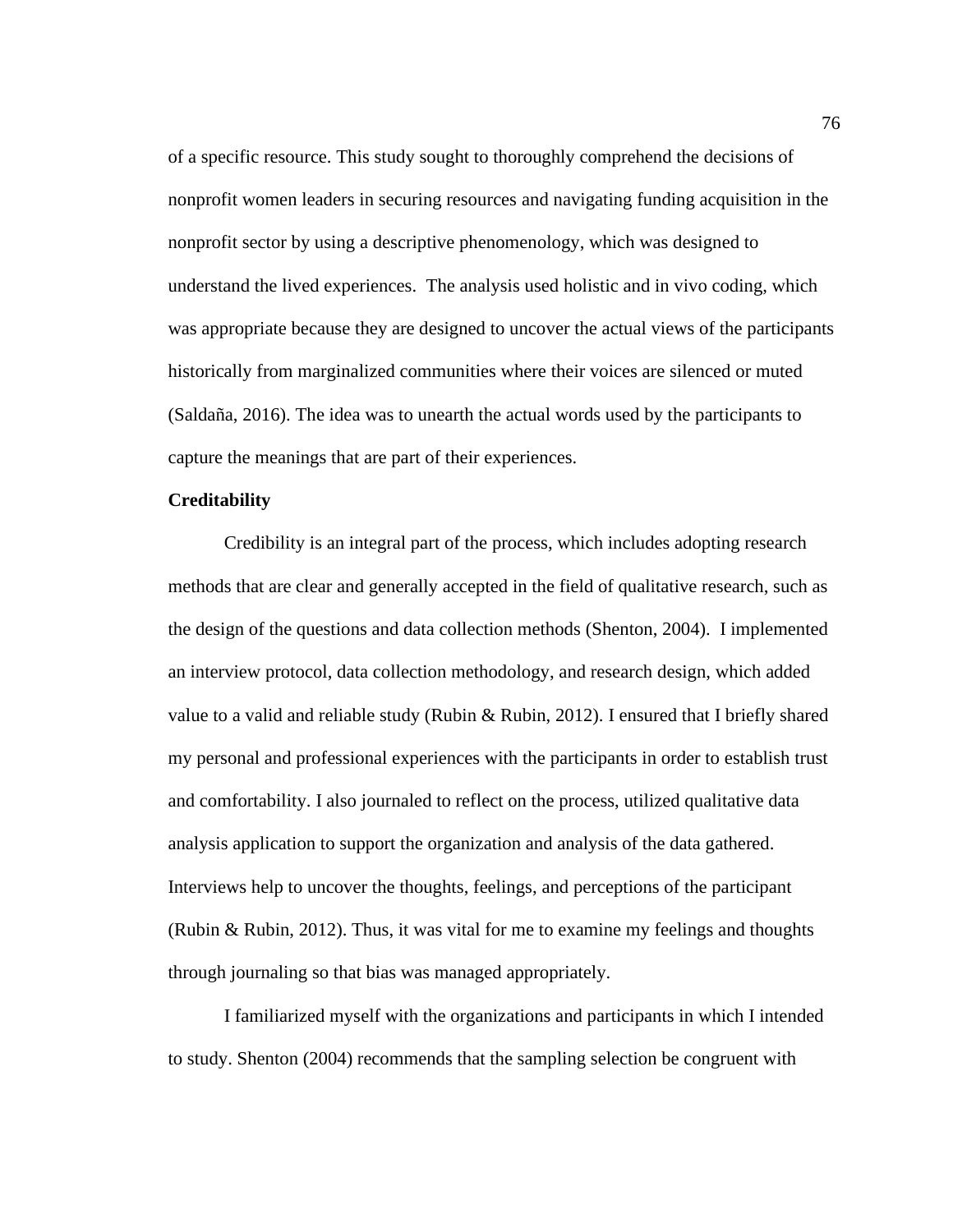similar studies and credibility also speaks to those strategies in how the data is collected, and in particular, participants will be encouraged to be honest and authentic in their responses, and they have the right to refuse a question or withdraw from the study. Also, the researchers contend that a level of rigor should be established to lend the study to being credible (Patton, 2015). The study included: an interview protocol, a document review protocol, open ended semi structured interviews, recording and transcription of the interviews using professional tools, research participant follow-up to ensure accuracy of the interviews and an allowance to add additional information and the use of qualitative software Atlas.ti to organize the interview data and create codes for analysis.

# **Transferability**

Transferability refers to the notion that the study can be replicated and applied to similar situations and groups (Shenton, 2004). Information about the organizations and the participant's characteristics is provided, which provides a context for the study. This data was gathered, which meets the criteria for the ability to transfer results from this study to another. External validity was established by providing a clear and through description of the research design, data collection methods, sample selection, and criteria as well as how the data was reviewed and analyzed in the study. I demonstrated the methods for data collection by describing the semi structured interview process.

# **Dependability**

Dependability is addressed by applying high rigor to research to ensure rich data is collected and that the sample represents an appropriate measure to ensure saturation (Tracy, 2010). Saturation was established by conducting interviews with nine women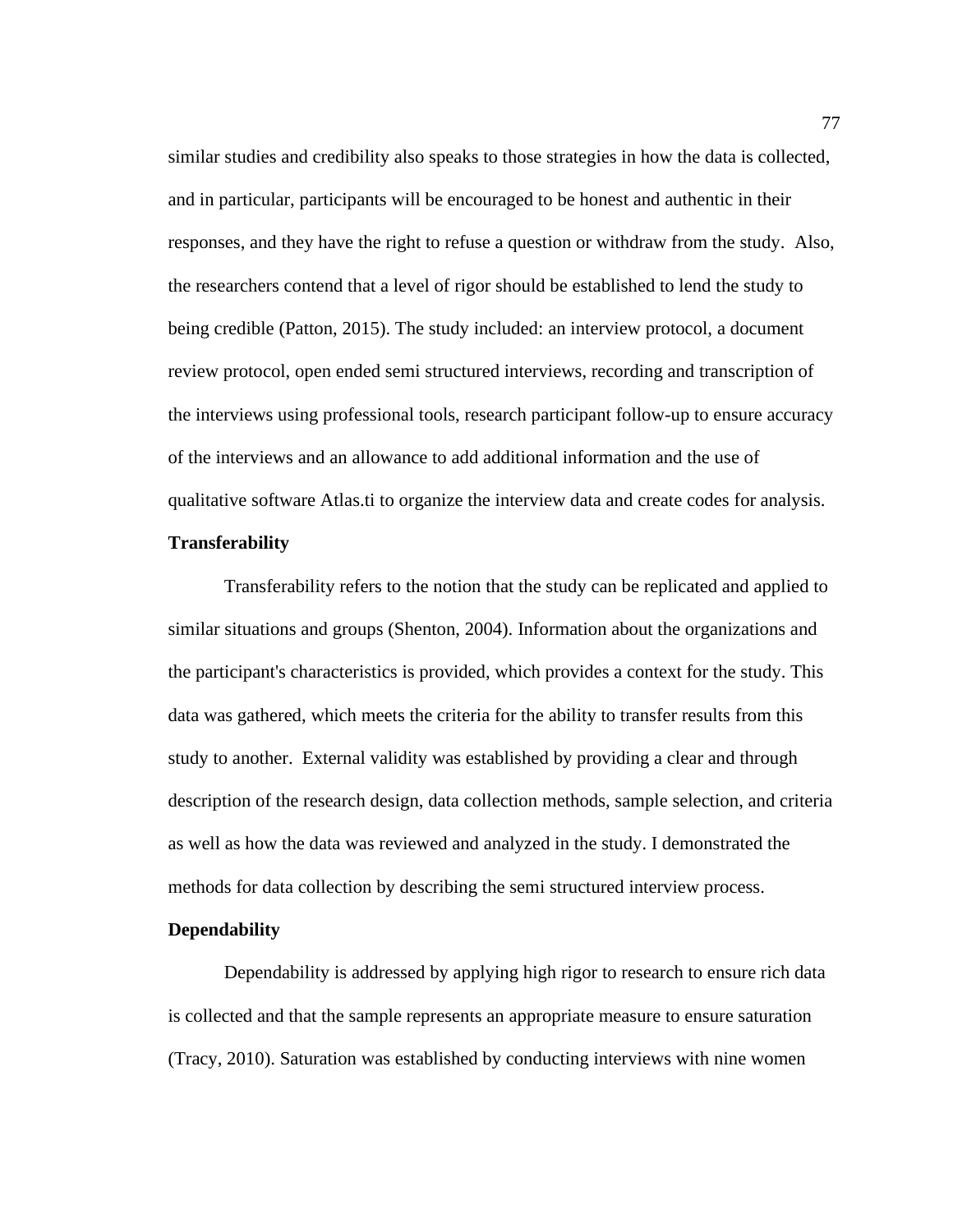leaders, whereas 8-12 participants is a generally accepted amount for qualitative studies (Baker, Edwards & Doidge, 2012). Also, techniques were employed to ensure dependability, including a detailed description of the participant selection of Black women leaders and the data collection processes. I provided in the data analysis, information about the codes established, and the raw data, field, and journal notes used to establish an analysis.

#### **Confirmability**

Concerning confirmability, the research addressed any missing information or issues associated with research that could not be addressed but may be for further research (Shenton, 2004). Additionally, the study had a comprehensive audit trail, which is a diagram of the entire research process and reflexivity (Shenton, 2004). The audit trail ensured that the research was detailed, comprehensive, and rigorous. The strategies employed are replicable in other studies as a result of the rigor attached, including member checking by the participants, who received an opportunity to review the transcripts and ensure the accuracy of the interviews.

## **Ethical Procedures**

I employed ethical procedures as mandated and required by the Walden University Institutional Board of Review (IRB), which included not selecting participants where there was a potential for a conflicting interest; in particular, not using participants where I have had any personal or business relationships or had any influence. Also, I ensured the confidentiality of the participants by providing a thorough understanding of both orally and written about how the research was conducted and how the results will be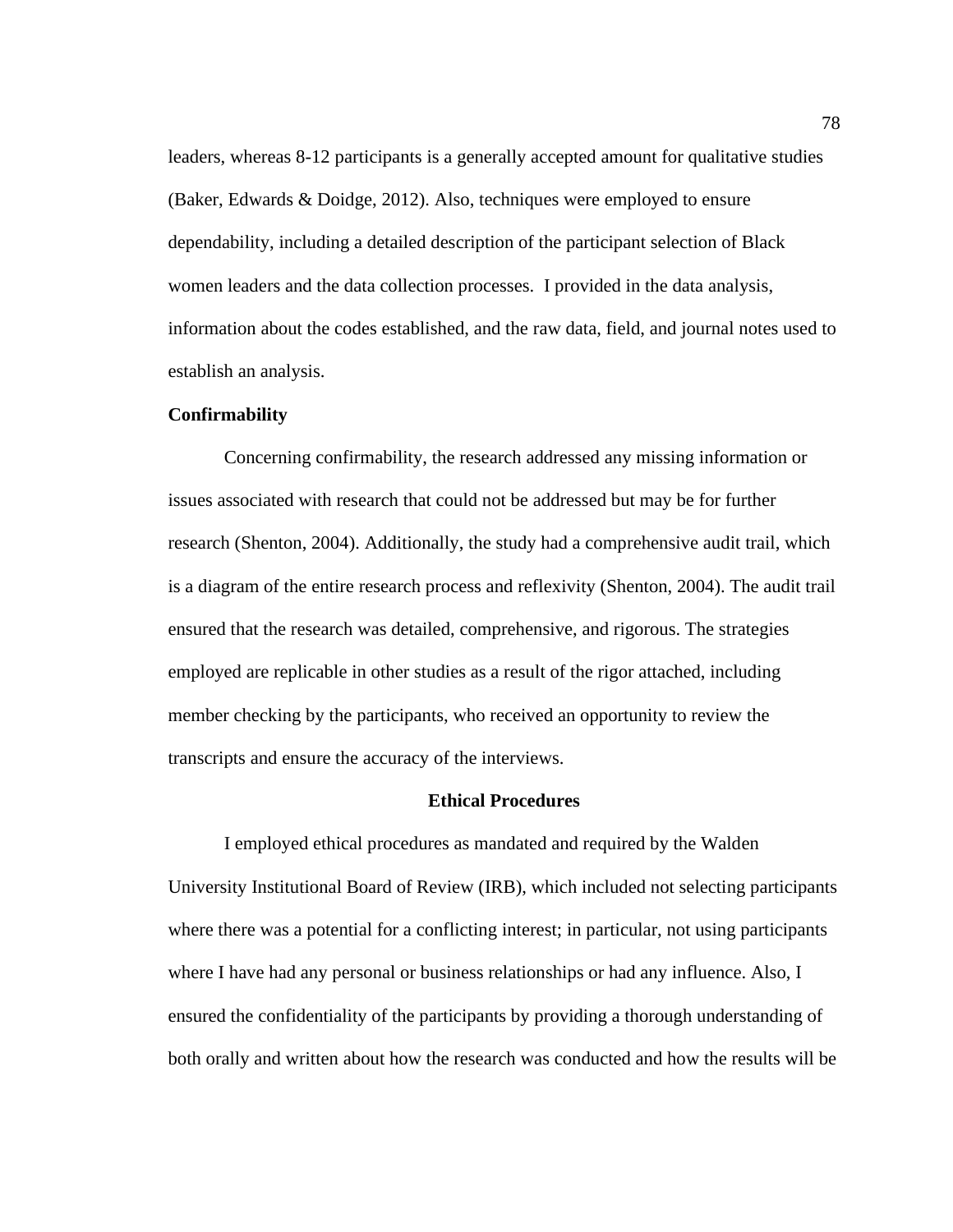shared. I ensured they were informed of their rights to participate in the study as well as if they would like to choose not to continue in the study. The data was stored in a safe and secure file on my computer and google drive that requires two-password protection to gain entry, which can only be assessed by me, and the participant's names and documents are kept confidential. The documents were scanned into the password protected drive as well; all data and documents will be permanently deleted in five years. The role of the researcher is to ensure that the participants feel safe, free, and able to quickly exit without feeling pressured to provide transparency, authenticity, and integrity throughout the entire process (Rubin & Rubin, 2012).

#### **Summary**

This chapter provided the approach and process by which this phenomenological qualitative study will be conducted. This chapter provided a description of the research design and decision for choosing each of the methods. Also, a full explanation for ensuring a rich and detailed research process, including participant selection, data analysis, basis, and alignment of the interview questions with the research question were provided. Also, a description to address trustworthiness, reliability, and credibility was added as well how the research addresses transferability and ethical concerns. The chapter outlined how a full exploration and understanding of how Black women nonprofit executives make funding acquisition choices and how they navigate running an organization in a specific locale. Based on the research problem, which is that there is a lack of information relative to how Black women nonprofit executives navigate and secure funding for the organization in neighborhoods that have been historically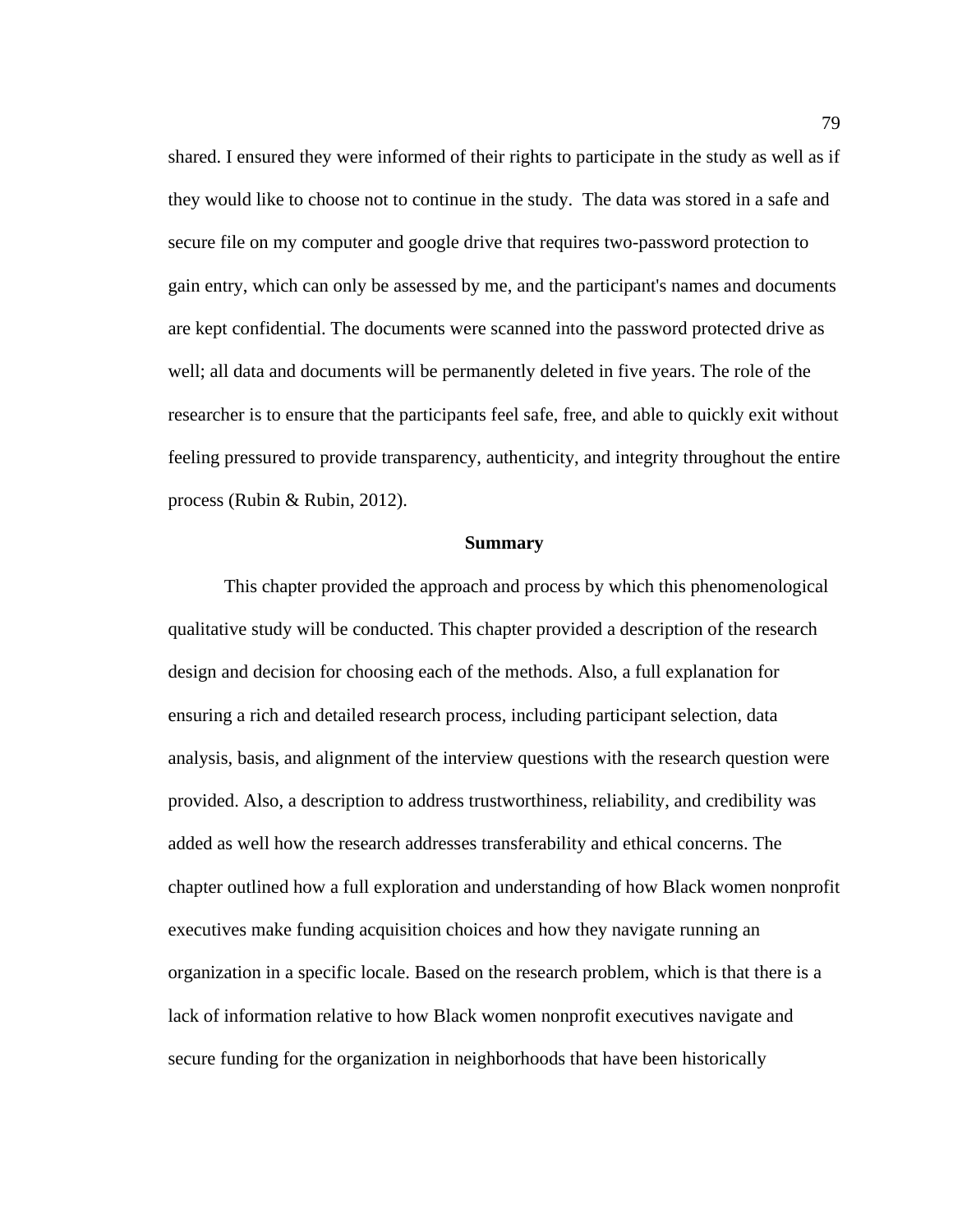marginalized. Thus, an in-depth understanding and exploration of their lived experiences seem an appropriate process to unearth their perceptions. The research design aligns with an interview process, which allowed for their perceptions and thinking to be unveiled as they experience them in everyday circumstances.

In Chapter 4, I will share the results of the study and continue to discuss the specific data collection conducted, how trustworthiness was established, and evidence relative to credibility, transferability, dependability, and confirmability. Also, I will provide an analysis of the interviews conducted and a full description of the themes that emerged.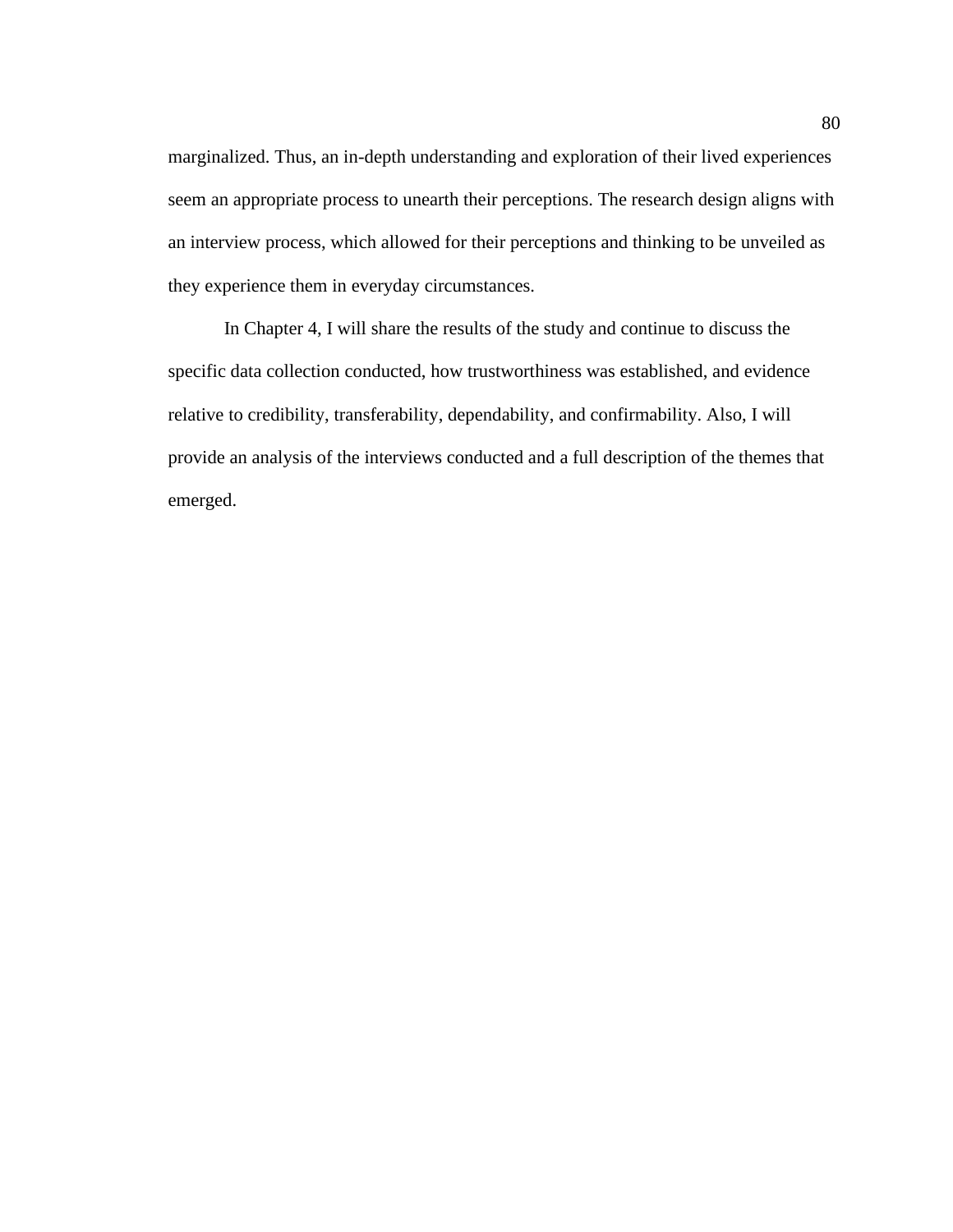## Chapter 4: Results

#### **Introduction**

In this qualitative descriptive phenomenology study, I examined the perspectives of Black women nonprofit executives who serve historically marginalized communities on funding acquisition strategies. I also explored Black women leaders' perceptions of fundraising as well as how they manage the landscape of resource acquisition and the strategies they employ to manage and sustain organizations. The nonprofit sector has become an increasingly competitive market for funding with substantial increases in the number of nonprofits seeking funding, decreases in government funding, and for-profit entities entering markets that have historically been served by nonprofits (Topaloglu, McDonald, & Hunt, 2018). Many nonprofits who receive funding from government sources and private support from grants and individuals are often small and struggle to survive financially (Topaloglu et al., 2018). Nonprofit leaders face challenges in raising funds to support the work of their organizations. However, Black women leaders who serve underresourced communities face a dual challenge in navigating the nonprofit sector's competitive dynamics alongside the burdens of poverty, divestment, and inequities within low socioeconomic neighborhoods (Flores & Matkin, 2014; Hossein, 2017).

The purpose of this qualitative study was to gain insights about the lived experiences of Black nonprofit executives leading organizations in underresourced communities as well as to explore aspects of underlying funding barriers affecting funding acquisition. I designed the study to address the problem of sustainability and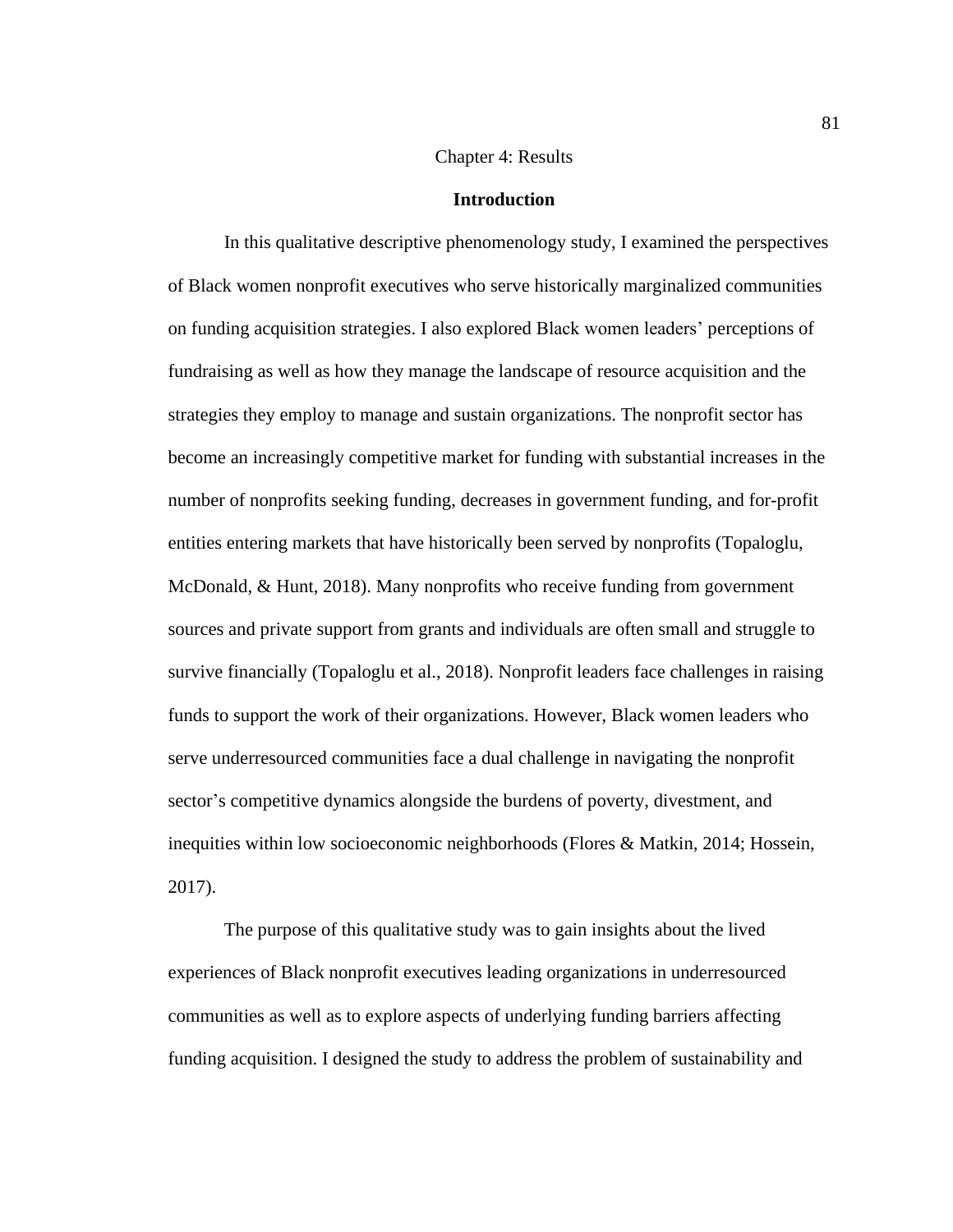funding challenges with limited capacity and barriers to funding within an increasingly competitive philanthropic environment. To address the gap in knowledge, I used Pfeffer and Salancik's (2003) resource dependency theory to guide the development of the RQ and interview questions and yield the final study results based on the perspectives of Black women nonprofit executives. The RQ was, What are the perceptions of Black women nonprofit executives in regard to overcoming funding acquisition barriers in order to serve their nonprofit organizations in marginalized communities effectively? The central themes for this study that emerged from the literature review included (a) nonprofit sustainability, (b) the impact of the locale and demographics served on the leaders' fundraising capacity, (c) Black women leaders' specific leadership and fundraising strategies, and (d) Black women leaders' approach to navigate funding barriers to manage organizational capacity and obtain resources. In this chapter, I describe the demographics of the organizational leaders, outcomes of the data collection, data analysis, and trustworthiness of the data. The specific RQ is answered in the data analysis section.

#### **Data Collection**

The participants for the study were women who racially and culturally identified as Black and people of African descent and who were senior executives. To identify participants, I used GuideStar, a national database of nonprofits registered with the Internal Revenue Service as tax-exempt (GuideStar, 2020), and LinkedIn, a social network for professionals (LinkedIn, 2020). I researched nonprofit organizations in New York and New Jersey by first searching the GuideStar database by location, focusing on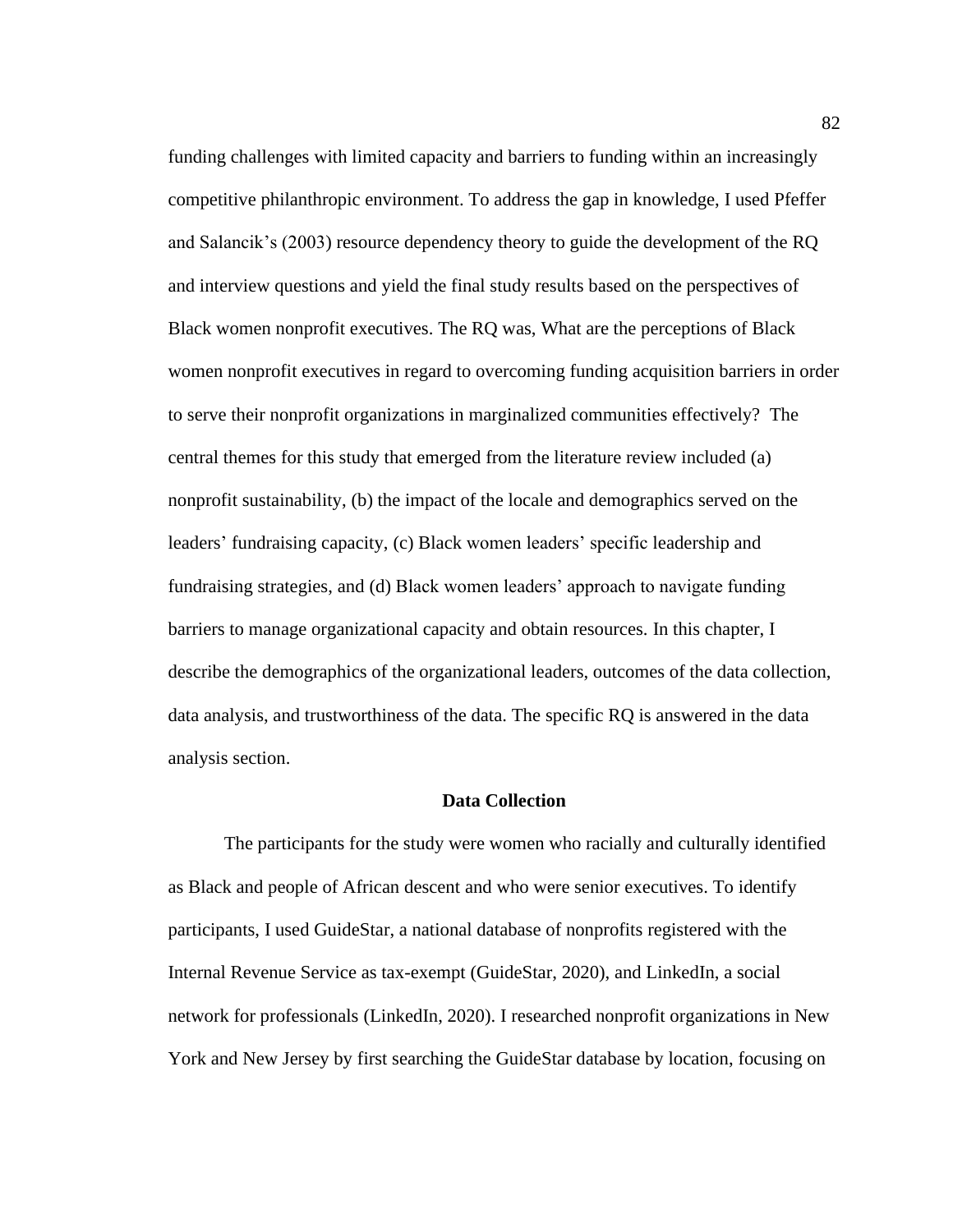organization with budgets under \$5 million. I then researched organizational websites on LinkedIn for contact information. I learned through my initial research of organizations that I needed to expand the search parameters to include social service organizations with larger budgets. My outreach included sending e-mails to 23 leaders, nine of whom agreed to participate. Of the 23 leaders I sent e-mail correspondence to, 11 did not respond, and 10 stated they were interested. Of the 10 who stated they were interested, seven confirmed an interview.

Also, I engaged the snowballing method after each interview by inquiring with the participant if they were aware of any other leaders who fit the criteria for the study. The snowballing resulted in two additional participants, with my final interviews consisting of nine participants who led organizations in New York City. Snowballing can be a useful technique in qualitative research because it provides a unique way to reach specific groups of people with shared experiences who may be hard to reach and who sometimes come from social or professional networks that form naturally (Noy, 2007). Snowballing is one of the most commonly used techniques in the qualitative study and contributes to developing a unique body of knowledge that is both didactic and mirrors perceptions of reality similar to the interview process (Noy, 2007). Thus, snowballing was an appropriate approach in this research study, which was designed to garner rich and meaningful data through open-ended, semistructured interviews. Each participant from the study who responded agreed to participate in the study before the interview by consenting via e-mail.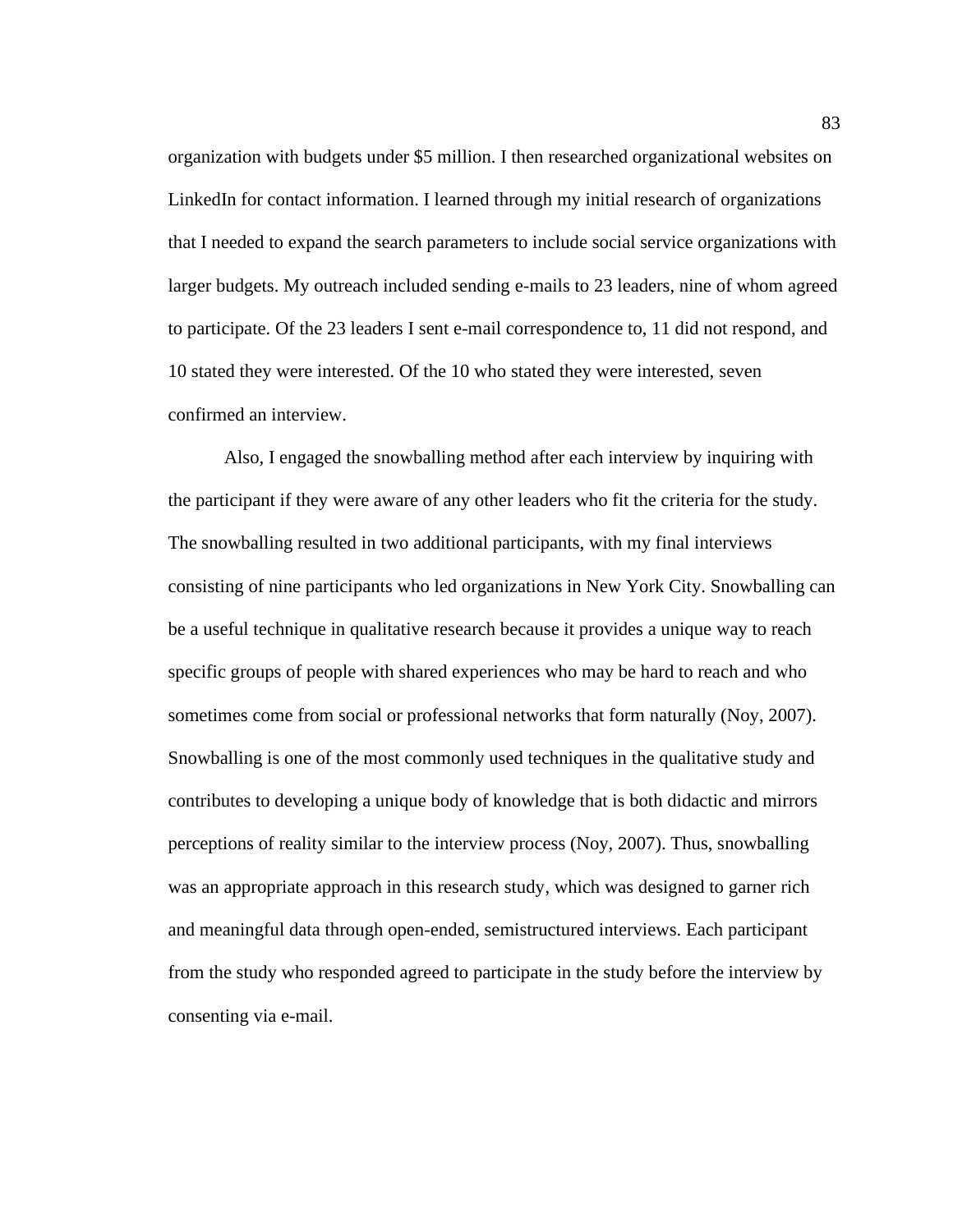I initially contacted the potential participants via an e-mail message or a LinkedIn message. The e-mail message included the recruitment letter, with a short description of the study, setting, privacy, and duration of the interview. Once I received a response from the participant, I sent a copy of the informed consent, which included two sample interview questions. After this, I confirmed the date and location of the interview. I conducted face-to-face interviews as a primary method of data collection. For those participants who could not meet face to face, I received consent to conduct a phone interview as an alternative. Phone interviews are advantageous because they can be recorded and transcribed quickly and because they provide a means of participation for interviewees who would not otherwise be able to participate (Opdenakker, 2006). The interviews were managed by adherence to an interview protocol and were held in private locations at the executive's offices to ensure confidentiality and no undue burdens. All nine interviews were conducted within 19 days during January 2020.

I recorded both face-to-face and phone interviews using a digital recording application on my phone. An interview script was used (see Appendix B), and each of the interviews lasted up to 30 minutes. I used the exact questions as outlined in the interview script and provided clarification to any questions as requested by the participant. I also took notes during and after each interview, and I immediately had the audio recording of each interview transcribed using a software application. The files were delivered within 24 hours, and, after reviewing them for accuracy, I sent them to each participant for review with a formal thank you for participating in the study. Each participant had 7 days to review the transcript, and two participants responded with comments and revisions to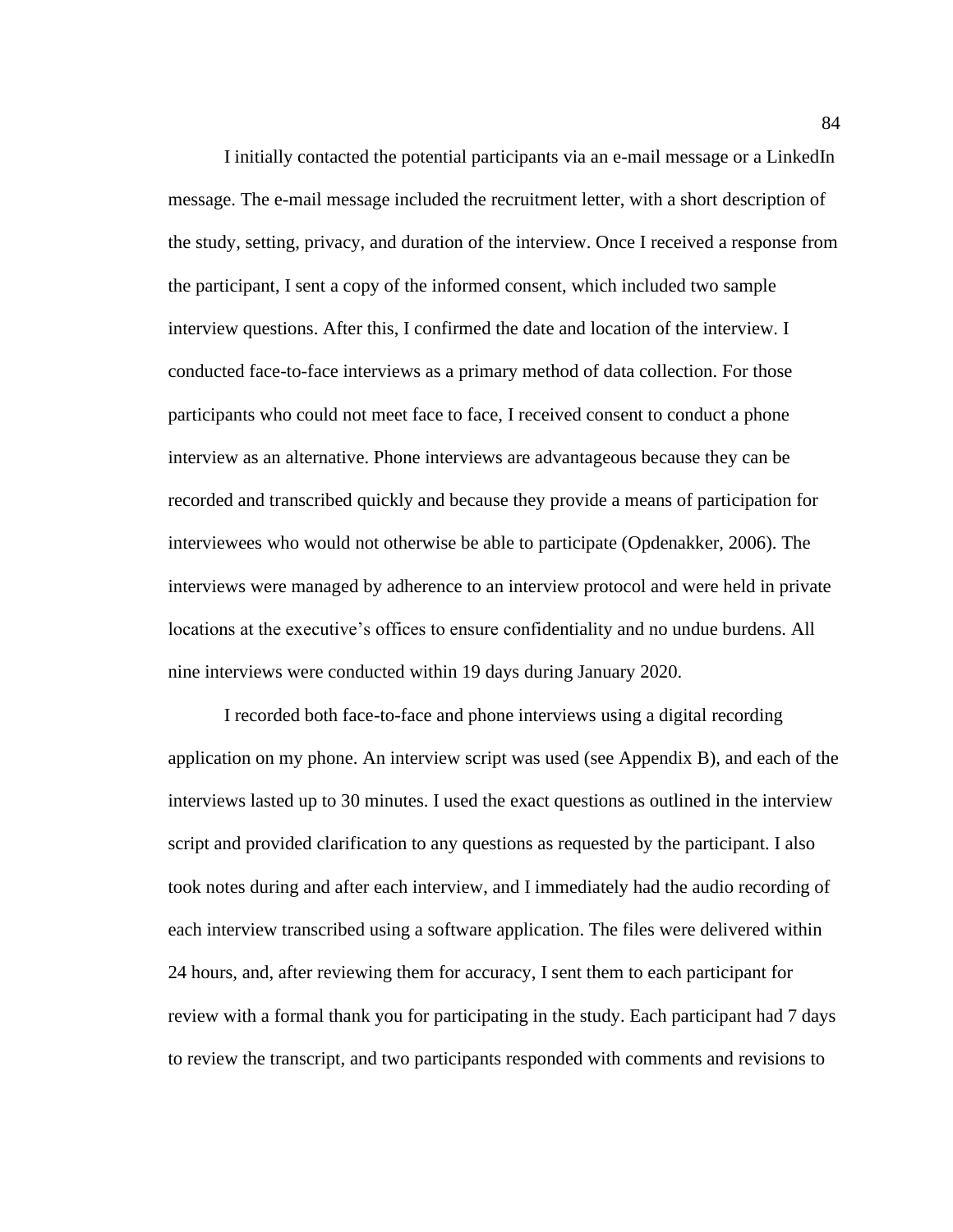the transcripts. I edited the transcripts and sent them back for the final review. The final transcripts are saved in an encrypted file on a cloud-based, password-protected application, as well as my password-protected personal computer to which only I have access.

I proposed studying eight to 12 participants who were leaders of organizations in New York and New Jersey. However, I achieved data saturation after seven interviews. I conducted two additional interviews to ensure that sufficient saturation was reached. Francis et al. (2010) argued that while there is no definitive way to account for how saturation has been reached in interview-based studies, one method includes developing criteria for when the researcher will stop searching for new codes and data to emerge. I established two interviews as the integer to be the measure by which I would research more potential interviewees; if I did not reach saturation, I would try to interview two more participants.

The only variation in the study from what was proposed in Chapter 3 was that I was only able to reach one executive from New Jersey, who subsequently was unable to confirm availability for an interview. I was able to reach the remaining participants from New York; thus, this study consisted of nine Black women nonprofit executives from New York City only.

## **Demographics**

The study included a purposeful sample of nine Black women nonprofit executives from arts, cultural, youth development, housing, financial literacy, genderspecific, and social service organizations in the metro New York area. The organizations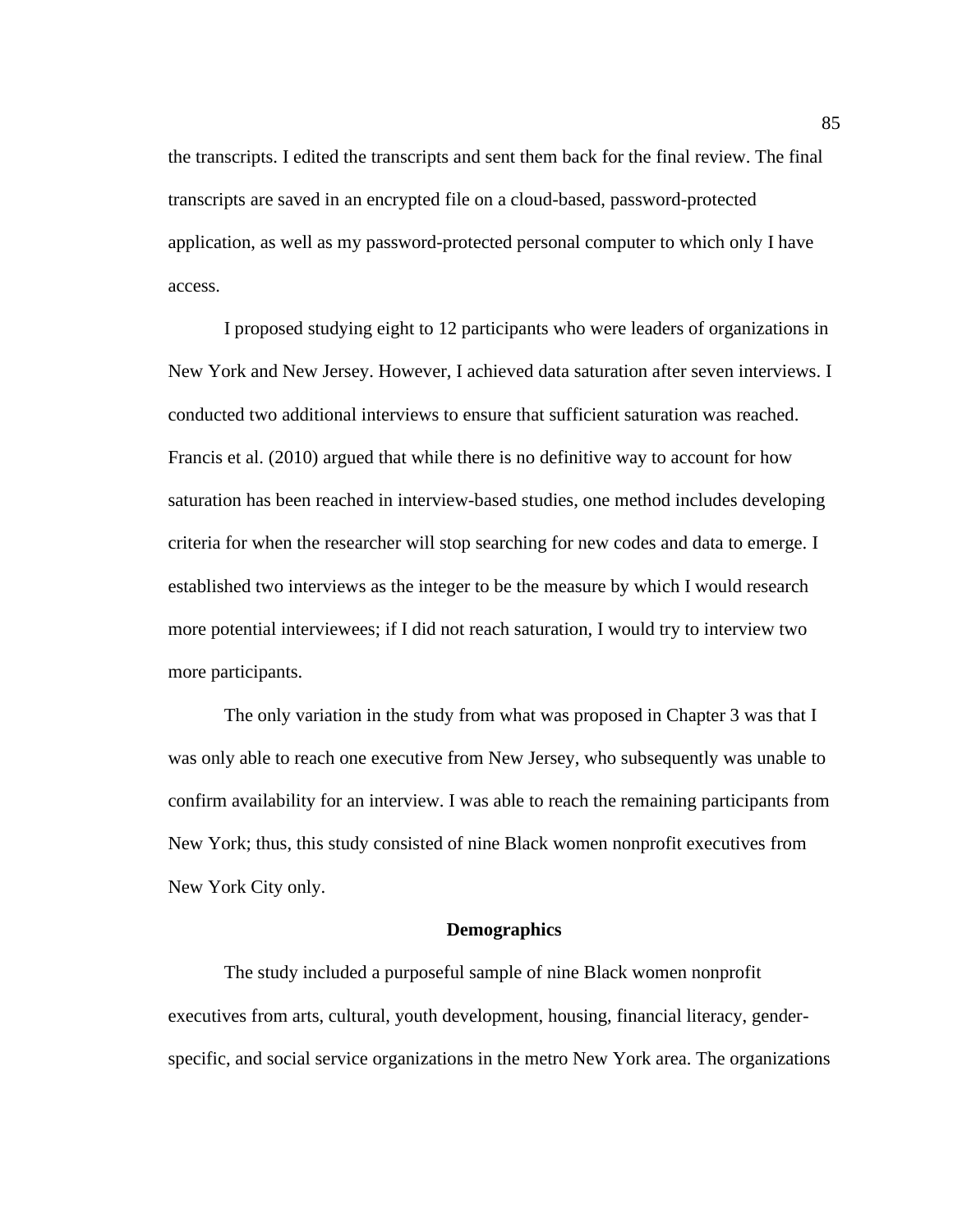had annual revenues ranging from \$112K to \$86 million and have been in operation from 1 to 43 years. The leaders of the organizations have been in their roles from 1 to 41 years, with 4 executives who are founders of their organizations. Table 1 illustrates the organizational and participant demographics of the nine leaders selected.

Table 1

| Nonprofit      | Age of              | Annual         | Leaders' years in the |
|----------------|---------------------|----------------|-----------------------|
| organization   | organization (yrs.) | organizational | organization          |
|                |                     | revenue        |                       |
| Organization 1 | 43                  | \$1.43M        | $30+$                 |
| Organization 2 | 25                  | \$1.2M         | $25+$                 |
| Organization 3 | 41                  | \$2.4M         | $40+$                 |
| Organization 4 |                     | \$250K         |                       |
| Organization 5 | 40                  | \$1.1M         | 5                     |
| Organization 6 | 6                   | \$111K         | $5+$                  |
| Organization 7 | 24                  | \$2.1M         | 3                     |
| Organization 8 | 33                  | \$86K          | 2                     |
| Organization 9 | 15                  | \$500K         | 7+                    |

*Demographics of Participant Organizations and Leaders*

#### **Data Analysis**

The primary data collection method for this study were interviews and I used Atlas.ti 8 to manage and organize the interview data and the identified common themes that emerged from the interviews. I incorporated Saldaña's (2015) qualitative content analysis methodologies to yield meaningful results from the data within the interviews inductively. I engaged in two cycles of coding; the first cycle used the holistic coding process by pulling large sets of data to identify common categories across the data sets. The identified categories were aligned with the themes that emerged from the literature review. The categories included skills used to overcome barriers in running the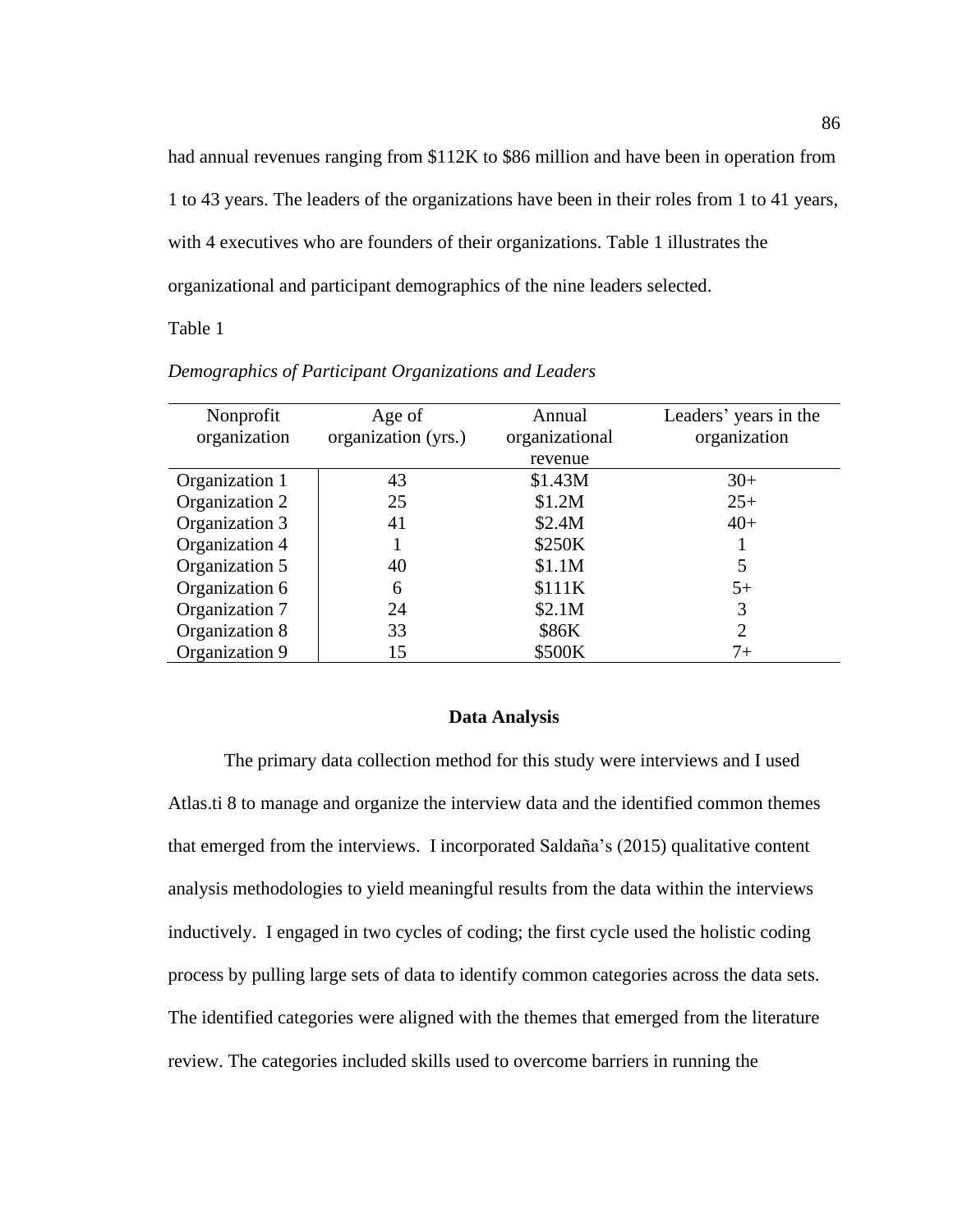organization, origins of the organization, characteristics of leadership, nonprofit sustainability, impact of cultural identity on fundraising, impact of physical locale on fundraising, impact of community demographics on fundraising, fundraising strategies, dependency on resources, challenges based on race, and barriers to funding.

For the second cycle of coding conducted, I re-read each of the interview transcripts and used an in vivo coding process to induct codes aligned with the theoretical foundation, resource dependency theory, and the themes that emerged from the literature. I incorporated the use of a qualitative analysis tool, Atlas.ti 8, with the content analysis methodology to identify and analyze the data. In vivo coding is a verbatim coding that uses words or short phrases from the data that are participant-generated and are valuable for capturing words that are unique to a specific culture (Saldana, 2016). The in vivo coding was used as it is particularly useful for beginner researchers and to describe lived experiences of a group or population (Saldaña, 2016).

The codes that were developed illustrates a more in-depth analysis of the data. The newly developed codes were organized into categories in Atlas.ti related to the following (a) skills used to overcome barriers (see Table 2) and (b) strategies to obtain funding (see Table 3).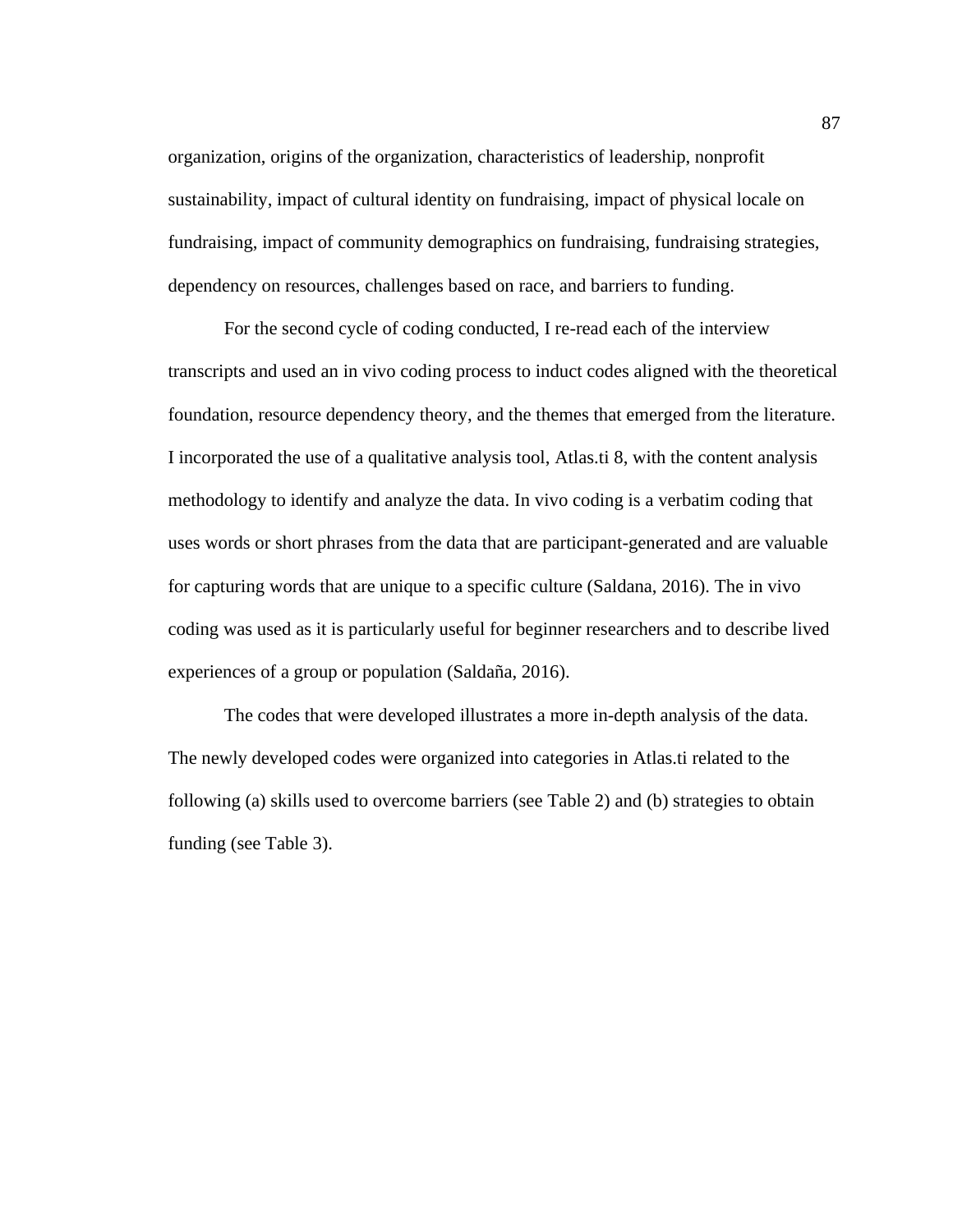# Table 2

# *Initial Codes: Skills to Overcome Barriers*

| Codes                                                          | Voice of the leaders                                                                                                                                                                                                                                                                                                                                                                                                                                                                                                                                                                                                                                                                                                                                  |  |
|----------------------------------------------------------------|-------------------------------------------------------------------------------------------------------------------------------------------------------------------------------------------------------------------------------------------------------------------------------------------------------------------------------------------------------------------------------------------------------------------------------------------------------------------------------------------------------------------------------------------------------------------------------------------------------------------------------------------------------------------------------------------------------------------------------------------------------|--|
| Being resourceful with less/Adaptable                          | "I think I'm very entrepreneurial"<br>"that entrepreneurial kind of quality"<br>"being adaptable and being able to adjust to the situations at<br>hand."                                                                                                                                                                                                                                                                                                                                                                                                                                                                                                                                                                                              |  |
| Clear communication of mission and goals                       | "being able to communicate with them in a way that we all have<br>a common goal in place"                                                                                                                                                                                                                                                                                                                                                                                                                                                                                                                                                                                                                                                             |  |
| Commitment and determination                                   | "what drives me is just intuition to do something that you believe<br>$in$ "<br>"commitment, determination, and drive. And not to give up."<br>"we're always told that we can't do it. But I am always the one<br>who says that we can."<br>"not giving up, and even when the difficult times come, the<br>rejections come when you didn't get that grant or that funding"<br>"I just push through to get to it"<br>"because you don't have a lot of resources, you got to be nimble<br>because you don't have a lot of capacity"<br>"anything is possible - that seed was planted and learning from<br>mistakes that things could be possible"<br>"determination and the belief that we can accomplish anything if<br>we invest the time and energy" |  |
| Connect and build relationships                                | "being a connector and a communicator"<br>"creating opportunity, building partnerships, building<br>relationships"<br>"able to leverage different relationships or bring different<br>partners"<br>"learned really how to sharpen the skills as a negotiator, sharpen<br>my skills with regard to cultivating relationships"                                                                                                                                                                                                                                                                                                                                                                                                                          |  |
| Connected to the community                                     | "built strong partnerships relationships with the local<br>community"                                                                                                                                                                                                                                                                                                                                                                                                                                                                                                                                                                                                                                                                                 |  |
| Establishing a transparent organizational culture              | "very focused on culture first"                                                                                                                                                                                                                                                                                                                                                                                                                                                                                                                                                                                                                                                                                                                       |  |
| Having support networks                                        | "learn is to cultivate many networks of support."<br>"You need many circles of support for different reasons"                                                                                                                                                                                                                                                                                                                                                                                                                                                                                                                                                                                                                                         |  |
| Help staff/funders understand racism, diversity, and<br>equity | "undoing racism for the whole organization so people can<br>understand those unconscious things that we don't look at or<br>think about"<br>"pushing back against this notion that the implicit biases that<br>exist with regards to how black women are seen"                                                                                                                                                                                                                                                                                                                                                                                                                                                                                        |  |
| Patience                                                       | "a lot of patience for both the staff and the clients"                                                                                                                                                                                                                                                                                                                                                                                                                                                                                                                                                                                                                                                                                                |  |
| Self-care/wellness                                             | "generating space for myself to work on myself and my own<br>wellbeing, I'm a better leader, and I'm more effective as a<br>fundraiser"                                                                                                                                                                                                                                                                                                                                                                                                                                                                                                                                                                                                               |  |
| Planning/Strategic Planning                                    | "think strategically and looking at the big picture"                                                                                                                                                                                                                                                                                                                                                                                                                                                                                                                                                                                                                                                                                                  |  |
| Honesty                                                        | "I'm also very honest"<br>"telling the truth about how we serve"                                                                                                                                                                                                                                                                                                                                                                                                                                                                                                                                                                                                                                                                                      |  |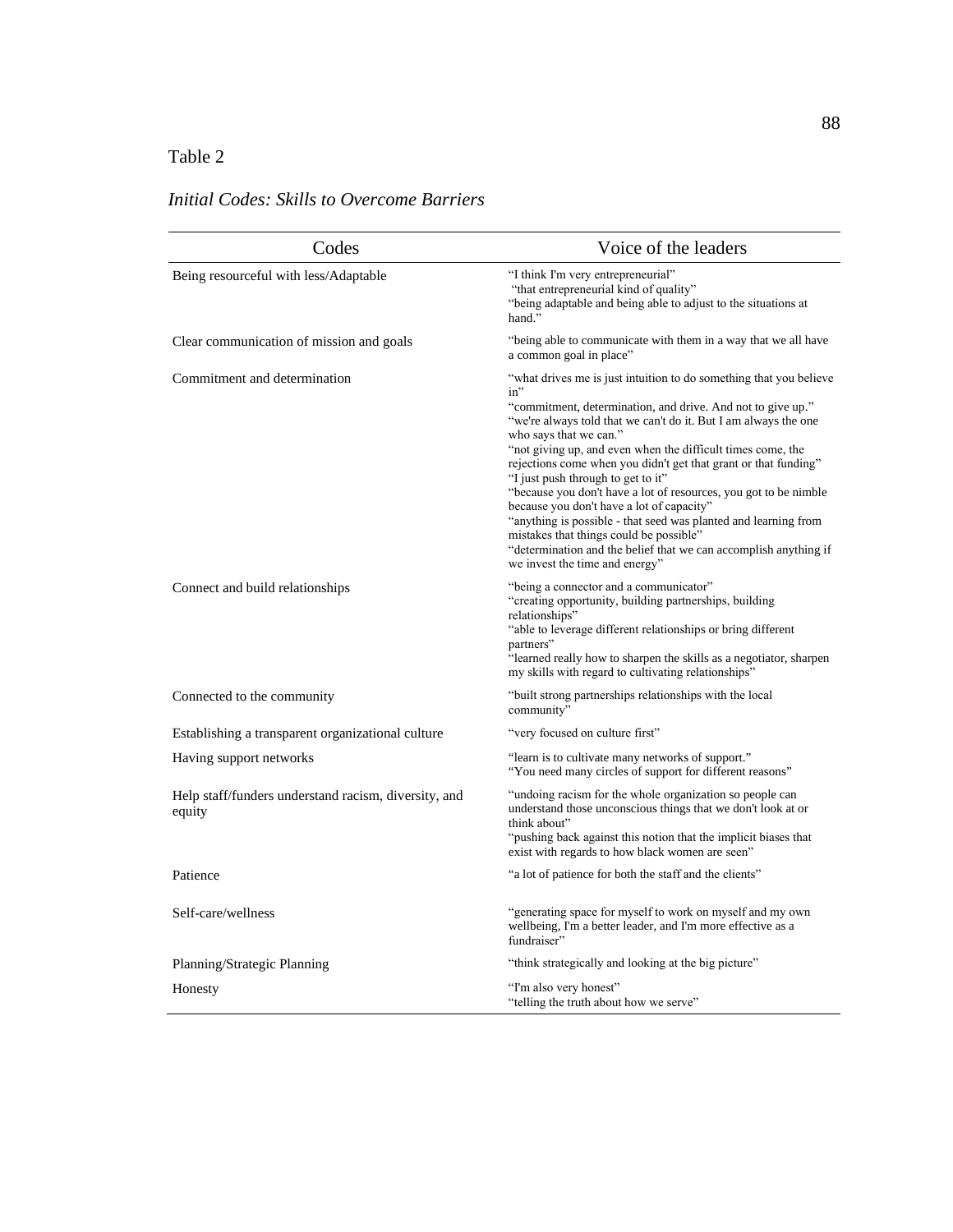## Table 3

# Codes Voice of the leaders Shifting the narrative around the need "You get more success when you're saying that you're serving people in underserved communities, or under-resourced communities" "people want to give to them -at risk, underserved and marginalized. And so, we changed the language" "I think it's a narrative shift from this deficit-based narrative shift that, donors are used to hearing that separates them from their money" Self-awareness about fundraising style "I am understanding more about what my style is in terms of being a fundraiser" "I had to get good at government entity, I had to get good at individuals and develop those skill sets." Building relationships "if you don't have a relationship, if you haven't done due diligence and that it takes about a year in most cases" "connecting with the people who are already connected in that world" "with foundation[s] it was about understanding the types of relationships that I needed to build" "lean into the funders and supporters that believed in my leadership" "learning the nuances and the ins and outs of relationship building' Diversifying funding streams "not getting comfortable with any one funding stream we've had to really focus on individual funders, corporate foundations who really understand what we're doing you can no longer depend on that particular pot of money" "to grow and be competitive, you have to be able to access individual donors, major donors, and you have to have the infrastructure in place to allow you to do that" "generating resources for your organization requires intentionality, requires you to differentiate" Developing strong outcomes and needs assessment "we do the needs assessment and let them know exactly what the clients need, what the staff need" "metrics and how quantitative data demonstrate impact" Identifying capacity needs "need a seasoned development person to help us" "I think it is just the capacity. I think that also speaks to your board. And if you don't have a board that has extensive networks or has capital" "to access individual donors, major donors, and you have to have the infrastructure in place to allow you to do that"

# *Initial Codes: Strategies for Obtaining Funding*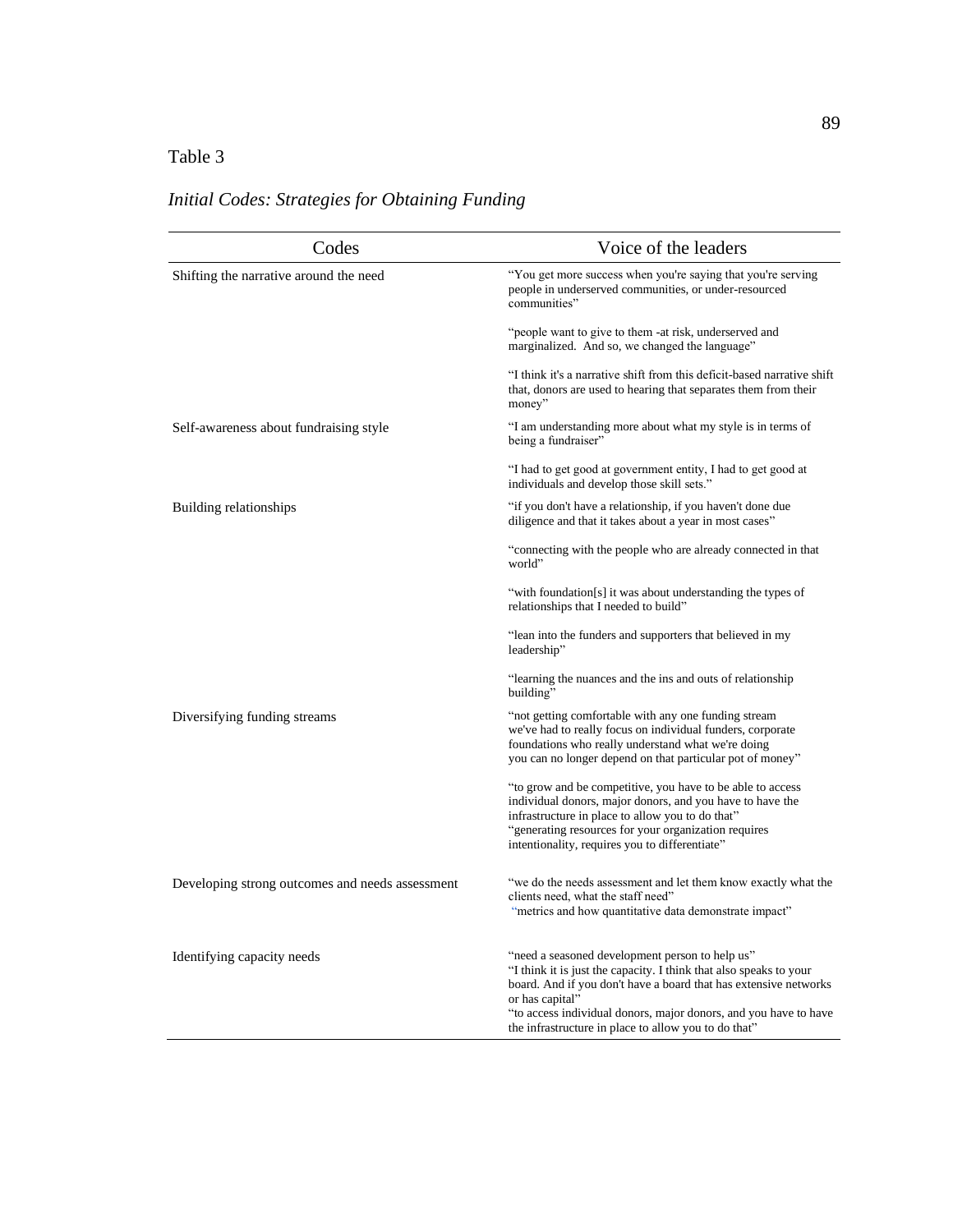The third category of codes developed consisted of types of funding barriers. The main theme funding barriers had multiple dimensions, and in order to extrapolate a clear understanding of these perceptions, I created four subthemes: (a) personal, (b) social, (c) external environmental factors, and (d) organizational (see Figure 1). Some of the concepts coded in Atlas.ti include the following:

- a) Funding barriers personal: multiple job responsibilities, fundraising is stressful, lack of relationships with funders.
- b) Funding barriers social: lack of social networks connected to wealth, discomfort with connecting with social networks outside of their community.
- c) Funding barriers external environmental funding: racism, ageism, sexism, lack of understanding of population, inequitable funding distribution, funders lack connection to the work, funders not understanding the unique model, funders desiring conformity of models within the field, lack of the base of individual donors, community not investing in the organization.
- d) Funding barriers organizational: lack of dedicated staff, lack of diversification of funds, lack of board connected to wealth.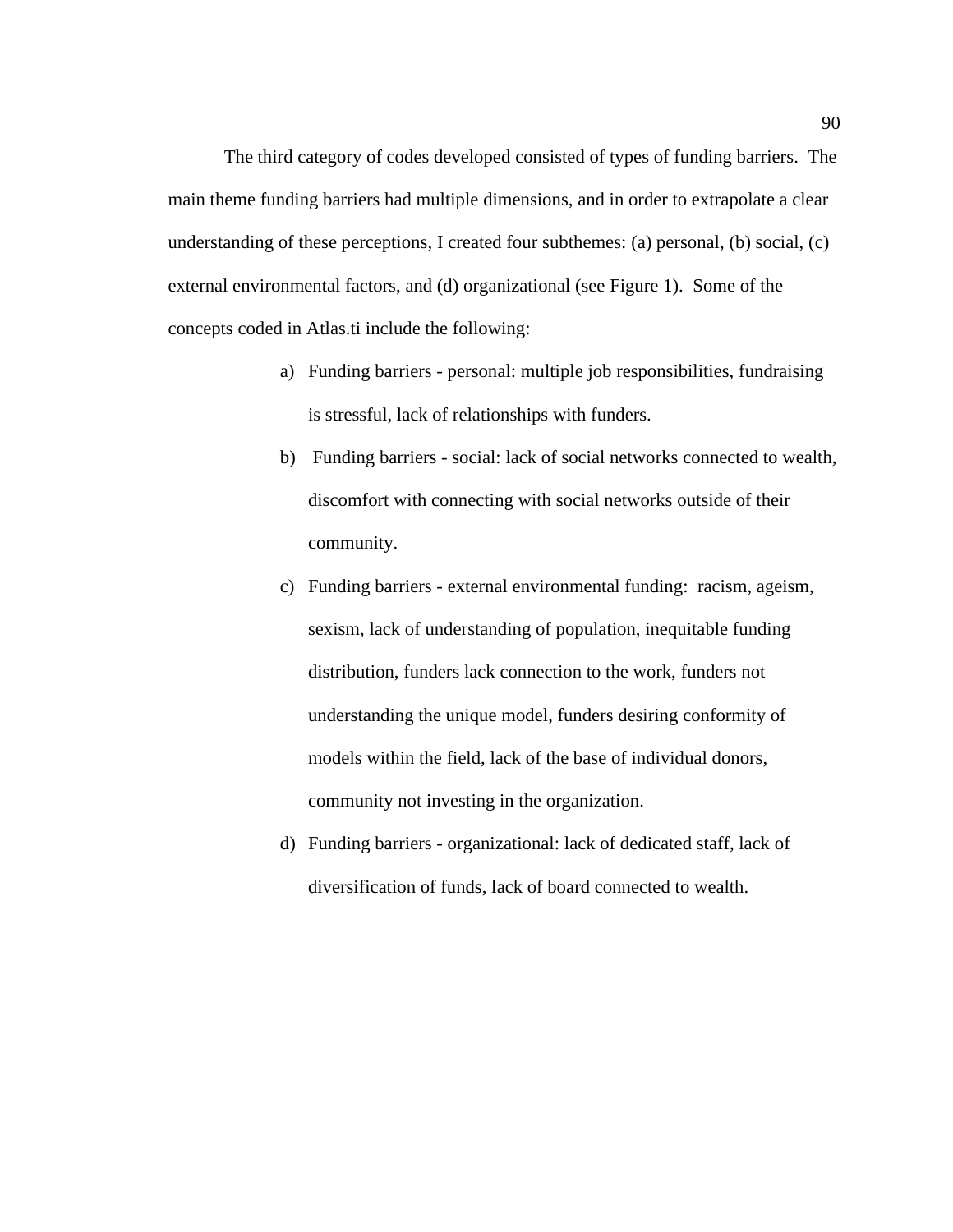

*Figure 1.* Funding barriers experienced by Black women nonprofit executives.

I used pattern coding as the last step in the analysis of the categories to develop themes aligned with the research question and the theoretical foundation of resource dependency theory (see Table 4). Pattern coding organizes data into major themes and can also provide insights into relationships and causes in the data (Saldaña, 2016).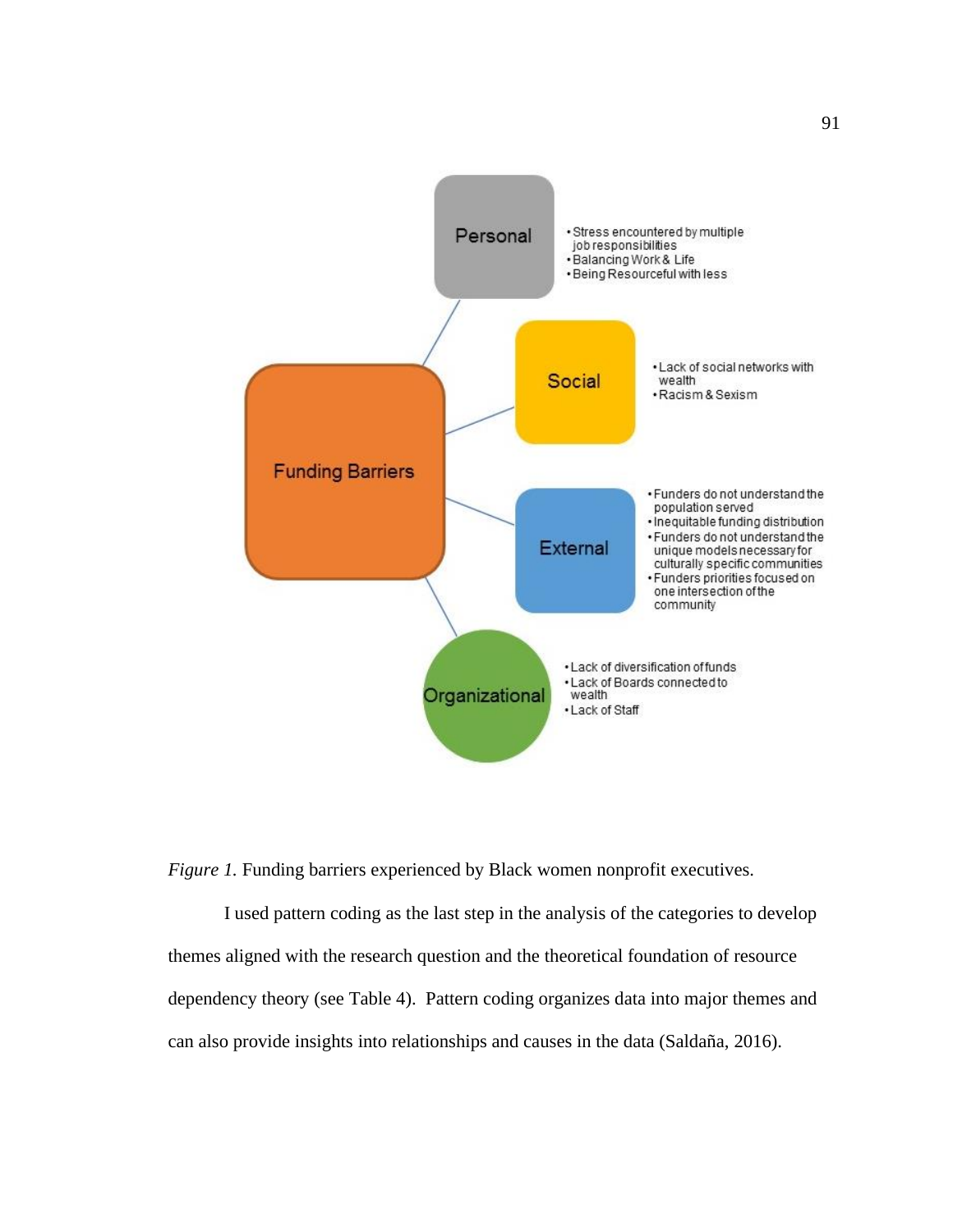Resource dependency theory aligned with the data analysis, which will be discussed in

more detail in Chapter 5.

Table 4

*Resource Dependency Theory Alignment With Emergent Themes*

| Resource dependency theory                  | Emergent themes/subthemes                                  |  |
|---------------------------------------------|------------------------------------------------------------|--|
| Balancing the Dynamics of Power             | Adaptability and Resiliency                                |  |
| Control of Resources is Determined by       | Funding barriers are multilayered: social                  |  |
| Who Holds Power                             | Funding barriers are multilayered: external<br>environment |  |
| <b>Obtaining Resources Impacts Decision</b> | Funding barriers are multilayered:                         |  |
| Making and Legitimacy                       | organizational                                             |  |
| Balancing the Uncertainty of Available      | Fundraising practices are driven by                        |  |
| Resources                                   | resource dependency                                        |  |
|                                             | Funding barriers are multilayered:                         |  |
|                                             | personal                                                   |  |

## **Discrepant Data Assessment**

The data collected in this study was assessed for discrepant data. In the review of each transcript, discrepant data or outliers were coded in the qualitative analysis software. While the coding process identified emergent themes, there were a few perspectives that were outside of the thematic analysis. Many of the perspectives around funding barriers were similar among organizations with budgets under \$10 million. However, the barriers were still consistent with perspectives from external environmental factors relative to perceptions of marginalized communities. Thus, concluding that the locale of the organization and the demographics of the community served is still a prominent challenge to being able to secure funding and support funders' understanding of the totality of the issues affecting those communities.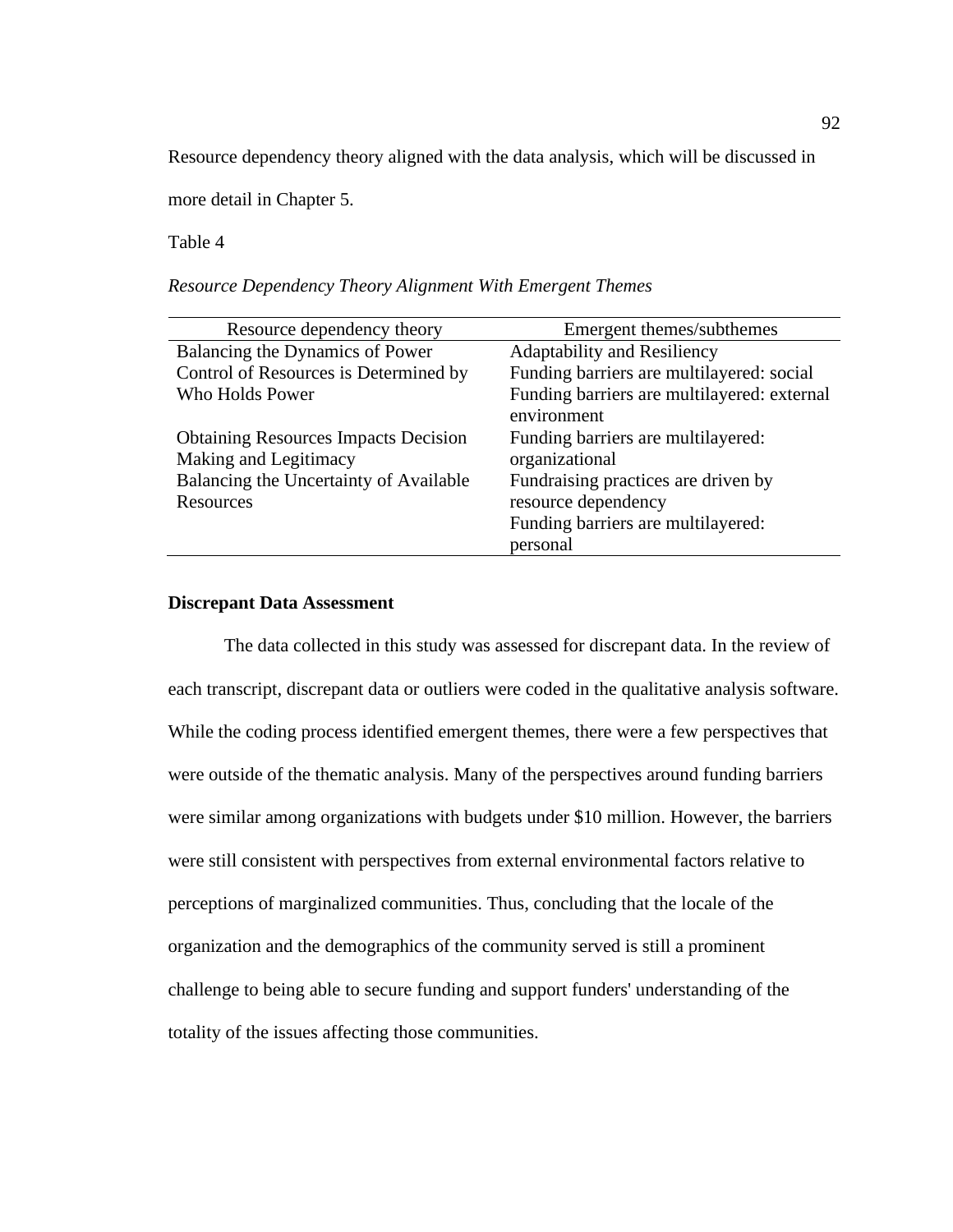#### **Evidence of Trustworthiness**

## **Credibility**

The ability of the researcher to establish credibility in qualitative research studies is recognized as one of the most significant components of the process, which ensures that the study is consistent with actual behaviors and conditions being studied (Lincoln  $\&$ Guba, 1985; Shenton, 2004). Also, qualitative researchers recommend that several strategies be implemented to ensure researchers establishment of rigor and credibility including reflection during the process. (Lincoln & Guba, 1985). Reflection is used to analyze the researcher's subjectivity as well as their impressions of the data as well as monitoring their interpretations of ideas and meaning making (Lincoln & Guba, 1985; Shenton, 2004).

I established credibility by employing the following strategies: one, conducting content validity by convening an expert review panel of 11 members of the Walden University Public Policy and Administration department to review interview questions; two, usage of open-end and semistructured interview questions; three, audio recorded each interview for transcription and accuracy; four, follow up review of transcripts by all interviewees to verify the data; five, journal writing during the data collection process; six, implemented the use of qualitative data analysis software to synthesize and analyze the data for coding, categorization, and emerging theme identification. These activities are consistent with Lincoln and Guba's (1985) techniques to establish credibility, including a direct review of materials for accuracy from the sources that they were directly derived and allowing correcting any errors and inconsistencies with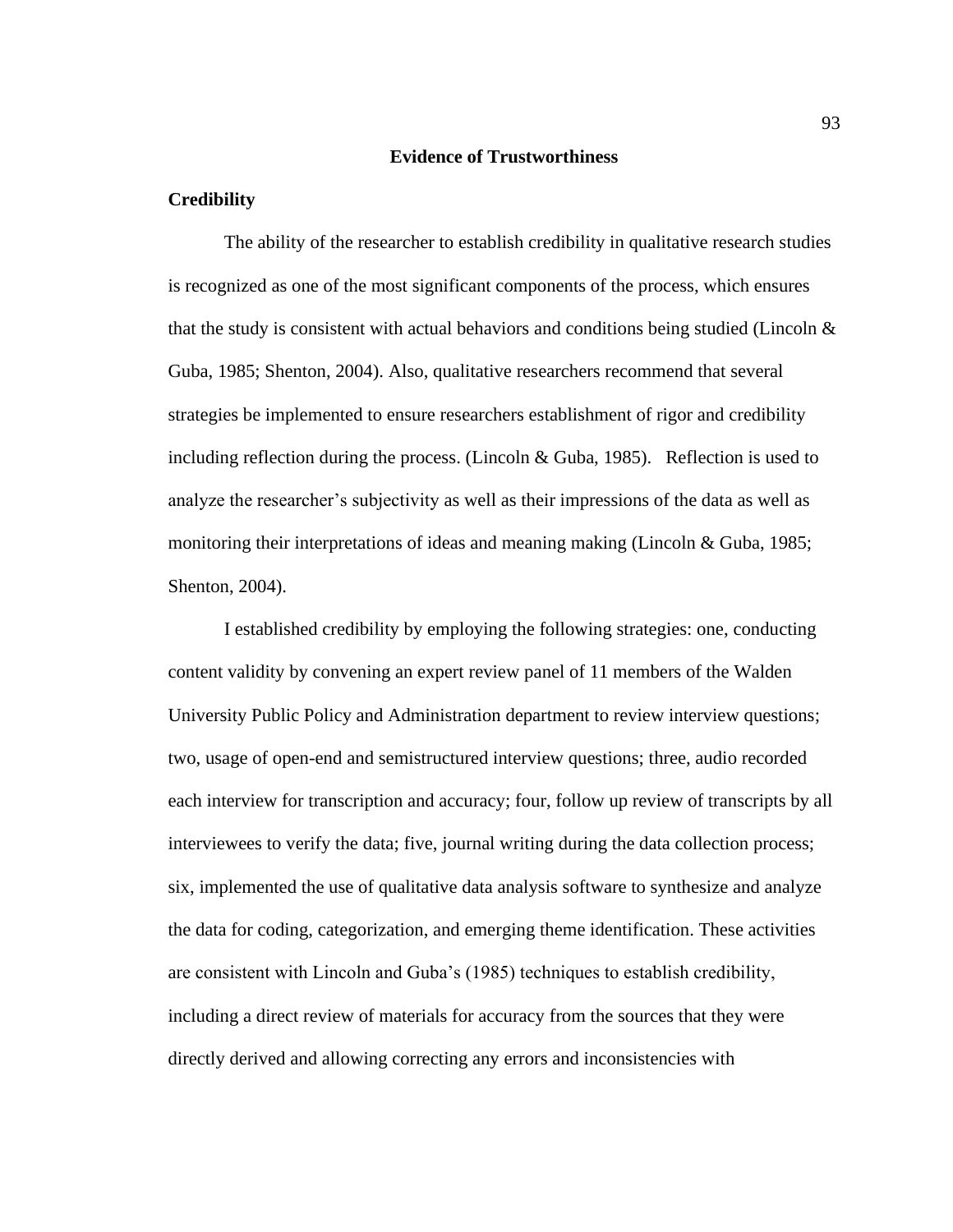interpretation. Also, I adhered to the interview scripts and, during the data collection process, was clear about not injecting at any point personal opinions, including not reacting to any information with verbal, physical, or facial expressions. I remained focused and neutral throughout the process in order not to influence the study.

## **Transferability**

I established external validity by demonstrating the specific steps and processes that occurred to collect and analyze data. One of the critical components of establishing the study can be replicated and applied to other related topics or subject matter is to clearly describe and outline the setting, the participant selection, sample size as well as protocols to collect the data (Shenton, 2014). External validity is established by generalizing the sample size, participant selection, and the setting (Lincoln & Guba, 1985; Shenton, 2004). In this study, I outlined the data collection methods, sampling techniques, as well as how interview questions were reviewed before data collection by engaging a panel of expert reviewers in content validity. This study can be replicated by using the interview questions, protocol, sample size, and participant selection criteria as well as the primary research question to guide inquiries about other identified marginalized groups and racialized communities.

#### **Dependability**

Dependability in qualitative studies speaks to the notion that the data is stable and reliable as well as setting parameters in place should the conditions of the study change it can remain intact (Lincoln & Guba, 1985). The level dependability was established by implementing clear qualitative study protocols, including attention to the data collection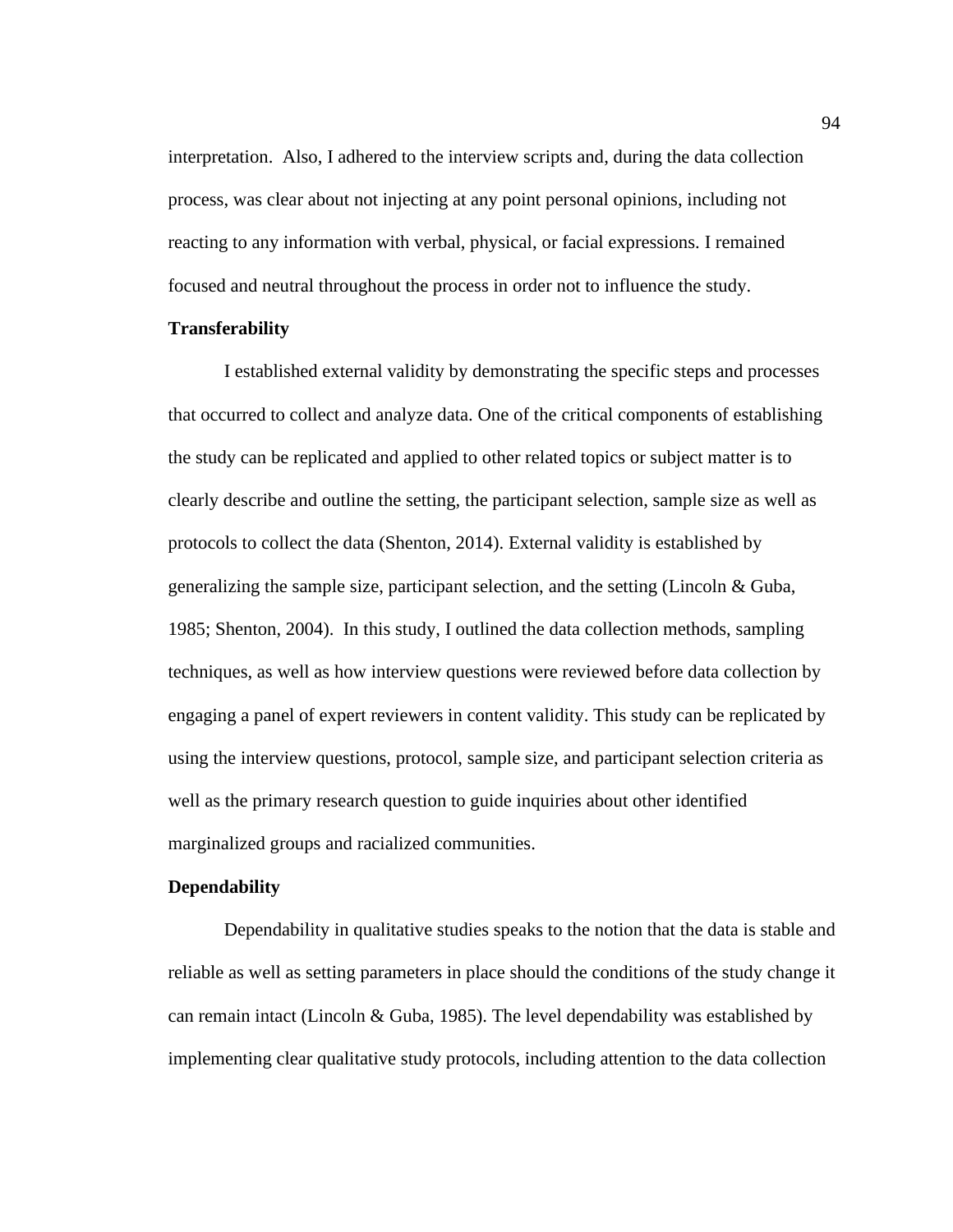methods and data saturation. I planned to reach 8-12 participants, which is a primarily accepted number to reach saturation (Baker, Edwards & Doidge, 2012), and I ended with nine participants as my final number of interviewees.

## **Confirmability**

Confirmability in qualitative studies ensures that the research is comprehensive, rigorous and the process is well documented ((Lincoln & Guba, 1985; Shenton, 2004). I was cognizant about keeping accurate and confidential records of the process, including documentation of interviews, written notes, journaling, coding development, and notes. The establishment of an audit trail is an essential facet of confirmability in research whereby the data and the process can be verified (Lincoln & Guba, 1985). The audit trail created an organized and detailed record of all the records, notes, memos, raw data, instrument development information, which operationalizes the research process.

### **Results**

The results from the study were generated from a review and synthesis of interviews along with three cycles of coding, categorization, and thematic content analysis. The interview review consisted of analyzing data to gather information to answer the overarching research question which was: What is the perception of Black women nonprofit executives in overcoming funding acquisition barriers in order to serve their nonprofit organizations in marginalized communities effectively? After coding, classifying, and developing patterns, three themes emerged from the data (a) adaptability and resiliency, (b) fundraising practices driven by resource dependency, and (c) funding barriers are multilayered and structural.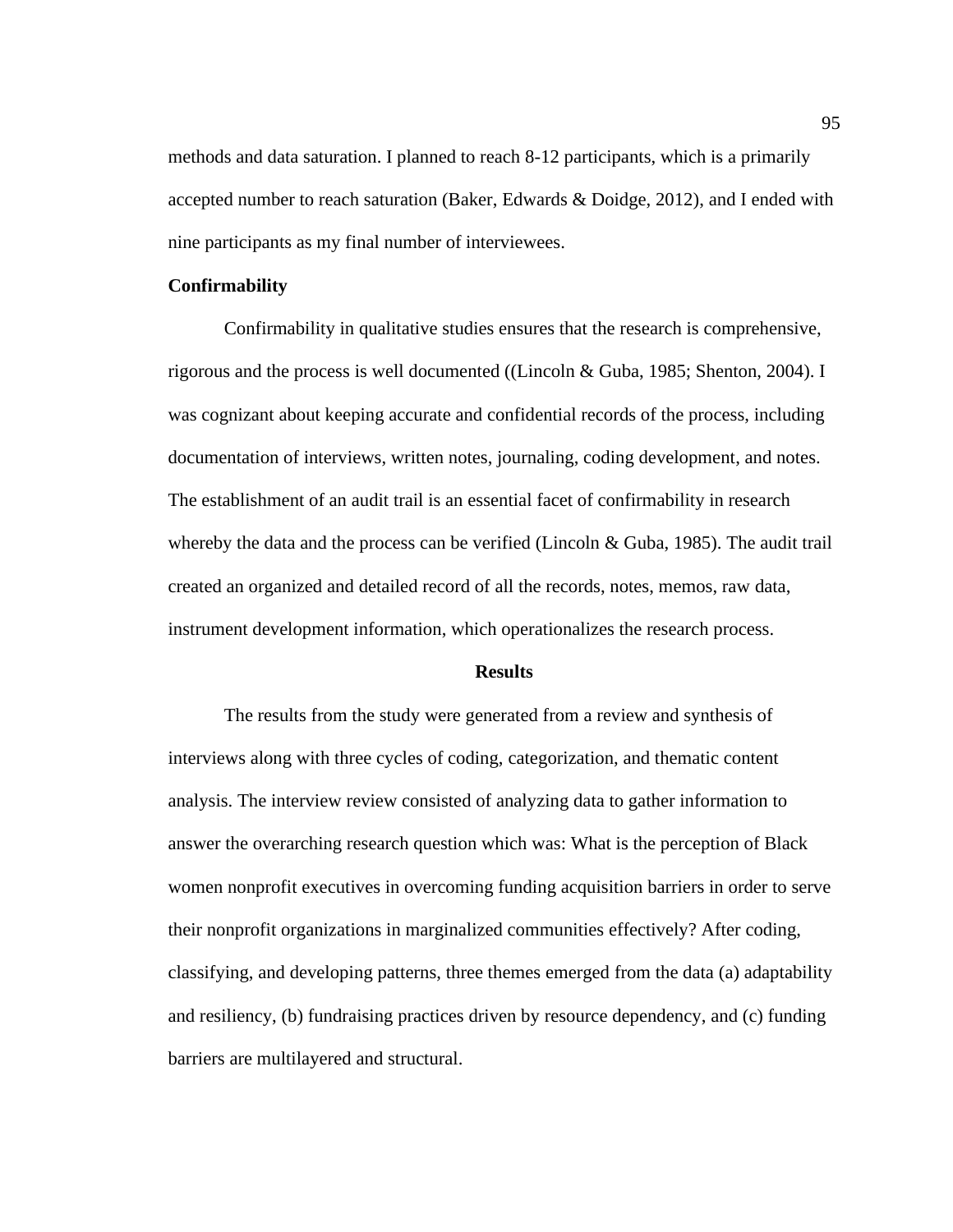### **Black Women Leaders Emphasize Adaptability and Resiliency**

This theme is built upon the perceptions of Black women leaders relative to how they examined and understood the skills and qualities to overcome challenges within their work. Many of the executives conveyed a deep sense of their strength, character building, and leadership styles that guided their ability to withstand the various hurdles in running their organizations. Of the nine leaders, five expressed determination, drive, and commitment as critical components of being able to sustain their organization through challenges, uncertainty, and change. The ability to withstand challenges alongside a deep sense of drive and resiliency supported many executives in being able to remain consistent in their service. One leader articulated, "what I do comes from my heart because I care for the children" and another leader stated, "just trying to always give myself a pep talk to keep going" and another leader stated, "some of those things were determination and the belief that we can accomplish anything if we invest the time and energy" and another leader spoke as well to having a level of tenacity, by stating "so that persistence and having to work longer, any long hours and clean the toilets until you can pay a custodian or get a parent to volunteer. You have to be willing to do whatever it takes and to get it done." Many of the leaders spoke of fulfilling the work of the missions of their organizations despite limited resources. As one leader shared relative to working with fewer resources, "because you do not have a lot of resources, you got to be nimble because you don't have a lot of capacity. You've got to think about how do you create capacity with limited [resources]?" These sentiments led executives to think creatively, strategically, and create changes in ways where they went beyond the call of duty and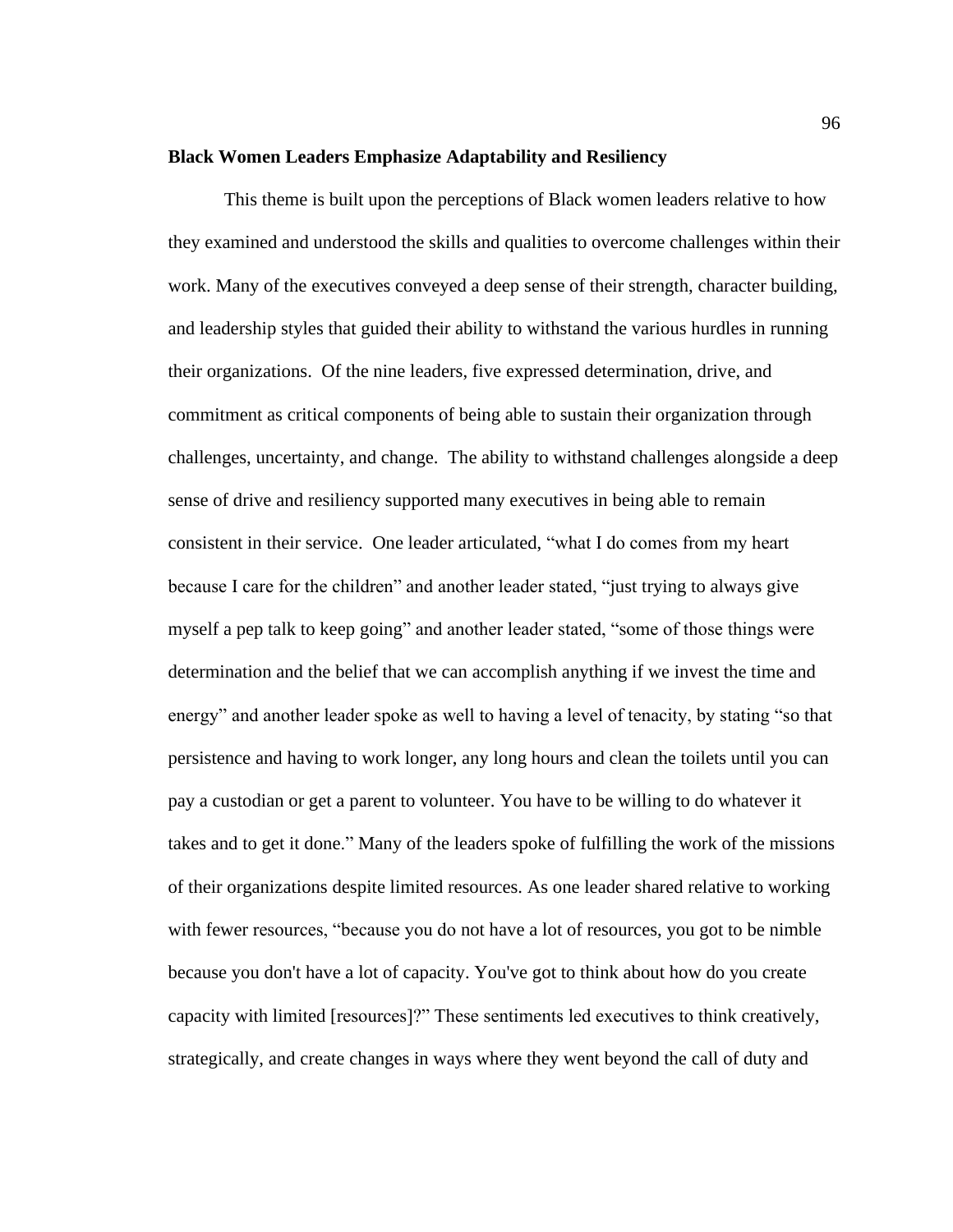were radical – developing programs to fill gaps in the community, creating opportunities, building robust systems, and pushing the beyond was status quo.

Part of the pathway to being radical change-makers and serving the community effectively is being honest, integral, and clear about the values, mission, and culture of the organization. The transference of the mission was made explicit by executives to the staff, board, funders, and community served. The notion of changing a community and making an impact was understood by many of the executives as core to their work, and the way to reach any level of change happened first by the specificity of communicating the core values and mission. One leader revealed, "what I feel confident in is that I was able to make explicit our social justice and end goal and … to explicitly say that the work that we're doing is to help young people understand how to navigate the world in which they live" and another shared, "it was important to align the mission with what I saw around me."

The Black women leaders also spoke about their ability to be adaptable and empower the community and staff. Some of the characteristics of adaptability included code-switching, patience, and being resourceful with less. Code-switching is the ability to shift and move between different groups in order to be understood and accepted. Codeswitching is a sociolinguistic technique that is employed by African Americans using Black lingo and Latino Americans who integrate English and Spanish is known as Spanglish and adopt dual dialects and linguistics to maintain cultural belonging to their own culture and understanding by the White dominant group as well as a means for survival (Myers, 2019). With regards to code-switching as a necessary component to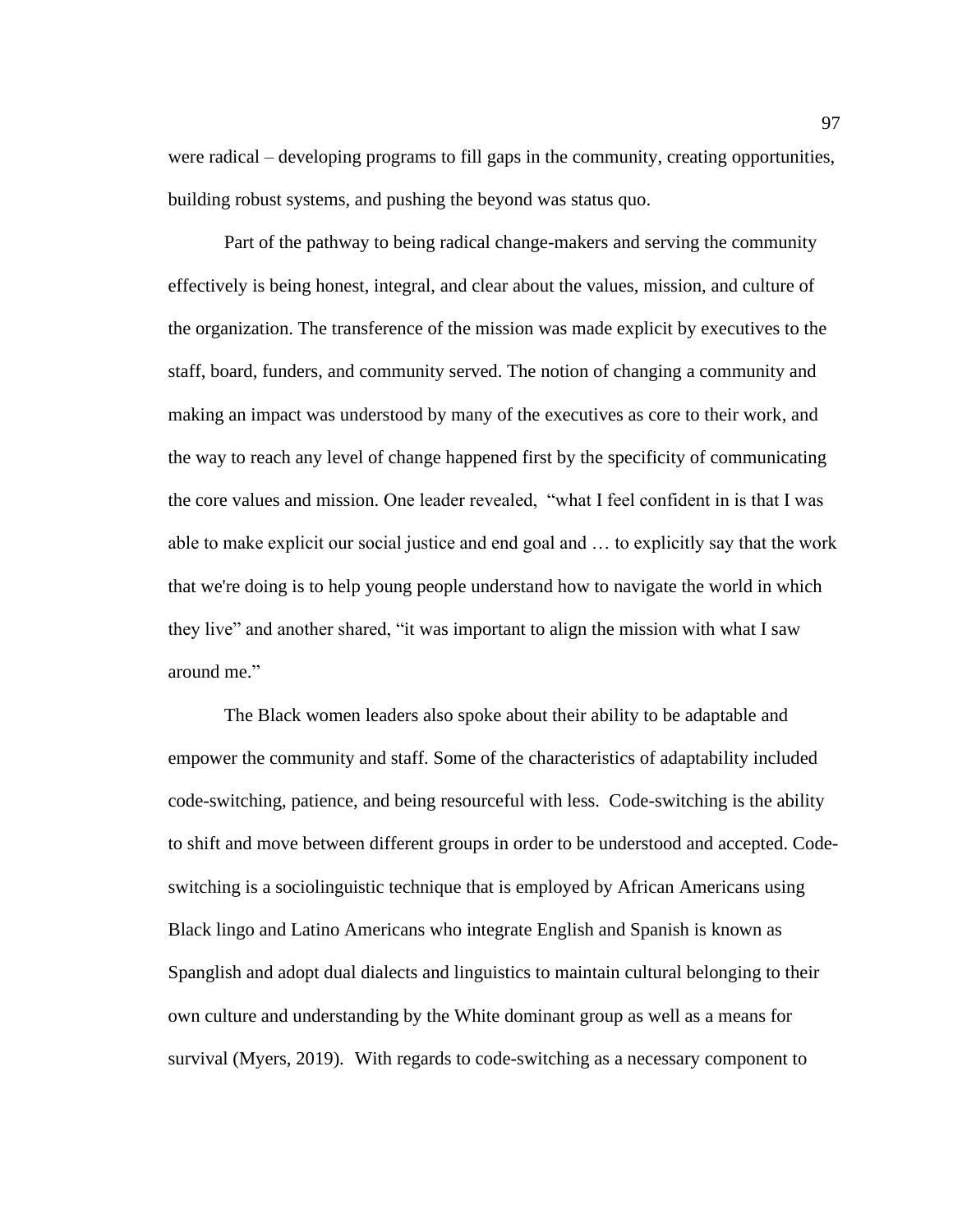overcoming barriers, leaders noted, "One of the primary skills and qualities I have to employ is "code-switching" and on a day to day basis…. I have to work hard to convince school districts that the model, approach and pedagogy is essential. Code-switching has been not only a process but a coping mechanism as well." Another leader shared about a meeting with a potential funder, "we know that the meeting would go back and forth in Spanish and English and Spanglish, right? We are just going back and forth, and it works. It has been amazing to me the times that we've shown up and see our own at the table, and they just don't get it." While code-switching has been employed, it still doesn't always yield results, is often disappointing, and part of a survival tactic of Black women leaders to be armored and operate within the complex dichotomy of their cultural identities.

Part of being adaptable was also employing a deep sense of patience to be effective in running the organization and getting results related to raising funds. One articulated in what has led them to overcome barriers, "so patience, a lot of patience for both the staff and the clients" and another leader shared relative to funding barriers and noting it's an ongoing process, "so the skill that I'm learning to employ, I guess mostly it's probably patience. Being patient because I'm used to getting things a lot quicker. I'm not used to hearing "no" that much. I'm used to when I work hard for things, I get the results right away."

Many of the executives cited on numerous occasions having to find ways to get the work done in creative ways often with great sacrifice and hard work and with fewer resources. One executive lamented, "when it was time for us to meet payroll, there was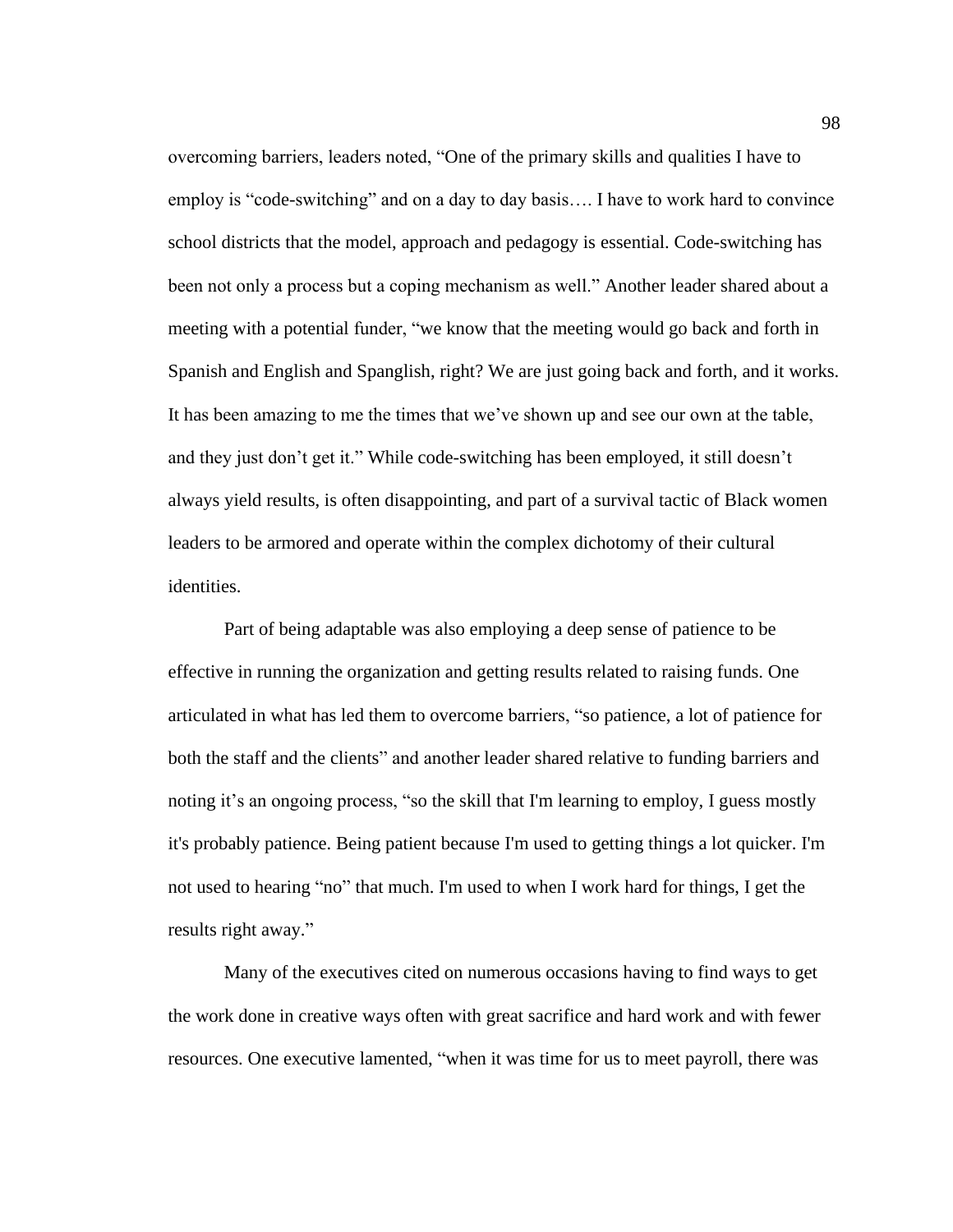always a check in the mail that would cover those resources, that payroll. I never knew from month to month where the funds were coming from, but for some reason, God had, I kid you not, God made a way for us." Another leader shared, "fundraising was also scary and nerve-racking, and there were many nights I stay up thinking, are we going to make payroll?" and another leader shared in that sentiment, "work-life balance is always a struggle. They're those things that are a struggle because you're trying to make payroll. Right? And so, I think that that is what I'm constantly thinking about." Leaders also shared their creative acumen, including, "I think more times than not we end up being the people who take over organizations and have to do that, have limited capacity" and another leader expressed, "I think I'm very entrepreneurial, so I think that has been kind of the main thing that has, I think led to my success in this role." Leaders were continually thinking about how the strategies implemented would lead them to effectiveness and long-term sustainability, including, as one executive shared, "reimagining it and figuring out what it would look like to be sustainable." Their entrepreneurial spirit and inner zeal guided the executives. The Black women's leaders own inner drive, adaptability, patience, and another coping mechanism has led them to be radical in imbuing change and transformation in their organizations.

Upon further examination of Black women leaders' impressions about sustainability and funding barriers as well as the ability to confront the complicated dynamics, many leaders built strong connections within the community and were strategic thinkers. The leaders were adept in making connections and saw that as a critical component to running their organization, fundraising, building a meaningful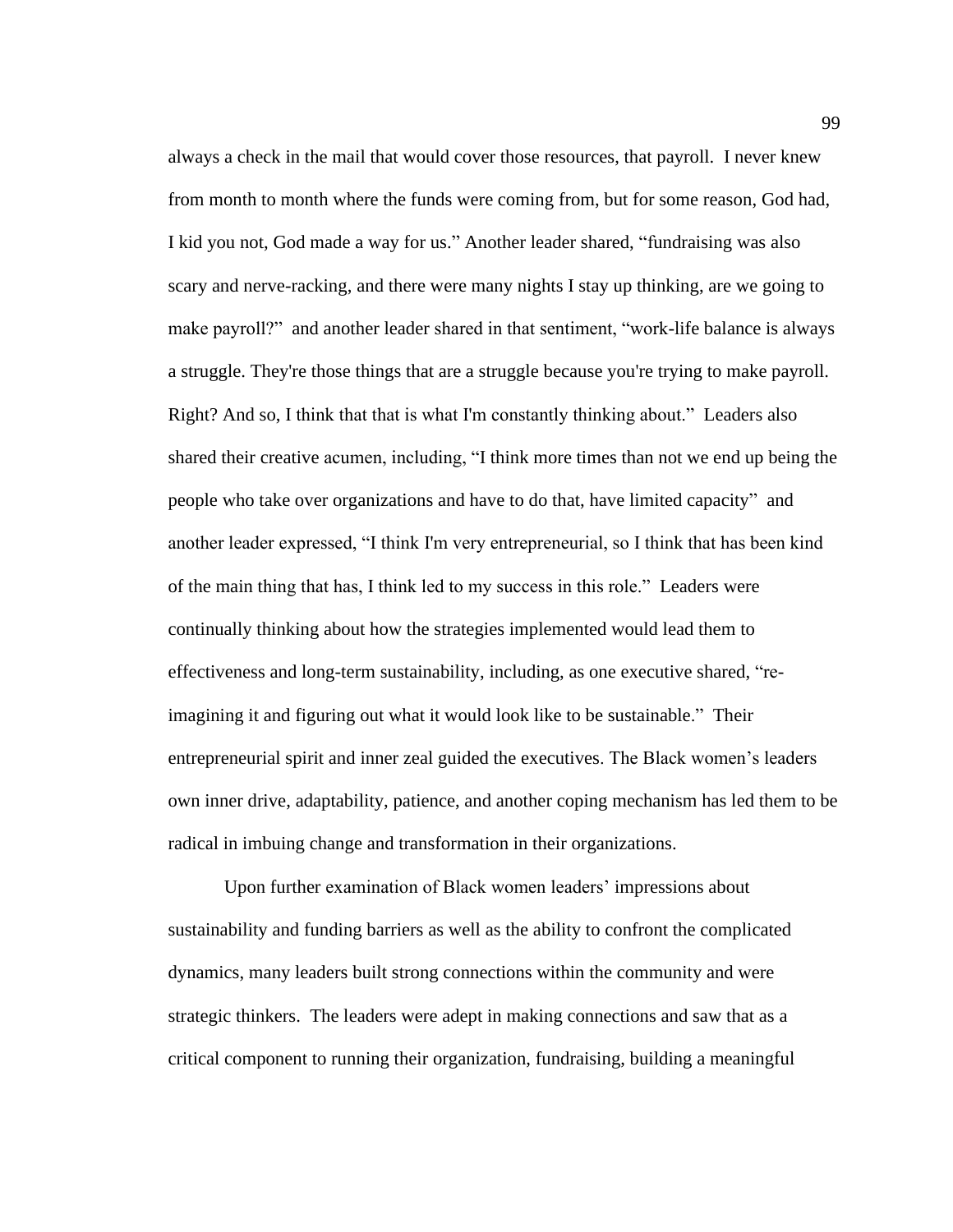rapport with the community, and dedicated staff to support the work. Black women leaders were dedicated to serving the community in ways that were authentic and embedded in their role positionality. There was a deep sense of solidarity and connectedness with the community as opposed to distancing and serving others. One leader shared, "It is about representing the constituency, serving, being part of that constituency. We're not helping our constituency or talking about our constituency as them and us. We are part of this whole community." Another shared how they are connected to the community, "organizations like ours that are doing the work that we do, that are grounded in the communities, that are informed by the issues that affect our community." The ability to connect with the community allowed Black women leaders to understand the needs, relevant programming deeply, and thus translate that into an appropriate funding request or community initiative. One executive shared her experiences in working within a predominantly Black community who were having challenges with specific programs in their communities, "the staff couldn't win over the community. And then I was able to come in and bring the community in and win over the community." The Black woman leader's connection with the community enabled trust and assurance.

#### **Fundraising Practices Are Driven by Resource Dependency**

This theme was constructed by many Black women executives who reported the desire to push the envelope against specific funding models and requirements set forth, but they struggled to operate within a system built with constraints while being dependent on funds for their survival. One leader articulated the funding system was synonymous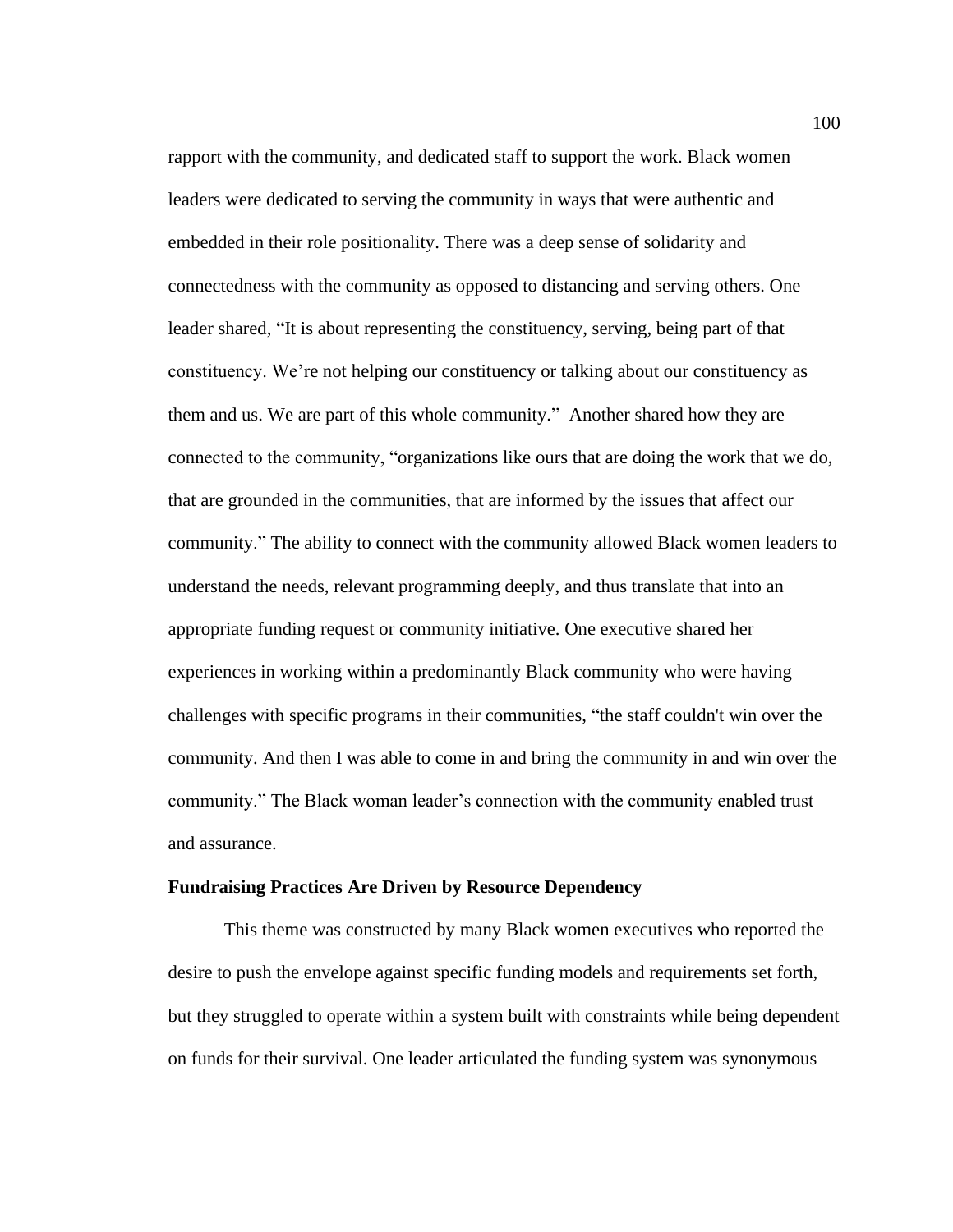with a dance composition, where if you are unfamiliar with the "movements", you do not gain access. One leader posed the question of how to get funders to invest in the "excellence and beauty" that already exists within the community alongside the challenges faced and questioned how funders could recognize both. They all recognized that relationship building was a pivotal element to fundraising and spent considerable time creating ways to develop and build relationships with funders and donors. Additionally, each funding stream, government, foundation, corporate, and individual all require a different approach, skills, and relationship-building strategy.

While the hypotheses of resource dependency theory were prevalent throughout the executives' fundraising strategies, including balancing power dynamics, control of resources determined by who holds power, obtaining resources impacts decision making, and the continual balancing act of uncertainty of resources. Many leaders highlighted having to develop strong relationships with funders in order to leverage funding. One leader identified their relationship with government funding more as a right than less than a privilege looking through the lens that government resources come from tax dollars, so they should be equitably shared.

Concerning the impact of resource dependency on decision making, each Black woman leader asserted some level of reliance on resources from funders and how that impacts their ability to hire, expand programs, and pay adequate wages. The uncertainty of resources was a consistent driver of resource dependency, as cited by leaders with fragile operating budgets and lack of contingency funds and reserves. One leader expressed that it felt like each fiscal year they were starting with a zero budget, indicating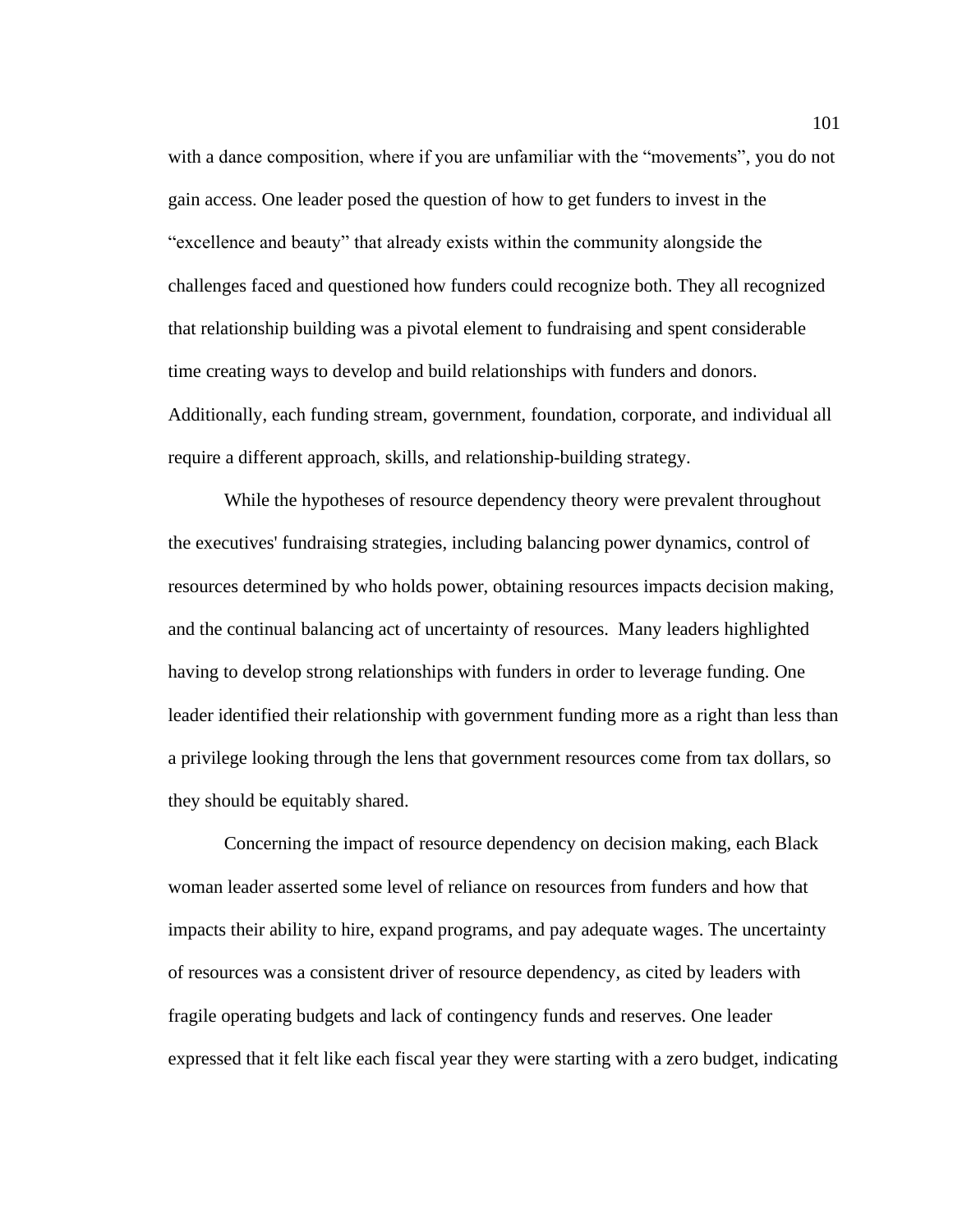the need to raise their entire budget and a reliance on year to year funding but a desire to acquire multiyear funding. In addition, the reliance on year to year funding creates a tremendous burden on executives. Nonprofit sustainability was recognized by all the Black women leaders and the vision toward remaining solvent and are working to develop strategies for continuity of the organization and the community served.

## **Funding Barriers Are Multilayered and Structural**

The Black women nonprofit executives interviewed expressed multiple challenges and barriers they experience in securing funds for their organizations. The challenges were multi-layered and spanned across four fundamental areas: personal, social, external environment, and organizational. This theme represents difficulties that Black women leaders faced in sustaining their organizations and ensuring its survival in the market.

**Personal barriers.** The first element of funding barriers refers to nonprofit executives' barriers experienced in leading with competing priorities that they grabbled with, including stress, having to manage with fewer resources, and coping with balancing work and life. The results indicated that each of these elements was linked to the lack of resources to hire an adequate amount of staff, and many executives emphasized handling multiple responsibilities beyond their primary roles. Also, their deep desire and passion for the community were reported as one of the driving forces to keep working with less with the strategic vision to expand funding resources. Many of the leaders cited seeking specific grants to keep the organization going, leveraging relationships with funders for additional support, seeking bridge loans, forgoing their pay, and even using their personal funds at the infancy stages of the organization to cover gaps in funding.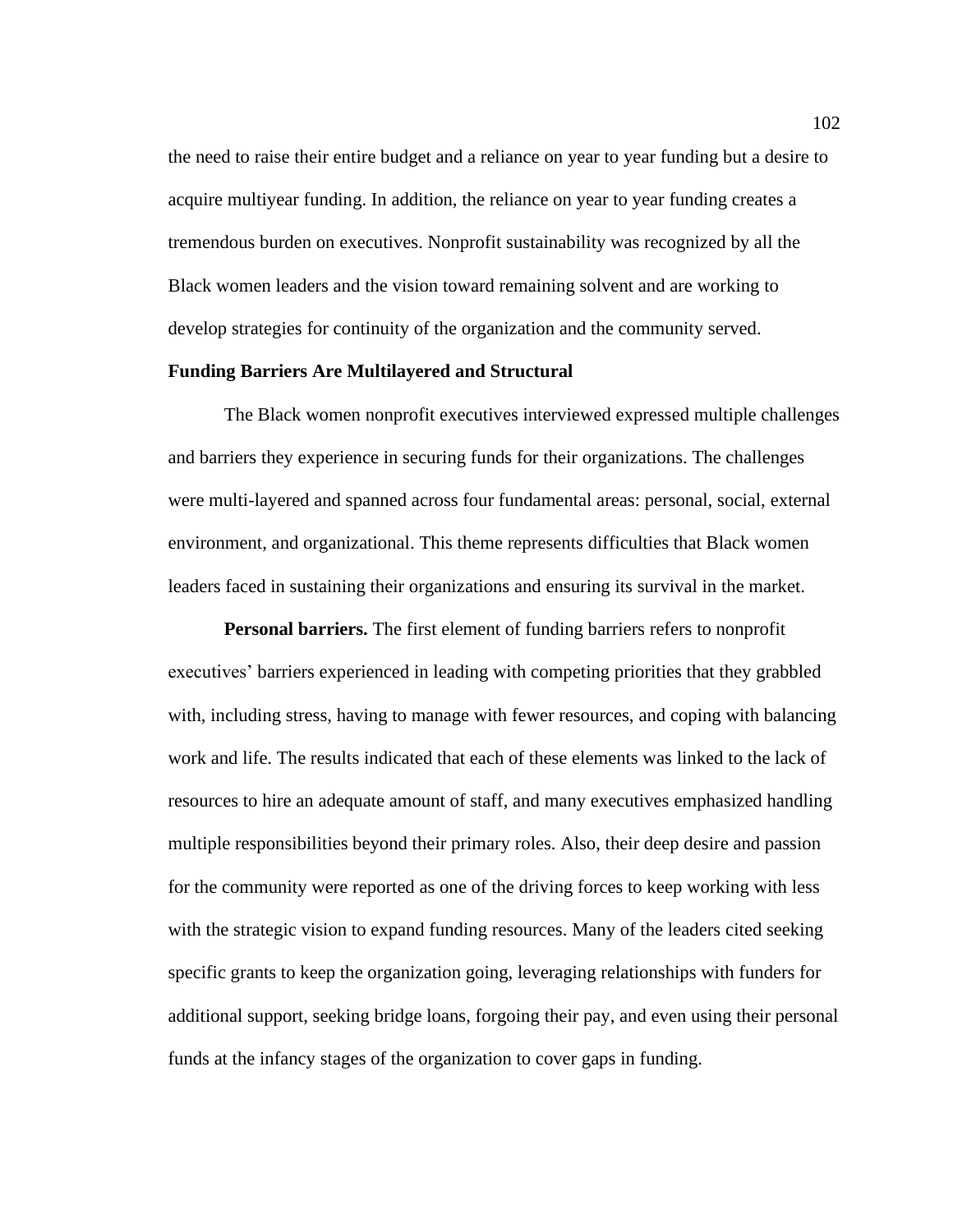**Social barriers.** The second element of funding barriers is categorized as social barriers. These barriers referred to the social networks, relationships, and connections necessary to obtain funding. Many executives reported that their lack of personal connections or their boards' connections to wealth was a challenge in raising funds from individual donors. One leader reported:

But I think sometimes I don't have access to those places and spaces where people who have money want to engage. So, I think that's always the question that we have to answer. I think I have a very strong network from... If you think about my educational background, you think about my experience. But that doesn't necessarily get me access to the boardrooms of major corporations or what have you. And that's why you need a board to be able to do that, to help you with that. But then it's, "How to get access to those folks?"

This sentiment was shared by many Black women leaders and the need to continually focus on attracting and building boards that can connect them to resources and funding. Additionally, underlying social networks and connections were many of the Black women leaders were well educated with multiple degrees from many prominent and prestigious universities; but were still challenges in leveraging relationships with wealthy social networks.

**Organizational barriers.** The third element to funding was synthesized from the results and linked to being underfunded. A few executives reported a heavy dependency on one area of funding and the lack of diversification of funds as well as lack of staff to support a more in-depth focus on raising funds in certain areas. The inability to hire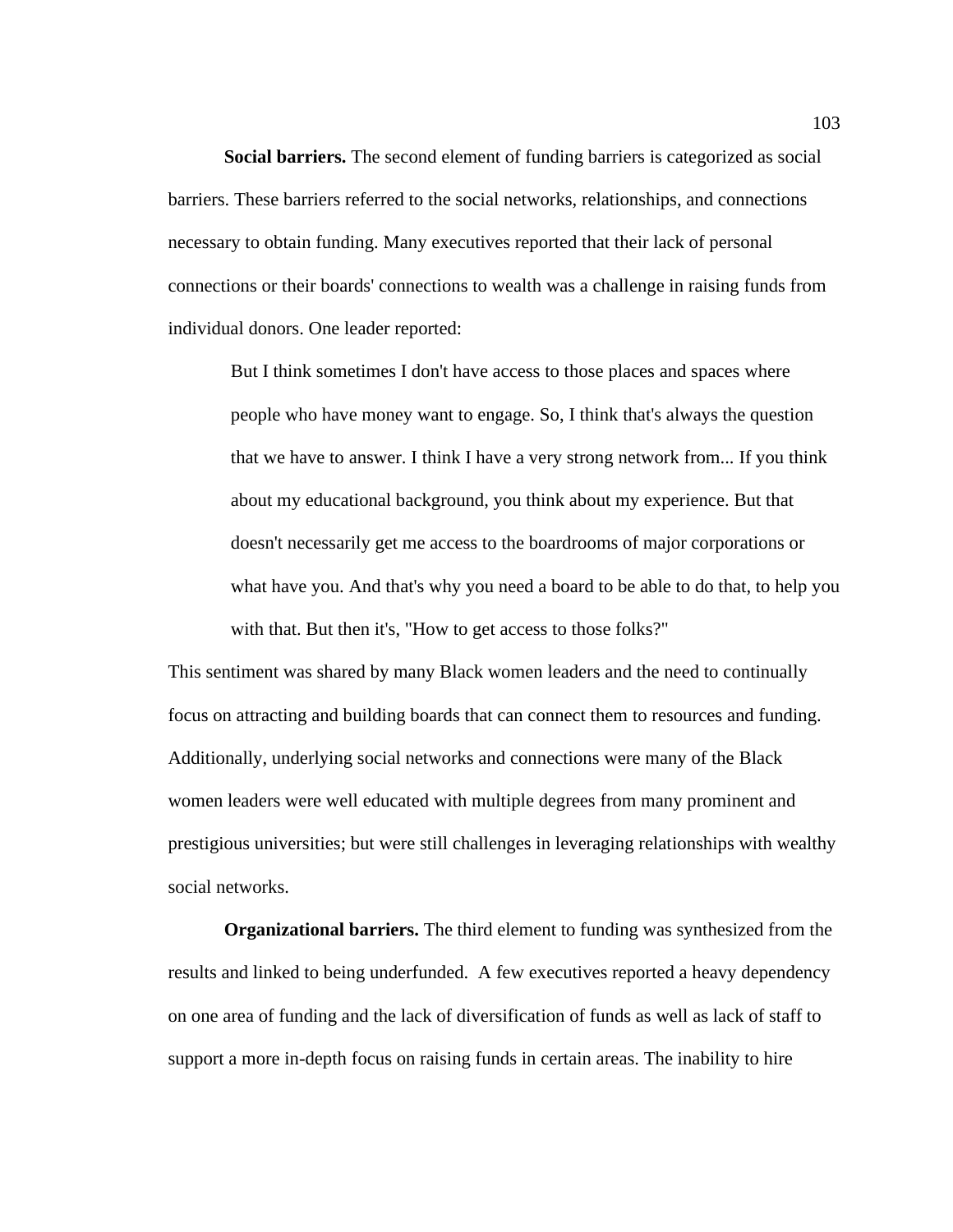development staff hindered the executive's ability to fundraise effectively. They were handling the negotiation, writing proposals, as well as reporting on results. A few executives shared the value of having a creative and talented staff and how it supported them in taking their organization to the next level and higher capacity. One leader shared, "Everybody on my staff comes to the table, and everybody speaks, and everybody's heard. It's a brilliant and intelligent staff." Another leader shared similar sentiments about the value her staff brings to the organization in areas of innovation and forward-thinking, "that's why it's helpful that most of our staff is under 30 because they're constantly teaching me and pushing back when I go to my old traditional overworked and underpaid ways. No, nobody's doing that anymore." Concerning supporting the organization, Black women-led organizations have to think strategically about how to surpass the organizational barriers that are linked to their ability to successfully funds, investing in staff and infrastructure is among the priorities. As one leader asserted, "I think where we've been able to invest in staff too, one, either be support and development or to create more opportunities to share our story and tell our story, I think we've been able to do that…we have to be in a position to really to leverage what we have." Black women executives have to leverage all opportunities alongside multiple challenges, which they report requires creativity, tenacity, and strategic thinking.

**External environment.** The fourth element to funding barriers was categorized as external environmental factors that affect access to resources. Black women leaders articulated that some of those challenges were the system itself as well as was how those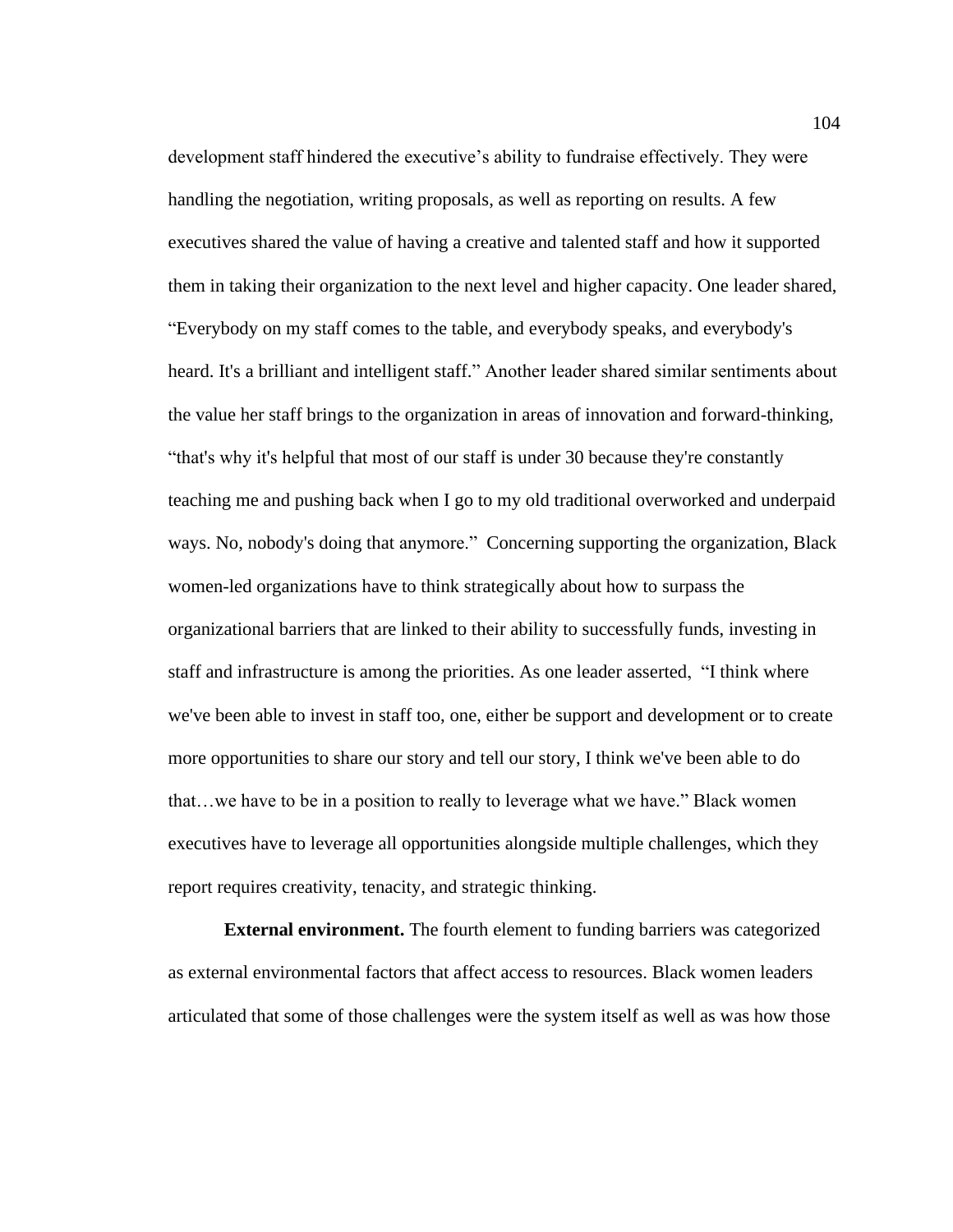in leadership positions in the philanthropic community respond and perceive Black women leaders.

Structural racism was cited as part of the problem, that the funding model itself is set up for Black women-led organizations not to survive as well as implicit biases and racism is demonstrated in the selection of nonprofits for funding. Some of the executives mentioned that seeing more organizations led by White leaders serving communities of color having more success in funding and funders not recognize the investments of Black-led organizations was disheartening and frustrating. Also, funders not understanding the deep-seated connections and understanding that Black-led organizations have in serving their communities as well as being compared to other models for other communities that don't fit the needs of communities that represent African, African- American, Latino, Asian or Native American communities. Many executives also shared their desire to have deeper connections with funders as well as establishing authentic relationships whereby funders have a desire to understand the critical issues facing the communities served.

Many executives expressed having multiple degrees, credentials, training, and years of experience in the nonprofit sector and for-profit sector and still having to prove themselves over and above their White counterparts and feeling underestimated. One executive asserted, "We always have to prove ourselves in order for us to get what we want. And no matter how great and how wonderful we may think it is, there's always somebody out there who is going to think it's not." Another leader cited, "as a Black woman I am often underestimated, and people ask a lot of me, funders ask for more site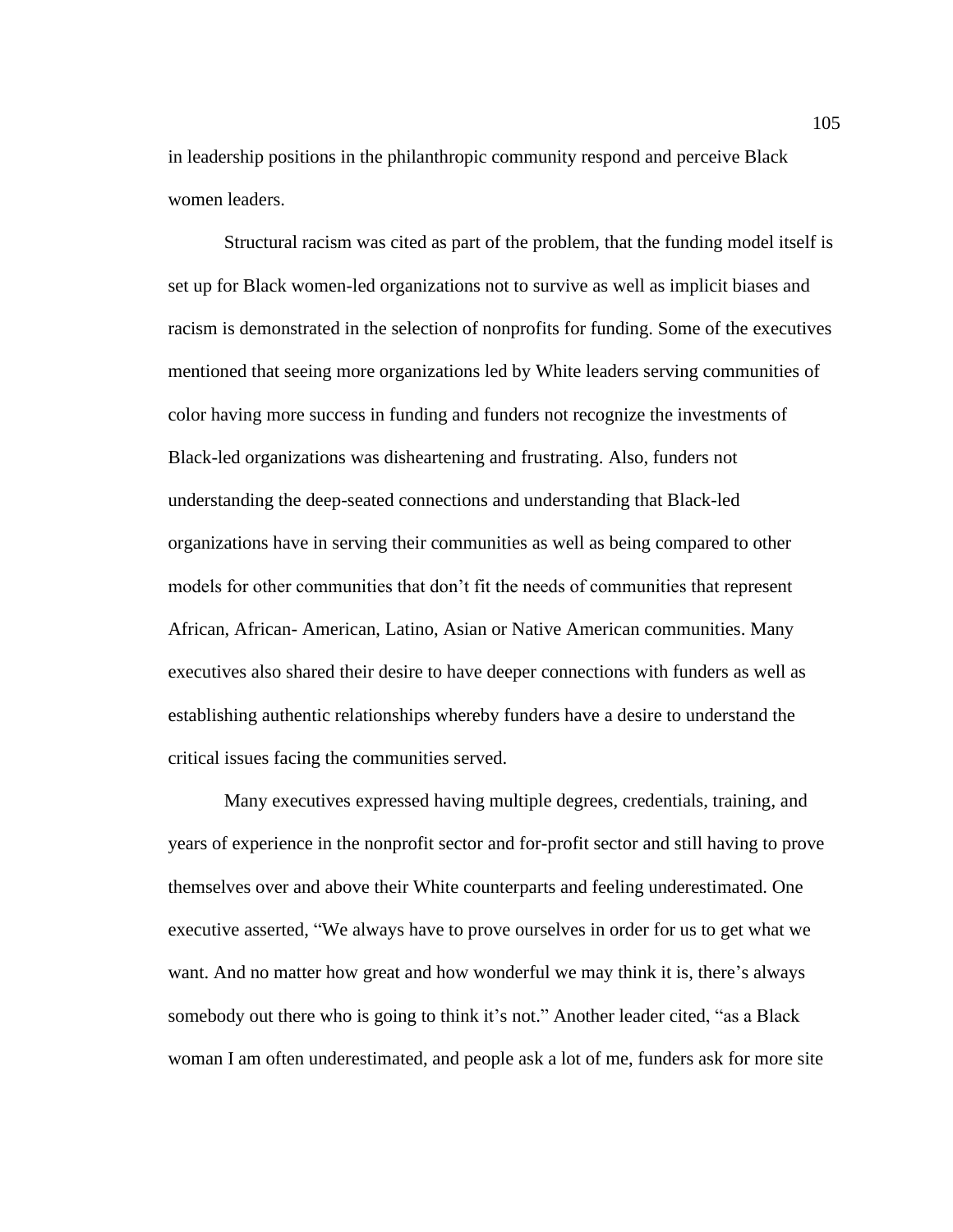visits than usual, they ask for more data. It has made me think and reflect about my qualifications even though I have obtained a lot, gone to a prestigious liberal arts college." Black women leaders come with a multitude of experiences and knowledge, leveraging them simultaneously against having to establish legitimacy and face resistance. In light of these obstacles, they have found strength and drive to continue to serve the community.

#### **Summary**

This qualitative descriptive phenomenological study explored the perceptions of Black women nonprofit executives funding strategies and activities to sustain their organizations located in marginalized communities. The data collection methods, including open-ended semistructured interviews of 9 Black women nonprofit executives from organizations in New York City. I engaged in three levels of coding: holistic, in vivo, and pattern coding to develop themes from the data.

This qualitative study revealed answers to the main research question through the emergence of three major themes: one, adaptability and resiliency, two, fundraising practices are driven by resource dependency; three, funding barriers are multilayered and structural. The three themes revealed the challenges Black women executives faced in obtaining funding and how they navigated those hurdles. The first theme highlighted while Black women leaders faced burdens and high levels of stress, they employed acquired and innate skills and strategies to sustain their organizations and remained optimistic about the future of the organization. Black women leaders cultivated innovative programs and were dedicated to supporting the empowerment of the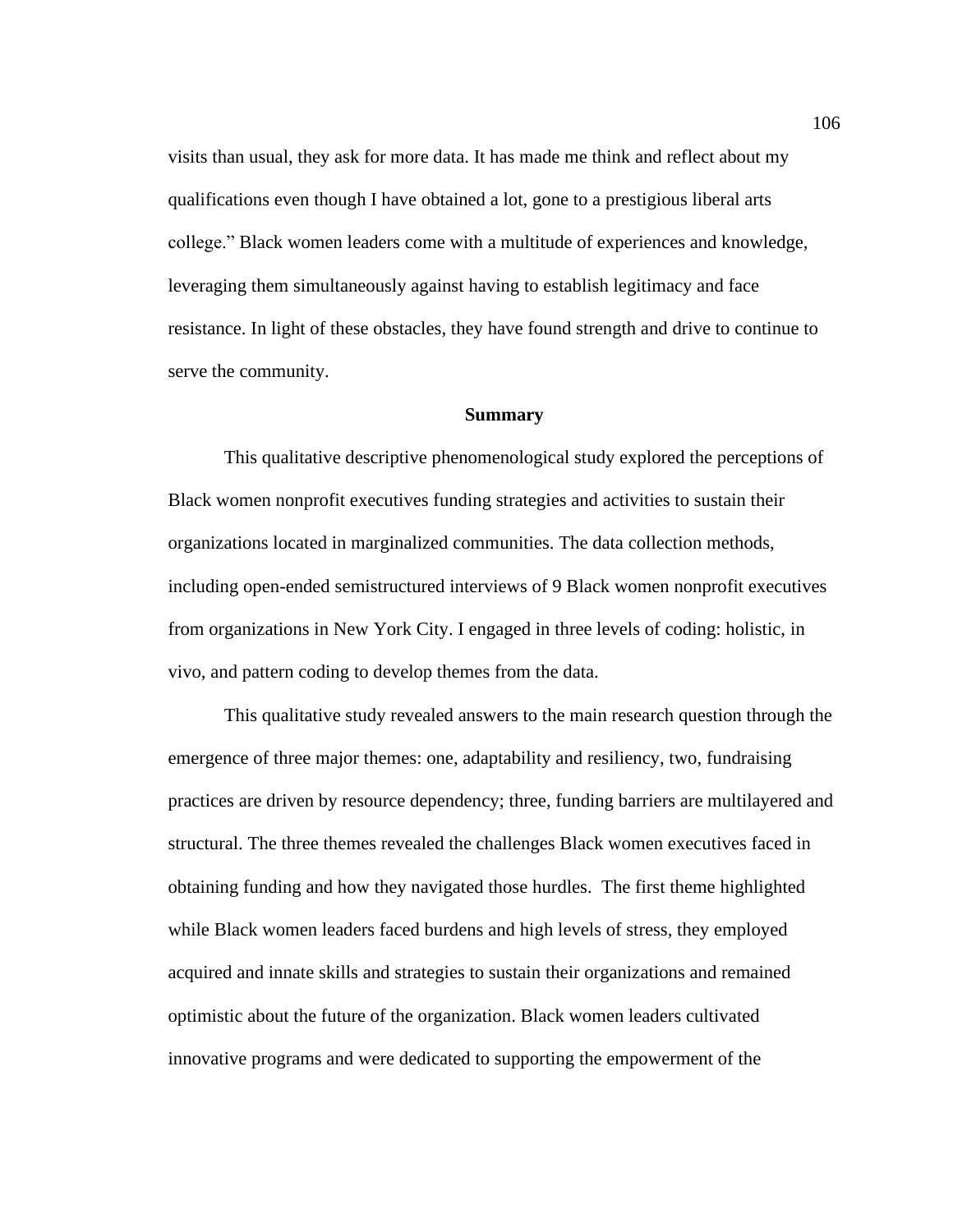community served. The first theme, adaptability, and resiliency, emphasized Black women leaders' ability to leverage, build, and create deep relationships in the community. Black leaders had a profound understanding of the needs of the community, whereby they were able to translate that awareness into funding negotiations and acquisitions.

The second theme, fundraising practices are driven by resource dependency, which was connected to Black women's leaders' strategies to obtain funding resources, indicated their unique positioning with funders and the desire to develop stronger links. The second theme interprets how Black women leaders incorporated specific fundraising strategies based on identified gaps in their budgets, leveraging relationships with funders, organizational capacity, and desires to grow and expand their organization. It revealed that many Black women leaders were reliant on various sources of funding, including from government and foundations. Many Black women leaders also were continuing to grapple with individual giving and corporate funding, which was identified as needing more staff capacity, social networks with high-level influences well as boards with connections to wealth. Fundraising strategies were guided by a heavy dependence on specific funding sources and were the impetus for how leaders prioritized funding strategies. The main hypotheses of resource dependency theory emerged from the data as related to the second theme as revenue acquisition strategies in the nonprofit sector are sometimes precarious and built on the nuances and power constructs of the philanthropic sector. Funders specific policies often control how the resources are allocated across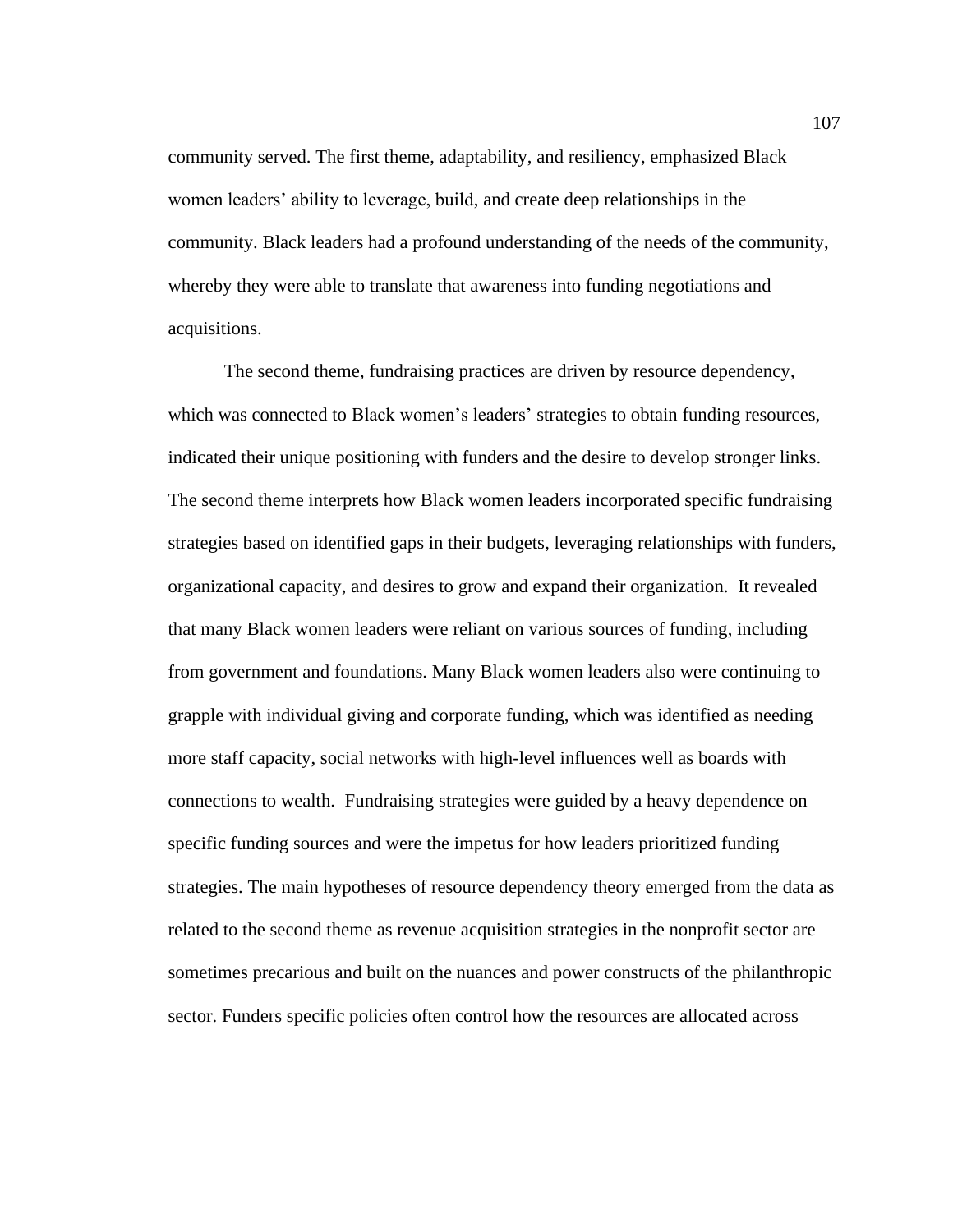communities, each having their specific guidelines surrounding how to distribute those funds.

The third theme, funding barriers are multi-layered and structural, revealed the complex dynamics that Black women leaders have to endure. Additionally, Black women leader's management of those dynamics causes a tremendous amount of burden while simultaneously trying to cope with structural and systemic racism. Black women leaders continued to be creative, determined and engaged in deep strategic thinking to sustain their organizations.

The study revealed and highlighted various subtleties of the lived experiences of Black women nonprofit executives working to sustain and secure funding. The problem addressed in the study was the gap in knowledge of understanding how Black women nonprofit overcome barriers, and there was little known about the extent of those barriers as well as its impact. The purpose of this study was designed to explore Black women's experiences and make space for their perceptions as they cultivate and empower historically marginalized communities. The challenges they face are in tandem with the undue burdens of poverty in under-resourced communities. In Chapter 5, I interpret key findings, discuss the limitations of the study, offer recommendations for future research, and present a conclusion to the study.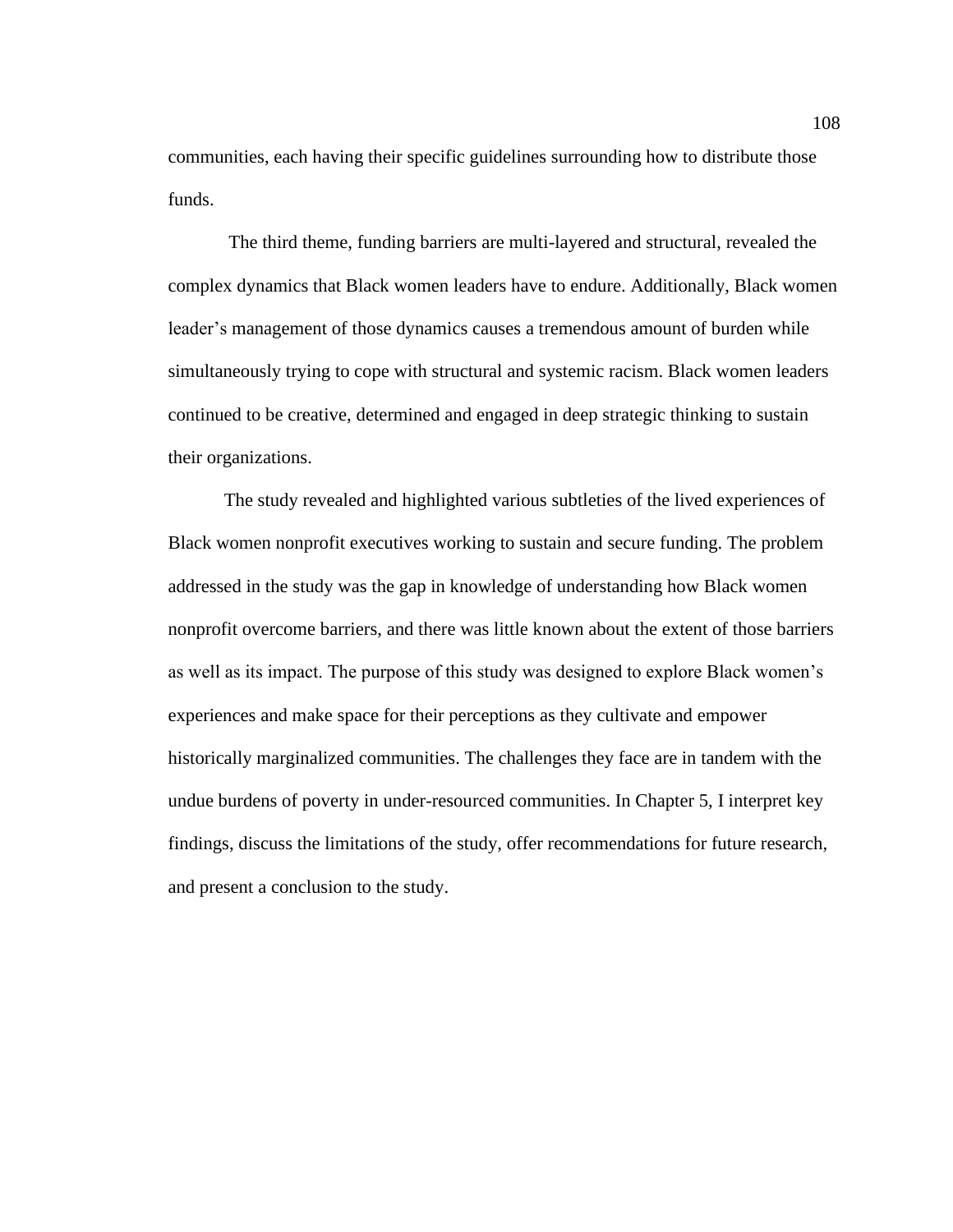Chapter 5: Discussion, Conclusions, and Recommendations

### **Introduction**

The purpose of this descriptive phenomenological qualitative study was to gain an understanding of the lived experiences Black women nonprofit executives and how they perceive navigating and securing funding specifically for organizations in low socioeconomic and disadvantaged communities. This study was essential to investigate and make space for the voices of Black women nonprofit executives whose experiences are underrepresented in the research literature (Hossein, 2017). Additionally, I explored perceptions of Black women leaders in communities that have been historically underrepresented, underresourced, and marginalized. Conducing a descriptive, phenomenological qualitative study allowed me to obtain a comprehensive and rich understanding of the lived experiences of Black women nonprofit executives.

Key findings of this study indicated three overarching themes: (a) Black women leaders emphasize adaptability and resiliency, (b) fundraising practices are driven by resource dependency, and (c) funding barriers are multilayered and structural. The themes clarify the perceptions of Black women leaders' regarding funding acquisition strategies in the nonprofit sector and specifically for their organizations located in urban and historically marginalized communities. Aligned with the theoretical foundation for this research and the study's literature review, the findings revealed that Black womenled organizations face multiple and multilayered challenges in obtaining resources and are impacted by the structure and power dynamics of the philanthropic sector. These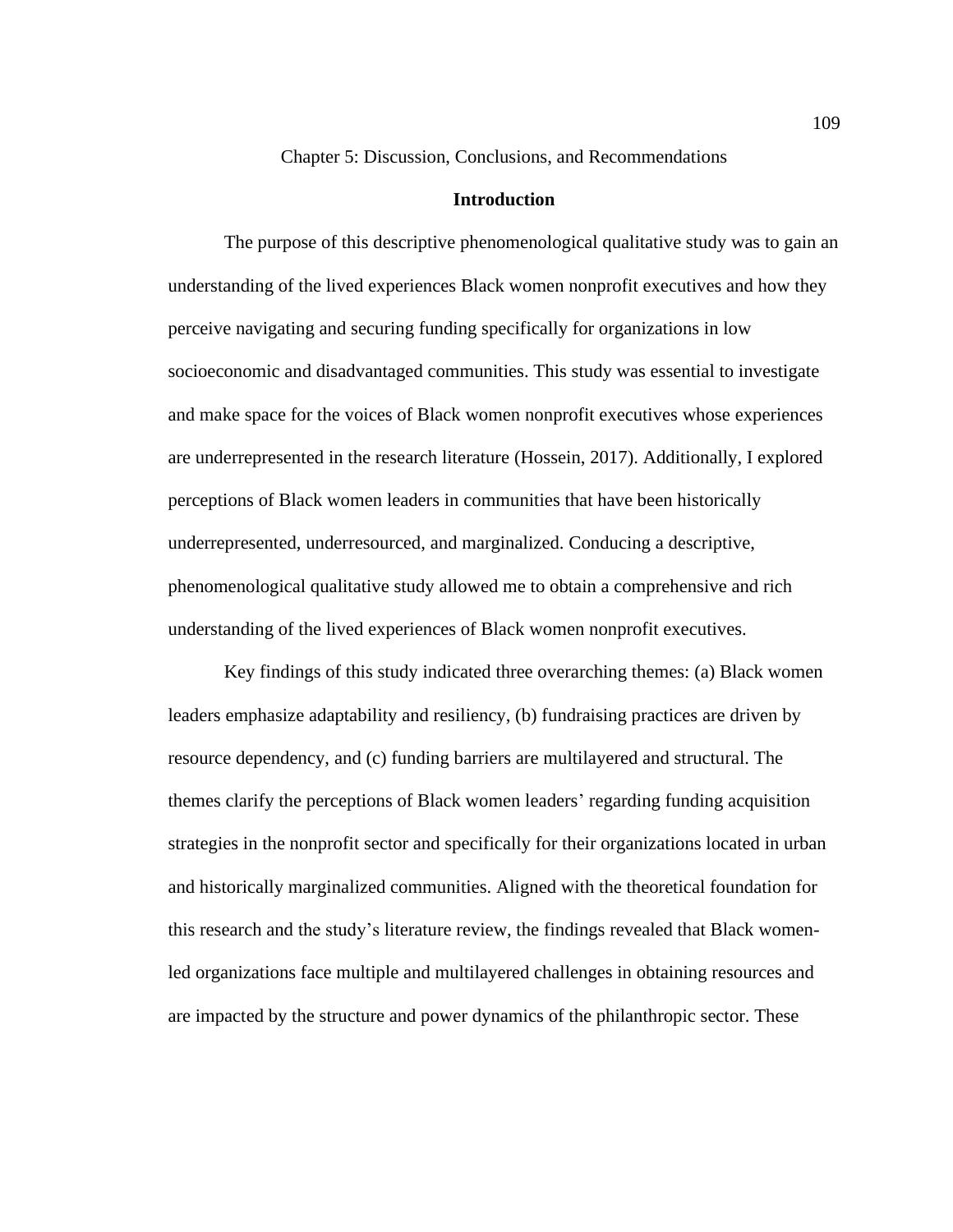challenges are linked to other social and organizational deficits and influencers affecting funding acquisition.

#### **Interpretation of the Findings**

The purpose of this qualitative study was to gain a deeper understanding of what underlies the decisions, choices, perceptions, beliefs, and attitudes of Black women nonprofit executives in an increasingly competitive nonprofit sector. I built upon existing literature to answer the central RQ: What are the perceptions of Black women nonprofit executives in regard to overcoming funding acquisition barriers in order to serve their nonprofit organizations in marginalized communities effectively? Flores and Matkin (2014) emphasized that there was limited research on the perceptions and experiences of senior leaders in nonprofits and their strategies to overcome hurdles. In conducting this study, I wanted to further learn about specific strategies that are employed to manage identified obstacles relative to raising funds effectively. Resource dependency theory (Pfeffer & Salancik, 2003) was used as a theoretical framework to understand the underpinnings of the behaviors of Black women nonprofit executives as well as their perceptions of the external environment's response to their decisions and choices.

#### **Black Women Leaders Emphasize Adaptability and Resiliency**

Participants in this study confirmed Holley's (2003) argument that Black-led organizations are connected to the issues of the community, trusted by the community, have a deep understanding of the culture and needs, and authentically attempt to develop meaningful relationships with those they serve. Additionally, in concurrence with the literature (Holley, 2003; Hossein, 2017; Lu, 2015), participants in this study shared their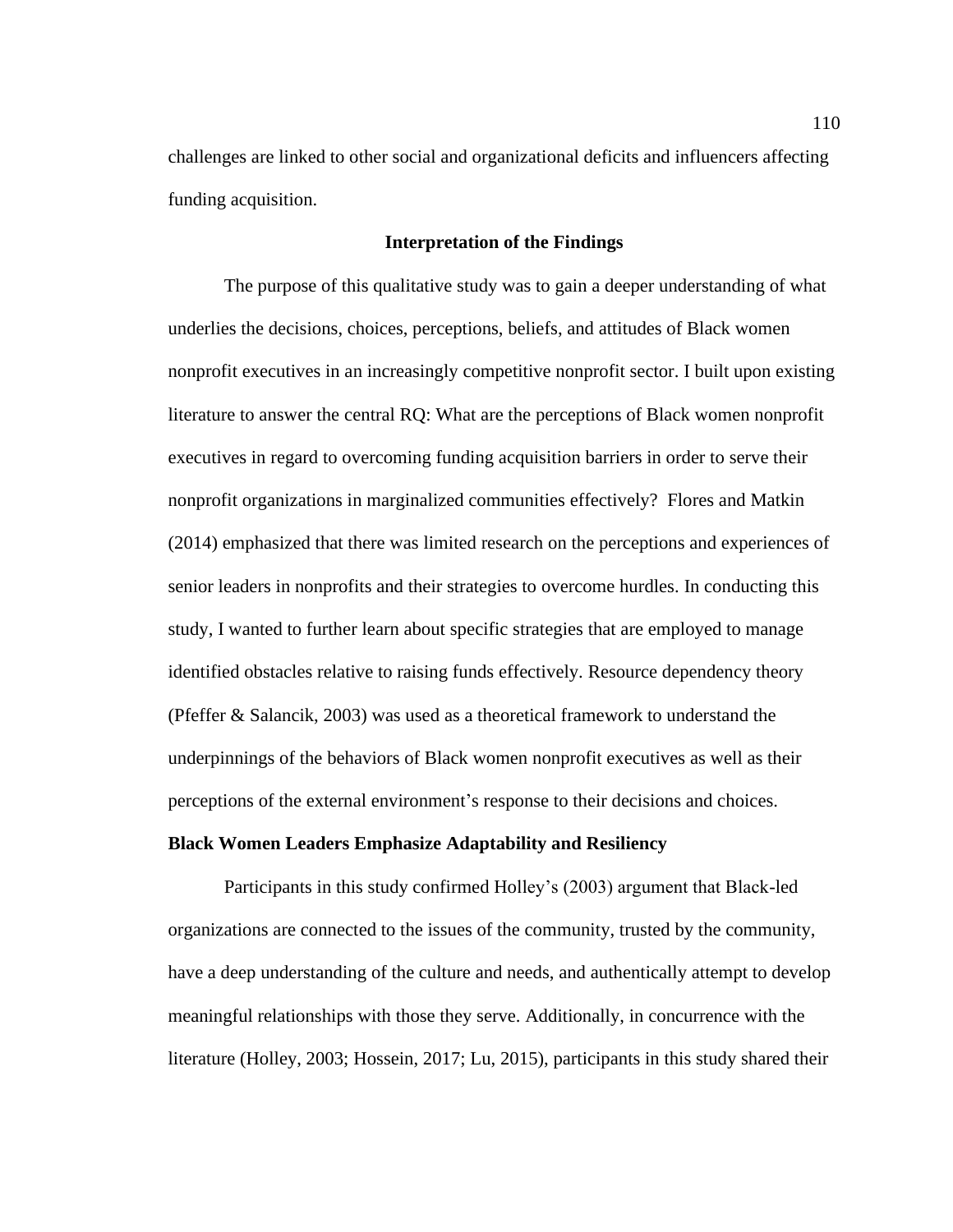genuine desire for the empowerment and healing of the community as a whole. Furthermore, participants in the study confirmed Gooden, Evans, and Pang's (2018) argument that Black-led organizations' desire to actively seek and build relationships in the community makes them better positioned to serve their communities. Many participants articulated that because of their positionality, funders should recognize their value and unique approaches to resolving and supporting the issues affecting the communities served. Participants were of the opinion that funders were financing organizations serving marginalized communities led by White leaders instead over their Black counterparts and hope that Black women's leaders' position in the community would be recognized and valued.

The idea that Black women leaders who lead organizations in marginalized communities demonstrate the ability to recover quickly from difficulties is in alignment with Flores and Matkin's (2014) arguments that leaders from minoritized groups have to develop other skillsets to effectively overcome barriers that are adversely different from their White counterparts in the field. Moreover, the literature revealed that Black women leaders' resilience was as a result of their sincere dedication, drive, and inner zeal. Additionally, as Flores and Matkin revealed, many participants shared descriptions about the impetus for their long-term commitment to the survival of their organization. The sentiments included drawing inspiration from others and a robust sense of self-worth and value. In alignment with the literature (Terrana, 2017; Weng, 2014), the results showed that passion was a high driver for success in overcoming barriers. Participants in the study were able to overcome barriers related to racial stereotyping, racism, sexism, and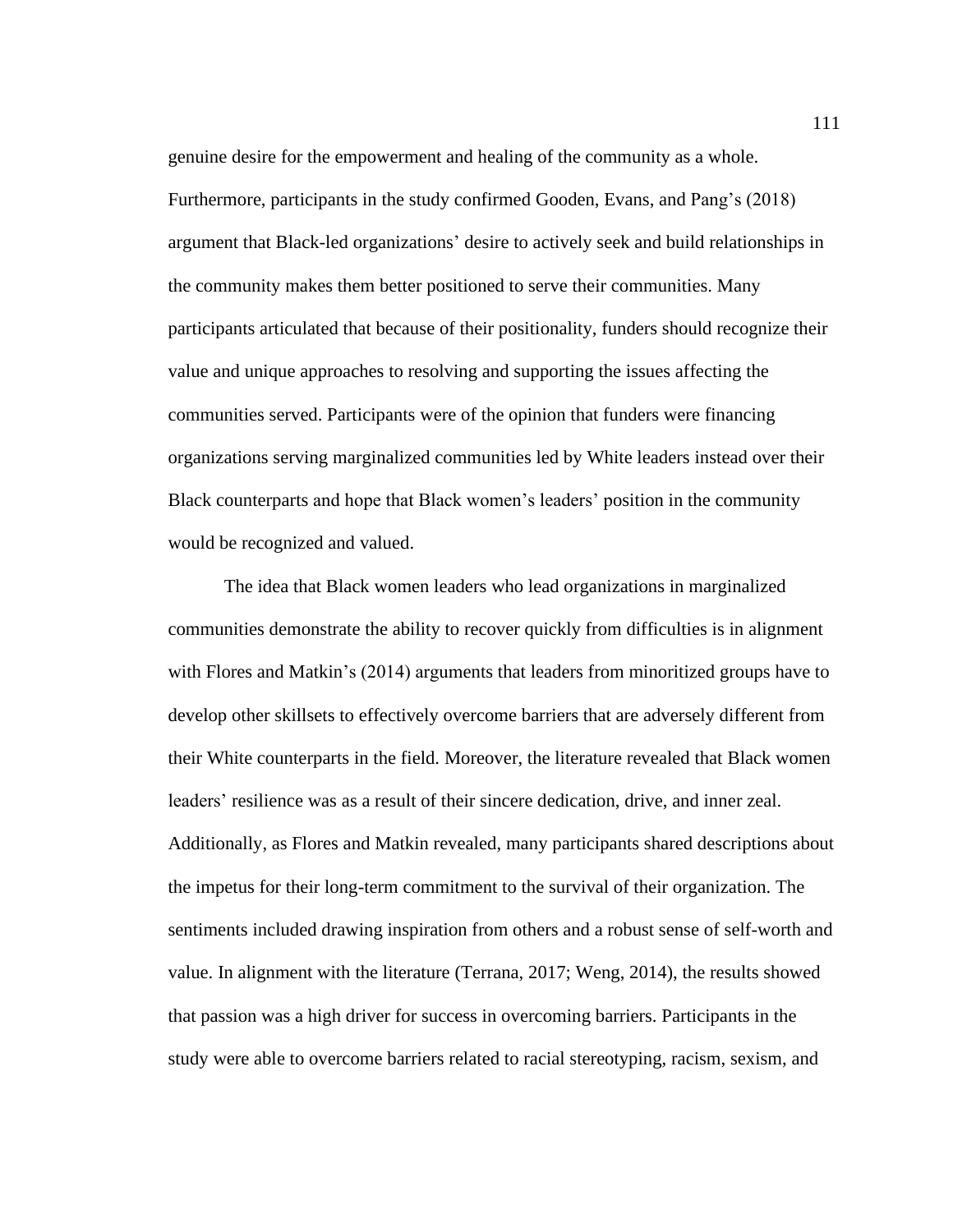fewer resources, and as the results revealed, often went beyond their obligations as executives of their organizations.

The findings confirmed previous research about Black women leaders' inspiration and impetus to their change communities in spite of the many hurdles that they face (see Flores & Matkin, 2014). In addition, Black women leaders in the study reported having a strong allegiance to the community alongside a strong belief in the mission of the organization and a social justice pedagogy that involved centering healing and empowerment as core components of their work. Black women leaders in the study also emphasized empowering and developing their staff as a critical component to healthy programmatic and organizational outcomes. Adaptability was revealed in the findings as a core skill, including one participant expressing that the ability to code-switch is a mechanism to cope, as well as to move between different groups, and garner acceptance and understanding within the community. However, this mechanism was not revealed in the previous research as a part of Black women leaders' ability to be adaptable and tread new pathways. Some Black women leaders in the study reported having to develop skills to establish connections with funders, individual donors, and other key stakeholders, and stressed the need to employ specific skillsets to get the funder's attention. Others felt uncomfortable with being inconsistent with how they communicate naturally in order to gain the attention of donors.

#### **Fundraising Practices Are Driven by Resource Dependency**

Nonprofit sustainability and financial viability are some of the driving forces around Black women leaders' fundraising goals, and the literature revealed that nonprofit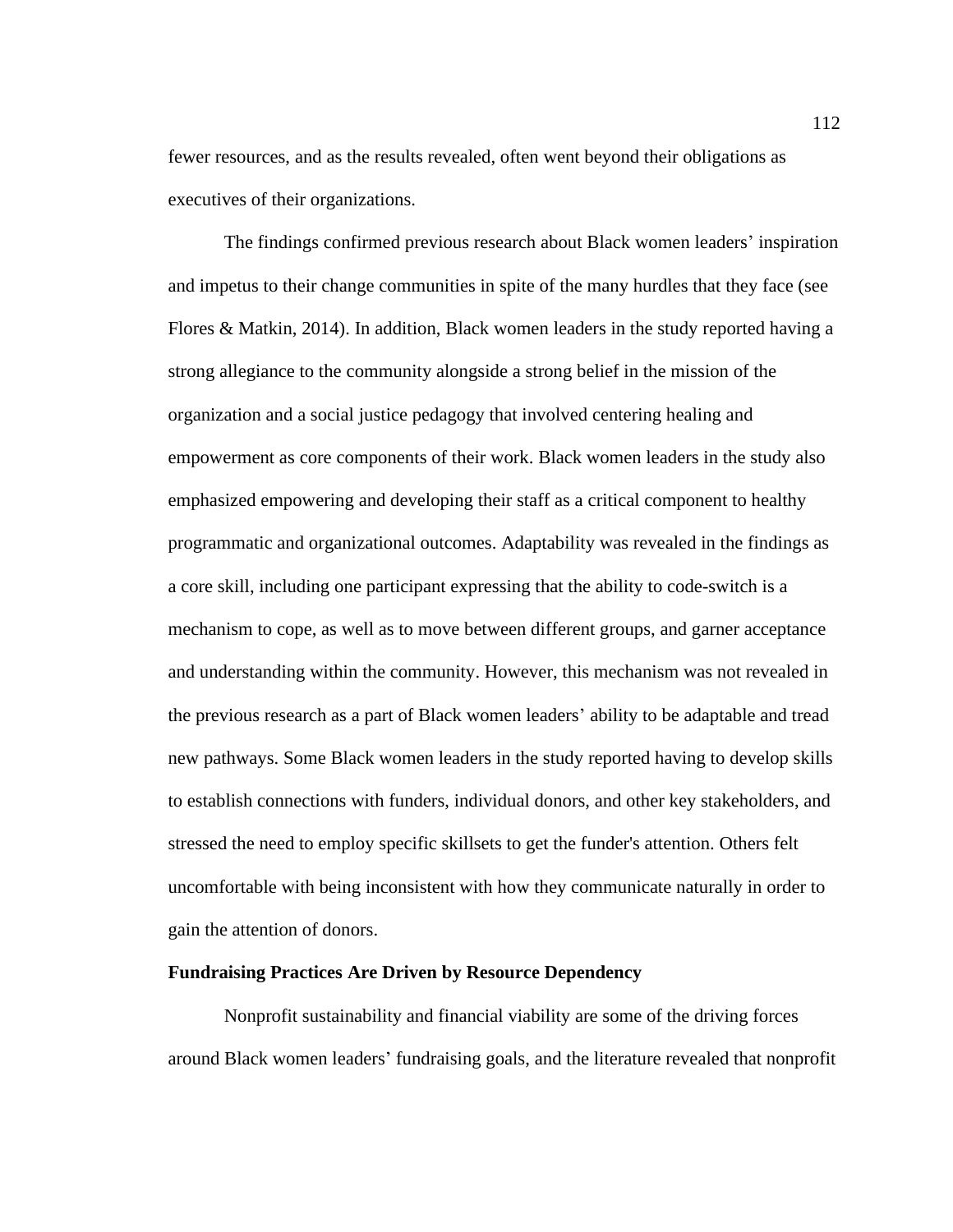leaders strategic footing put them in a better place to eliminate levels of uncertainty and vulnerability (Hu & Kapucu, 2017; Lin & Wang, 2016). Although Black women leaders in the study reported having a reliance on distinctive funding sources, including government and foundation, they felt some sense of vulnerability to periodic funding gaps during the fiscal year either as a result of waiting for reimbursements from government funding or the timing of the majority of their funding. Some leaders expressed having experienced worry about how to continue paying staff until funding was received, as well as feeling as though they were starting their budgets from scratch each year.

In addition, Black women leaders in the study reported that their reliance on certain levels of funding impacted their ability to hire staff and expand programming, and that these challenges drive how they sought funds (e.g., seeking funds for programming and capacity building as well as trying to diversify their funding pool and multiyear funding). The findings of the study confirmed Froelich's (1999) argument that nonprofit leaders have sought to manage uncertainty and reliance on one source of income by diversifying their revenue. Additionally, the results of the study highlighted that Black women leaders were continually thinking about specific fundraising strategies to ensure the sustainability and long-term success of the organization, including building all levels of revenue.

### **Funding Barriers Are Multilayered and Structural**

Black women leaders' perceptions of the funding environment were consistent with Villanueva's (2018) argument that the fundraising process generates barriers for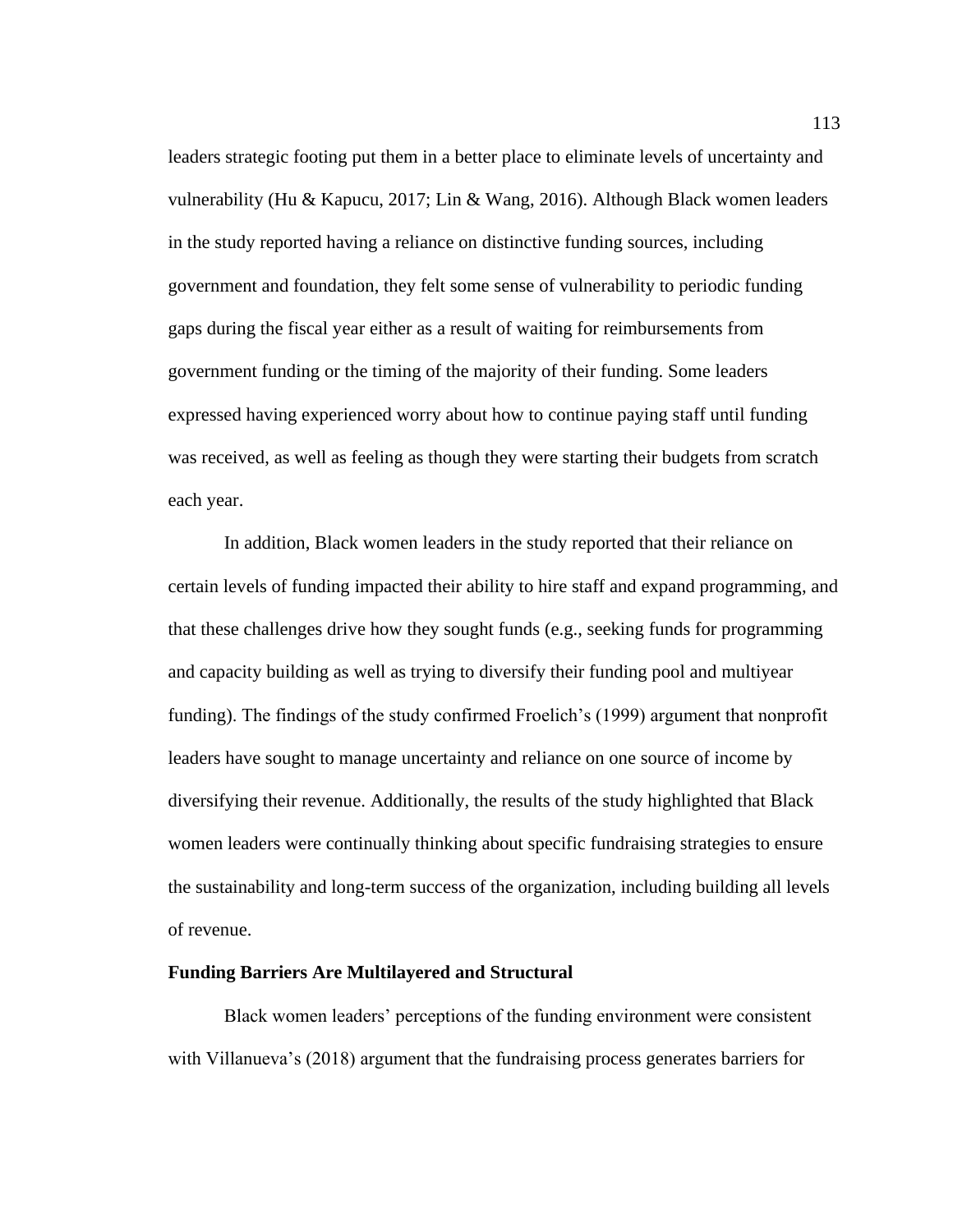minority-led organizations and impedes access to certain levels of funding. Black women leaders in the study reported having experienced several layers of challenges, including overt and systematic racism, ageism, sexism, as well as barriers connected to social and external environments, and organizational contexts.

**Personal barriers.** The results of this study confirm some of the knowledge about the personal challenges that Black women leaders face. Previous literature asserted that Black women leaders have to employ alternative strategies to pool resources for their organization including engaging in social enterprises and more fees for service models (Hossein, 2017). However, the previous literature did not focus on the implications of the personal sacrifices associated with seeking funding. Black women leaders in this study expressed experiencing stress, shifting to attain an appropriate work-life balance, foregoing their salaries, and using personal resources to cover their budgets. Additionally, findings from the study indicated that from Black women leaders' recounts of strategies to overcome barriers, they also were focused on self-care and wellness, pointing to selfhealing as a prerequisite for healing the community as well as being grateful, courageous, and having compassion for others and themselves.

**Social barriers.** The findings from the study reveal and confirm the previous literature centered around the lack of social connections as one the biggest inhibitors to building an individual giving pool in Black-led organizations (Kunreuther & Thomas-Breitfeld, 2019; Moldavanova & Goerdel, 2018; Terrana, 2017; Weng, 2014). All of the participants shared one of the challenges with obtaining resources from individuals was a lack of relationship with social networks with wealth and lack of understanding from the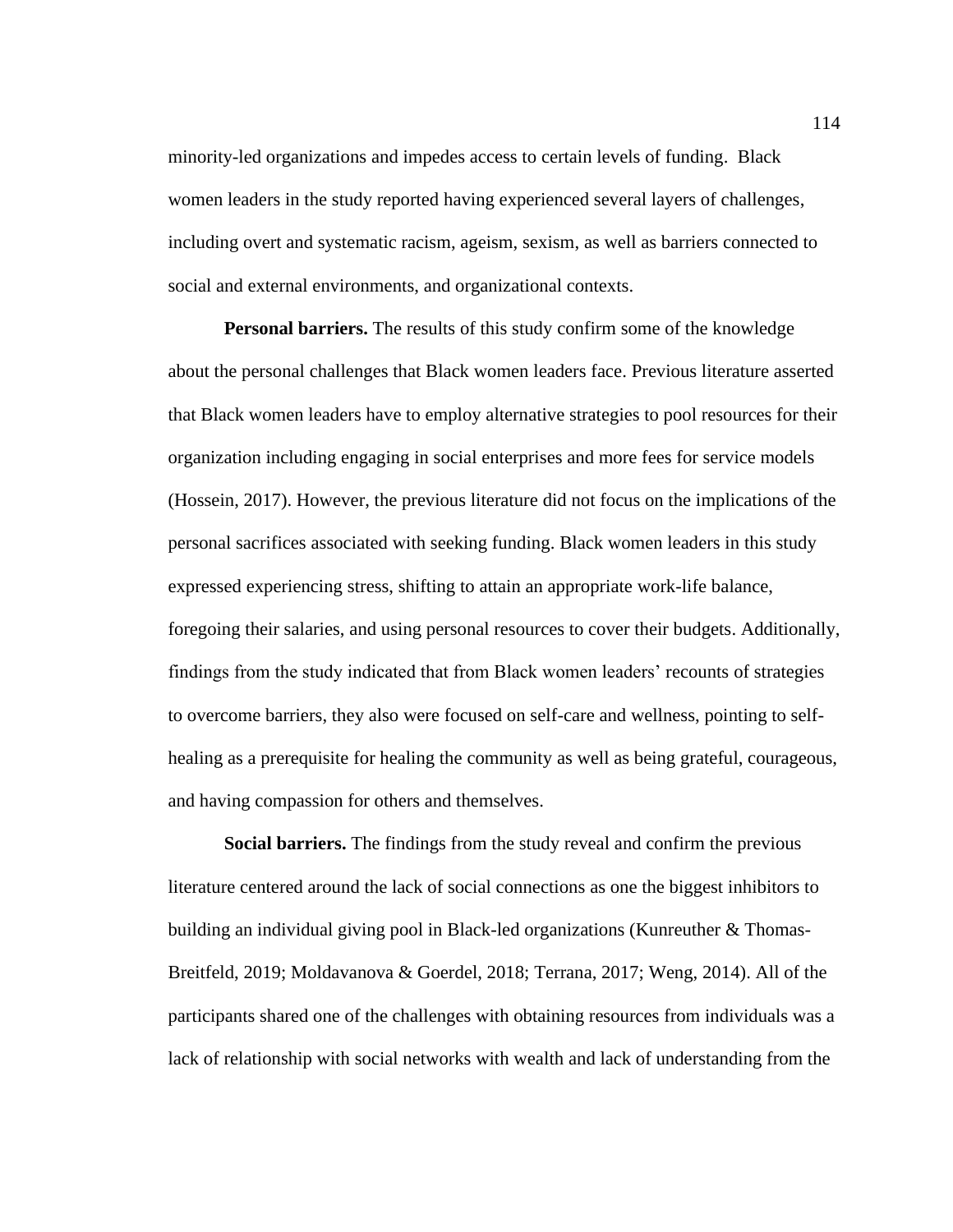community around giving to nonprofits. Additionally, participants shared that building their board was a continual struggle, especially with individuals connected to access to resources. Some Black women leaders expressed that they had some people that were willing to support with advice and in-kind support but unwilling to make a commitment to the Board officially. Previous literature asserted that organizations with established social connections have a higher chance of ensuring internal stability and crises are mitigated (Moldavanova & Goerdel, 2018), and none of the Black women leaders reported having reserves or other resources to support crises.

Findings from this study supported previous research that revealed that while Black women nonprofit executives have great professional experiences and educational attainment, they are more still more likely to experience significant hardships in fundraising as a result of a lack of connections to social networks (Kunreuther & Thomas-Breitfeld, 2019). All the Black women leaders reported having multiple degrees and professional training, with many having experience in the nonprofit sector for over 20 years. Two leaders in the field with over 40 years' experiences were still challenged with developing strong social networks with wealth. One leader reported that the "playing field is not leveled" and asserted that "historically, Black people and people of African descent here in the United States and it's the same in New York City…. just because of our history and the challenges we've had to overcome, historically we don't have the connection to wealth or people who are connected to as many corporations and ability to donate or contribute particular skills either because of their family background or where they've been able to work." Other Black women leaders in the study shared that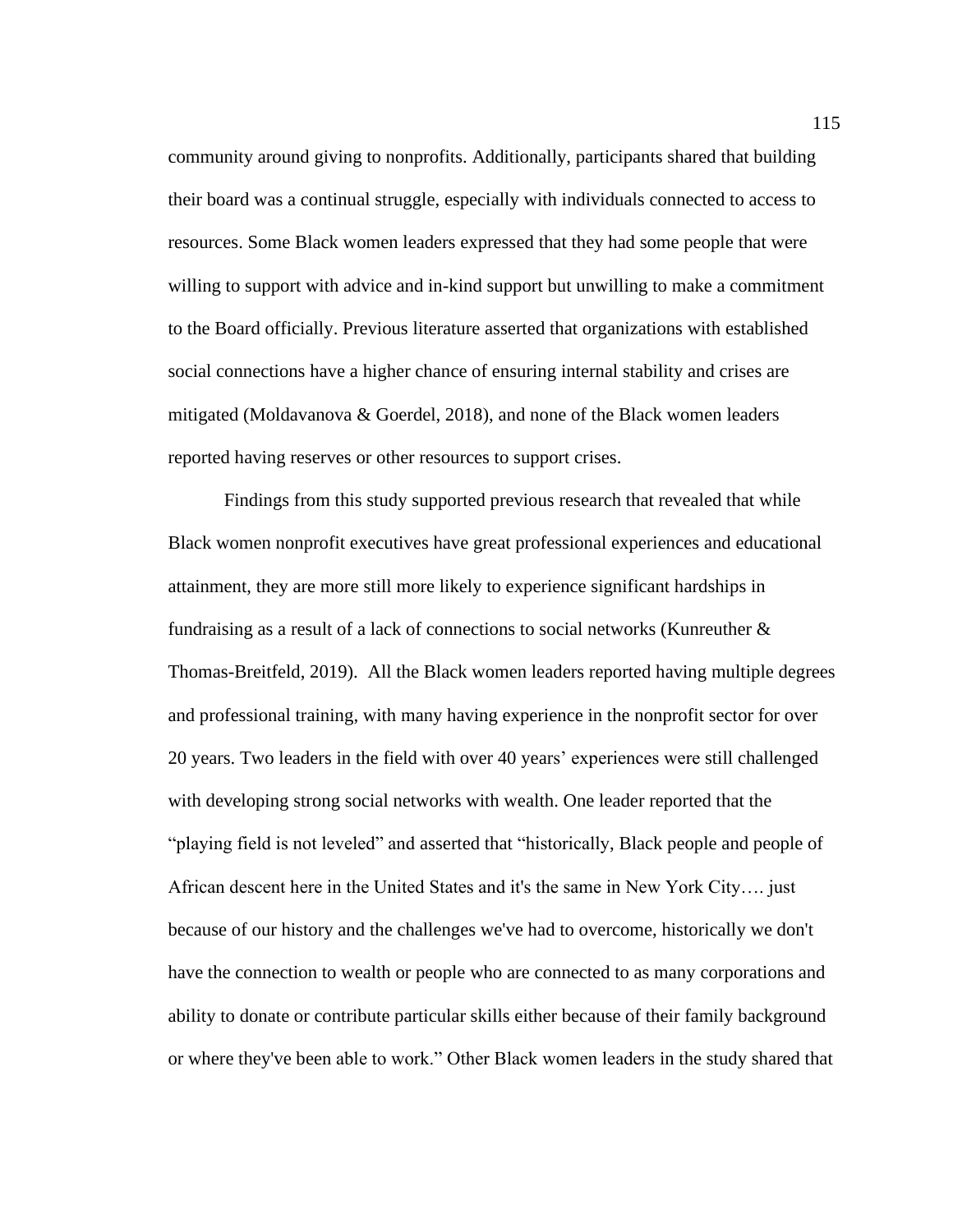there are people in the community and young professionals of color who are giving, but they have not figured out how to connect with these young professionals in a way that benefits their organizations, and cause them to feel a connection to the work and mission.

**Organizational barriers.** Black women leaders in the study reported that lack of capacity and ability to hire dedicated staff was a significant inhibitor to raising funds successfully. Participants emphasized having to wear multiple hats as fundraisers including writing proposals, research, and developing relationships with funders. The literature confirmed that Black-led organizations experience challenges in obtaining funding and maintaining high-level senior staff, which results in deficits in the overall success of the organization (Goodman, Majee, & Reed Adams, 2018 Terrana, 2017). Furthermore, the results of the study supported Holley's (2003) argument that organizations need more resources to support fundraising, including meeting with potential funders and grant writing.

Many participants in the study emphasized having to make shifts in staffing over the years to sustain the budget, which included not having a full fundraising team or staffed development position at all. Additionally, several Black women leaders reported the importance of investing in staff to ensure team buy-in, mission alignment, effectiveness, and a clear understanding of goals, objectives, and priorities of the organization. Black women leaders reported that it is insufficient to simply hire staff, because it is equally essential to invest in listening, ongoing training and communication, learning from mistakes, and building robust systems to add value to the overall vision of the organization.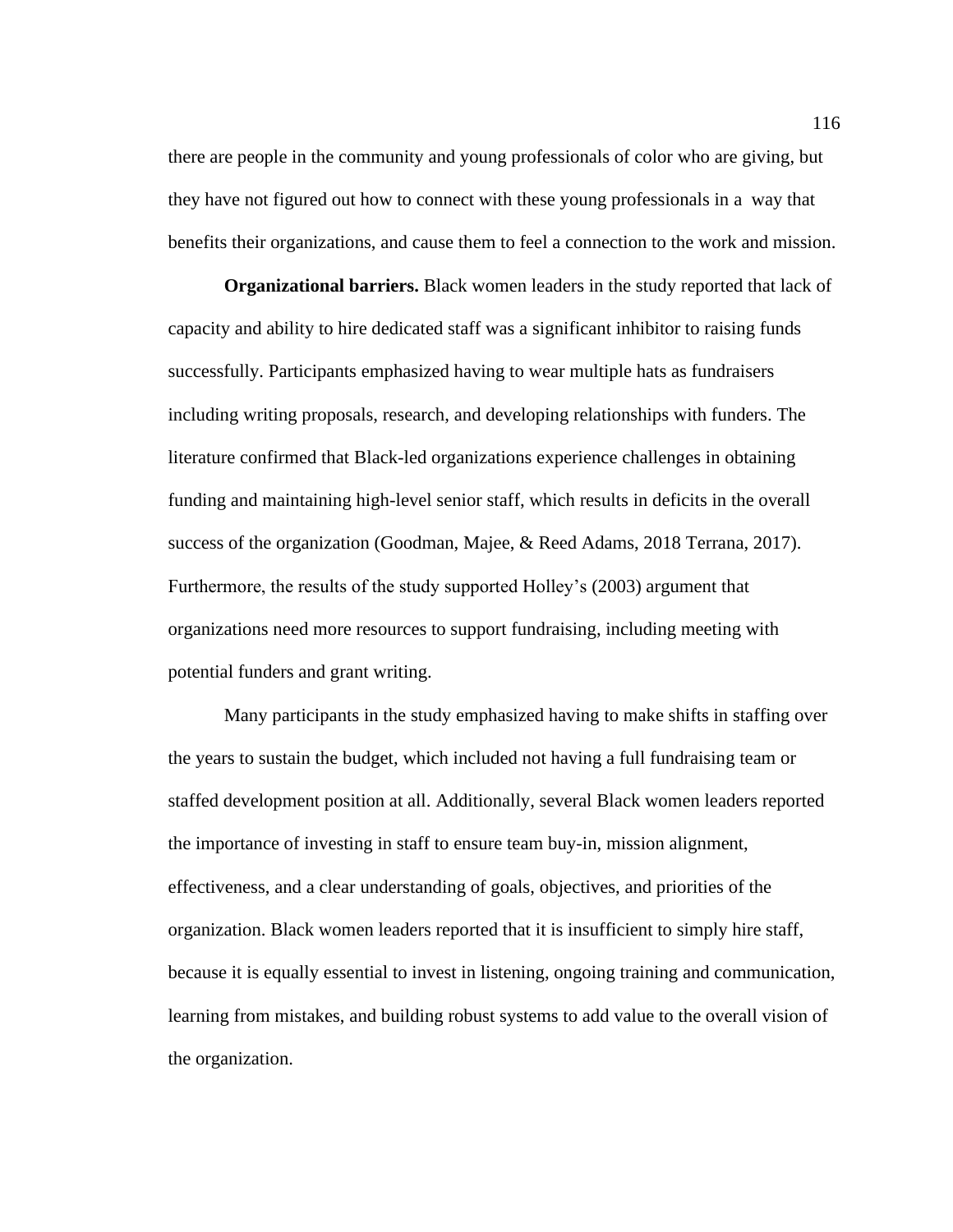**External Environment.** The previous literature in Chapter 2 revealed that people of African descent, Black-led organizations face a myriad of challenges in the quest to secure funding including having to establish legitimacy and being scrutinized more heavily than their White counterparts for lack of resources and capacity (Villanueva, 2018). The scrutiny paradoxically leads them to being denied funding (Villanueva, 2018) and having more significant hurdles in running and sustaining their organizations. Many participants in this study shared having to prove themselves and the extent to which they establish legitimacy with funders was a constant battle. The results of the study revealed that structural racism was systematic for some of the challenges that Black women nonprofit executives face, and the funding model is designed to deny some level of access to funding. Previous research confirmed these notions that philanthropy which still has the lingering impacts of colonialism and oppression and reinforces the division between communities who have access and those who do not (Villanueva, 2018).

As discussed in Chapter 2, Black women leaders are troubled with the uncertainty of going against the mandate of funders relative to introducing new models or specific methods that may adequately serve the unique needs of the community (Hossien, 2017). Many of the Black women leaders in the study expressed disgruntlement with having to use language that was deficit-based to describe the community. Black women leaders in the study questioned the notion of having to make a case for the needs of the community to obtain funding with linear language without having the opportunity to share examples of excellence as well as having to demonstrate that their management and program models that went against the status quo were successful.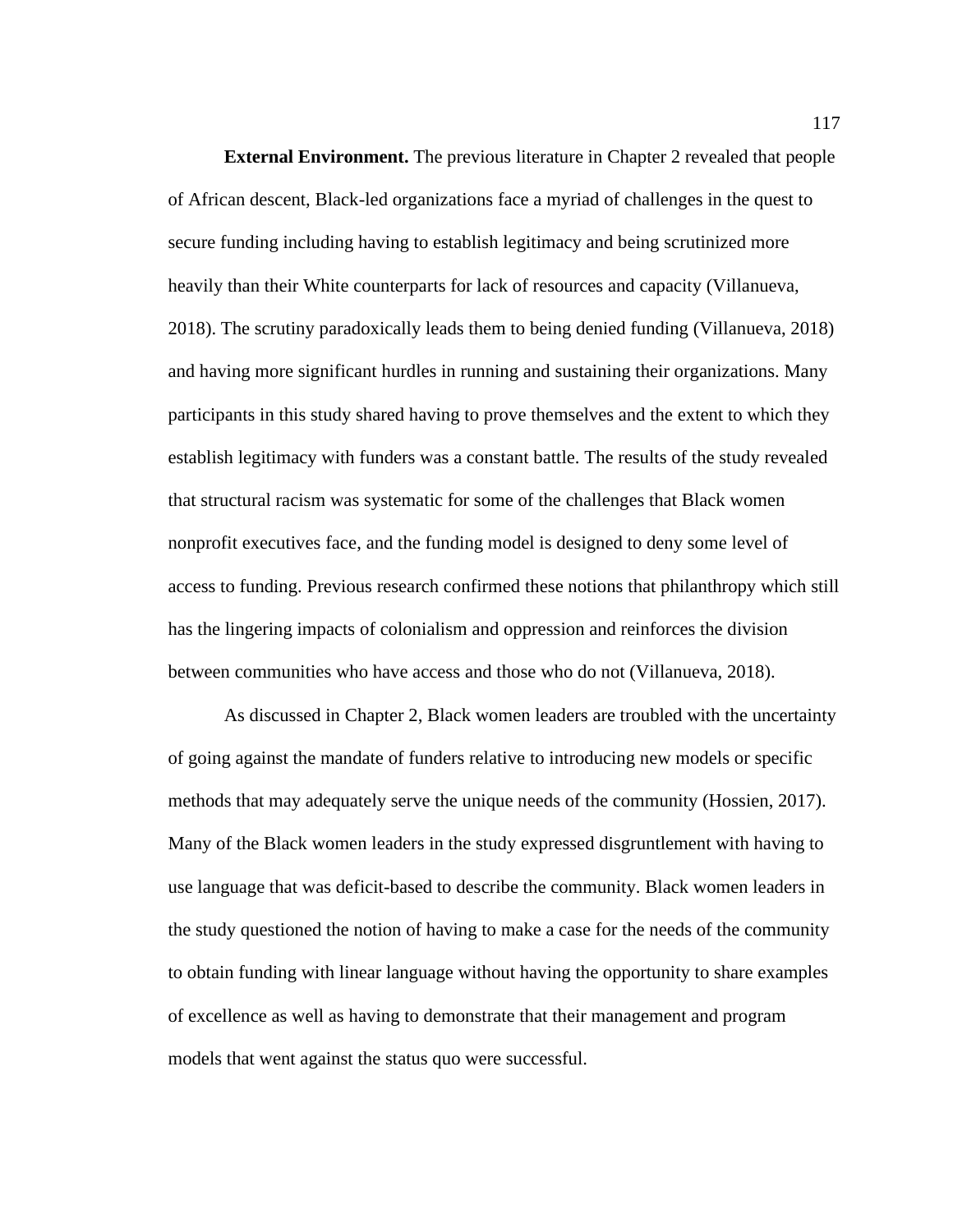The literature revealed that many organizations that serve Black populations are heavily reliant on specific funding sources, particularly government funding. Thus, in order to ensure funding success, they must establish relationships with elected officials, and even with a developed strategy, they are less likely to obtain funding (Allard & Smith, 2014; Garrow, 2015). However, the results of the study suggest that many Black women leaders have established relationships with elected officials and are successful with government funding, but the challenges include having to be subjected to grant panels which may not be familiar with their long-standing history and having to re-apply each year for the same pool of money.

## **Theoretical Foundation: Resource Dependency Theory**

Resource dependency theory was used as the theoretical foundation for the study, which supports a lens from which to view relationships based on power dynamics, reciprocal relationships, and negotiation of the distribution of resources (Pfeffer & Salancik, 2003). The theoretical framework of resource dependency theory provided a rationale for Black women nonprofit executives sustainable funding strategies and helped to unearth how dependence on specific resources impacts Black women leaders' decisions with regards to revenue diversification, establishing legitimacy, and reliance on a single source of income.

Findings from the study supported the literature centered on resource dependency theory (see Table 4). The findings from the literature extends the knowledge on resource dependency, including identifying adaptability and resiliency as part of the elements by which parties balance the dynamics of power. Pfeffer and Salancik (2003) argued that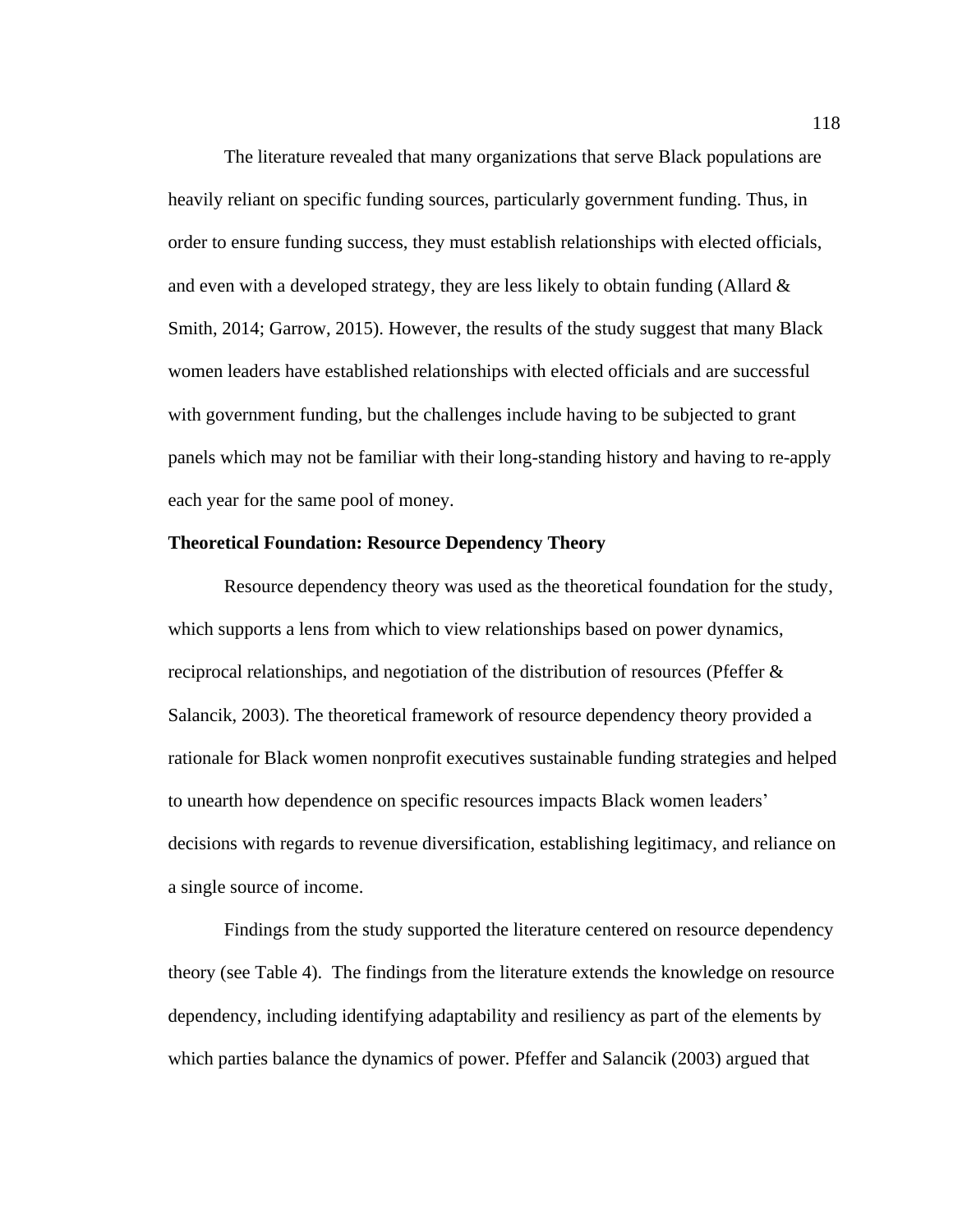while organizations experience limitations on how they obtain the resources from external resources, they still can maintain their unique character and make decisions that are in alignment with their mission and purpose. Many of the Black women leaders in the study exerted different levels of resiliency, characters, and commitment to their organization mission, and even while seeking resources, they did not compromise their mission for the sake of receiving funding nor did they seek funding that went against their core values.

Resource dependency theory asserts that the control of resources is determined by who holds power (Pfeffer  $&$  Salancik, 2003). The research results indicate that funding barriers are multi-layered, and specifically, with social barriers which create tensions and inhibit Black women leaders from obtaining resources. Those in positions of power and have access to social networks with wealth establish a paradigm of control that determines who can secure certain levels of funding. The research results were in contrast with the literature asserting that organizations with established social connections are more likely to survive. While many participants reported a desire to expand and grow their social network, it was not linked directly to their ability to survive, and other fundraising strategies were employed to ensure their longevity. Nonprofit sustainability and resource dependency theory are linked to the notion of controlling the environmental influences that impact resource acquisition long term; thus, Moldavanova and Goerdel (2018) argued for an expansion of what encapsulates the definition of nonprofit sustainability. The definitions of power embedded in resource dependency theory leave Black women leaders susceptible to being defined by external forces. Previous literature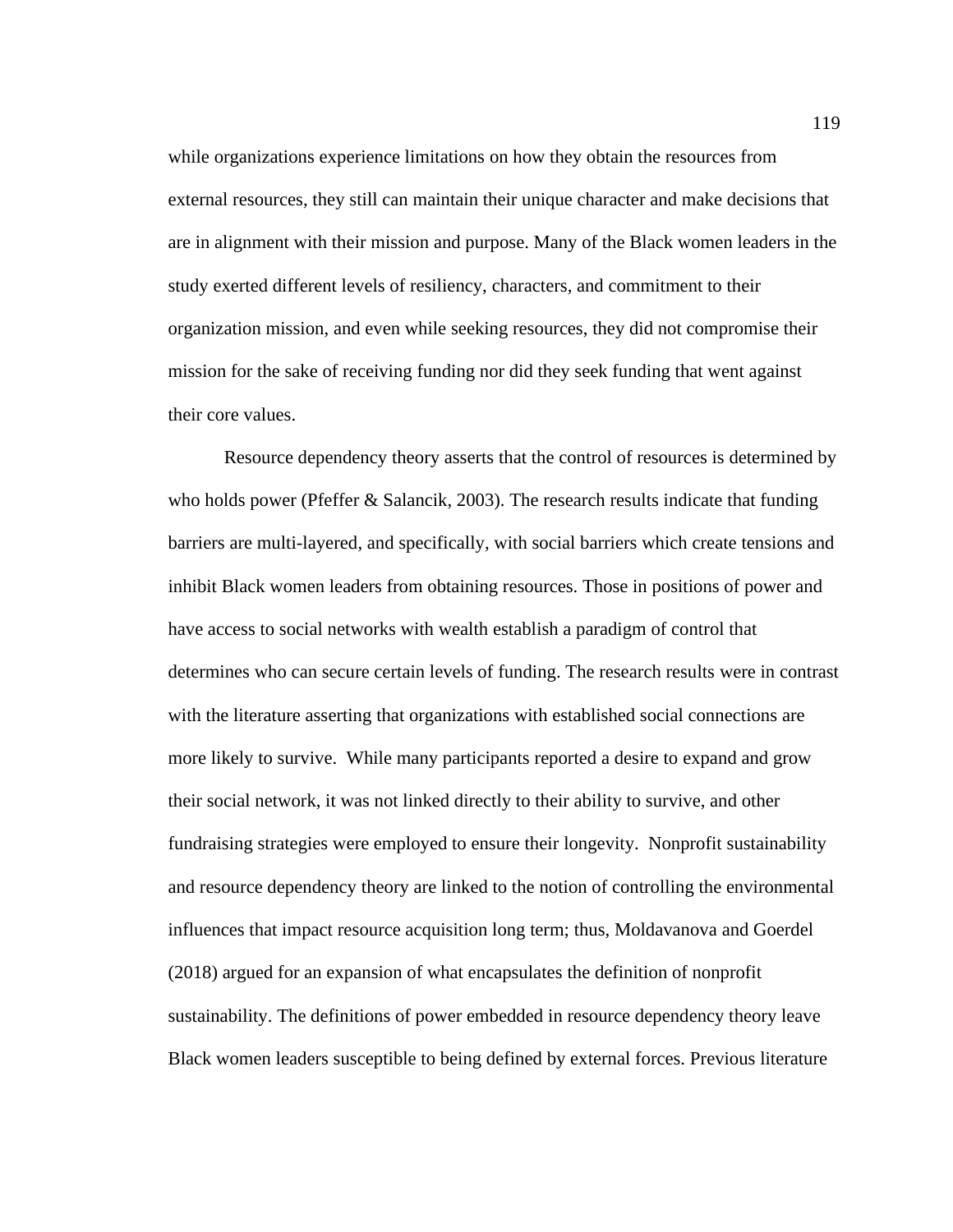suggests creating models of sustainability that value adaptive learning, purposeful questioning, and learning, as well as acknowledging the complexity of exacting outcomes and results (Johansson & Lu, 2017).

Evidence from this study supported and extends the knowledge of one of the hypotheses of resource dependency theory that contends that obtaining resources has an impact on decision making, strategic thinking and legitimacy (Pfeffer & Salancik, 2003). The findings in the study contributed to expanding ideas around the impact of securing resources from external parties who are leaders in the philanthropic sector, legitimatizes their work, and opens them to other opportunities for funding. The other side of legitimacy is that findings in the study revealed that participants felt undue pressure with having to prove themselves even after with providing all the data, outcomes, and requirements of funders; they still felt that due to their cultural identity and the location of their organization, they had to demonstrate more than their White counterparts. Additionally, the findings indicated that funding barriers are multi-layered relative to internal and external factors, such as organizational constraints and the hurdles experienced from access to funders.

The findings of the study also extended the knowledge relative to another hypothesis underlying resource dependency theory, balancing the uncertainty of available resources. The findings also highlighted the funding barriers that Black women leaders experience relative to personal challenges that impacted their work and what tools they employed to overcome them. The participants cited challenges such as making personal sacrifices, handling multiple roles beyond their primary roles, and balancing work-life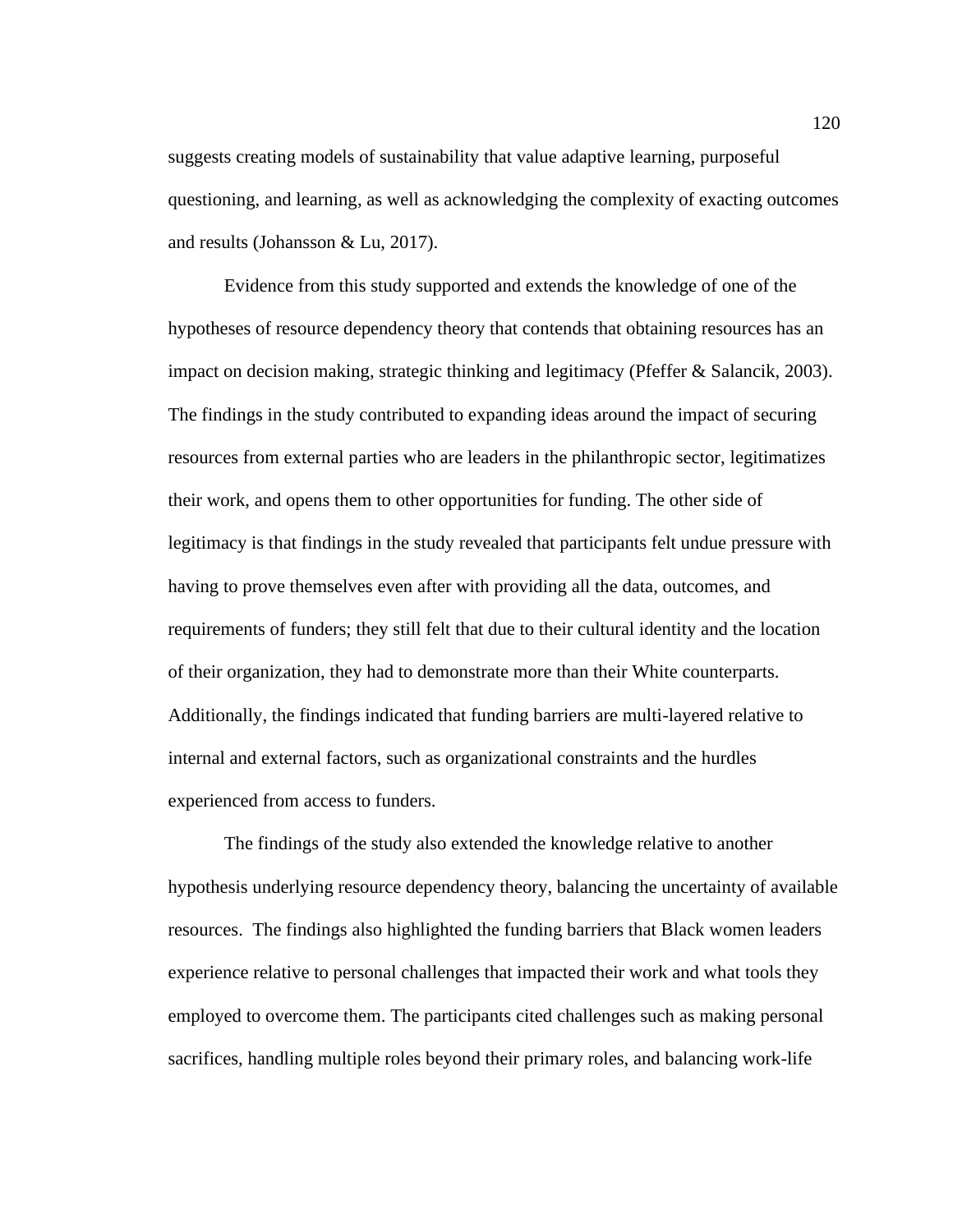obligations. While these challenges were expressed, they are related to the ability to expand the capacity of their organizations, including hiring adequate fundraising staff to support revenue generating efforts. Additionally, balancing uncertainty of resources was evidenced in the findings as many Black women leaders reported various fundraising and management strategies to ensure a balanced budget, leveraging relationships with funders, and ongoing strategic visioning and long-term planning.

### **Limitations of the Study**

The limitations of the study that arose from the study include issues around transferability and researcher bias. I was able to ensure alignment within the study by addressing the extent to which the findings could be generalized beyond the study with generally accepted methods in the field of qualitative research relative to data collection, research design, and interview protocols (Shenton, 2004). The study outcomes could be transferred and generalized with other marginalized groups following the research design, protocols, and sampling. However, while the nature of the study is about a specific geographic area, the transferability of the study generalization is limiting because the sample is reduced to leaders who are executive directors of a specific ethnicity and gender in urban cities. The results may have limited meaning to executive directors in rural or suburban neighborhoods. The qualitative study was designed to purposively sample and interview 8-12 participants. Saturation was reached when it was evident that no new codes and information from the interviews were found.

To ensure data accuracy and enhance confirmability within the study, member checking was employed by having each of the participants review the interview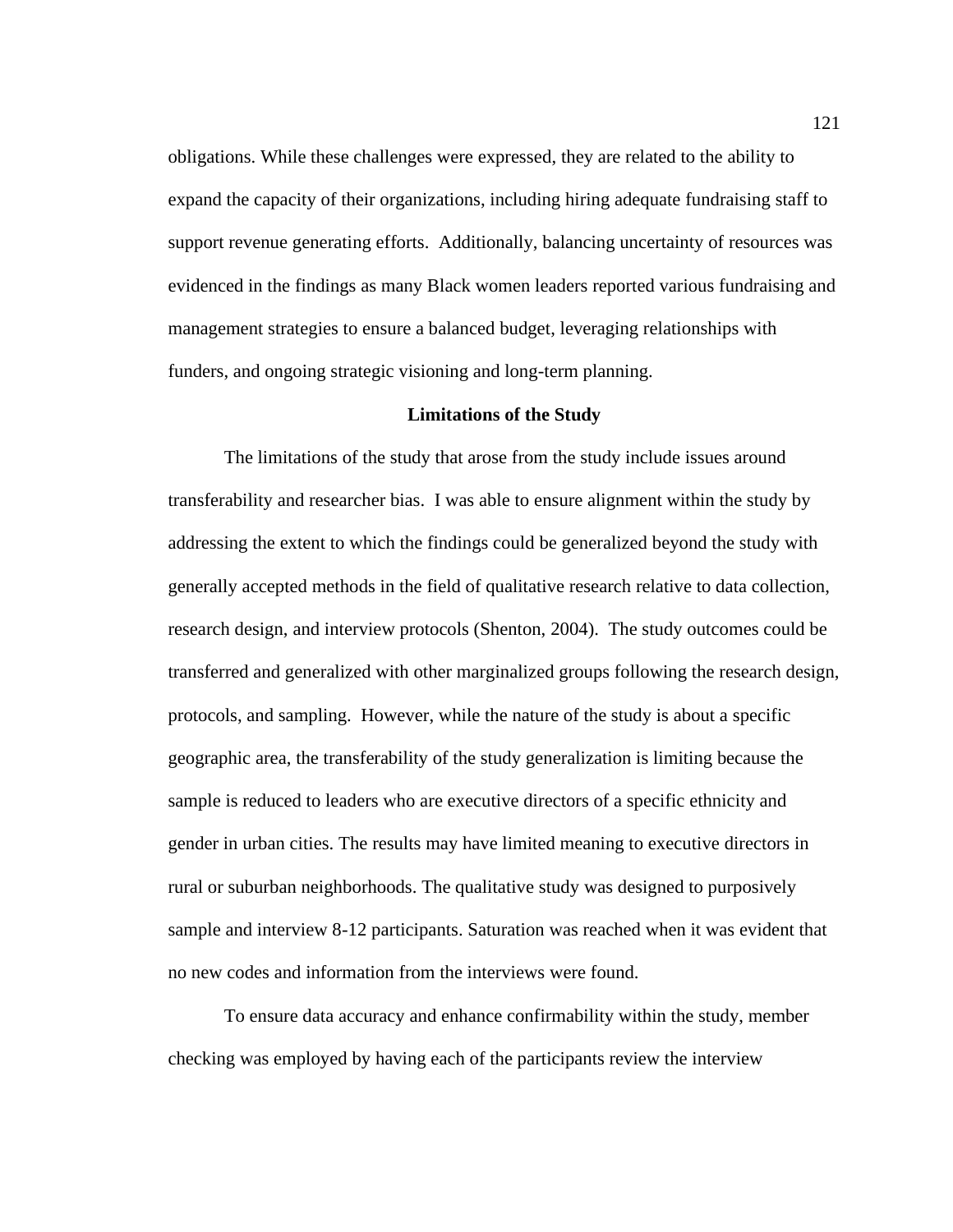transcripts. Member checking ensures that the participants are actively apart of the research process, and that they are engaged in checking for any inaccuracies of the data collected in the interviews, which gives agency to the participants (Birt, Scott, Cavers, Campbell, & Walter, 2016). In addition to ensuring the validity of the data, member checking also reduces researcher bias. An audit trail was established with comprehensive documentation of all notes, memos, raw data, and coding notes.

In a phenomenological qualitative research study, the researcher is the primary instrument. The potential for personal bias and perceptions to intercede the study are increased in qualitative research (Patton, 2015); thus, its essential for specific measures to be in place to reduce the possibilities of bias. In this study, I adhered to a strict interview protocol including using an interview script with predetermined questions as well as averting from interceding with my thoughts, body language, and impressions during the interviews. Also, I journaled during the interview process to examine my own personal thoughts so that bias was appropriately managed.

## **Recommendations**

In consideration of the findings from my analysis within the study and the literature review in Chapter 2, I suggest four recommendations for different avenues of research. The first recommendation is to extend the scope of the study to understand the lived experiences of Latino, Asian and Native American women who work on the ground in marginalized communities. Previous research focused on minoritized and racial groups and often including people of color as a whole (Goodman, Majee, & Reed Adams, 2018; Terrana, 2017), the nonprofit sector could benefit from a segmented analysis of each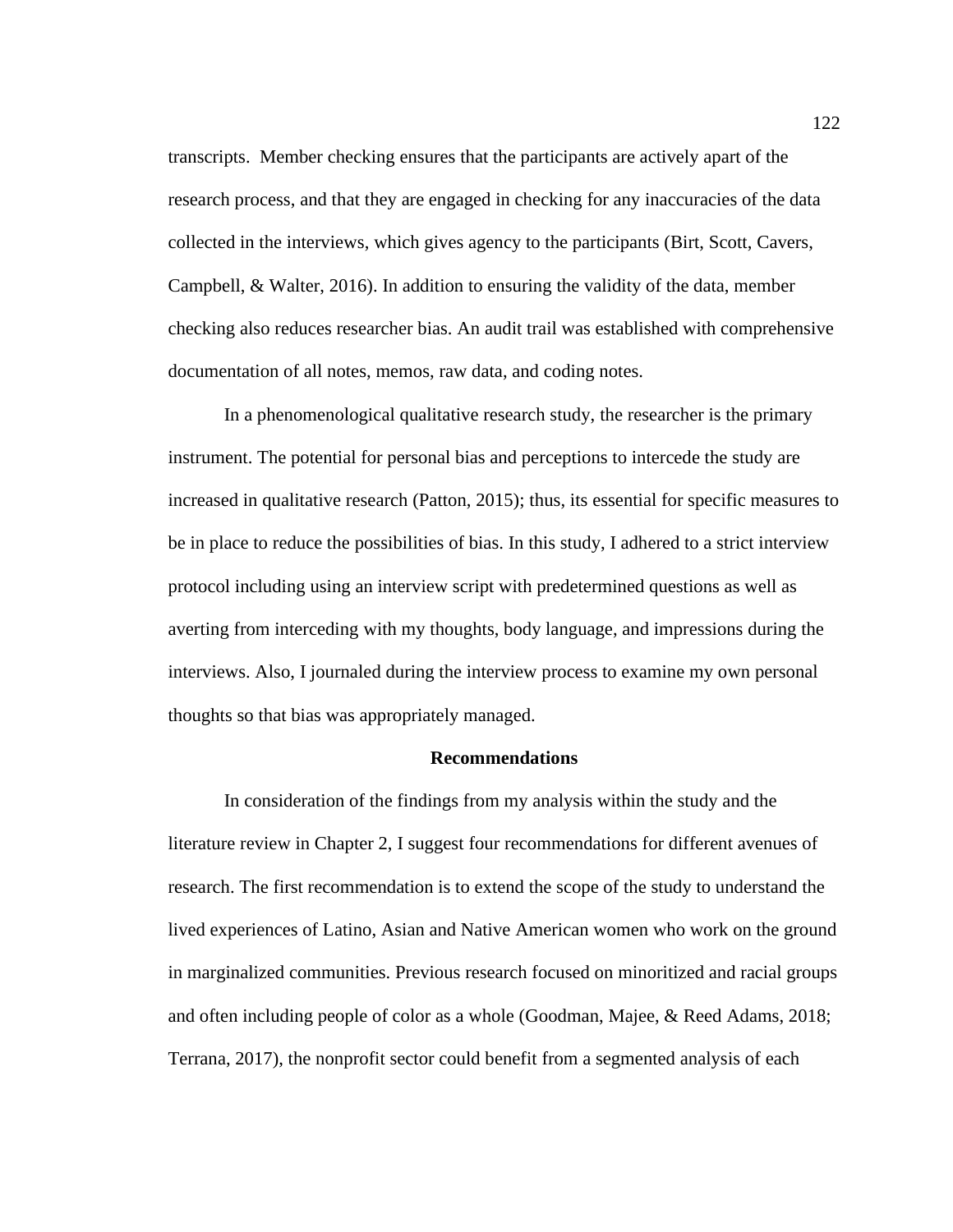ethnicity of women. As indicated, this study does not focus on all minority women but only women who identify as originating from African descent (African, Latino, Caribbean, and African American).

The second recommendation is that the study be extended to other states. While an attempt was made to study Black women leaders in New York and New Jersey, this study only reflects organizations located in the metro New York City area. Research conducted in other urban cities such as in New Jersey, Connecticut, Pennsylvania, and Chicago as well as leaders of organizations in rural areas, could add value to the nonprofit sector and further impact policies of public and private funders. Additionally, a study that investigates the perceptions of Black women leaders in Southern states would also add to the research on Black women's voices in the nonprofit sector.

The third recommendation is that while this study focused on the perceptions of Black women leaders who were all at various stages of leading their organizations and who were not considering shutting down due to the inability to continue to operate, additional research on nonprofits that are unable to find any solutions to their challenges and are on the edge of closing would be beneficial. Previous research indicated that a qualitative study of the reasons and causes of the closure of nonprofits would add value to the literature on the disbanding of organizations (Garrow, 2015). A study investigating Black-led or Black women-led organizations that closed or were on the verge of closing to support more significant insights into what potential indicators of failure were, thus supporting the field in mitigating its demise.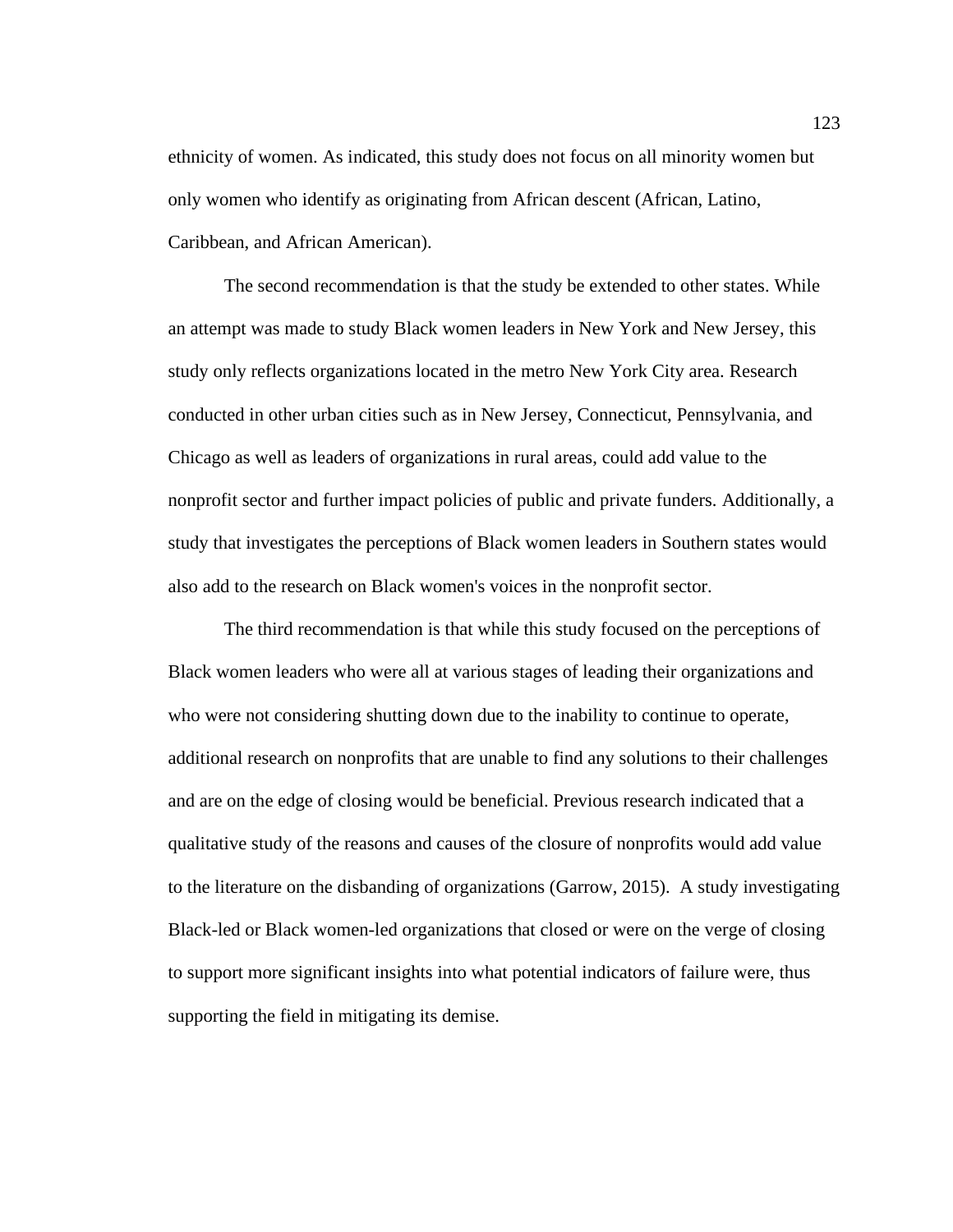The fourth recommendation is an expansion of the financial structures alongside fundraising strategies employed by Black women leaders. As previous researchers have indicated (Moldavanova & Goerdel, 2018) a more expansive view of nonprofit sustainability is needed. The findings in this study added some value to the definition, however, more research around defining the value of financial structures and models would be beneficial. While this study is focused on one subset of Black women leaders in the nonprofit sector, developing a quantitative study with a national approach could add substantial value to the research. The findings of the study could be expanded to develop a survey instrument distributed to a national population of leaders to define and determine regional differences and how traits and skillsets vary based on region, organization size, and years of expertise in the field.

### **Implications**

The gap in the literature surrounding making space for the voices and perceptions of Black women nonprofit executives and their fundraising strategies was addressed in this study. The narrative in the philanthropic sector is dominated by stories of inequitable access to funding by people of color and in particular, people of African descent but was missing was the actual lived experiences of those who are centered in a narrative characterized by oppression and tension was missing. The original assumptions and underlying hypothesis inherent in resource dependency theory as first described by Pheffer and Salancik (1973/2003) were used as a lens for this study and highlight the power control dynamics within the funding sector, and the management of uncertainty of resources by Black women leaders. The same was also used to underline possible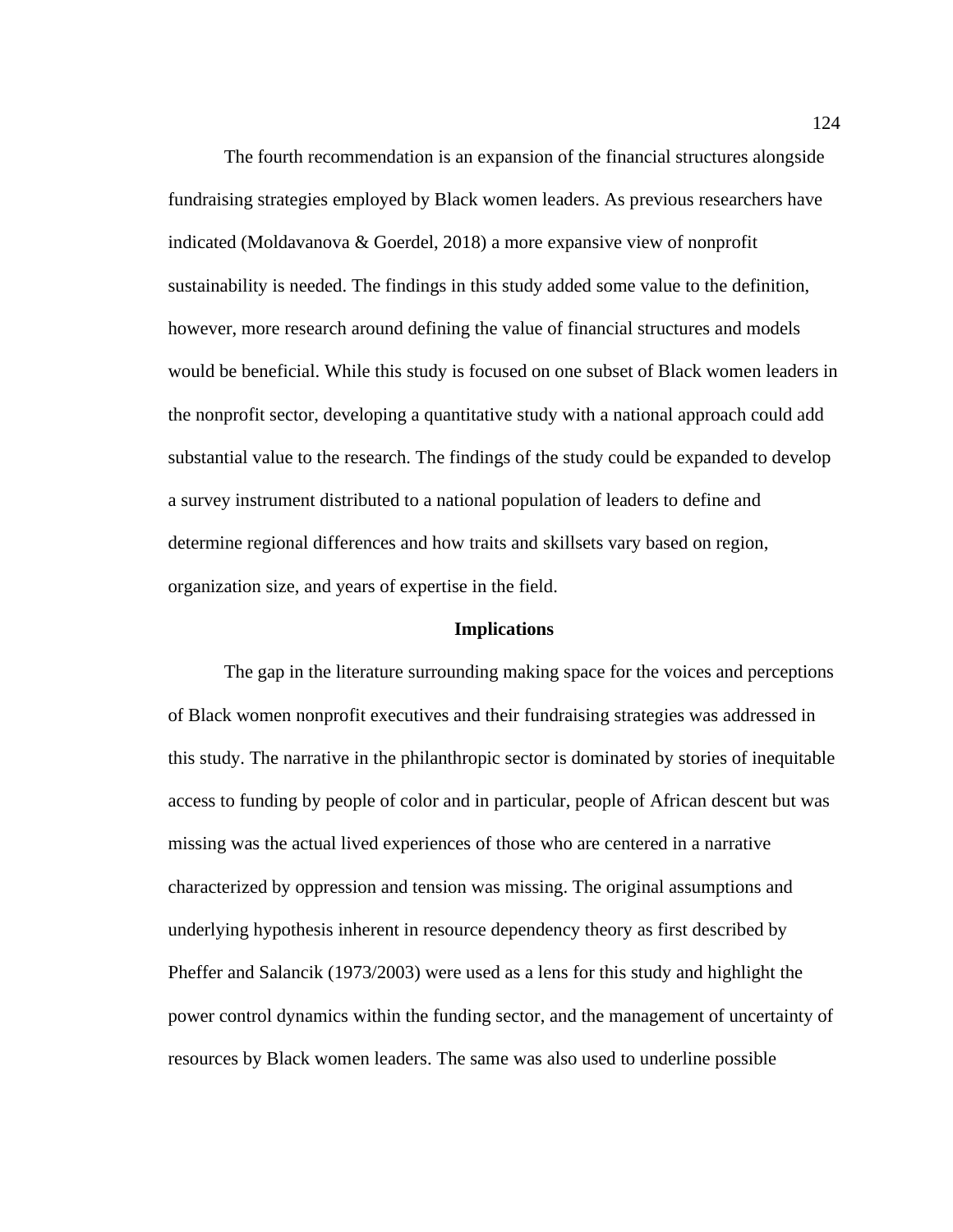strategies by funders to mitigate the balance of power in resource distribution. The theory supports an explanation of the frailties of resource distribution where the dynamics of power between a funder and those seeking funding is built on some level of privilege. The dynamics of power are also determined by those who have access to funding and are controlled by those who hold power. The question of how to relinquish that power so that it is divided equitability, creates partnerships, and shared learning for everyone involved is addressed in this study. The findings in this study indicate that Black women leaders are not only equipped with professional and personal resources, they are also willing to engage funders in dialogue, conversations, and broad and intentional dissections of complex social issues. The theoretical implication is that the findings suggest that a closer examination into the policies, procedures, and grant funding process on all levels including government, corporate, and foundations, are necessary to develop ways to incorporate the expertise of Black women leaders into the vetting and decisionmaking process. This study also offers emerging Black women leaders an understanding of the scope of the nonprofit sector to proactively consider effective fundraising strategies, identify areas for leadership mentorship, and to integrate their own experiences.

The gap identified in the literature was that there was little to no research on how Black women nonprofit executives handle obtaining financial resources with limitations to access as well as the strategies that they employ to surmount those obstacles. I addressed the knowledge gap by exploring the lived experiences of Black women leaders to understand what the specific barriers, and their thoughts, ideas, and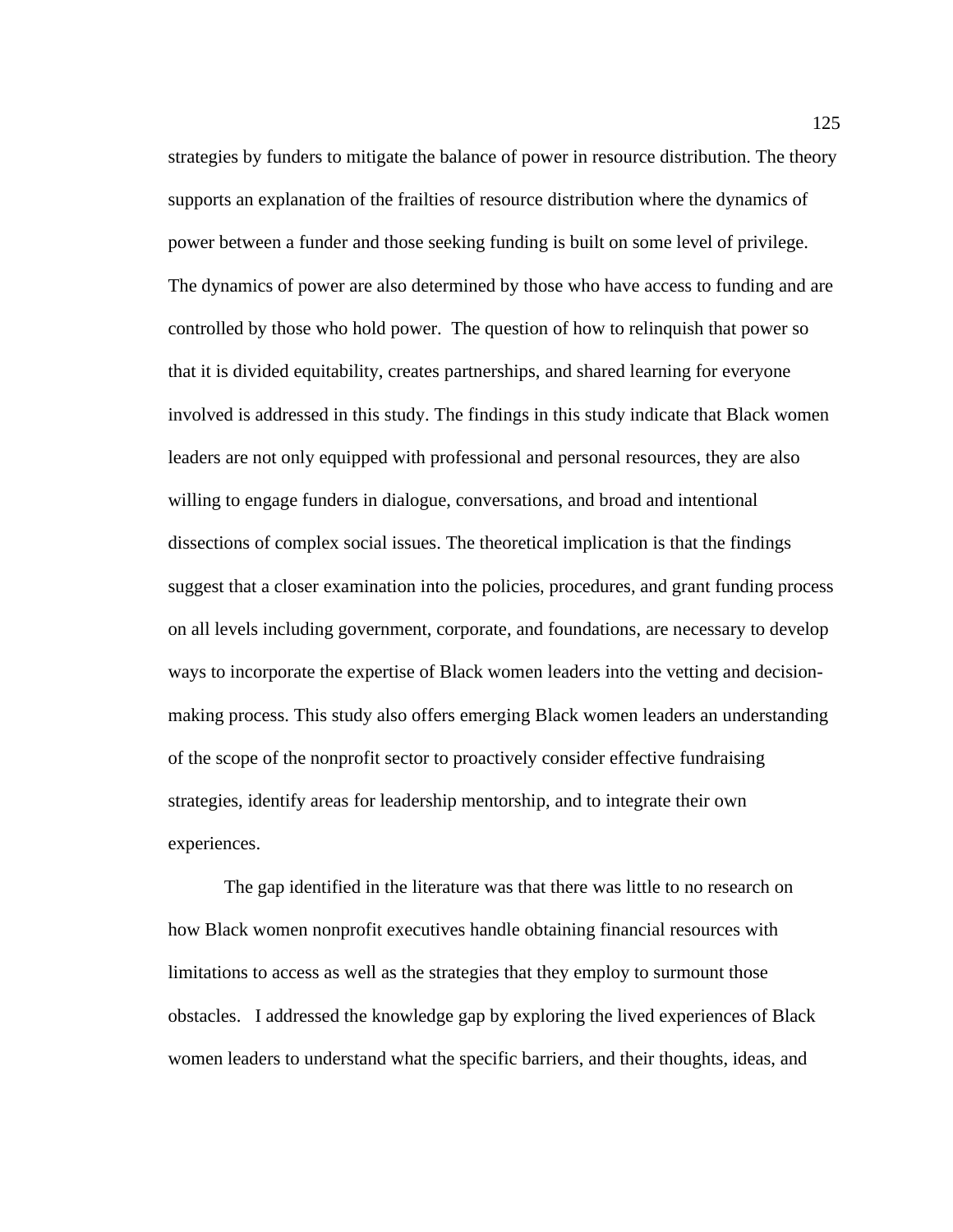behaviors when encountering challenges. Additionally, through interviews, data analysis, and thematic content analysis, the findings from this study provided deep insights into what Black women leaders actively incorporate on a daily basis to handle fundraising challenges both internally and externally, and the issues they still continue to grapple with that either need more support or some other levels of intervention to mitigate barriers.

## **Impact on the Philanthropic Sector**

This study provides meaningful information to public and private funders who are at the helm of creating policies that impact how Black-led and minoritized groups gain adequate access to funding. For public funders, this study provides insight and information for considerations to amend and revise its funding processes, from how they vet organizations to how the panel process operates with tax dollars at stake to fund critical and vital social issues. For private funders, this study provides some evidence to inform how they engage grant seekers and understanding what is most needed to sustain their organizations. The study can also support private funders in how they vet and make inquiries into understanding Black-led and Black women-led organizations that serve historically marginalized communities. Funders can learn to translate their connections and trust within the community as a valuable asset. Findings from the study indicate that Black women leaders' connections to the community have successfully driven purposeful programming in addition to their deep understanding of issues facing the community. Using the expertise of Black women leaders who understand the heart of complex social issues affecting the community can provide learning and a more significant societal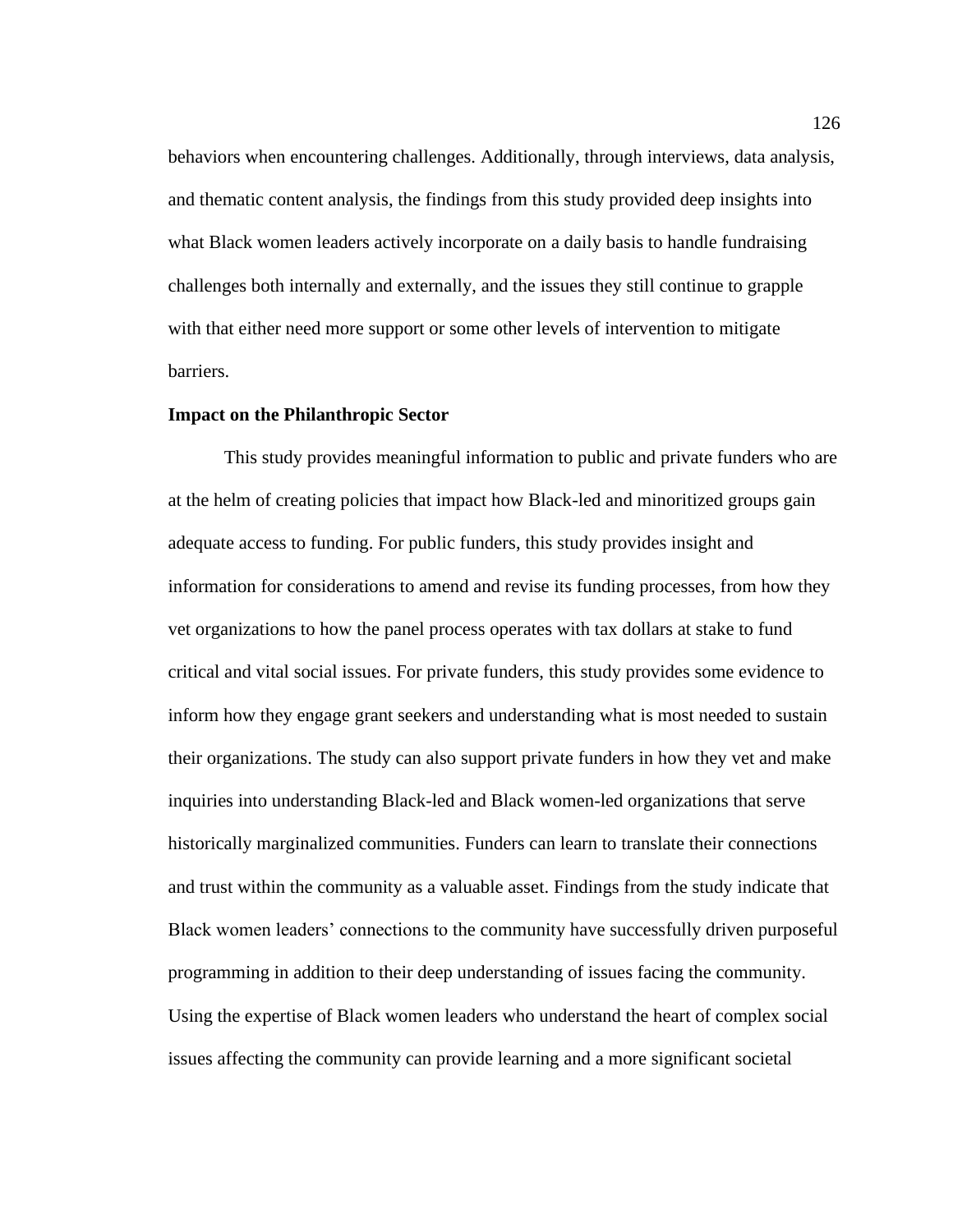impact. Specifically, the findings on funding barriers can be helpful for funders to examine their policies, interactions, and impetus for how they fund Black-led organizations. The findings can also be a catalyst for dialogue that creates new and innovative ways to examine their definitions and criterion for sustainability and a purposeful inquiry into challenges and mistakes along the way.

## **Significance to Nonprofit Leaders and Practitioners**

The results of the study indicate that Black women-led organizations while resilient and able to achieve more with less resources, that should neither be the norm nor acceptable terms of operation. The findings from the study are also supported by much of the previous literature and indicate that Black women leaders' affinity, beliefs, and embeddedness into the community will remain constant, and new business models can be employed in partnership with all levels of funders and donors. Some of those models might benefit from implementing more earned income opportunities through social entrepreneurship building on the trust and connection to the community and creating opportunities for learning and investment. Additionally, partnerships with key influencers who have alliances with the issues affecting the community and culling together opportunities for individual and corporate donors to learn about ways to provide resources. Ultimately, the ownness of these shifts and changes are not entirety not on the leaders or practitioners themselves but on funders and donors to answer a call to action to further distribute resources by those closest to the issues. Black women leaders have an opportunity together to demonstrate, through evidence-based research, the needs, opportunity, and gaps to be addressed alongside strong outcomes and financial models.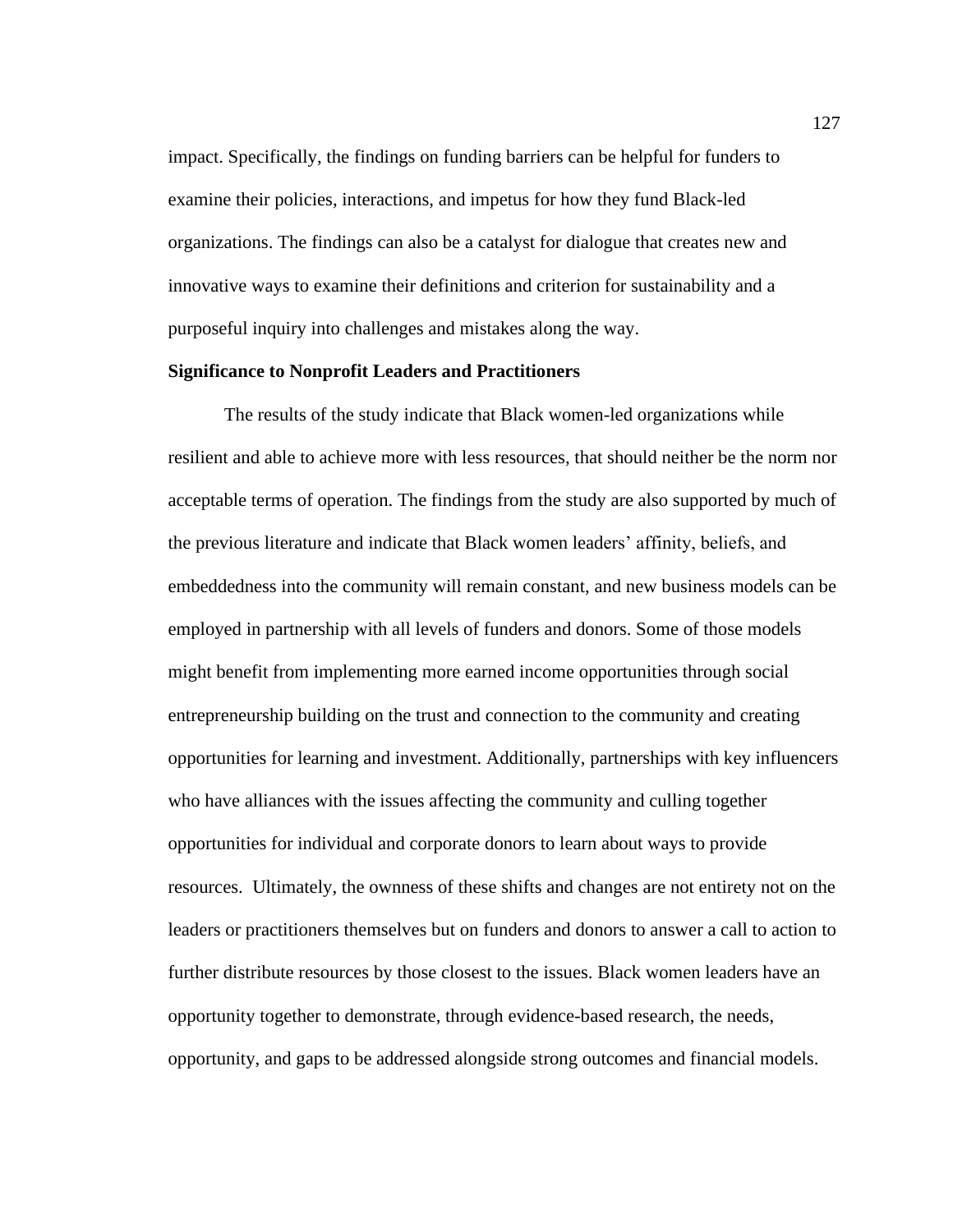## **Impact on Positive Social Change**

The findings of this study have a high potential to impact positive social change on a local and national level. One of the implications for social change is to engage in open conversations between those seeking funds and the philanthropic sector around the impacts of racism and sexism in the sector. The idea is to address these issues with an extraordinary effort toward eradicating racial inequities in a system that is historically plagued by systems built on privilege and lack of access for marginalized groups and communities. Second, the findings from this study may be shared with others who have an interest in access and equity to funding resources on a national level and are interested in addressing dated policies that may not match effective strategies for funding organizations addressing intersectional community issues. This study was designed to understand the lived experiences and perceptions of Black women nonprofit executives who lead organizations located in historically under-resourced and disadvantaged neighborhoods. Embedded in this study is understanding the complexities of cultural identity and its impact on raising funding as well as perceived barriers to access to funding. The studying supported an analysis of perceptions of Black women leaders whose voices were missing from the literature. This study has the power to change the social conditions of Black women leaders and the philanthropic community and empower and heal the greater community through addressing power imbalances and control of resources. This study added to the literature and made visible the experiences of Black women leaders' experiences, which was a holistic and active embodiment of addressing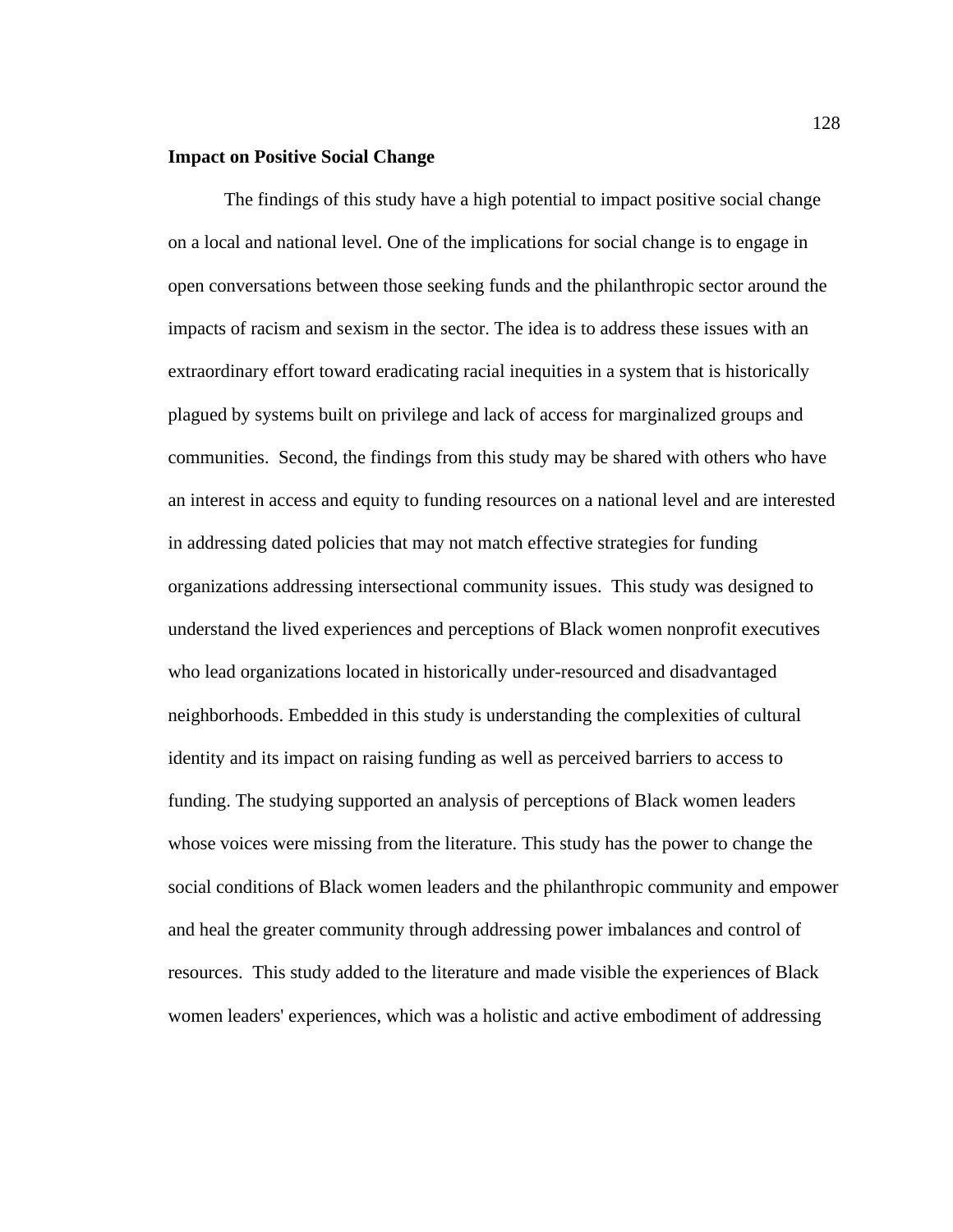the erasure of less dominant experiences and deep-seated unjust practices that undervalue members of society.

# **Conclusion**

The three overarching themes that emerged from the study provided insight into the strategies, tactics, and resolutions employed by Black women nonprofit executives to adequately overcome impediments to obtaining funding. Black women leaders face multiple challenges to securing funding, and their ability to navigate the various nuances of fundraising was supported by inner zeal and determination even when situations seem insurmountable. Some of those challenges include battling both systematic and structural racism, inequities in access to resources, and simultaneously managing both internal and external issues. The results indicated that Black women nonprofit executives navigated obstacles by demonstrating tenacity, adaptability, and determination. Black women leaders employed these skills, coupled with strong professional acumen and training, while continuing to grapple establish relationships with funders, increasing their social networks connected to wealth, as well as strengthening internal organizational capacity. There was little research on the perceptions of Black women leaders in the nonprofit sector with regard to kinds of battles they face on a daily basis in finding and securing funding to ensure that the core mission of their work is realized. The findings from the study provided a deeper understanding of the lived experiences of Black women nonprofit executives and how they negotiate and build fundraising strategies to sustain their organizations. The findings added to and extended the knowledge about resource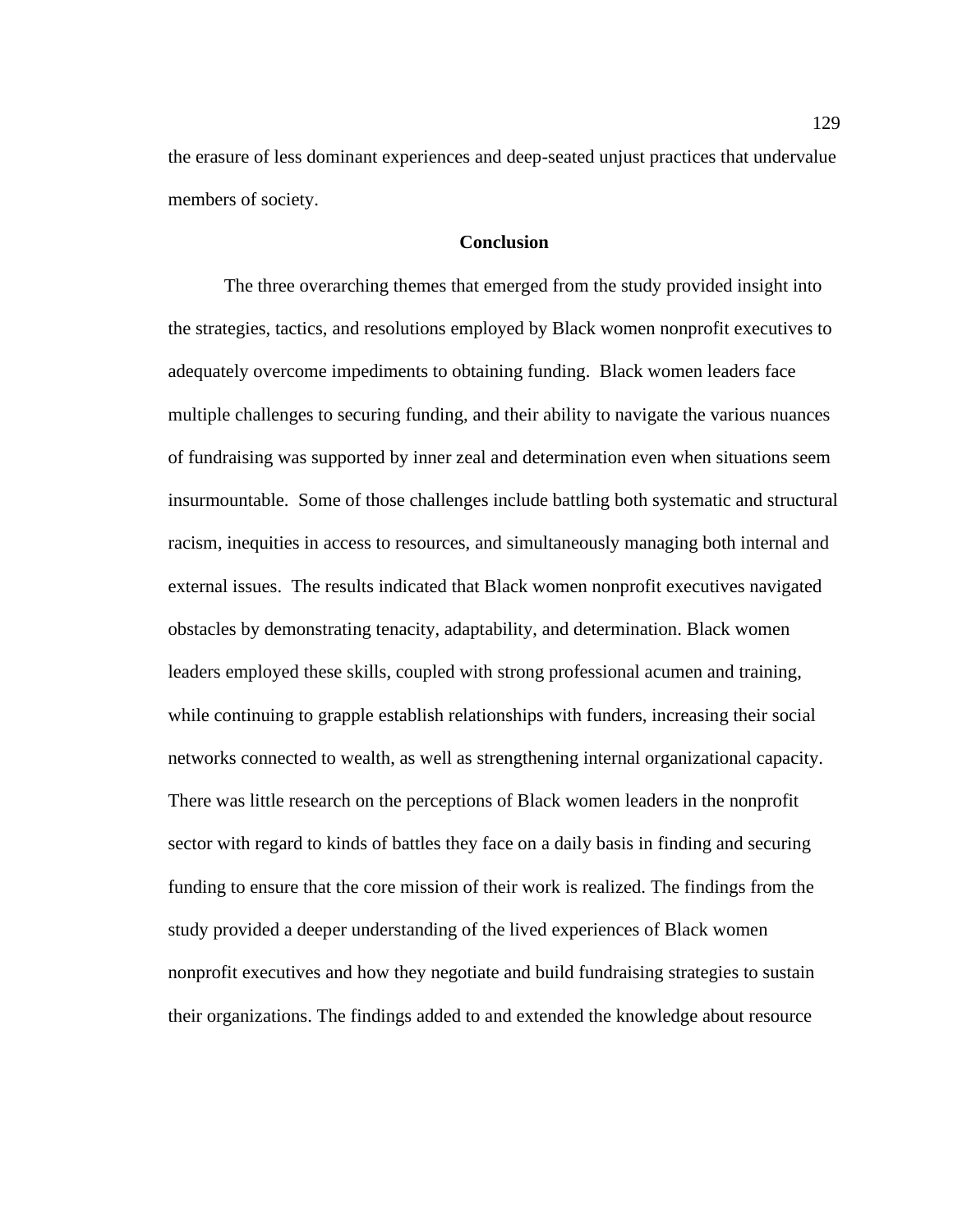dependency, nonprofit sustainability, and information about Black women-led organizations.

The findings and recommendations from this study will provide nonprofit leaders, funders, practitioners, policy-makers, and capacity builders a basis for analyzing and understanding the perspectives of a sub-set of leaders, and will add value to how marginalized and racialized groups experience a very nuanced aspect of nonprofit leadership and managing – funding acquisition. The ability for nonprofit leaders to have success in this area is recognized as one of the cornerstones of effective leadership and management as a nonprofit executive. This study will in many ways, confirmed existing and previous literature, but also expanded the literature, and new discoveries emerged. Some of those new findings included the discovery, as some Black women leaders lamented, of the disproportionate number of organizations led by White leaders being financed to serve communities of color, citing a disconnect from the perspective of funders and not recognizing the value that Black-led and people of the color-led organizations in serving their communities.

The second discovery was that while staffing inconsistencies and lack of staff were cited as a challenge to being able to adequately fundraise, the study found that although staffing is one important component, but training, ongoing professional development, and mission alignment were even more essential to maintaining dedicated staff. Many Black women leaders struggled with ensuring that development staff were consistent and invested in the organizations. Staffing contributed to high level outcomes and robust business models overall.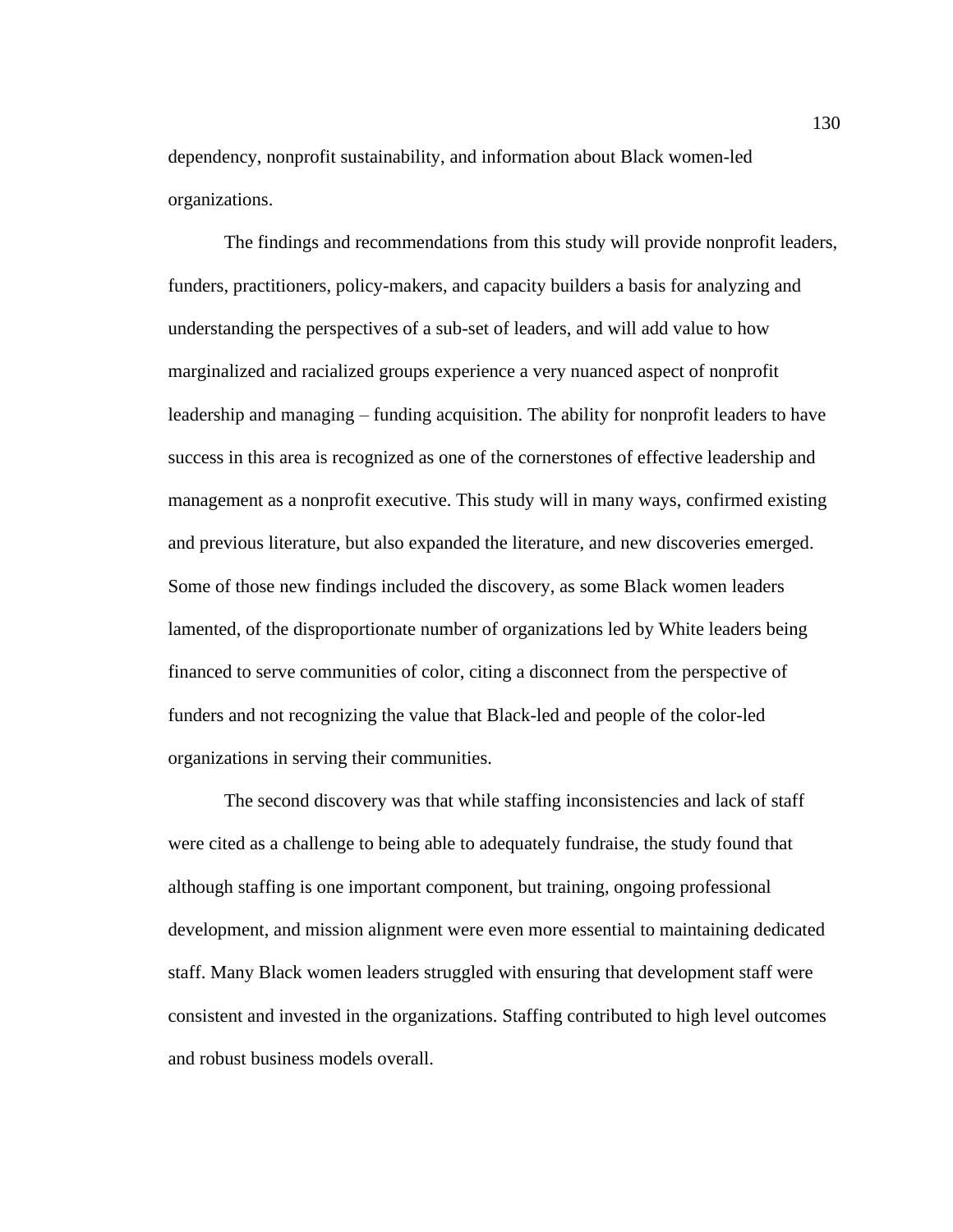The third discovery was that while Black women leaders were adaptable and resourceful, previous research did not identify code-switching as a coping mechanism by which Black women leaders used to shift and move between different groups garner acknowledgment and understanding. Black women leaders may have changed their language and modes of operation so that they are understood in multiple circles, citing the cultural identity formation of Black women as complicated and multi-faceted. However, some Black women leaders felt discomfort with having to communicate in ways that felt less than natural to gain funders' attention and operating within their own style and personality was more comfortable.

The fourth discovery was that Black women leaders periodically felt a level of funding vulnerability mostly due to having a heavy reliance on specific funding sources and there were gaps in funding due to timing or other constraints. They struggled to find resources to fill those gaps and their ability to fund their general operations was at risk. The findings indicated that Black women leaders were continually thinking about strategies to attain sustainability and thrive at all times. Previous studies did not focus on the personal sacrifices that Black women leaders would often make, and this has caused a tremendous burden on a cohort of leaders who add value to a large group of communities. These personal challenges were not due to lack of leadership, skills, or professional development, but often a lack of access and investment in Black women-led organizations. However, it was revealed was that because of Black women leaders' unwillingness for organizations to fail and close, they made personal investments in the future of the organizations.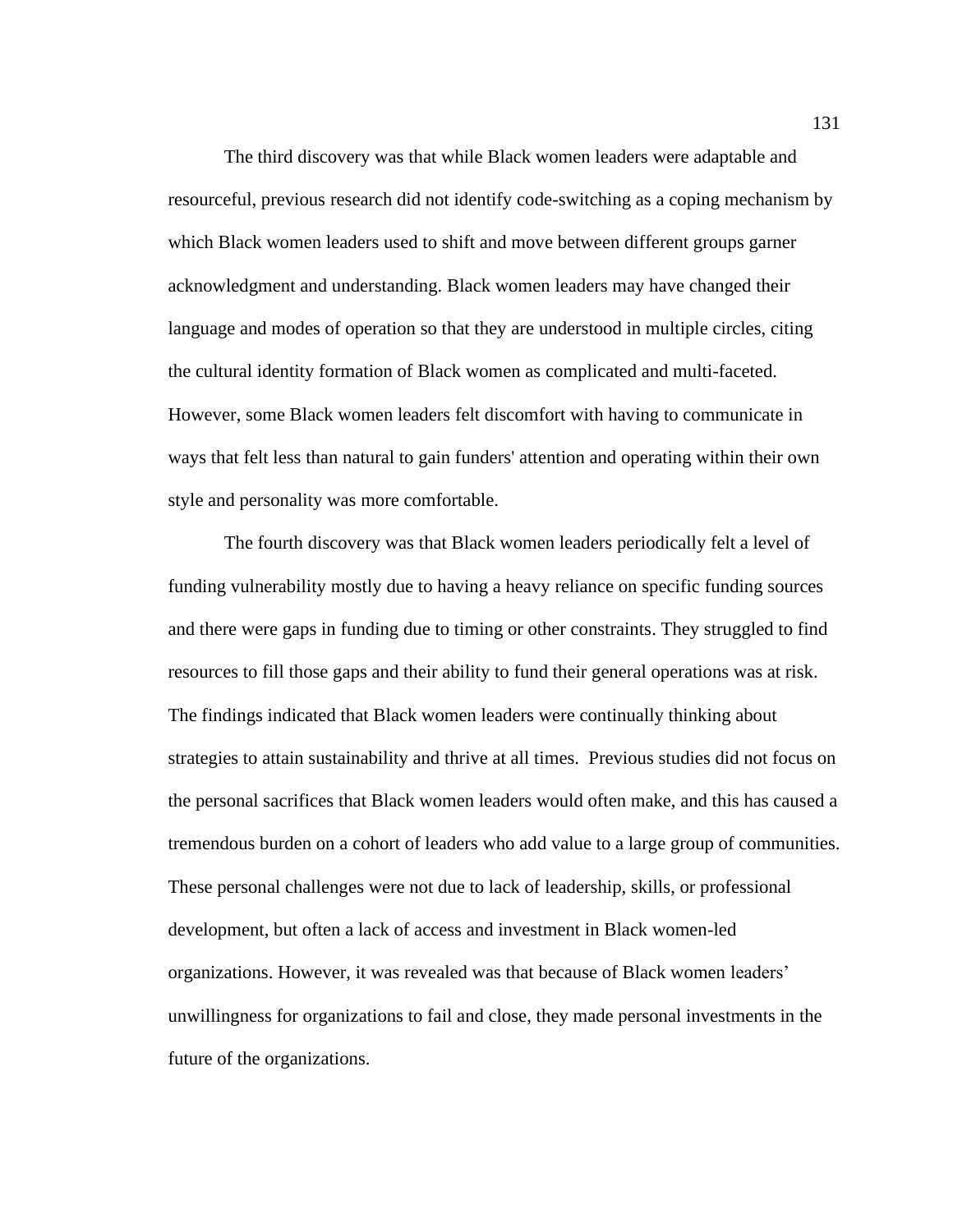In conjunction with these findings, it was discovered that Black women leaders were taking back their power by focusing on self-care and wellness, healing, and empowerment, starting with themselves and thus making different business decisions. The findings cited the ability of Black women leaders to exhibit self-care as being much a personal decision as it was a business decision. Resiliency and adaptability were key factors, but resilience was also a movement in resistance. The ability to resist the status quo, to resist oppressive policies, attitudes, and external behaviors and to resist models that did not fit the complex issues of their communities. All these actions, ideals, and behaviors ultimately lead to changing the social conditions of society opening new ways to excite more dialogue, interpretations of a community's reality and conscious rallying of making change.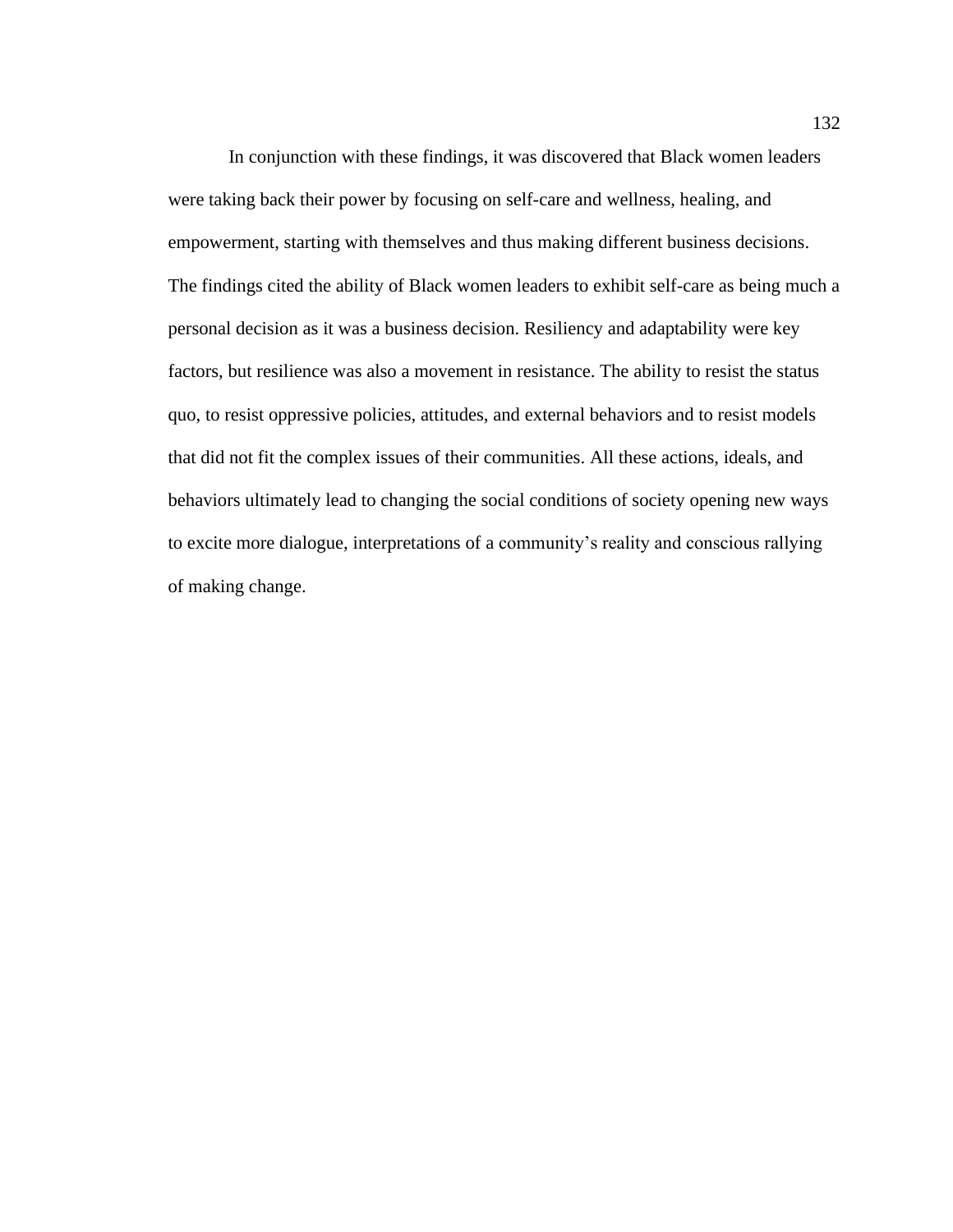## References

- AbouAssi, K. (2015). Testing resource dependency as a motivator for NGO self‐ regulation: Suggestive evidence from the Global South. *Nonprofit and Voluntary Sector Quarterly, 44*(6), 1255–1273. doi:10.117/0899764014556774
- AbouAssi, K., & Tschirhart, M. (2018). Organizational response to changing demands: Predicting behavior in donor networks. *Public Administration Review*, *78*(1), 126–136. doi:10.1111/puar.12786
- Adesaogun, R., Flottemesch, K., & Ibrahim-DeVries, B. (2015). Stratification, communication tactics, and Black women: Navigating the social domain of nonprofit organizations*. Journal of Organizational Culture, Communications & Conflict, 19*(1), 42–57. Retrieved from Allied Business Academies website: https://www.abacademies.org/articles/jocccvol19no12015.pdf
- Ailshire, J., & Garcia, C. (2018). Unequal places: The impacts of socioeconomic and race/ethnic differences in neighborhoods. *Generations, 42*(2), 20–27. Retrieved from CINAHL Plus database. (Accession No. 130621630)
- Allard, S. W., & Smith, S. R. (2014). Unforeseen consequences: Medicaid and the funding of nonprofit service organizations. *Journal of Health Politics, Policy & Law, 39*(6), 1135–1172. doi:10.1215/03616878-2822610
- Anney, V. N. (2014). Ensuring the quality of the findings of qualitative research: Looking at trustworthiness criteria. *Journal of Emerging Trends in Educational Research and Policy Studies, 5*(2), 272–281. Retrieved from Scholar Link Research website: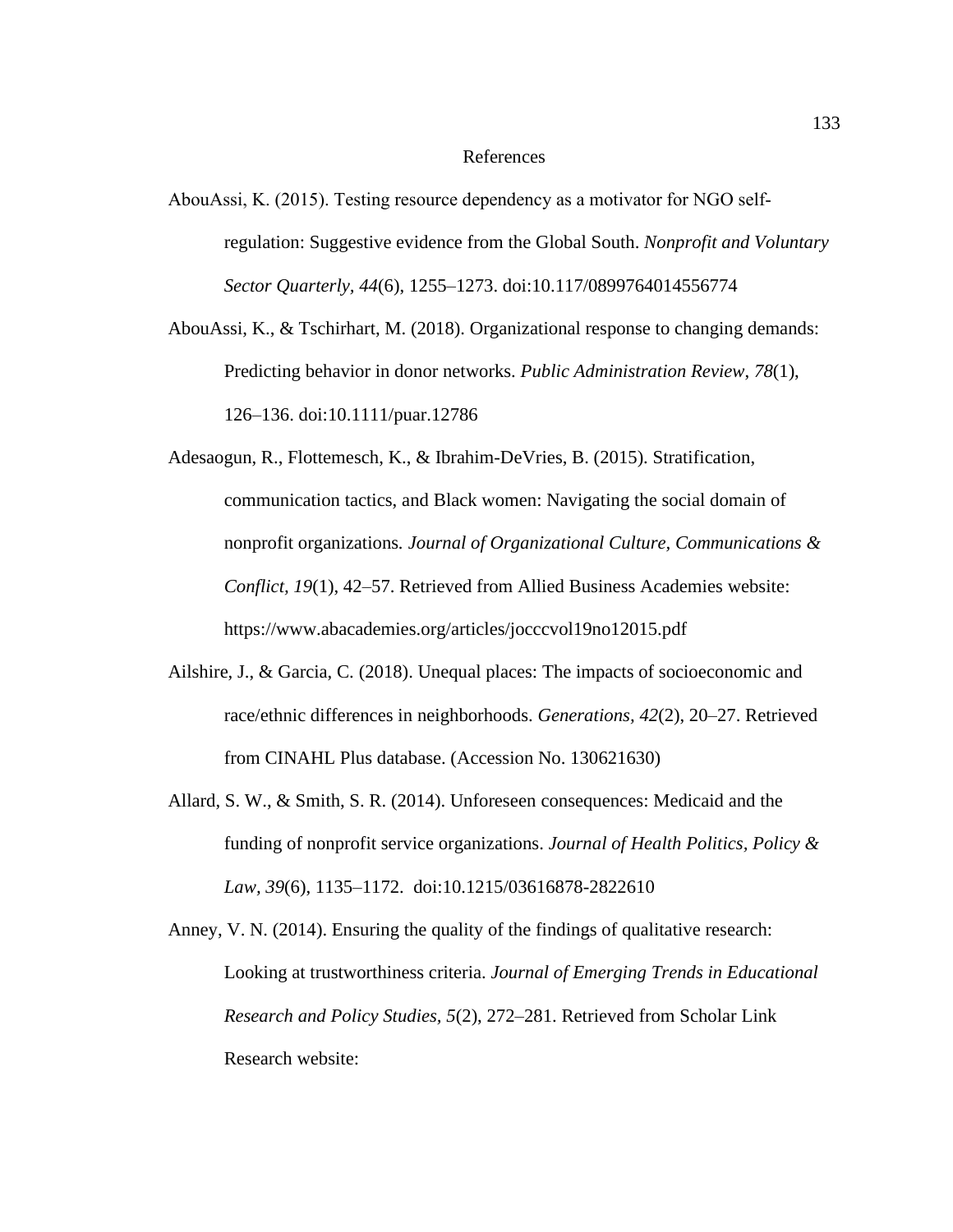http://jeteraps.scholarlinkresearch.com/articles/Ensuring%20The%20Quality%20 Of%20The%20Findings%20new.pdf

- Bae, J., & Gargiulo, M. (2004). Partner substitutability, alliance network structure, and firm profitability in the telecommunications industry. *Academy of Management Journal, 47*(6), 843–859. doi:10.5465/20159626
- Baker, S. E., Edwards, R., & Doidge, M. (2012). *How many qualitative interviews is enough? Expert voices and early career reflections on sampling and cases in qualitative research.* Retrieved from National Centre for Research Methods website: http://eprints.ncrm.ac.uk/2273/4/how\_many\_interviews.pdf
- Banks, P. A. (2017). Ethnicity, class and trusteeship at African-American and mainstream museums. *Cultural Sociology, 11*(1), 97–112. doi:10.1177/1749975516651288
- Besel, K., Williams, C. L., and Klak, J. (2011). Nonprofit sustainability during times of uncertainty. *Nonprofit Management and Leadership*, *22*, 53-65. doi:10.1002/nml.20040
- Birt, L., Scott, S., Cavers, D., Campbell, C., & Walter, F. (2016). Member checking: A tool to enhance trustworthiness or merely a nod to validation? *Qualitative Health Research, 26*(13), 1802–1811. doi:10.1177/1049732316654870
- Biu, O. (2019). *Race to lead: Women of color in the nonprofit sector*. Retrieved from the Race to Lead website: http://racetolead.org/women-of-color/
- Board Source. (2016). *The pursuit of sustainability.* Retrieved from the Board Source website: https://boardsource.org/resources/pursuit-of-nonprofit-sustainability/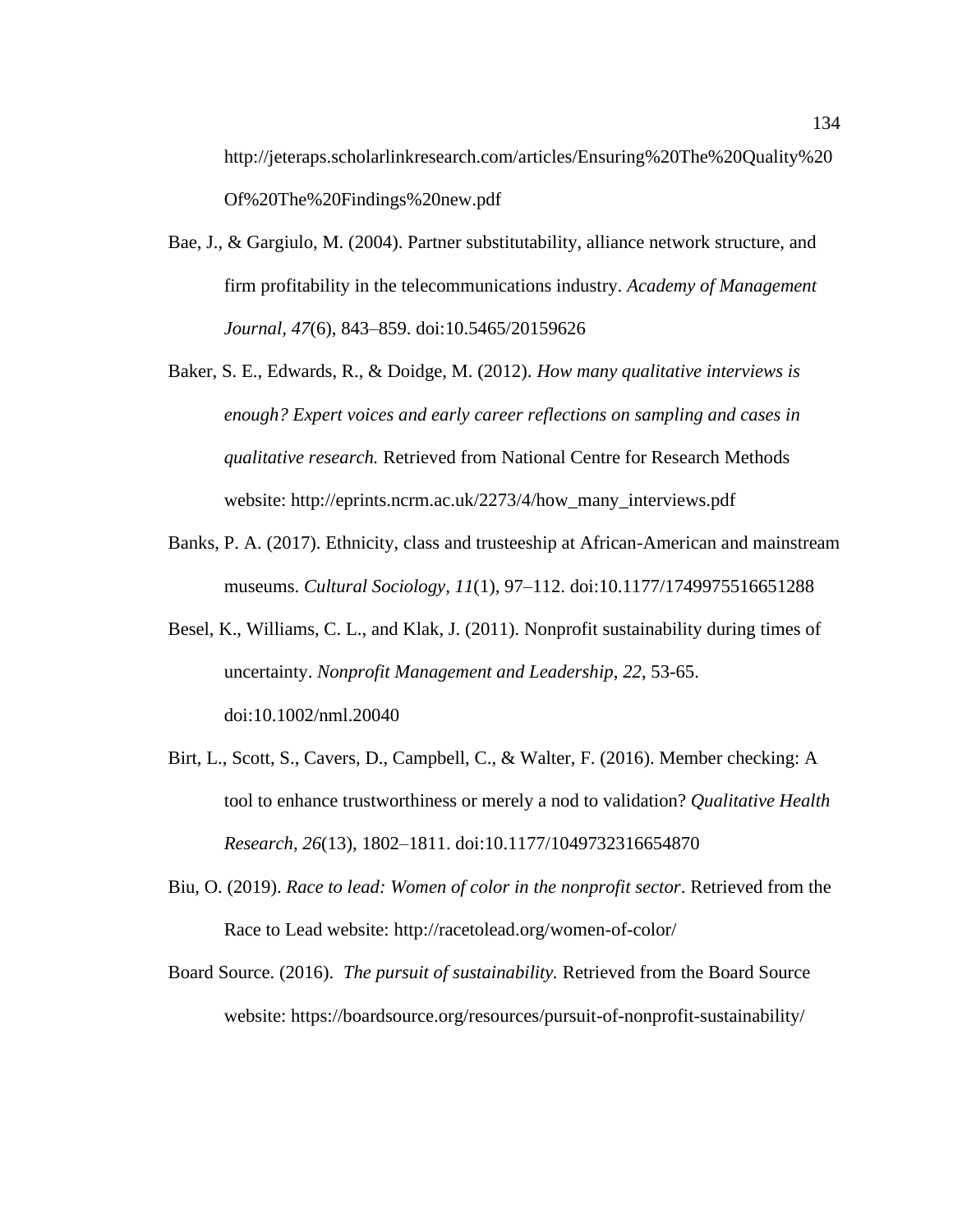- BoardSource. (2017). *Foundation board leadership: A closer look at foundation board responses to Leading With Intent 2017*. Retrieved from the Board Source website: https://leadingwithintent.org/wp-content/uploads/2018/03/LWI2017-Foundations-Report.pdf
- Branch Associates. (2016). *Philadelphia's nonprofit human service organizations: How African American-led organizations differ from White-led organizations*. Retrieved from Philadelphia African American Leadership Forum website: https://phillyaalf-files.sfo2.digitaloceanspaces.com/wpcontent/uploads/2016/04/PAALF-Branch-Associates-Full-Report-web.pdf
- Brod, M., Tesler, L. E., & Christensen, T. L. (2009). Qualitative research and content validity: developing best practices based on science and experience. *Quality of Life Research, 18*(9), 1263–1278. doi:10.1007/s11136-009-9540-9
- Burkholder, G. J., Cox, K. A., & Crawford, L. M. (Eds.). (2016). *The scholarpractitioner's guide to research design*. Baltimore, MD: Laureate Publishing.
- CB Insights. (2010). *Venture capital human capital report.* Retrieved from CB Insights website: https://www.cbinsights.com/research/venture-capital-human-capitalreport%20.
- Calzada, E., & Suarez-Balcazar, Y. (2014). *Enhancing cultural competence in social service agencies: A promising approach to serving diverse children and families* (OPRE Research Brief #2014-31). Washington, DC: Office of Planning, Research & Evaluation, Administration for Children and Families, U.S. Department of Health and Human Services. Retrieved from Administration for Children and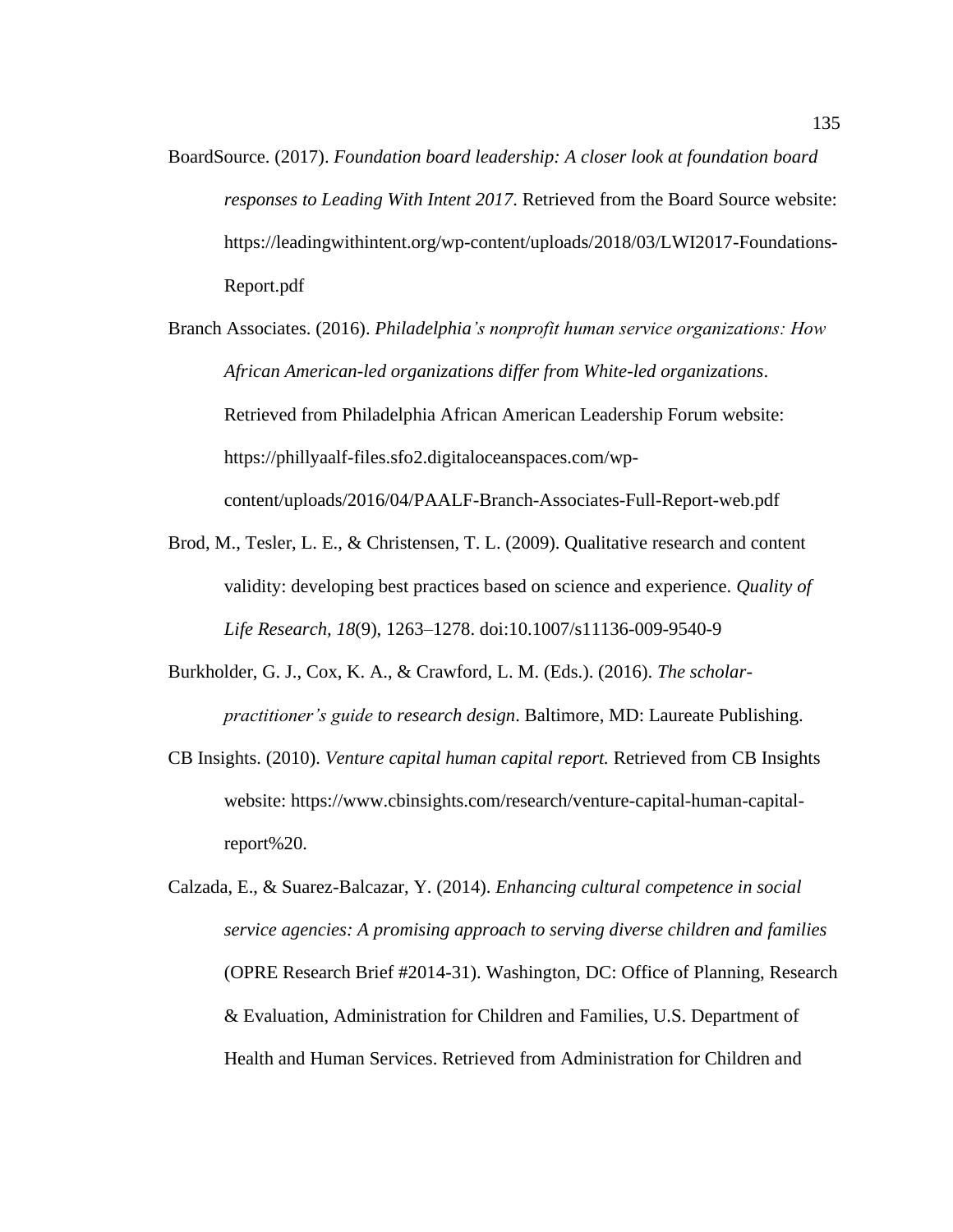Families website:

https://www.acf.hhs.gov/sites/default/files/opre/brief\_enhancing\_cultural\_compet ence\_final\_022114.pdf

- Catalyst. (2019). *Quick take: Women in the workforce- united states*. Retrieved from Catalyst website: https://www.catalyst.org/research/women-in-the-workforceunited-states/
- Cause Effective. (2019). *Money, power, and race: The lived experience of fundraisers of color.* Retrieved from Cause Effective website:

https://preparingthenextgeneration.org/preparing-the-next-generation/downloadthe-reports.html

- Ceptureanu, S. I., Ceptureanu, E. G., Luchian, C. E., & Luchian, I. (2018). Community based programs sustainability. A multidimensional analysis of sustainability factors. *Sustainability, 10*(3), 870-884. doi:10.3390/su10030870
- Cohen, R. (2014). Data snapshot on racial justice grantmaking. *Philanthropic Initiative for Racial Equity: Critical Issues Forum, 5*, 38-42. Retrieved from Philanthropic Initiative for Racial Equity website: http://racialequity.org/wpcontent/uploads/2018/11/CIF5Data-Snapshot-.pdf
- Community Wealth Partners. (2015). *The state of diversity in the nonprofit sector.* Retrieved from Community Wealth Partners website:

https://communitywealth.com/the-state-of-diversity-in-the-nonprofit-sector/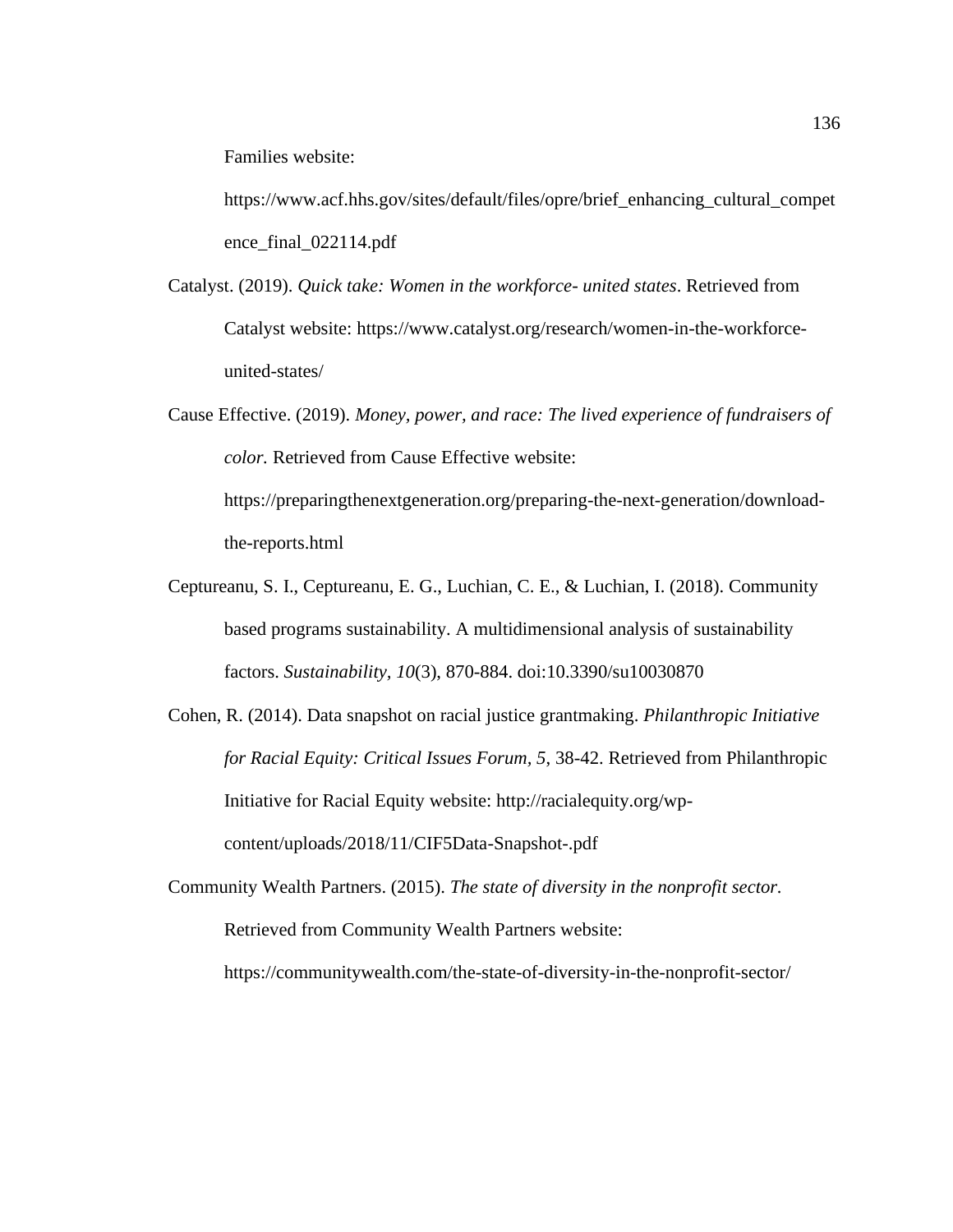Conrad, C. A. (2018). How to mobilize philanthropy to advance racial equity? A call to action. *Review of Black Political Economy, 45*(2), 95. doi:10.1177/0034644618794682

Cornelius, M., Moyers, R., & Bell, J. (2011). *Daring to lead 2011: A national study of nonprofit executive leadership.* San Francisco, CA: CompassPoint Nonprofit Services and the Meyer Foundation. Retrieved from Daring to Lead website: http://daringtolead.org/wp-content/uploads/Daring-to-Lead-2011-Main-Reportonline.pdf

- D5 Coalition. (2016). *State of the work*. Retrieved from D5 website: https://www.d5coalition.org/wp-content/uploads/2016/04/D5-SOTW-2016-Finalweb-pages.pdf
- Davis, D. R., & Maldonado, C. (2015). Shattering the glass ceiling: The leadership development of African American women in higher education. *Advancing Women in Leadership, 35*, 48-64. Retrieved from Supplemental Index database. (Accession No: 110780565)
- Devalkar, S., Sohoni, M. & Arora, P. (2017). Ex-post funding: How should a resourceconstrained non-profit organization allocate its funds? *Production and Operations Management, 26*(6), 1035-1055. doi:10.1111/poms.12633
- Dillard, C. B. (2016). To address suffering that the majority can't see: Lessons from black women's leadership in the workplace. *New Directions for Adult & Continuing Education, 2016*(152), 29–38. doi:10.1002/ace.20210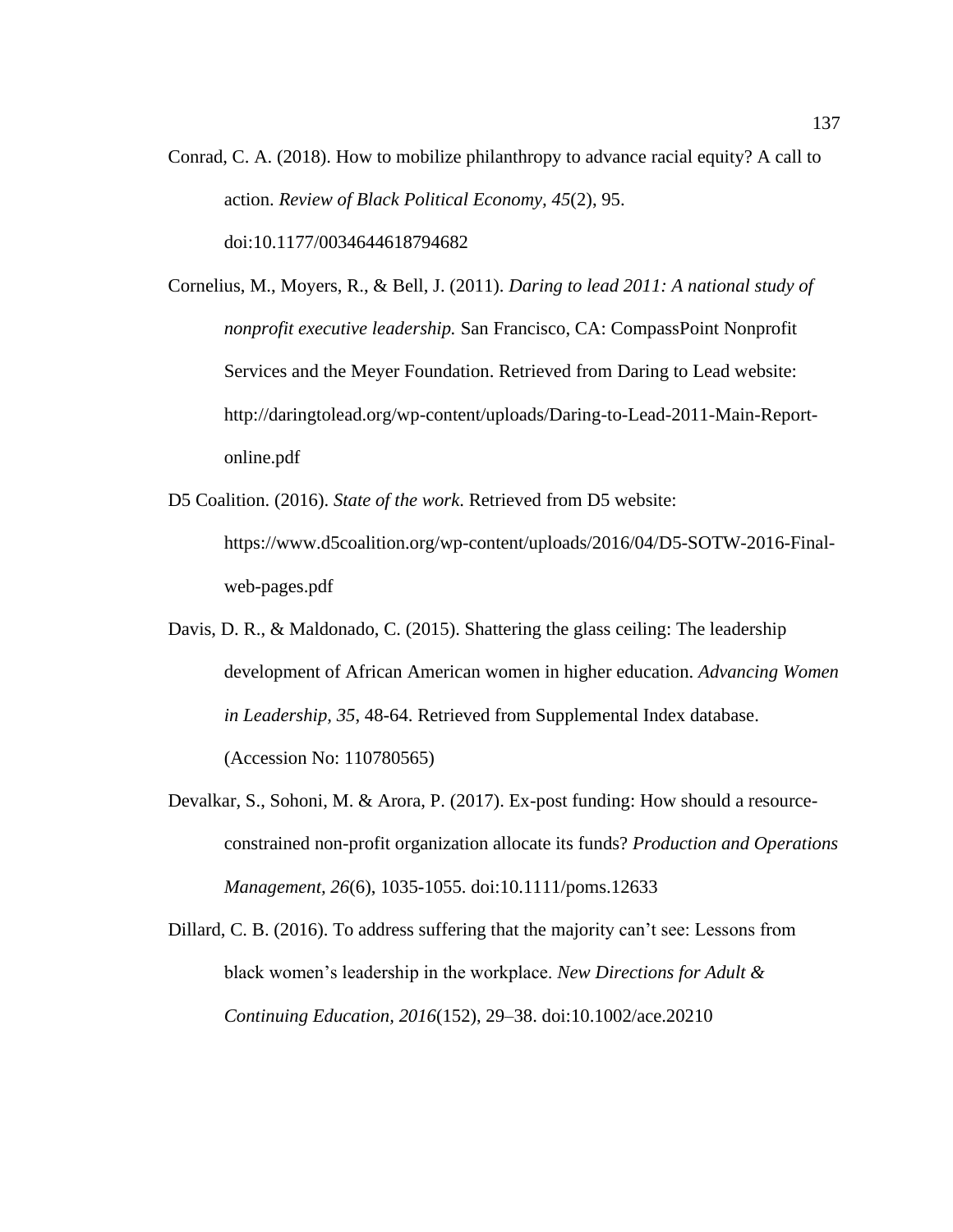- Eldakak, S. (2014). *Education and ethical leadership - Best practice*. Bloomington, IN: AuthorHouse.
- Flick, U. (2017). Challenges for a new critical qualitative inquiry: Introduction to the special issue. *Qualitative Inquiry, 23*(1), 3–7. doi:10.1177/1077800416655829

Flores, K. L., & Matkin, G. S. (2014). Take your own path: Minority leaders encountering and overcoming barriers in cultural community centers. *Journal of Cultural Diversity, 21(*1), 5-14. Retrieved from CINAHL Plus database. (Accession No: 107899621)

- Francis, J. J., Johnston, M., Robertson, C., Glidewell, L., Entwistle, V. Eccles, M. P., & Grimshaw, J. M. (2010). What is an adequate sample size? Operationalizing data saturation for theory-based interview studies. *Psychology and Health, 25*, 1229– 1245. doi:10.1080/08870440903194015
- Froelich, K. (1999). Diversification of revenue strategies: Evolving resource dependence in nonprofit organizations. *Nonprofit & Voluntary Sector Quarterly, 28*(3), 246– 268. doi:10.1177/0899764099283002
- Gardberg, N. A., & Newburry, W. (2013). Who boycotts whom? Marginalization, company knowledge, and strategic issues. *Business & Society, 52*(2), 318–357. doi:10.1177/0007650309352507

Garrow, E. E. (2012). Does race matter in government funding of nonprofit human service organizations? The interaction of neighborhood poverty and race*. Journal of Public Administration Research and Theory, 23*(2), 1–25. doi:10.1093/jopart/mus061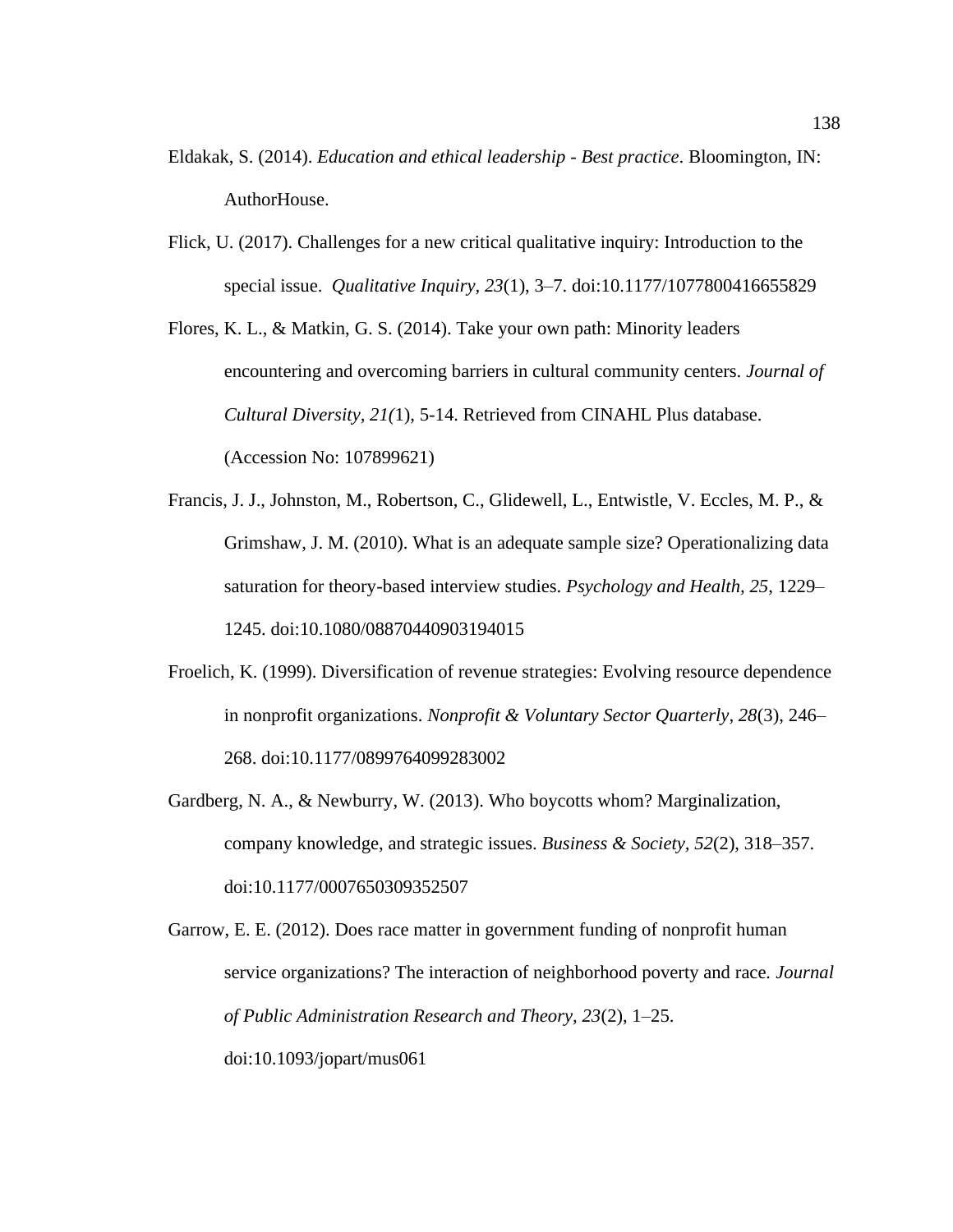- Garrow, E. E. (2015). Racial and ethnic composition of the neighborhood and the disbanding of nonprofit human service organizations. *Du Bois Review: Social Science Research on Race, 12*(1), 161. doi:10.1017/S1742058X14000277
- Ginwright, S. A. (2015). Radically healing black lives: A love note to justice. *New Directions for Student Leadership, 2015*(148), 33–44. doi:10.1002/yd.20151
- Gooden, S., Evans, L., & Pang, Y. (2018). Making the invisible visible in nonprofit courses: A case study of African American-led nonprofits. *Journal of Public Affairs Education, 24*(4), 490. doi:10.1080/15236803.2018.1488485
- Gooden, S. T., Perkins, M. L., Evans, L. L., & Pang, Y. (2017). Similarity-attraction and old- school values: African American- led nonprofits and African American youth. *Journal of Public Management & Social Policy*, *24/25*(2/1), 41-52. Retrieved from Political Science Complete database. (Accession No: 131399556)
- Gooden, S. T., Evans, L. L., Perkins, M. L., Gooden, C., & Pang, Y. (2018). Examining youth outcomes of African American–led nonprofits. *Nonprofit & Voluntary Sector Quarterly, 47*, 34S–54S. doi:10.1177/0899764018757028
- Goodman, L., Majee, W., & Reed Adams, J. (2018). Building community leaders in underserved communities: An exploration of the role of seed-funding for community projects by program graduates. *Journal of Community Practice, 26*(3), 358–376. doi:10.1080/10705422.2017.1359719
- Greller, M.M. (2015). Leasehold: An institutional framework for understanding nonprofit governance in a civil society context. *Administrative Sciences, (3)*, 165-176. doi:10.3390/admsci5030165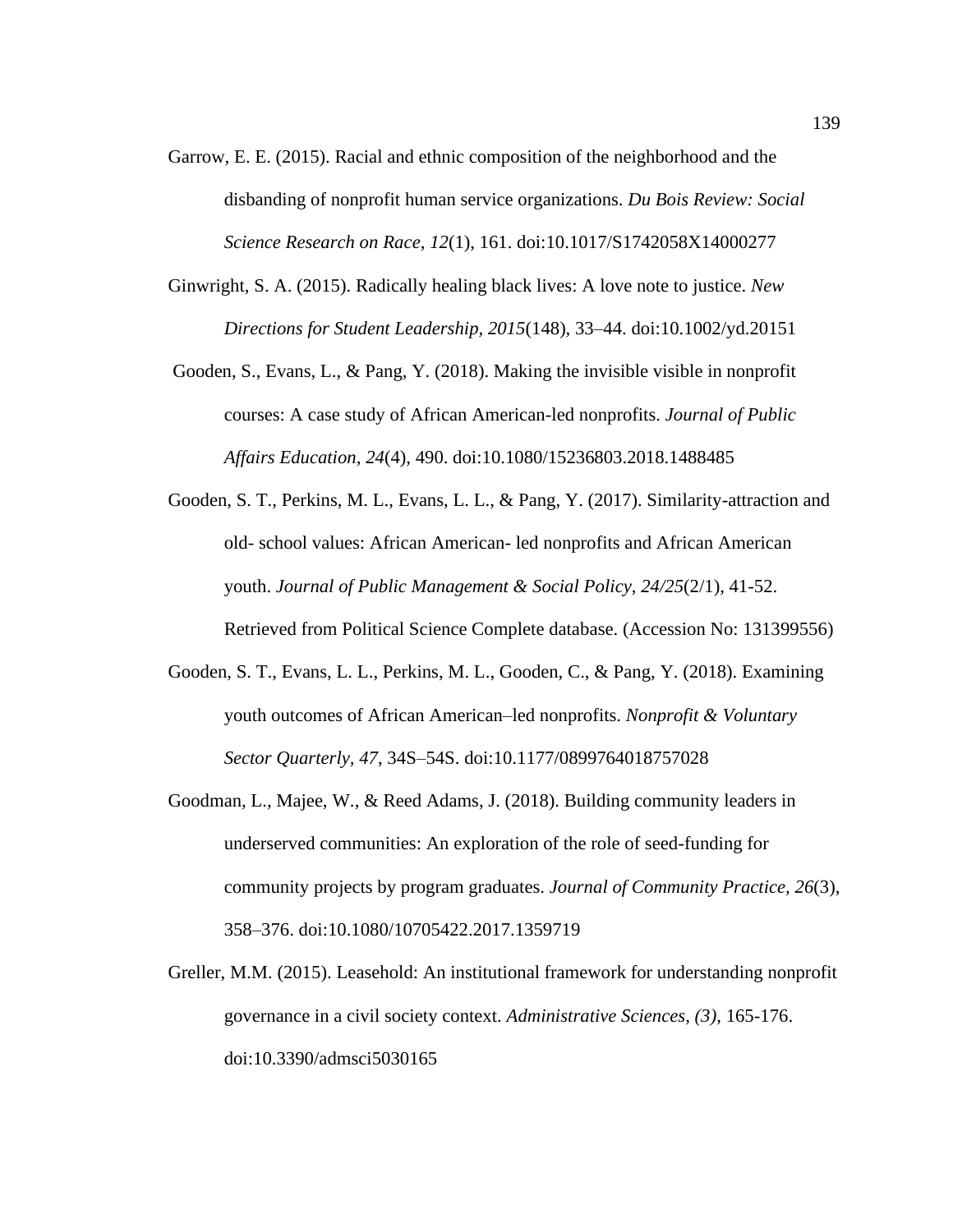Gulati-Partee, G. (2001). A primer on nonprofit organizations. *Popular Government, 66*, 31–36. Retrieved from UNC Chapel Hill School of Government website: https://www.sog.unc.edu/

GuideStar. (2020) *About us.* Retrieved from the GuideStar website:

https://learn.guidestar.org/about-us

Guo, C. & Acar, M. (2005). Understanding collaboration among nonprofit organizations: Combining resource dependency, institutional, and network perspectives. *Nonprofit & Voluntary Sector Quarterly, 34*(3), 340–361. doi:10.1177/0899764005275411

Hillman, A. J., Withers, M., & Collins, B. (2009). Resource dependence theory: A review. *Journal of Management*, 35(6), 1404-1427. doi:10.1177/0149206309343469

Holley, L. C. (2003). Emerging ethnic agencies: Building capacity to build community. *Journal of Community Practice, 11*(4), 39–58. doi:10.1300/J125v11n04\_03

Hossein, C. S. (2017). A Black perspective on Canada's third sector: Case studies on women leaders in the social economy. *Journal of Canadian Studies, 51*(3), 749– 781. doi:10.3138/jcs.2017-0040.r2

Holzer, M. & Kloby, K. (2005). Sustaining citizen-driven performance improvement: Models for adoption and issues of sustainability. *The Innovation Journal: The Public Sector Innovation Journal, 10*(1), 1-14. Retrieved from the Research Gate website:https://www.researchgate.net/profile/Marc\_Holzer/publication/25320099 8\_Sustaining\_Citizen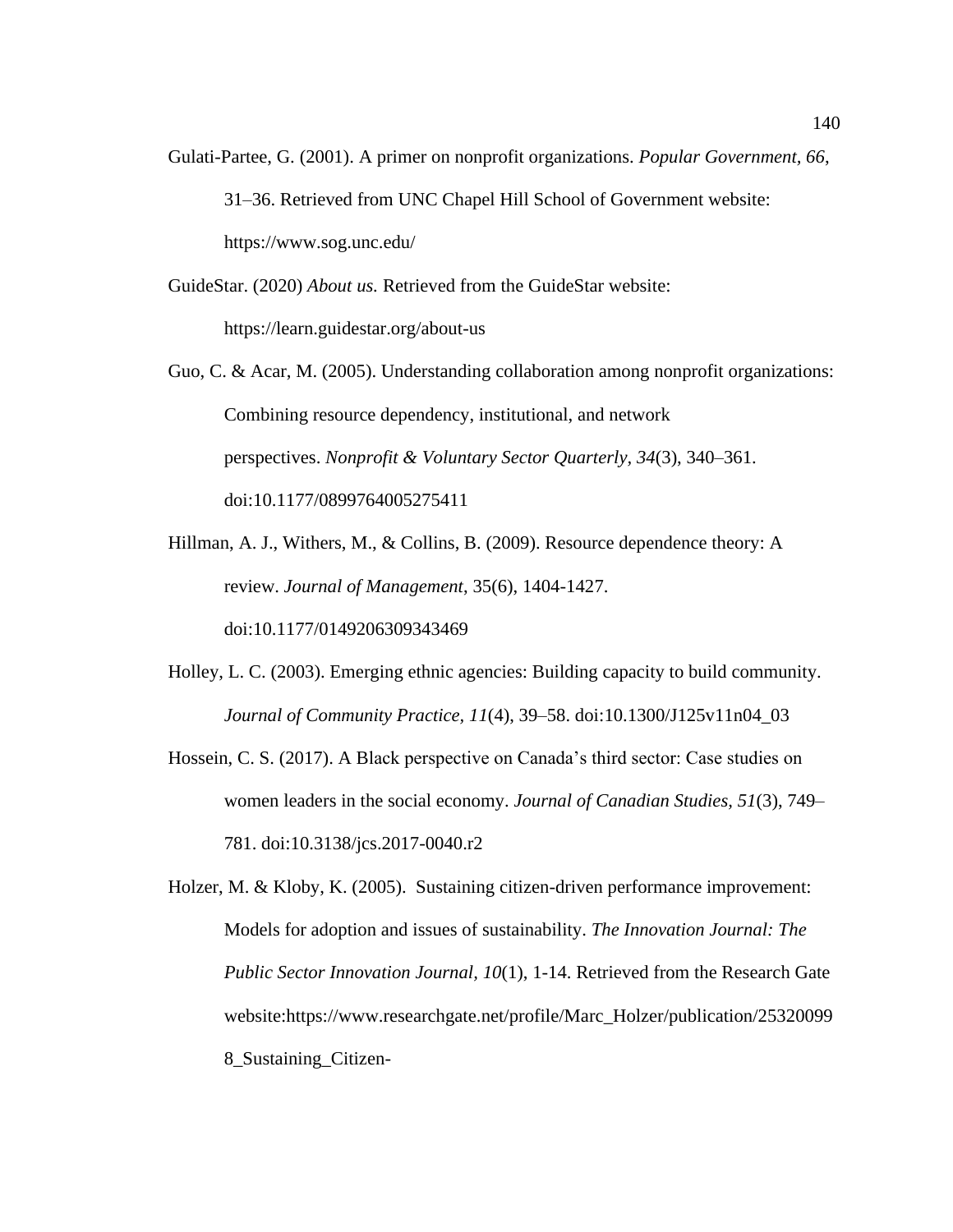Driven\_Performance\_Improvement\_Models\_for\_Adoption\_and\_Issues\_of\_Sustai nability/links/5512cb8e0cf20bfdad520b5e.pdf

- Hu, Q. & Kapucu, N. (2017). Can management practices make a difference? Nonprofit organization financial performance during times of economic stress. *Journal of Economics and Financial Analysis, 1*(2), 71-88. doi:10.1991/jefa.v1i12.a9
- Johansson, L. & Linshuang, L. (2017). Reasonable leaps of faith: Learning about demonstrating impact from the nonprofit sector. *OD Practitioner, 49*(2), 17-25. Retrieved from Business Source Complete database. (Accession No: 122379963)
- Johnson, V. M. S. (2019). "What, then, is the African American?" African and Afro-Caribbean identities in Black America. *Journal of American Ethnic History, 28*(1), 77–103. Retrieved from SocINDEX with Full Text database. (Accession No: 000259166500007)
- Jones, K. R., & Mucha, L. (2014). Sustainability assessment and reporting for nonprofit organizations: Accountability "for the public good." *Voluntas: International Journal of Voluntary & Nonprofit Organizations, 25*(6), 1465–1482. doi:10.1007/s11266-013-9399-9
- Katz, H. (2014). Poverty and other factors affecting the location of nonprofit human service organizations. *International Journal of Social Work and Human Services Practice, 2*(5), 163–172. Retrieved from Academia website.
- Karagiozis, N. (2018). The complexities of the researcher's role in qualitative research: The power of reflexivity. *International Journal of Interdisciplinary Educational Studies, 13*(1), 19–31. doi:10.18848/2327-011X/CGP/v13i01/19-31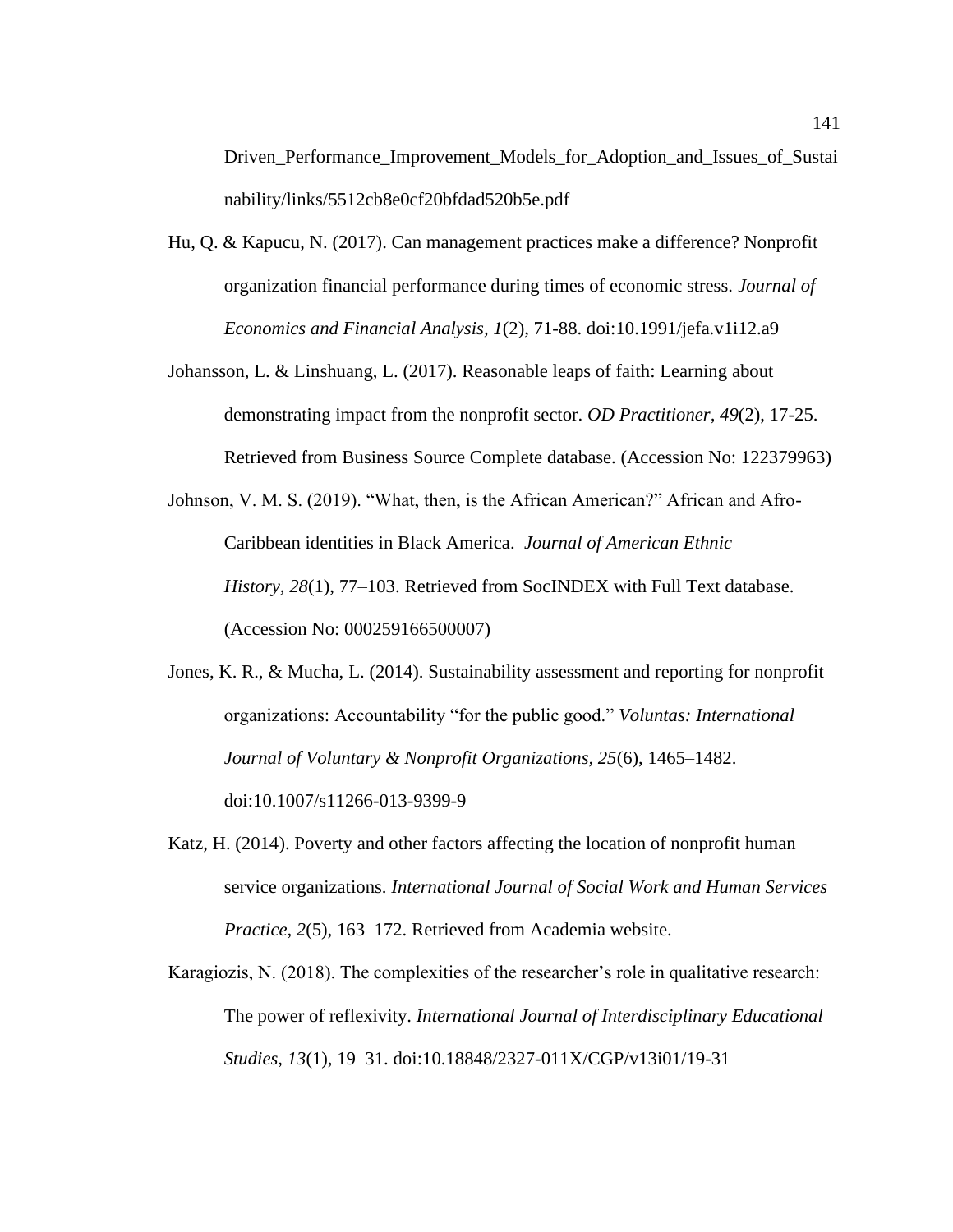- Hastings, J. F., & Snowden, L. R. (2019). African Americans and Caribbean Blacks: Perceived neighborhood disadvantage and depression. *Journal of Community Psychology, 47*(2), 227–237. doi:10.1002/jcop.22117
- Kawulich, B. B. (2005). Participant observation as a data collection method. *Forum: Qualitative Social Research, 6*(2), 1-23. Retrieved from Supplemental Index database. (Accession No: 17713348)
- Kearns, K., Bell, D., Deem, B., & McShane, L. (2014). How nonprofit leaders evaluate funding sources: An exploratory study of nonprofit leaders. *Nonprofit and Voluntary Sector Quarterly, 43*(1), 121-143. doi:10.117/089976012458038
- Kim, Y. H. & Kim, S. E. (2018). What accounts for the variations in nonprofit growth? A cross-national panel study. *Voluntas: International Journal of Voluntary & Nonprofit Organizations, 29*(3), 481–495. d10.1007/s11266-016-9752-x
- Kunreuther, F. & Thomas-Breitfeld, S. (2019)*. Executives confronting the nonprofit racial leadership gap: A race to lead brief*. Retrieved from Race to Lead website: http://racetolead.org/ceo/
- Lee, W. (2017). Sustainability of nonprofit human service organizations in a neighborhood context. *Nonprofit Management & Leadership, 28*(1), 11–24. doi:10.1002/nml.21264
- Lee, C. & Nowell, B. (2015). A framework for assessing the performance of nonprofit organizations. *American Journal of Evaluation, 36*(3), 299-319. doi:10.1177/10982/4014545828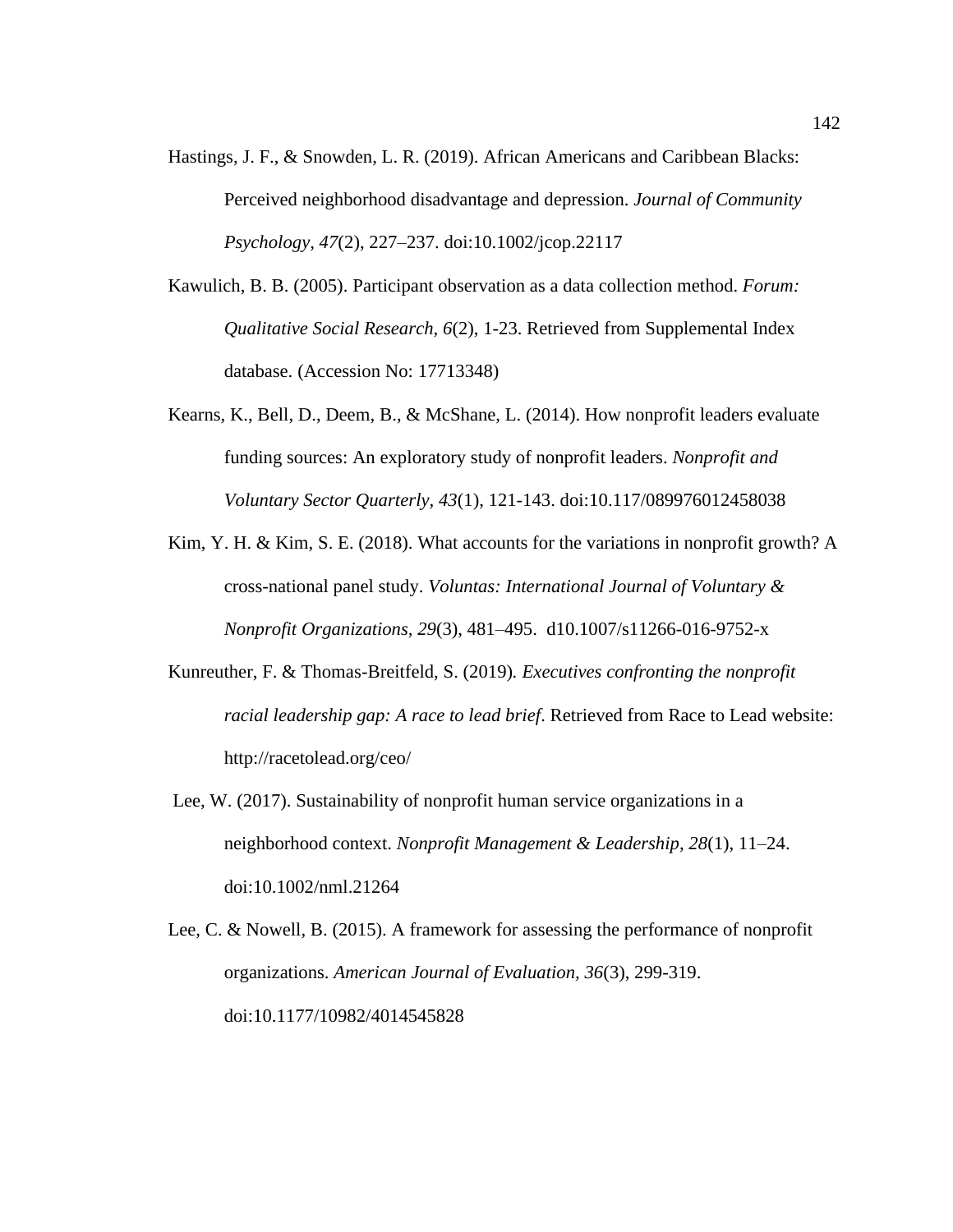- Lin, W., & Wang, Q. (2016). What helped nonprofits weather the great recession? *Nonprofit Management & Leadership, 26*(3), 257–276. doi:10.1002/nml.21197
- LinkedIn. (2020). *About LinkedIn.* Retrieved from the LinkedIn website: https://about.linkedin.com/
- Lincoln, Y.S., & Guba, E.G. (1985). *Naturalistic Inquiry.* Beverley Hills, CA: Sage.
- Lu, J. (2015). Organizational or social benefits? The progressiveness of policy advocacy in nonprofit human service organizations. *Human Service Organizations Management, Leadership & Governance, (5),* 509-521. doi:10.1080/23303131.2015.1056900.
- Malatesta, D. & Smith, C. (2014). Lessons from resource dependence theory for contemporary public and nonprofit management. *Public Administration Review, 74*(1), 14– 25. doi:10.1111/puar.12181
- Mason, M. (2010). Sample size and saturation in PhD studies using qualitative interviews. *Forum: Qualitative Social Research, 11*(3), 1-20. Retrieved from Supplemental Index database. (Accession No: 17713348)
- McDonald, R. E., Weerawardena, J., Madhavaram, S. & Sullivan, M. G. (2015). From "virtuous" to "pragmatic" pursuit of social mission: A sustainability-based typology of nonprofit organizations and corresponding strategies. *Management Research Review, (9)*, 970. doi:10.1108/MRR-11-2013-0262
- Medina, S. (2017). *The diversity gap in the nonprofit sector.* Retrieved from Candid website: https://philanthropynewsdigest.org/columns/the-sustainablenonprofit/the-diversity-gap-in-the-nonprofit-sector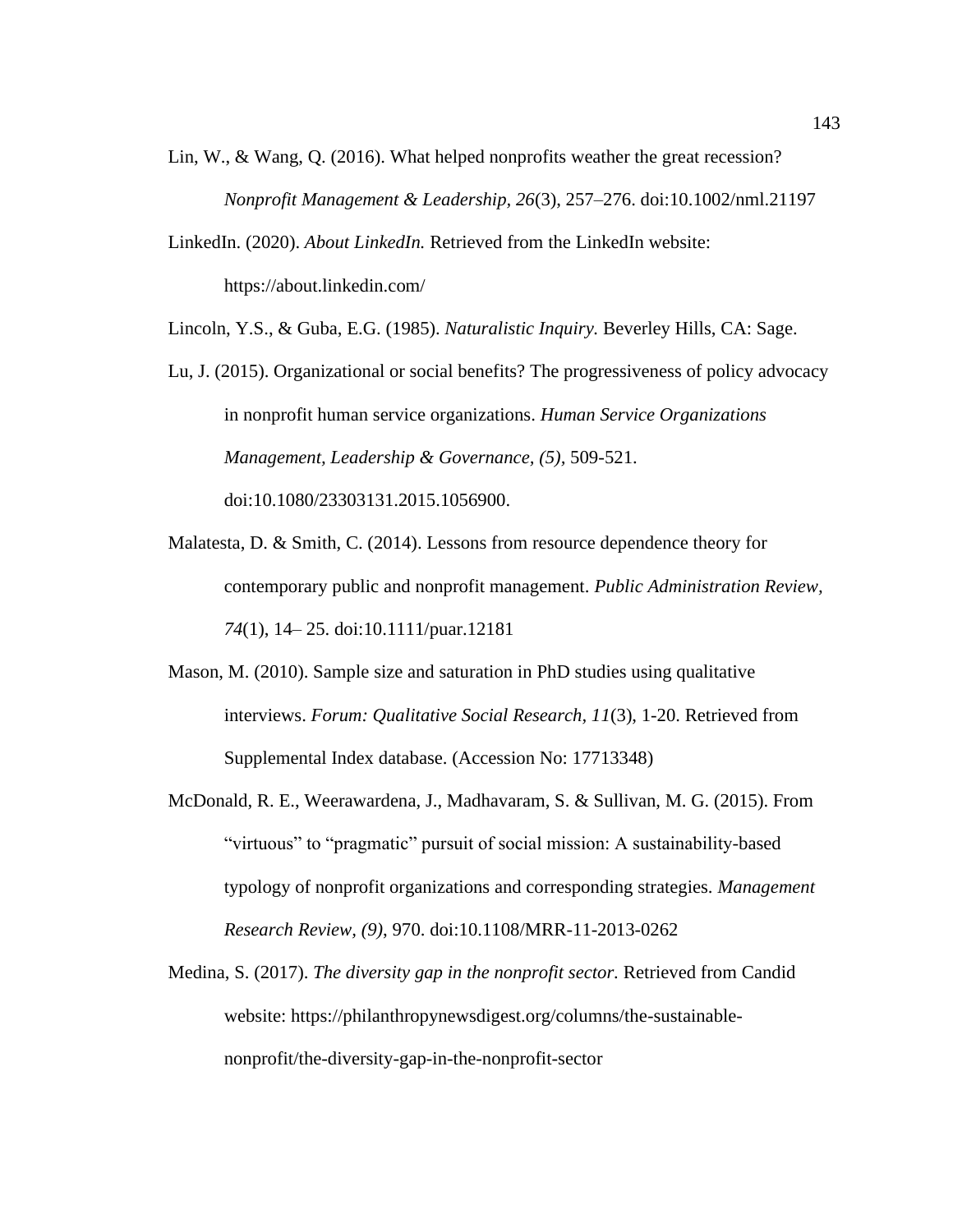- Moldavanova, A., & Goerdel, H. T. (2018). Understanding the puzzle of organizational sustainability: toward a conceptual framework of organizational social connectedness and sustainability. *Public Management Review, 20*(1), 55–81. doi: 10.1080/14719037.2017.1293141
- Mottino, F., & Miller, E. D. (2005). Philanthropy among African American donors in the New York metropolitan region: A generational analysis. *New Directions for Philanthropic Fundraising, 2005*(48), 31–46. doi:10.1002/pf.103
- Myers, T. K. (2019). Can You Hear Me Now? An autoethnographic analysis of codeswitching. *Cultural Studies ↔ Critical Methodologies* doi: 10.1177/1532708619879208
- National Center for Charitable Statistics. (2016). *Quick facts about nonprofits*. Retrieved from National Center for Charitable Statistics website: http://nccs.urban.org/statistics/quickfacts.cfm
- National Council of Nonprofits. (2019). *What is a nonprofit?* Retrieved from National Council of Nonprofits website: https://www.councilofnonprofits.org/what-is-a-

nonprofit

- Nienhuser, W. (2008). Resource dependence theory: How well does it explain the behavior of organizations? *Management Revue, 19*(1/2), 9-32. doi:10.5771/0935- 9915-2017-2-192
- Noy, C. (2008). Sampling knowledge: The hermeneutics of snowball sampling in qualitative research. *International Journal of Social* Research *Methodology,11*, 327 - 344. doi:10.1080/13645570701401305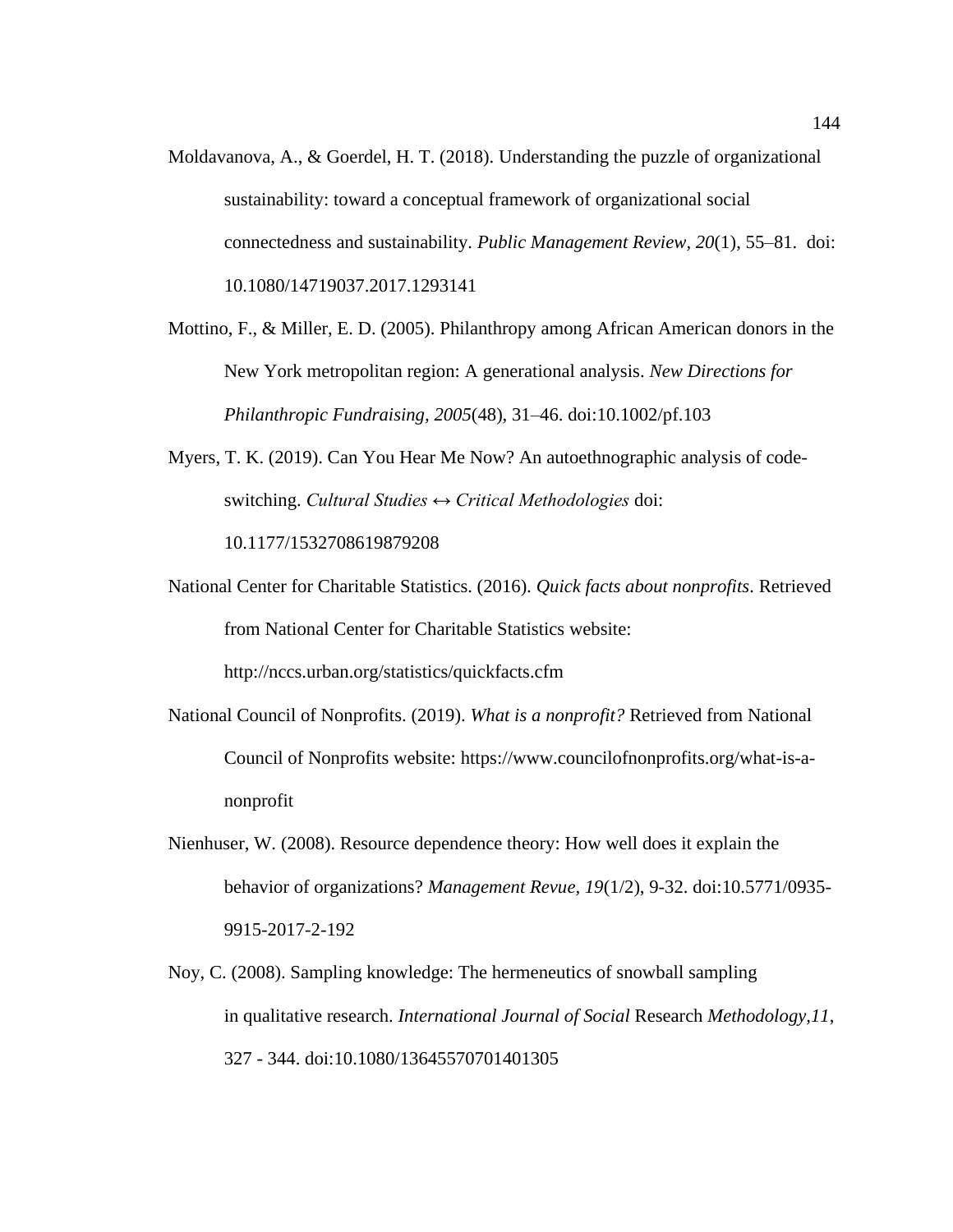- O'Neill, T. (1995). Implementation frailties of Guba and Lincoln's fourth generation evaluation theory. *Studies in Educational Evaluation, 21*, 5–21. doi: 10.1016/0191-491X(95)00002-C
- Opdenakker, R. (2006). Advantages and disadvantages of four interview techniques in qualitative research. *Forum Qualitative Sozialforschung/Forum: Qualitative Social Research, 7*(4), Art. 11. doi:10.17169/fqs-7.4.175
- Philadelphia African American Leadership Forum. (2016). *How African American led organizations differ from White led organizations.* Retrieved from Philadelphia African American Leadership Forum website: http://phillyaalf.org/wpcontent/uploads/2016/04/PAALF-Branch-Associates-Full-Report-web.pdf
- Pfeffer, J., & Salancik, G. R. (2003). *The external control of organizations: A resource dependence perspective* (Classic ed.). Stanford, CA: Stanford University Press. (Original work published 1978)
- Qutoshi, S. B. (2018). Phenomenology: A philosophy and method of inquiry. *Journal of Education and Educational Development, 5*(1), 215–222. doi:10.22555/joeed.v5i1.2154
- Rubin, H. J., & Rubin, I. S. (2012). *Qualitative interviewing: The art of hearing data (3rd ed.)*. Thousand Oaks, CA: Sage Publications.
- Roulston, K. (2010). *Reflective interviewing: A guide to theory and practice.* London, United Kingdom: SAGE Publications, Ltd. doi:10.4135/9781446288009
- Saldaña, J. (2016). *The coding manual for qualitative researchers* (3rd ed). Thousand Oaks, CA: SAGE.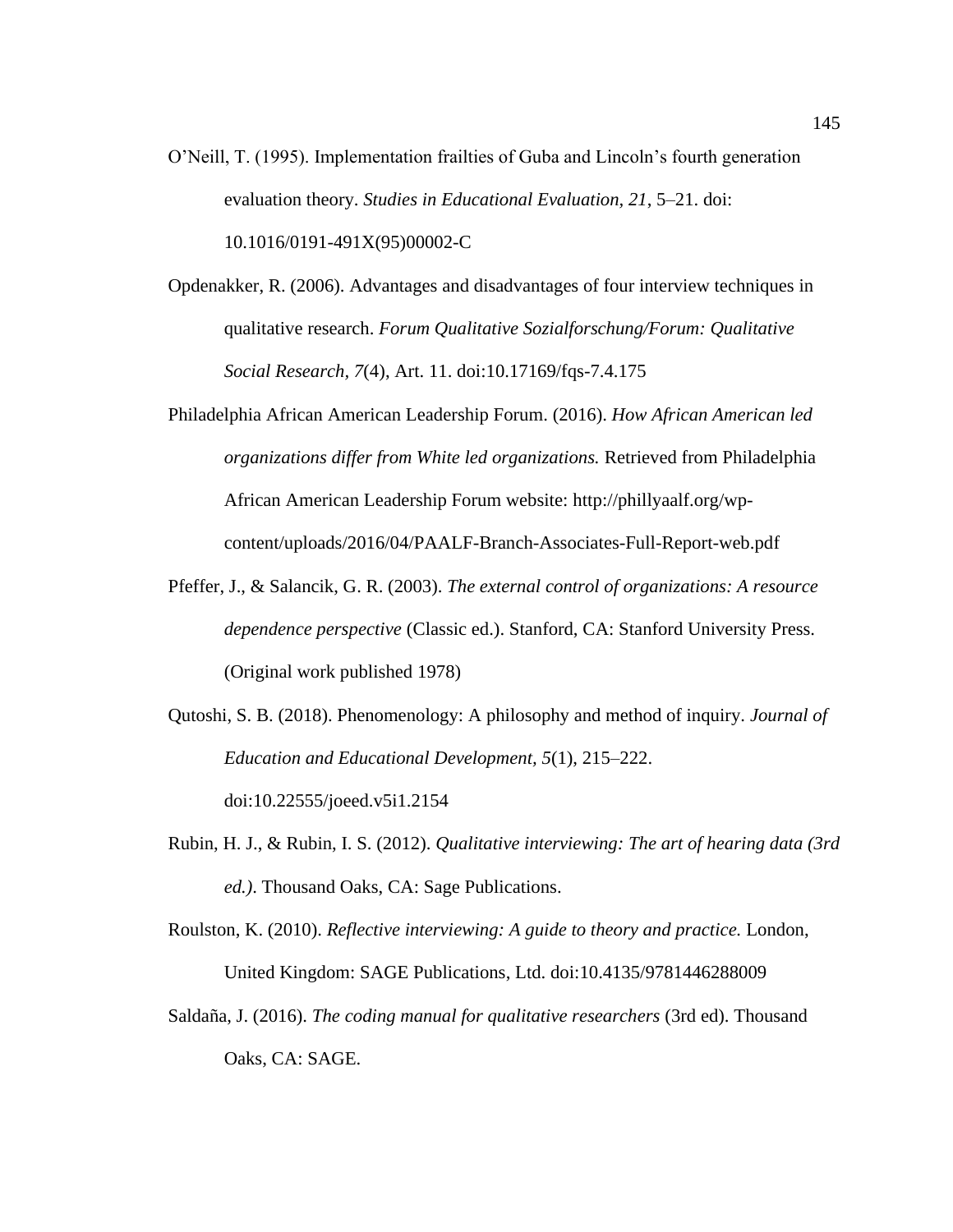- Schwartz, R., Weinberg, J., Hagenbuch, D., & Scott, A. (n.d.). The voice of nonprofit talent: Perceptions of diversity in the workplace. *Common Good Careers and Level Playing Field Institute.* Retrieved from Kapor Center website: https://www.kaporcenter.org/wpcontent/uploads/2017/05/voice\_of\_nonprofit\_tale nt.pdf
- Shenton, A. K. (2004). Strategies for ensuring trustworthiness in qualitative research projects. *Education for Information, 22*(2), 63–75. doi:10.3233/EFI-2004-22201
- Sherer, P.D., Suddaby, R. & Rozsa de Coquet, M. (2019). Does resource diversity confer organizational autonomy in arts organizations? Extending resource dependence theory, *The Journal of Arts Management, Law, and Society, 49*(4), 224-241. doi:10.1080/10632921.2018.1559265
- Sloan, A., & Bowe, B. (2014). Phenomenology and hermeneutic phenomenology: The philosophy, the methodologies, and using hermeneutic phenomenology to investigate lecturers' experiences of curriculum design. *Quality & Quantity: International Journal of Methodology, 48*(3), 1291–1303. doi[:10.1007/s11135-](http://dx.doi.org.ezp.waldenulibrary.org/10.1007/s11135-013-9835-3) [013-9835-3](http://dx.doi.org.ezp.waldenulibrary.org/10.1007/s11135-013-9835-3)
- Smith, J. & Firth, J. (2011). Qualitative data analysis: the framework approach. *Nursing Standard, 18*(2), 52-62. doi:10.7748/nr2011.01.18.2.52.c8284
- Sobeck, J., Agius, E., & Mayers, V. N. (2007). Supporting and sustaining grassroots youth organizations: The case of new Detroit. V*oluntas: International Journal of Voluntary & Nonprofit Organizations, 18*(1), 17–33. doi:10.1007/s11266-007- 9029-5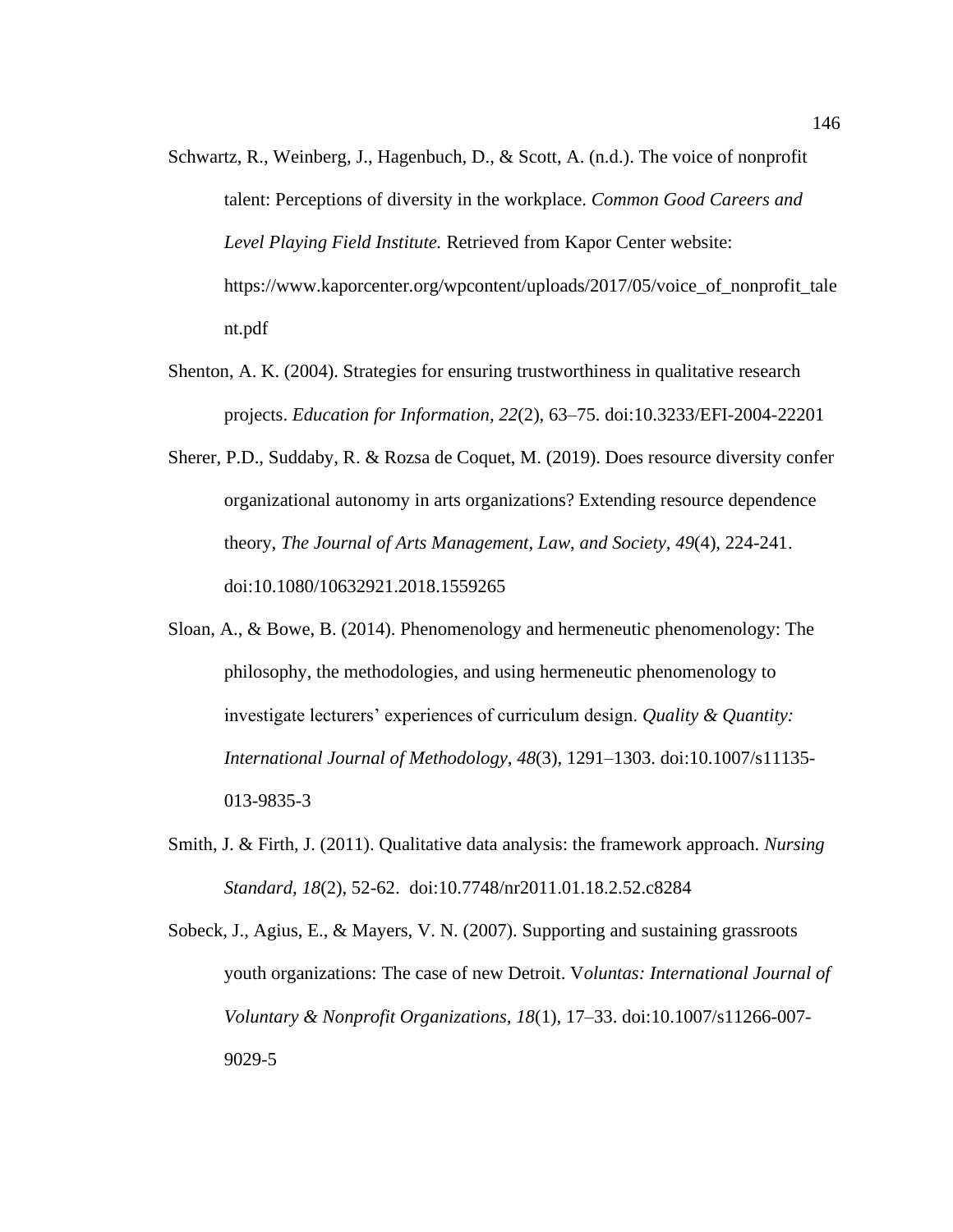Stewart, A. J., & Kuenzi, K. (2018). The nonprofit career ladder: Exploring career paths as leadership development for future nonprofit executives. *Public Personnel Management, 47*(4), 359–381. doi:10.1177/0091026018783022

Teegarden, P. H. (2004). *Nonprofit executive leadership and transitions survey 2004.* Baltimore, MD: Annie E. Casey Foundation. Retrieved from the Anne E. Casey Foundation website: http://www.aecf.org/m/resour cedoc/aecf-NonProfitExecutiveLeadershipSurvey-2004.pdf

- Terrana, S. E. (2017). Minority founders of community-based organizations in a neighborhood of concentrated disadvantage: Motivations, barriers, and strategies*. Human Service Organizations: Management, Leadership & Governance, 41*(4), 359–375. doi:10.1080/23303131.2017.1281856.
- Thomson, D. E. (2010). Exploring the role of funders' performance reporting mandates in nonprofit performance measurement. *Nonprofit and Voluntary Sector Quarterly,* 39(4), 611– 29. doi:10.1177/0899764009360575
- Topaloglu, O., McDonald, R. E., & Hunt, S. D. (2018). The theoretical foundations of nonprofit competition: A resource-advantage theory approach. *Journal of Nonprofit & Public Sector Marketing, 30*, 229-250. doi:10.1080/10495142.2018.1452818
- Tracy, S. (2010). Qualitative quality: eight "big-tent" criteria for excellent qualitative research. *Qualitative Inquiry, 16*(10), 837-851. doi:10.1177/1077800410383121
- United States Census Bureau. (2010). *Profile of general population and housing characteristics: 2010 demographic profile data*. Retrieved from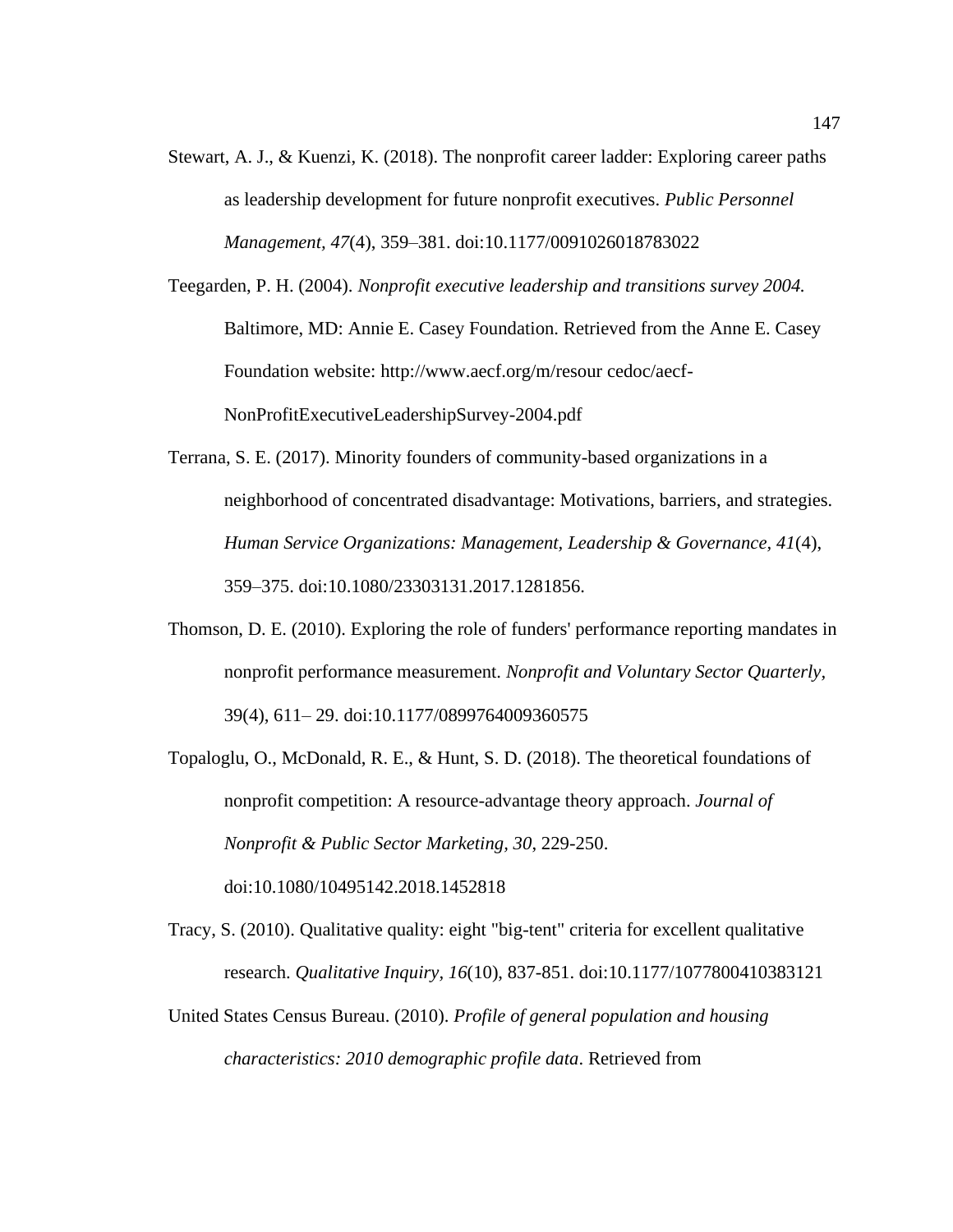https://factfinder.census.gov/faces/tableservices/jsf/pages/productview.xhtml?pid =DEC\_10\_DP\_DPDP1&src=pt

- Urban Institute. (2015). *The nonprofit sector in brief 2015: Public charities, giving, and volunteering.* Retrieved from Urban Institute website: https://www.urban.org/research/publication/nonprofit-sector-brief-2015-publiccharities-giving-and-volunteering
- Verschuere, B., & De Corte, J. (2014). The impact of public resource dependence on the autonomy of NPOs in their strategic decision making. *Nonprofit and Voluntary Sector Quarterly*, *43*(2), 293–313. doi:10.1177/0899764012462072
- Vu, C. M., Nguyen, D., Tanh, D. B., & Chun, J. (2017). Case study of an ethnic community- based organization in the United States*. Nonprofit and Voluntary Sector Quarterly, 46*(1), 199–217. doi:10.1177/0899764016654220
- Yancey Consulting. (2018). *What are the paradigm shifts necessary for the arts sector to nurture more sustainable thriving institutions of color?* Retrieved from Candid website: https://www.issuelab.org/resource/what-are-the-paradigm-shiftsnecessary-for-the-arts-sector-to-nurture-thriving-institutions-of-color.html
- Yin, X. & Shanley, M. (2008). Industry determinants of the "merger versus alliance" decision. *Academy of Management Review, 33*(2), 473–491. doi: 10.5465/AMR.2008.31193515
- Weng, S. S. (2014). Founding of ethnic programs and agencies for Asian Americans: An exploration of strategies and challenges. *Human Services Organizations*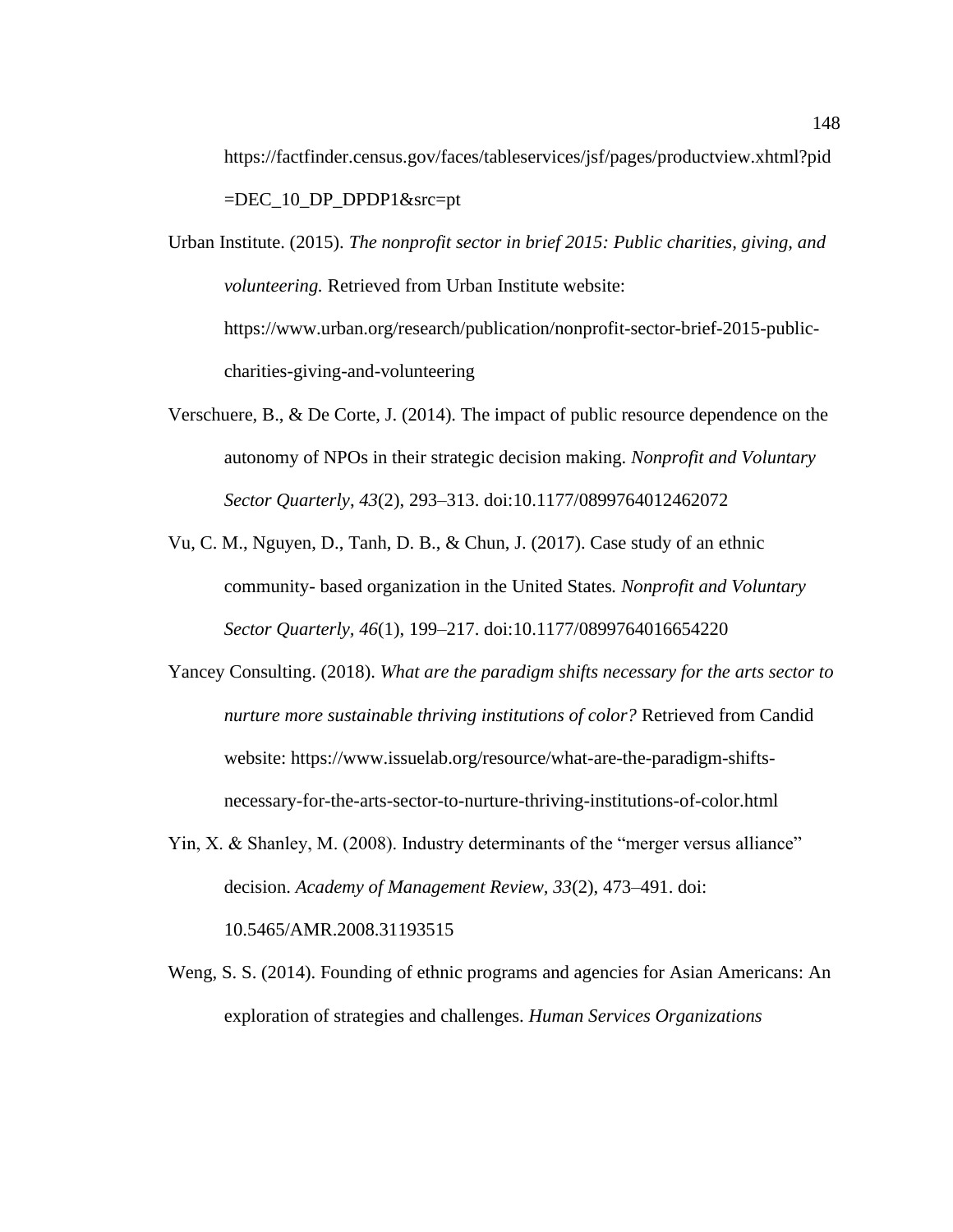*Management, Leadership, and Governance, 38*(1), 55–73. doi:10.1080/ 03643107.2013.853010

- Zeitlin, W. (2014). Factors impacting perceptions of organizational cultural competence in voluntary child welfare. *Children and Youth Services Review, 44*, 1–8. doi:10.1016/j.childyouth.2014.05.006
- Zhai, R. L., Watson, J., Gilchrist, D., & Newby, R. (2017). Non-profit vulnerability: An exploratory study. *Financial Accountability & Management, 33*(4), 373–390. doi:10.1111/faam.12129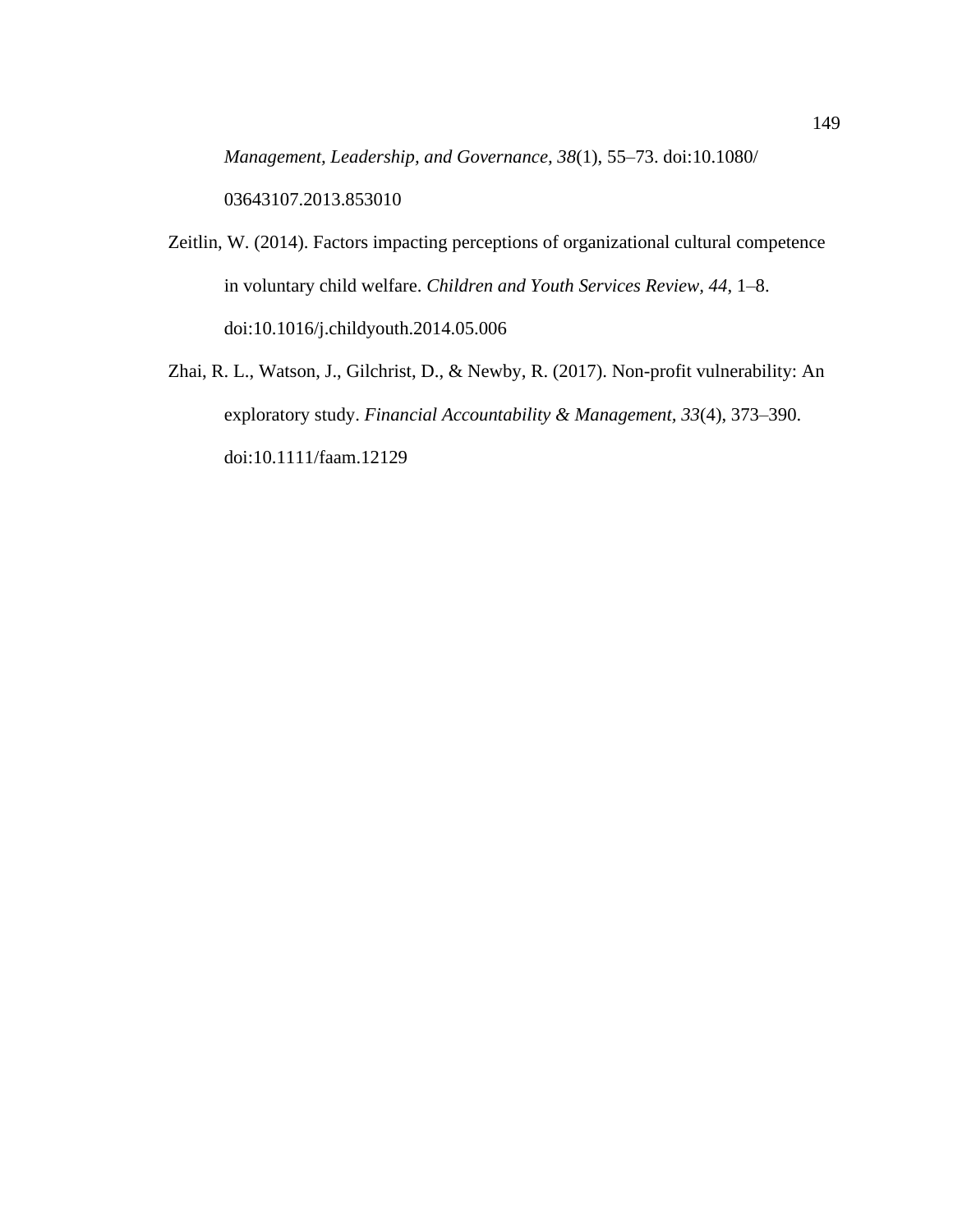## Appendix A: Invitation Recruitment Letter

Greetings,

My name is Ayoka Wiles-Abel, and I am a Ph.D. Student of Public Policy and Administration with a concentration in Nonprofit Management and Leadership at Walden University. I am conducting a research study about the experiences of Black women executives in nonprofit organizations and how they navigate funding acquisition. In particular, I am interested in the experiences of Black women leaders in marginalized or disadvantaged neighborhoods. I am seeking to explore and understand how you perceive your particular organization and what you have experienced in your executive role. I would like to know if you will participate in a 30-minute interview, and I will provide you seven interview questions for you to review before our meeting for the interview. Please note the process is entirely voluntary, and I can share the results of the transcription with you to ensure that it accurately reflects your responses and before I include it in my study. Your responses will be kept confidential, and I will not share your identity in the study. My preference is for interviews to be held at your institution in a quiet and private setting to ensure confidentiality. I can also make a copy of my completed research available to you if that of interest. If you are interested in participating, please email directly at [redacted]. Thank you again, and if you have any questions, please feel free to contact me. Thank you for your time and attention.

A. Ayoka Wiles-Abel

Ph.D. Student, Walden University

150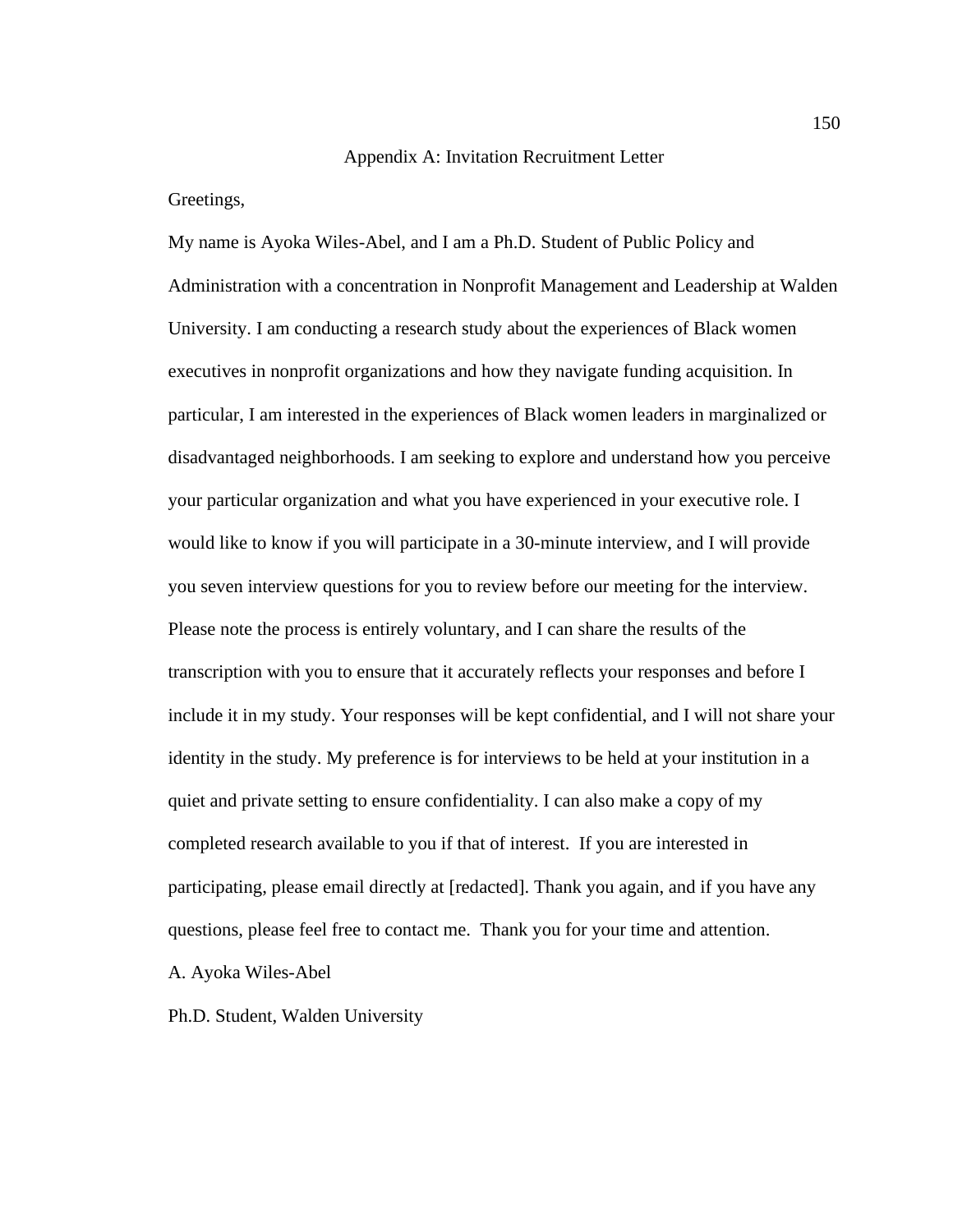## Appendix B: Interview Questions and Script

Greetings, and thank you again for agreeing to participate in this interview today. My name is Asakuia Ayoka Wiles-Abel, and I am a Ph.D. Student of Public Policy and Administration with a concentration in Nonprofit Management and Leadership at Walden University. The goals of the study are to learn about the experiences of Black women leaders in nonprofit organizations. In particular, I am interested in your experiences in how working for an organization located and supporting marginalized or disadvantaged communities impacts how they are funded and what you experience as a nonprofit executive in acquiring and seeking funding to support the sustainability of your organization. My questions are designed to get a sense of how you think about raising funds for your particular organization and what you have experienced in your executive role. I am interested in your candid experience and accounts; there is no right or wrong answer, and I am here today to make space for your story and experience as you see and perceive it. I want to share now and review the consent form, which establishes that you have been informed about the study, are participating voluntarily, and may exit the study at any time. The interview should take no more than 30 minutes, and I will be recording the interview so that I can accurately transcribe it after. I will share the results of the transcription with you to ensure that it accurately reflects your responses. Your responses will be kept confidential, and I will not share your identity in the study. Do you understand everything that I have communicated? Do you have any questions before we begin? Thank you again for your participation.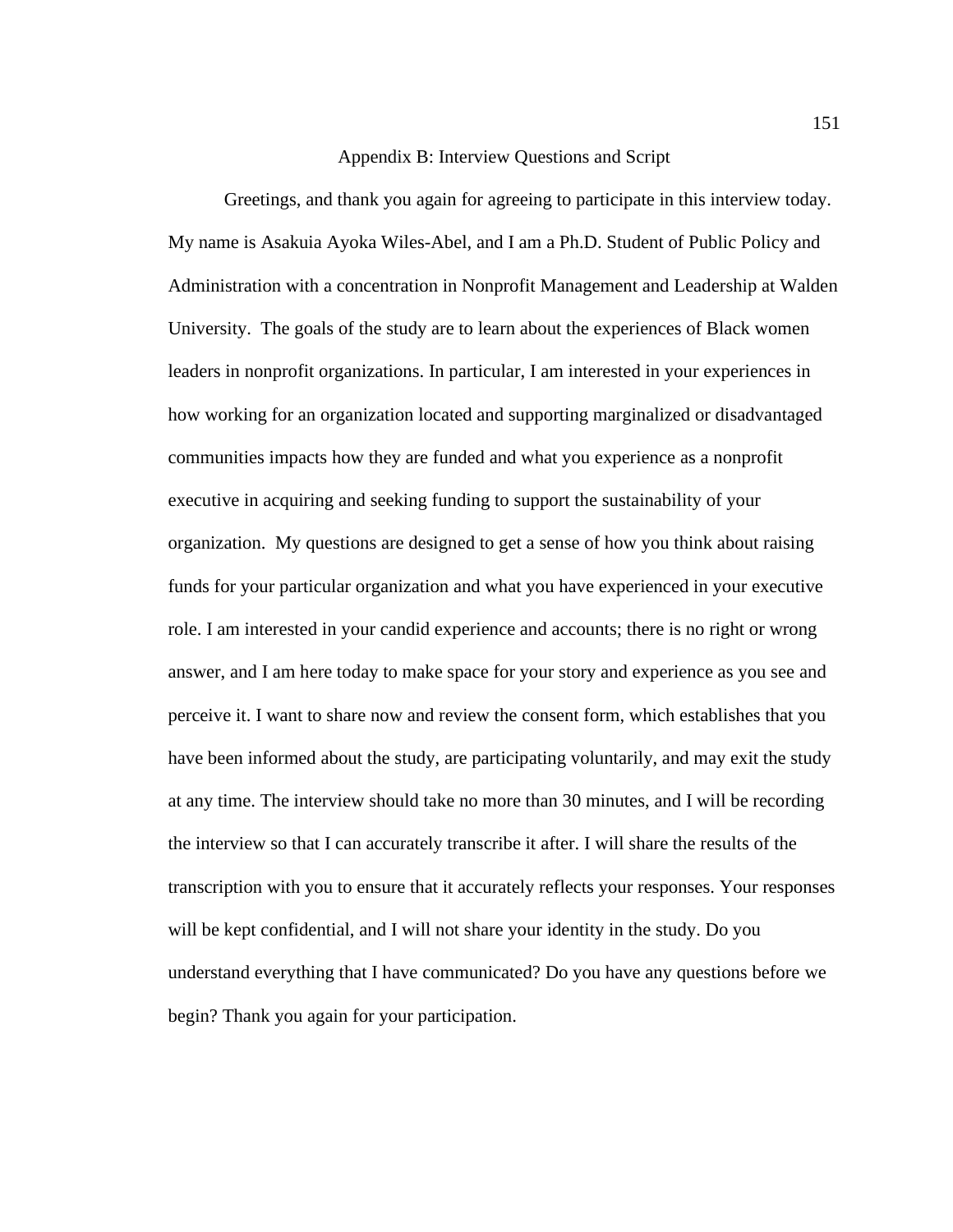## **Interview Questions**

- 1. Can you share the origins of the organization? How long you have been a part of the organization and in the nonprofit field in general?
- 2. What are the qualities and skills that you have to employ to lead your nonprofit organization?
- 3. How have those qualities allowed you to help the organization to move beyond barriers?
- 4. What are your perspectives on your ability to fundraise and secure revenue for your organization?
- 5. What are your perspectives on how the location of the organization (in terms of demographics, income, educational attainment and other areas that define the community as marginalized) and the specific community you serve have an effect on your ability to fundraise, secure revenue as well as create reliable, long term revenue streams?
- 6. What barriers do you face when seeking funding acquisition and resource development in order to serve nonprofit organizations in marginalized communities?
- 7. Do you apply to specific funders and not to others because of the cultural or racial identity of the community you serve? If so, what successes or setbacks have you encountered using that approach?
- 8. How, if at all, do you see your cultural and racial identity affecting your ability to fundraise or sustain your organization? If so, in what ways does it affect the ability to raise funds (positively and negatively)?